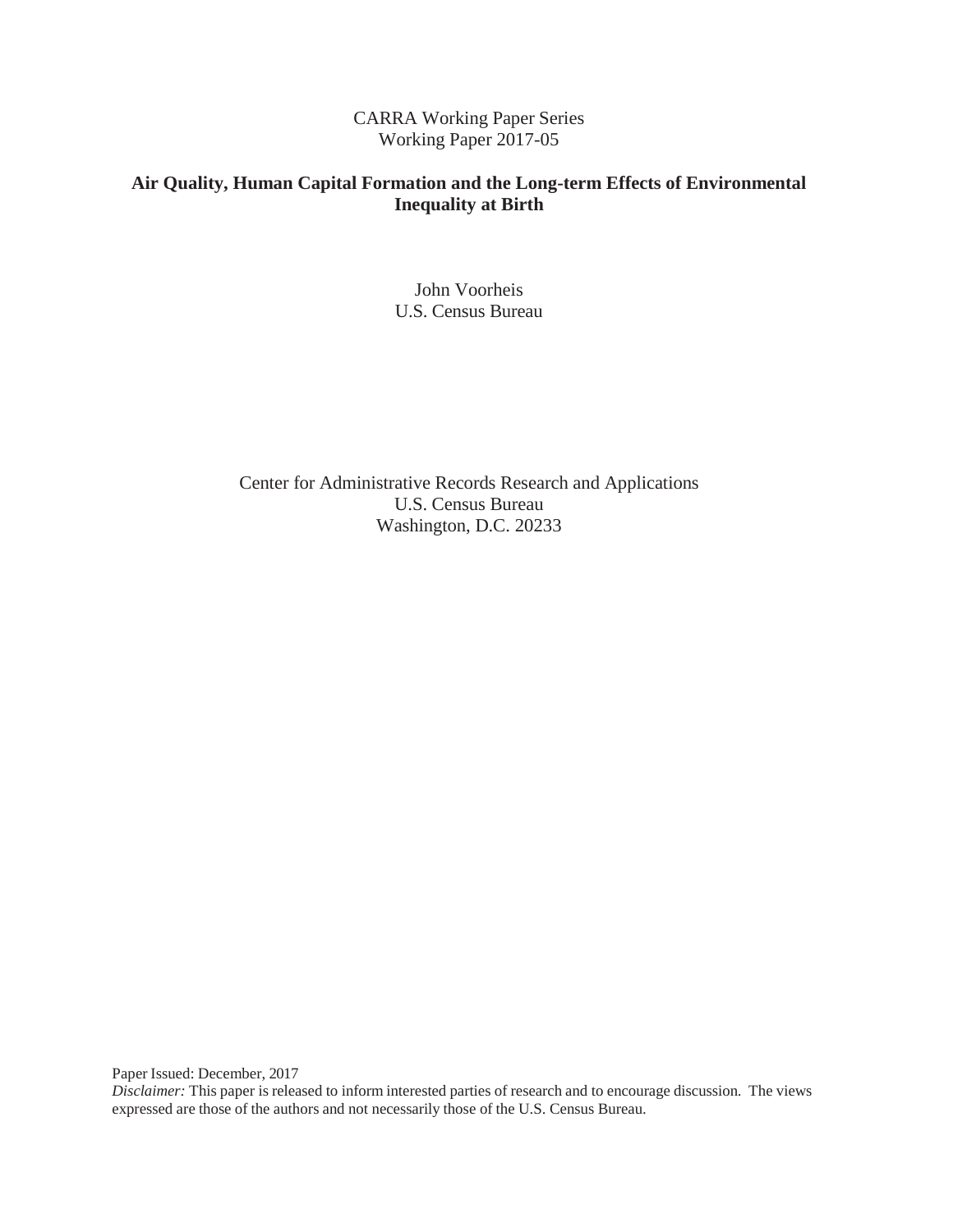# Air Quality, Human Capital Formation and the Long-term Effects of Environmental Inequality at Birth<sup>∗</sup>

John Voorheis†

Center for Administrative Records Research and Applications US Census Bureau

December 14, 2017

#### **Abstract**

A growing body of literature suggests that pollution exposure early in life can have substantial long term effects on an individual's economic well-being as an adult, however the mechanisms for these effects remain unclear. I contribute to this literature by examining the effect of pollution exposure on several intermediate determinants of adult wages using a unique linked dataset for a large sample of individuals from two cohorts: an older cohort born around the 1970, and a younger cohort born around 1990. This dataset links responses to the American Community Survey to SSA administrative data, the universe of IRS Form 1040 tax returns, pollution concentration data from EPA air quality monitors and satellite remote sensing observations. In both OLS and IV specifications, I find that pollution exposure at birth has a large and economically significant effect on college attendance among 19-22 year olds. Using conventional estimates of the college wage premium, these effects imply that a 10  $\mu g/m^3$  decrease in particulate matter exposure at birth is associated with a \$190 per year increase in annual wages. This effect is smaller than the wage effects in the previous literature, which suggests that human capital acquisition associated with cognitive skills cannot fully explain the long term wage effects of pollution exposure. Indeed, I find evidence for an additional channel working through non-cognitive skill—pollution exposure at birth increases high school non-completion and incarceration among 16–24 year olds, and that these effects are concentrated within disadvantaged communities, with larger effects for non-whites and children of poor parents. I also find that pollution exposure during adolescence has statistically significant effects on high school non-completion and incarceration, but no effect on college attendance. These results suggest that the long term effects of pollution exposure on economic well-being may run through multiple channels, of which both non-cognitive skills and cognitive skills may play a role.

**Keywords:** air quality, human capital

**JEL classification:** J24, J31,Q51,Q52, Q53

<sup>∗</sup>This paper is released to inform interested parties of research and to encourage discussion. The views expressed are those of the author and not necessarily those of the U.S. Census Bureau.

<sup>†</sup>Email: john.l.voorheis@census.gov; Phone: 301-763-5326; Address: 4600 Silver Hill Rd, Suitland, MD 20746. I am grateful for invaluable feedback from Quentin Brummet, Sonja Kolstoe, Kevin Rinz, Edson Severnini and Jonathan Colmer; participants at the AERE, NAREA and SBCA conferences and the Heartland Environmental Economics workshop; and seminar participants at Salisbury University, The U.S. Census Bureau and the EPA for thoughtful comments. Any remaining errors are my own.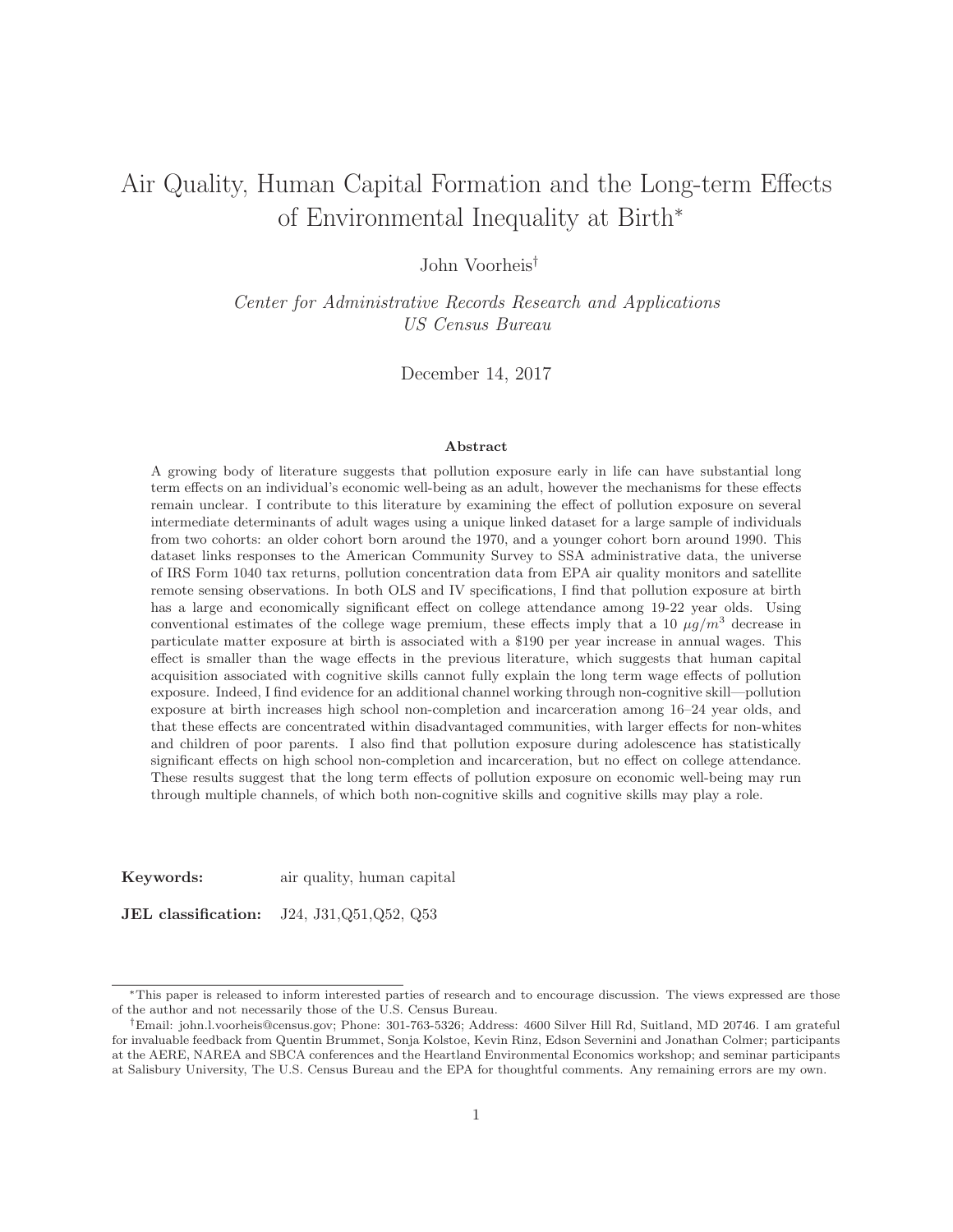### **1 Introduction**

Over the last 40 years, ambient air quality in the United States has improved at a remarkable rate, even while economic growth has continued its upward trajectory. These improvements in air quality are widely attributed to policies enacted as part of the Clean Air Act of 1970 (CAA), and later amendments in 1977 and 1990 (Ross et al. (2012), Kahn (2001), EPA (2016)). These policies were enacted largely as a response to concerns about the (largely short-term) health effects of pollution exposure (Ahlers (2015)). What was not clear at the time of their passage, but is now an active area of investigation, is that pollution exposure, especially very early in life (and even while a child is in utero) can have substantial long term impacts not just on health, but on economic well being–labor market participation and wages–well into adulthood. Put another way, there may be substantial long term benefits to pollution reduction which were not readily apparent when policy-makers were designing the CAA and amendments.

In this paper, I leverage a novel linked data set which provides substantial advantages over the datasets used in the small but growing literature examining these long term economic impacts. Rather than examining the direct impact of pollution exposure in early life on adult wages, I focus on intermediate determinants of these wages, including both outcomes that likely work through cognitive skills (human capital formation in the form of college attendance) as well as outcomes that likely work through non-cognitive skills (high school non-completion and incarceration). As noted by Almond et al. (2017), there is a "missing middle" in the literature on the long term effects of pollution exposure at birth, both in the sense that intermediate pollution exposure is unobserved, and in the sense that, since intermediate outcomes, notably human capital accumulation, are unobserved, the mechanisms linking pollution exposure at birth, early life human capital and adult economic well being are mysterious. This study, then, takes up this mantle, by 1) directly examining how pollution exposure at birth affects human capital formation, with attention to pathways working through cognitive vs. non-cognitive skills and 2) leveraging linked survey and administrative data to separately examine how pollution exposure during adolescence affects potential pathways from early life exposure to adult economic well being.

This approach complements the recent work of Isen et al. (2016), who find that the sharp reduction in particulate pollution associated with the CAA 1970 had a large and positive effect on wages, and, among others, Bharadwaj et al. (2014) who present quasi-experimental evidence that pollution exposure at birth has a negative effect on primary school test scores. This paper adds to a growing literature that has examined the short and long term impacts of the environment in utero and at birth using quasi-experimental methods. Much of this literature in economics, motivated by concerns about "inequality at birth" (Currie (2011),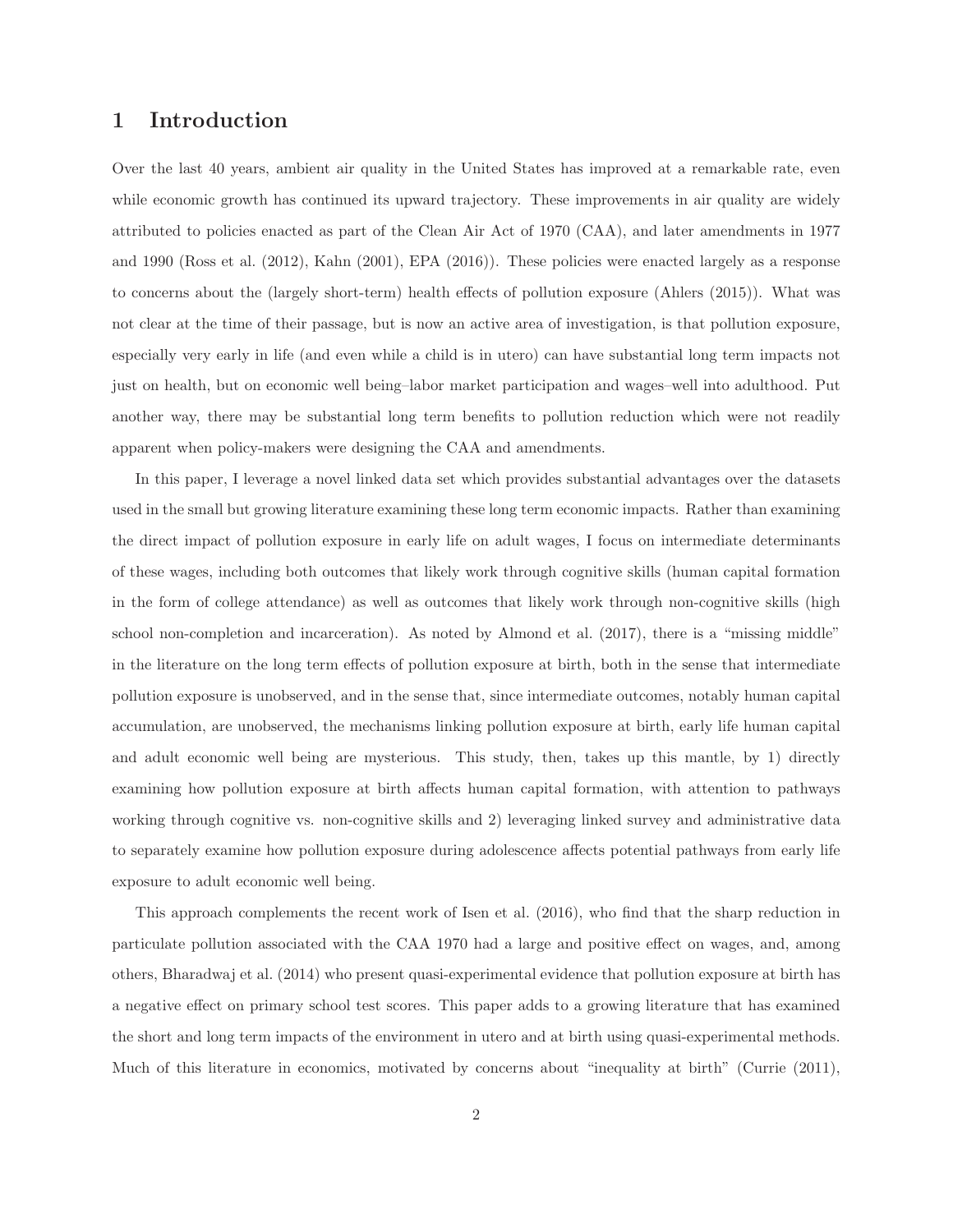Ferrie et al. (2015)) initially focused on infant health and mortality (e.g. Chay and Greenstone (2003a), Chay and Greenstone (2003b),Currie et al. (2009), Currie and Walker (2011), Currie (2013)). However, this interest has broadened, largely as a result of increased data availability and innovations in quasi-experimental methods of identifying causal effects to include assessments of longer term health impacts, as well as at least some study of the impact of pollution exposure on educational attainment, and, as noted earlier, on wages. A related series of papers (e.g., Chang et al. (2014), Chang et al. (2016)) has also documented short term effects of pollution exposure on individual economic activity (e.g., productivity) among adults.

The literature closest to the current project has largely focused on the effects of exposure to various pollutants or other environmental hazards on early life human capital, typical embodied by test scores in elementary school. Several papers have focused on environmental outcomes at birth that may be substantially different than ambient air quality, such as radioactive fallout (Almond et al. (2009), Black et al. (2013)), exposure to lead through paint or soil (Aizer et al. (2016), Reyes (2014)) or proximity to toxic waste sites (Rau et al. (2015), Persico et al. (2016)). Only a few studies have examined how ambient air pollution exposure either contemporaneous (Lavy et al. (2014)) or in early life (Sanders (2012), Bharadwaj et al. (2014)) might affect educational outcomes in elementary or secondary school. One other study, Marcotte (2017) examines the separate effects of early life and contemporaneous exposure on early life human capital.

I contribute to the literature along a number of dimensions. First, in the context of long term effects of pollution exposure, college attendance has not been thoroughly studied, either as an outcome in and of itself or as a pathway through which pollution might affect other economic outcomes, while high school non-completion has not been studied at all, and incarceration has not been directly studied (although there is a literature on the connection between pollution exposure and crime).<sup>1</sup> Second, I introduce a novel data resource–the U.S. Census Bureau's data linkage infrastructure to the literature. This data linkage infrastructure allows me to construct a dataset which links survey responses from the 2005 through 2015 American Community Survey  $(ACS)^2$  with administrative data from the Social Security Administration (SSA) on exact date and place of birth, and to the universe of Form 1040 tax returns from the Internal Revenue Service (IRS). The latter linkage provides a unique opportunity to control for observable characteristics of individuals' environment later in life (during their secondary education), an important set of confounding variables which would have been unobservable in previous studies. This linked dataset, and the broader linkage infrastructure provided by the US Census Bureau, provides a number of advantages over previously

<sup>1</sup>Only one other study, Peet (2015) addresses the effect of pollution exposure on college attendance, in a substantially different setting (the Philippines)

 ${}^{2}$ ACS data are based on a sample and are subject to sampling variability. For more information see https://www.census. gov/programs-surveys/acs/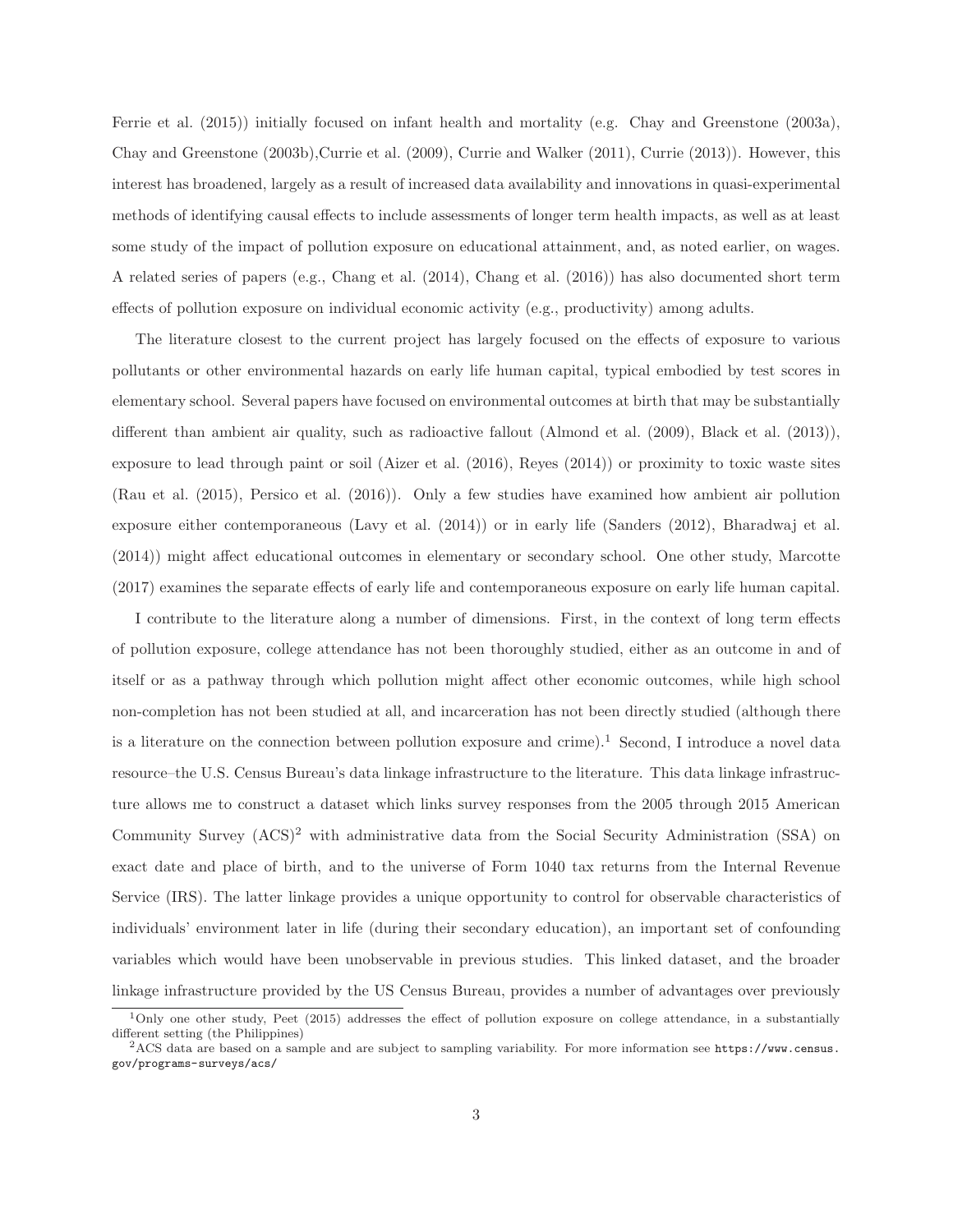used datasets, and has the potential to be an important tool moving forward for this literature.<sup>3</sup>

Using this linked data, I examine the effect of exposure to pollution in utero and in early life on several intermediate determinants of adult wages: college attendance at ages 19–22, high school non-completion, and incarceration. I utilize two identification strategies: a modified version of the fixed effects strategy used in Bharadwaj et al. (2014), with the addition of controls for observable and unobservable adolescent environment characteristics, and an instrumental variables (IV) strategy similar to Chay and Greenstone (2003a) and Isen et al. (2016), using nonattainment designations that occurred after the enactment of the the Clean Air Act Amendments of 1990 (CAAA) as an instrument for pollution levels. Using this data and these strategies, I find strong evidence for an economically and statistically significant effect of particulate matter exposure, both in utero and during the first year of life, on college attendance at ages 19–22. Using these estimates, a back of the envelope calculation suggests that a 10  $\mu g/m^3$  decrease in TSP would increase wages by about \$175 per year, a wage effect less than three quarters of the baseline effect in Isen et al. (2016) (an effect I replicate using the linked ACS-SSA data). This suggests that a cognitive skills driven human capital channel, although important, cannot fully explain the wage effects. Indeed, I find that pollution exposure at birth has strong and consistent effects on high school non-completion and incarceration, which suggests that there may be an additional channel working through non-cognitive skills.

The remainder of the paper is organized as follows. Section 2 presents a conceptual model for thinking about the various pathways through which pollution exposure in early life can affect adult outcomes. Section 3 describes the data linkage process and the linked dataset used for estimation, and describes the identification strategies used. Section 4 replicates the Isen et al. (2016) long term wage effects using the linked ACS-SSA data for an older cohort. Section 5 presents results on the effect of pollution exposure on college attendance, and produces back of the envelope calculations of the implied wage premium due to air quality improvements as a result of the CAAA 1990. Section 6 examines the effects of pollution exposure on high school noncompletion. Section 7 considers how pollution exposure affects incarceration. Section 8 concludes with a discussion of potentially fruitful future avenues of research on the long term effects of pollution exposure.

<sup>&</sup>lt;sup>3</sup>The two other previously used data sources are the Panel Study of Income Dynamics, which is small and no longer representative of the current US population, and the Longitudinal Employer-Household Dynamics data used by Isen et al. (2016). Relative to these, the advantages of the linked data used here are: coverage (Isen et al. (2016)'s estimating sample includes only 24 states, compared to the nationally representative ACS), richer demographic information from the survey, a wider variety of outcomes observable (not just wages and labor force participation) and finer grained information on exact date of birth. Additionally, the linkage infrastructure provided by the Census Bureau offers the possibility of linking to other administrative and survey microdata, extending the possible set of questions that can be answered.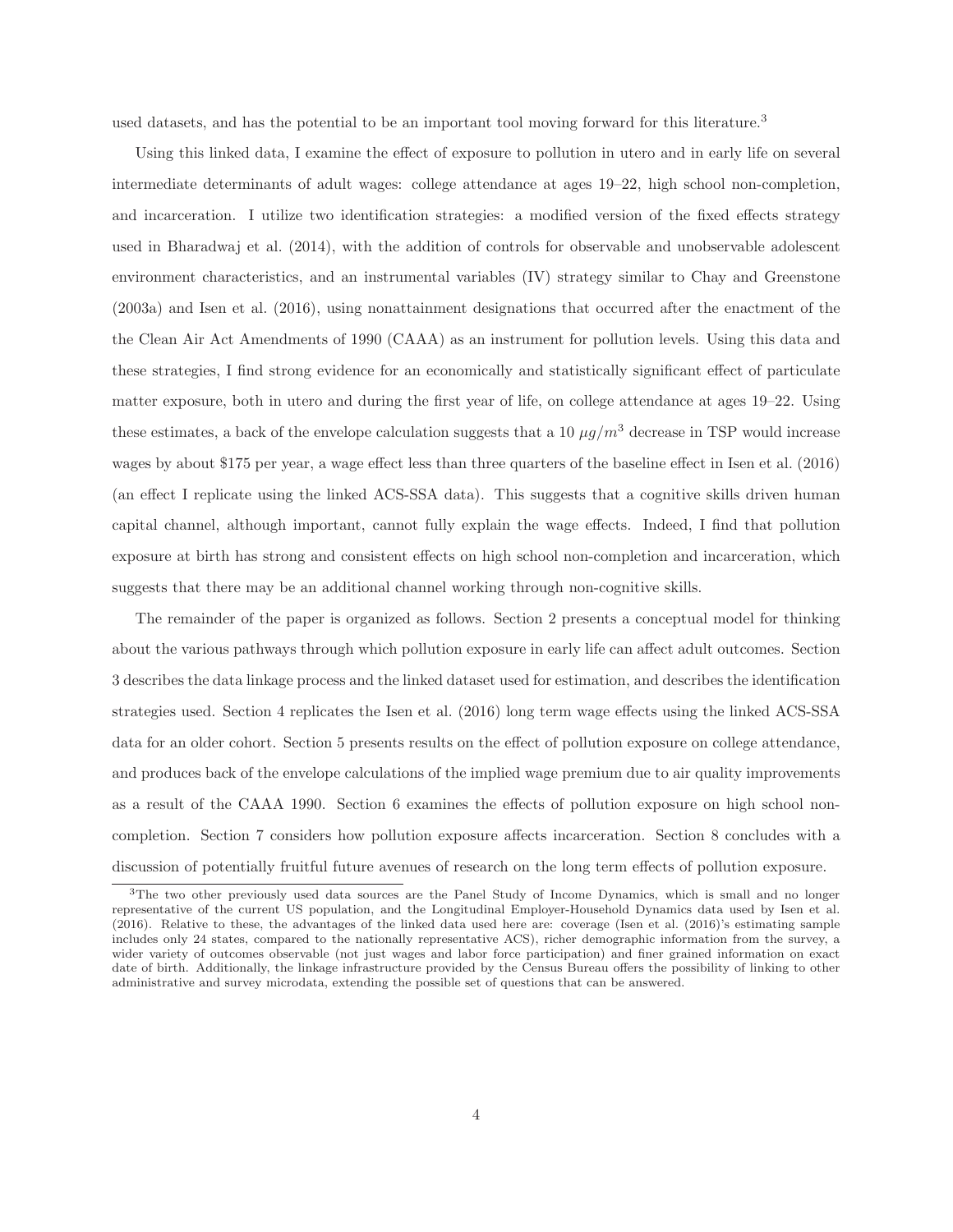#### **2 Conceptual Model**

To clarify thought about how early life and later life pollution exposure might affect human capital formation, I present a simplified model of human capital accumulation, which is a modification of the model in Currie et al. (2013). This model links pollution exposure at various points in an individual's life to their human capital investments, and ultimately, to their wages as a working adult. This clarifies which relationships are of interest, and results in testable hypotheses. For simplicity, this model assumes a representative agent.

I begin with a Mincerian wage regression describing how wages relate to human capital:

$$
W_A = f_w(H_A, X)
$$

Where  $W_A$  is an individual's adult wage rate,  $H_A$  is her amount of adult human capital (which we will take as the amount of post-secondary education), and X represents time-invariant characteristics. Each individual's adult human capital, however, is also dependent both on the level of human capital investment in childhood, as well as accumulated environmental hazards.

For now, we assume that adult human capital takes the form:

$$
H_A = f_A(H_L, H_E, P_L, X)
$$

Where  $H_L$  is human capital accumulated in late childhood (i.e. high school completion),  $H_E$  is human capital accumulated in early childhood and  $P<sub>L</sub>$  is pollution exposure in late childhood. Late-childhood human capital accumulation in turn depends on pollution exposure in later childhood, as well as parental investment which is related to early childhood human capital:

$$
H_L = f_L(I(H_E), P_L)
$$

Finally, early childhood human capital depends on both in-utero and early childhood pollution exposure, as well as fixed characteristics:

$$
H_E = f_E(P_E, P_U, X)
$$

Where  $P_U$  is in-utero exposure, and  $P_E$  is exposure after birth in early childhood.

This model then implies three different relationships between exposure over the lifespan and human capital. First, substituting and differentiating reveals that the relationship between in utero exposure and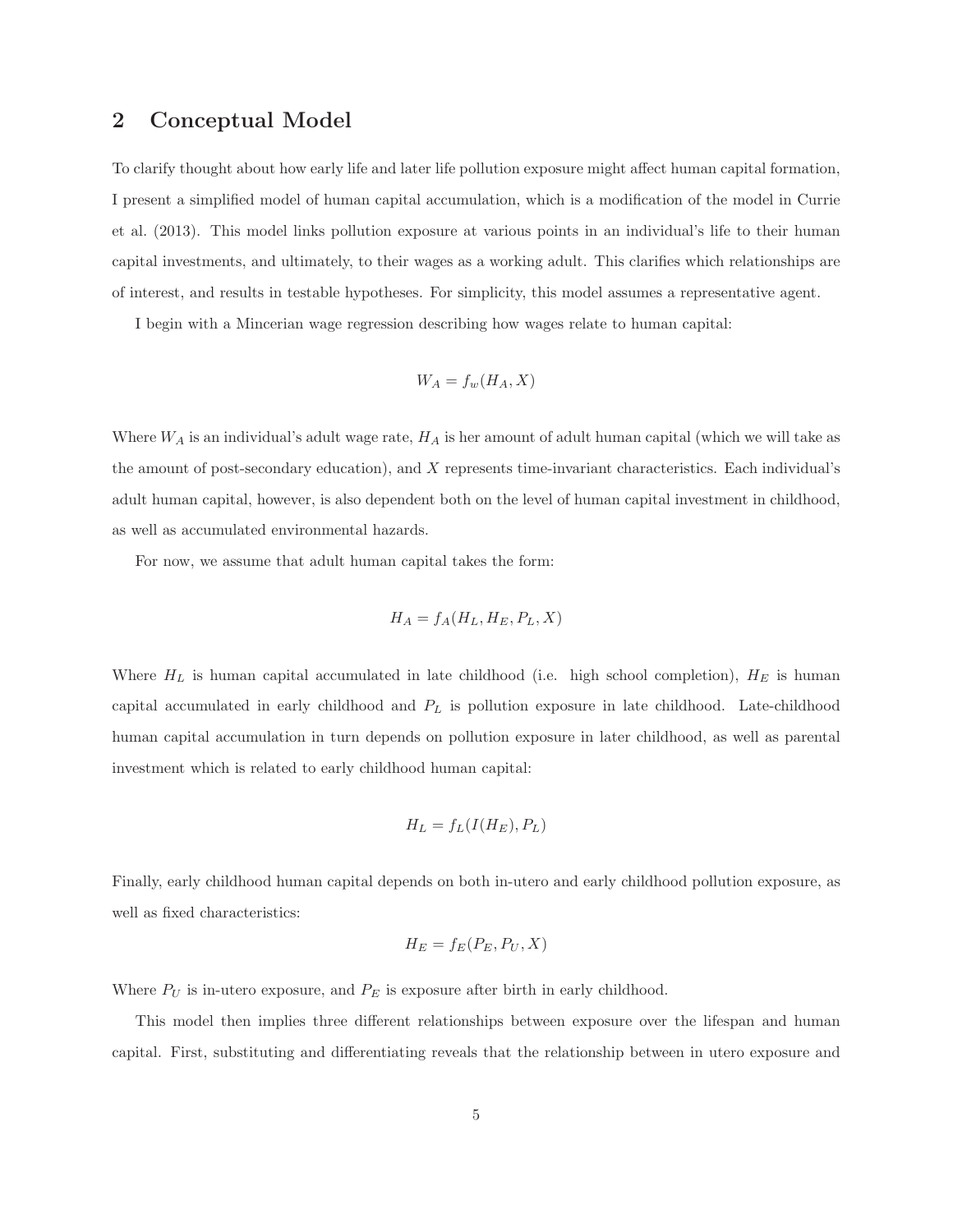adult human capital is:

$$
\frac{\partial H_A}{\partial P_U} = \frac{\partial f_A}{\partial H_E} \frac{\partial H_E}{\partial P_U} + \frac{\partial f_A}{\partial H_L} \frac{\partial I}{\partial H_E} \frac{\partial H_E}{\partial P_U} = (\frac{\partial f_A}{\partial H_E} + \frac{\partial f_A}{\partial H_L} \frac{\partial I}{\partial H_E}) \frac{\partial H_E}{\partial P_U}
$$

Similarly, the effect of early life exposure on adult human capital is

$$
\frac{\partial H_A}{\partial P_E} = \frac{\partial f_A}{\partial H_E} \frac{\partial H_E}{\partial P_E} + \frac{\partial f_A}{\partial H_L} \frac{\partial I}{\partial H_E} \frac{\partial H_E}{\partial P_E} = \big( \frac{\partial f_A}{\partial H_E} + \frac{\partial f_A}{\partial H_L} \frac{\partial I}{\partial H_E} \big) \frac{\partial H_E}{\partial P_E}
$$

Finally, the relationship between adult human capital and later childhood exposure is

$$
\frac{\partial H_A}{\partial P_L} = \frac{\partial f_A}{\partial H_L} \frac{\partial H_L}{\partial P_L} + \frac{\partial f_A}{\partial P_L}
$$

Note that the relationship between late childhood exposure and adult human is completely separate from the relationship between early childhood (or in utero) exposure and adult human capital. This is due to an assumption that exposure in the two periods is independent. If this is not the case (i.e. if there is some correlation between exposure in early childhood and exposure later in life), then the additional channel from early exposure to adult human capital, working through late childhood exposure, must be taken into account. Most other studies of the effect of early exposure on adult outcomes (e.g. Isen et al. (2016)) have lacked direct measurement of  $P_L$ , and have thus relied on research designs that compare individuals with otherwise identical later life experiences, with differences only occurring in the first years of life. On the other hand, if  $P<sub>L</sub>$  can be directly observed (as is the case in this project), it is possible to separately identify each of the three effects above.

#### **3 Data and Empirical Strategy**

#### **3.1 Linked Survey and Administrative Data**

The investigation of the effects of pollution exposure at birth and in later childhood on human capital accumulation (specifically on college attendance) requires information on the location of birth, location in later childhood, and whether a college-aged student is attending college or university. To gather this information, I link responses to the American Community Survey with information on place and date of birth from the Social Security Administration and to address and income information from Form 1040 filings from the Internal Revenue Service. This linkage is performed using the Center for Administrative Records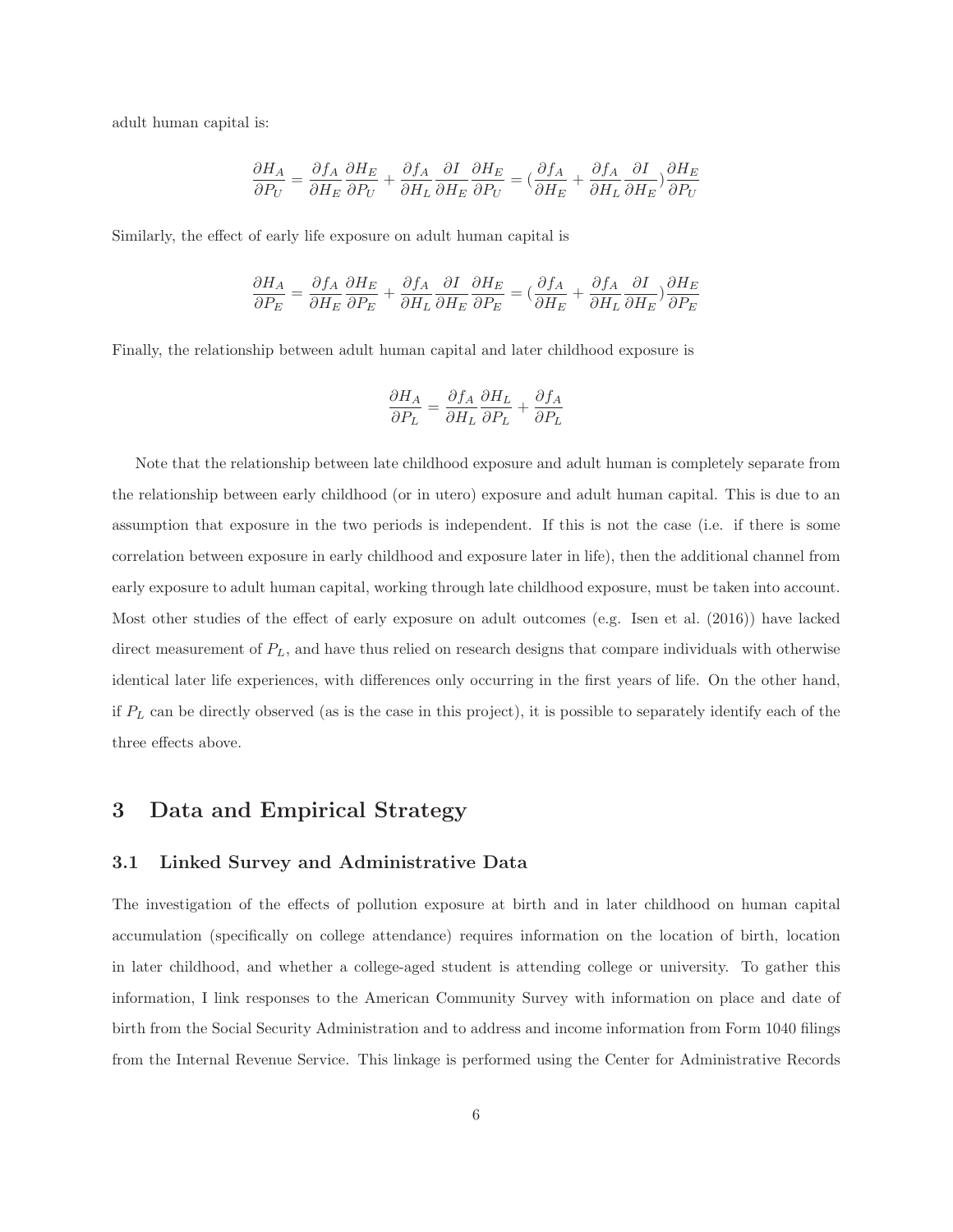Research and Applications (CARRA)'s Person Identification Validation System (PVS), which assigns unique Protected Identification Keys (PIKs) to records based on Social Security Numbers, date and place of birth, name, address and other personally identifiable information (PII).

The American Community Survey is a large scale, nationally representative survey which was designed to replace the functionality of the decennial Census long form on a more frequent time scale (annually instead of decennially). The ACS asks a number of questions about schooling, current enrollment, and incarceration and labor market outcomes.<sup>4</sup> I examine two distinct groups of respondents to the ACS: an older cohort born around the passage of the Clean Air Act of 1970, and a younger cohort born around the passage of the Clean Air Act Amendments of 1990. Due to data limitations, I lack important information about the experiences of the older cohort between birth and adulthood. I will thus use the linked data for the older cohort to replicate and extend the main results from Isen et al. (2016) and then use the richer data from the younger cohort to examine potential mechanisms for this effect.

I focus on two human capital outcomes for the younger cohort: college attendance and high school noncompletion. The groups of interest in these two outcomes are slightly different. I focus on "college aged" individuals (aged 19–22 at the time of survey) who are potential college students (i.e. have graduated from High School and have not already received a college degree) when analyzing college attendance, and on individuals aged  $16-24$  when analyzing high school non-completion.<sup>5</sup> In addition to these human capital outcomes, I will also consider the effect of pollution exposure on several other outcomes that may be related to human capital acquisition, including labor force participation (among non-college attenders) and incarceration. The ACS provides rich demographic information about these individuals, which allows me to examine heterogeneity in the effect of exposure across race, ethnicity and family income. There are 5,636,272 respondents aged 16–24 at survey response in the 2005 through 2015 ACS, of whom 4,868,217 can be assigned a PIK (a PIK rate of 86.3 percent). Note that previous work using PIK-based data linkage has shown that PIK assignment may be non-random.<sup>6</sup> To alleviate this concern, I present re-weighted results (weighted by the inverse probability of receiving a PIK) to complement the baseline results, which are weighted only by ACS 1-year final sampling weights. This re-weighting does not substantively change any of the subsequent results (see Appendix B for more details).

<sup>&</sup>lt;sup>4</sup>The ACS does not contain a direct question about incarceration, but does include information on whether an individual was in a correctional facility at survey response. Thus, my "incarceration" outcome is defined as an indicator for whether an individual was in correctional facility group quarters.

 $5$ This wider age range is used since these individuals are above the age of required school attendance (16 in many states), and are born around the enactment of the Clean Air Act Amendments of 1990, which provides the quasi-experimental variation used in the IV results.

 ${}^{6}$ In particular, immigrants, young people and non-whites are less likely to receive PIKs.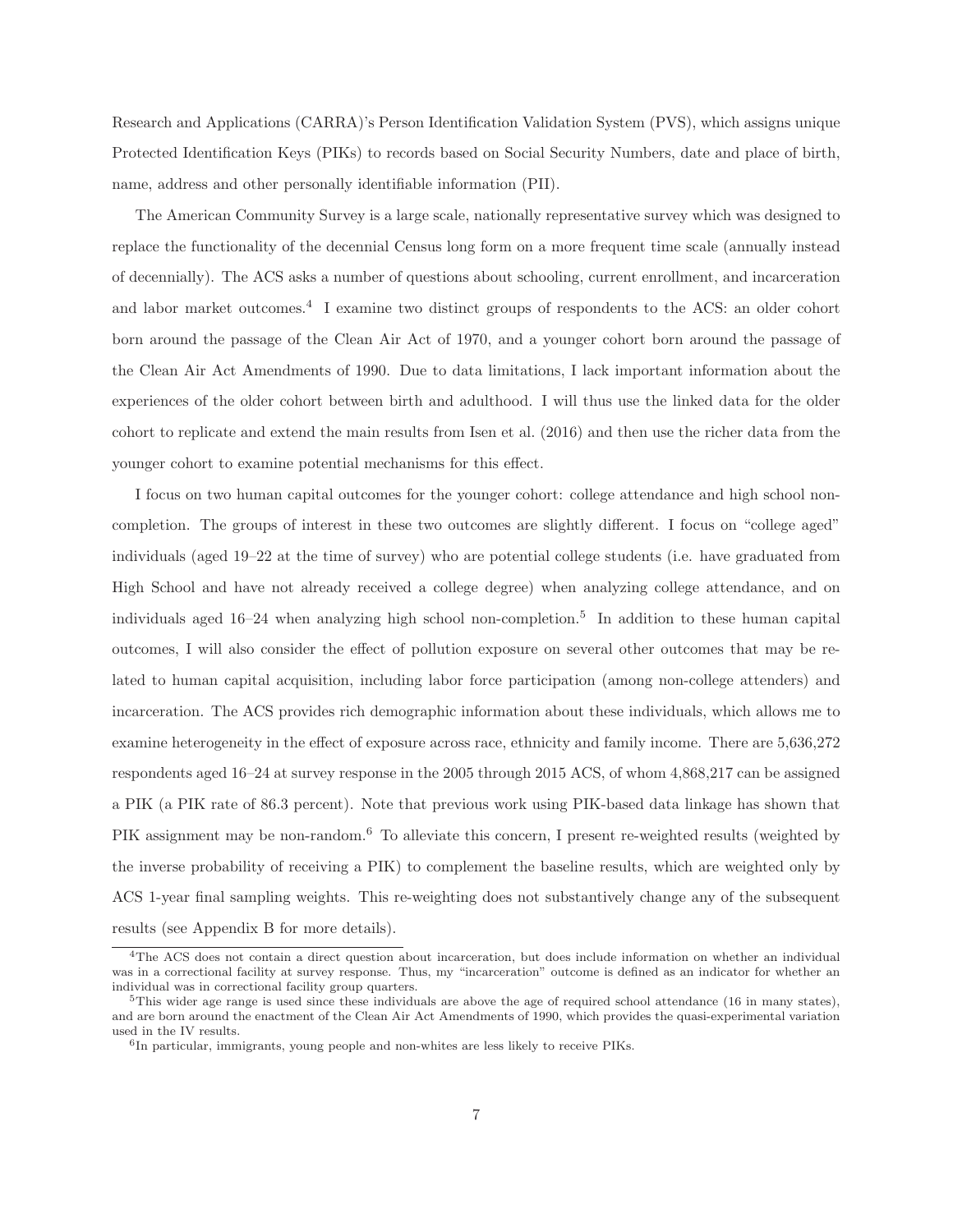To obtain information about the date and place of birth, I link these 4,868,217 individuals in the younger cohort (and 5,793,127 in the older cohort) to the SSA Numident by PIK. The Numident is the central database of all individuals who have been assigned a social security number (since PIKs correspond to SSNs on a 1-to-1 basis, all individuals with PIKs appear on the Numident). The Numident contains fields for exact date of birth,"place of birth", "state of birth", as well as a flag for whether an individual was born outside the United States. The place of birth field, filled out as part of an application for a social security number, can either be a city name or a county (or county equivalent). Although the state of birth field contains consistently defined two-character state abbreviations, the place of birth field is in practice a messy string variable, containing misspelled, inconsistently abbreviated and truncated place names. This makes assigning county of birth difficult.

To address this problem, I use a fuzzy string matching algorithm, using the optimal string alignment (OSA) distance, to match the place of birth variable to the official list of census-defined places and counties.<sup>7</sup> The algorithm works as follows. 1) I first attempt to find all exact string matches between the Numident place of birth field and the list of all census-designated places, blocked by state of birth. 2) I then attempt to find all exact matches between the remaining unmatched entries and the list of county names, blocked by state. 3) I then find all "fuzzy matches" with an OSA distance of 1 between the remaining unmatched entries and the list of places. 4) I then find all "fuzzy matches" with an OSA distance of 1 between the remaining unmatched entries and the list of counties. I then repeat steps 3 and 4, iteratively increasing the OSA distance. If an entry cannot be matched with an OSA distance of 5, I consider that entry to be "unmatchable" and drop the observation from the sample. This process allows me to identify the county of birth for 3,243,256 of the linked ACS-Numident responses for the younger cohort (74.2 percent of this linked sample for which the country of birth field in the Numident is the United States).<sup>8</sup>

The linked ACS-Numident dataset can be used to locate individuals in both the older and younger cohorts at the beginning of their lives (county of birth), and when they are respond to the survey, but provide little information about where they reside between these two points. To fill in this lack of information for the younger cohort, I supplement the linked ACS-Numident data with information on location and income from IRS form 1040 filings. Again, using PIKs as a unique identifier, I link each respondent to the universe of tax returns filed from 2000–2014. I assign location in High School as their most common filing location (at the county-tract-block level) for tax returns filed when they were aged 14–17. For individuals who have

<sup>7</sup>OSA distance is an extension of the Damerau-Levenshtein distance, where the distance between strings A and B is the number of operations (additions, deletions or transpositions) necessary to form B from A.

<sup>&</sup>lt;sup>8</sup>I compare this approach to a previously developed internal crosswalk from Numident place of birth to GNIS places, and find that my approach coincides with the internal crosswalk in almost all cases in the internal crosswalk.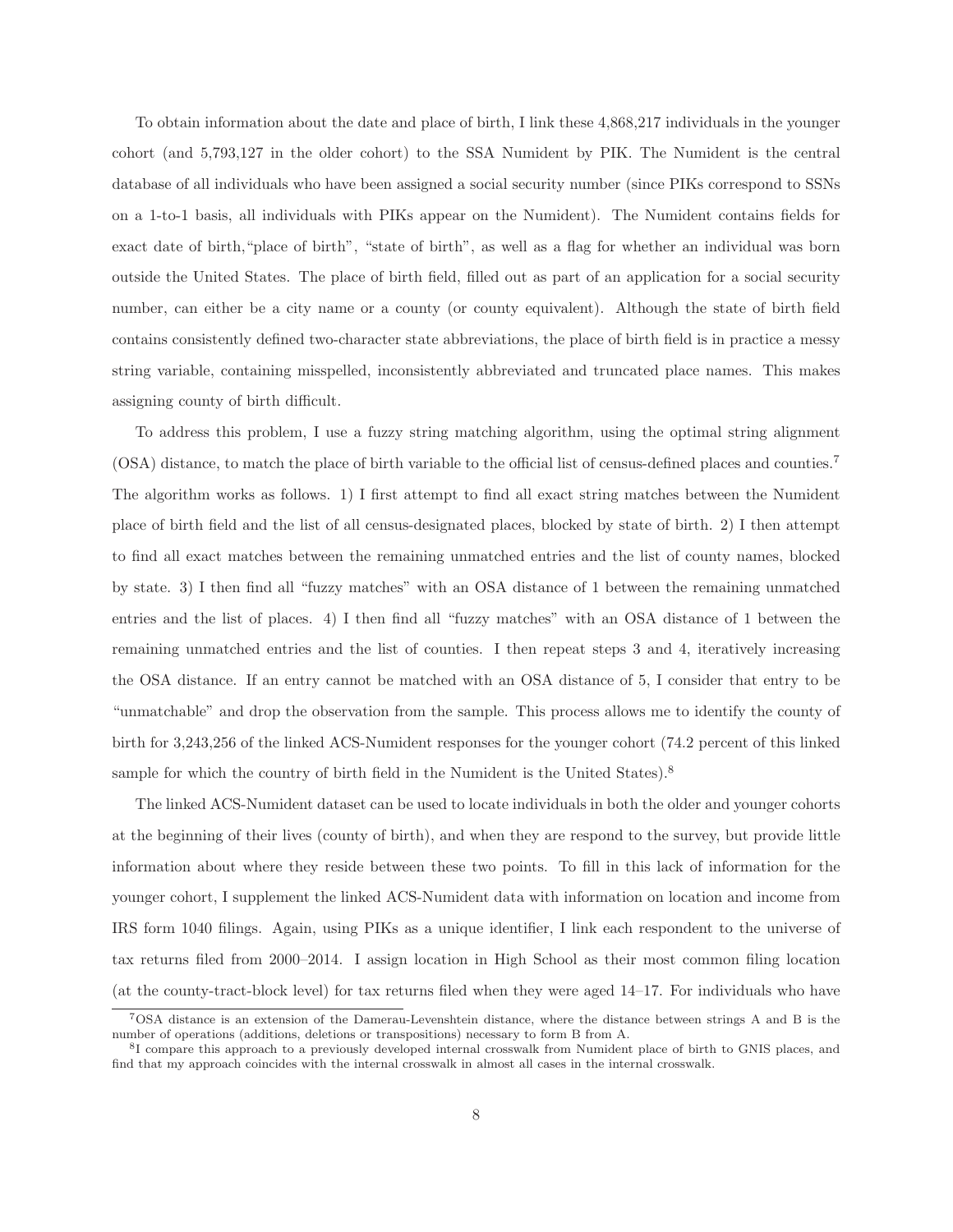more than 2 filing locations, I assign their location based on the earliest location. Additionally, I assign their family resources in high school by taking the average Adjusted gross income across all tax returns they appear on from ages  $14-17.9$ .

Using the detailed location information I can then assign pollution exposure at birth for both cohorts, and during High School to each individual in the younger cohort. The older cohort was born between 1965–1976, and was aged ≈30-50 at survey response. The observations of college attendance (or non-attendance) for the younger cohort (16–24 year olds) occur over the period 2005 through 2015. These individuals were in high school from approximately 1997-2014, and were born between 1982-1998. The Numident provides coarse spatial information (county of birth) but fine temporal information (exact date), while the tax records have coarse temporal information (year of tax return) and fine spatial resolution (census block). I leverage two sources of pollution exposure data to do this, taking into account the available data and the relevant spatial and temporal resolutions. To measure exposure in utero and in infancy, I use county-level daily average air quality measured from the EPA's monitoring network. To measure exposure in high school, I use block-level annual average satellite-derived PM2.5 measurements from Voorheis (2016a). It is important to note that there are several limitations and potential sources of error in this linked data set: there is sampling and non-sampling error in the ACS; not every individual can be assigned a PIK; the matching algorithm cannot categorize every individual's county of birth; and pollution exposure at birth is the county average and not necessarily the individual's exposure.

#### **3.2 Satellite Data**

The satellite dataset provides annual average exposure to fine particulate matter smaller than 2.5 microns (PM2.5) for each census block in the contiguous United States over the period 1998-2014. This overlaps both with the time span covered by the universe of tax returns, and with the spatial coverage of the ACS (with the exception of Alaska and Hawaii). These data are described in detail in Voorheis (2016a) and van Donkelaar et al. (2016), however I provide a brief summary here.

Several satellites have been launched over the last two decades with a mission to measure aerosol optical depth (i.e. the degree of visual occlusion in satellite images) at fine spatial resolution. Aerosol optical depth (AOD) is related to concentrations of particulate matter, but is not in and of itself sufficient to be used as a measure of air quality (satellite imagery can be occluded by human-caused pollution — smog — as well as by forest fires, dust storms, and sea mist). Thus it is necessary to calibrate AOD retrievals with ground-level

<sup>9</sup>Since individuals may appear on multiple returns–e.g. both as a dependent and as a primary taxpayer if they filed as a dependent taxpayer–I sum across all returns in which an individual appears in a given year when calculating average AGI.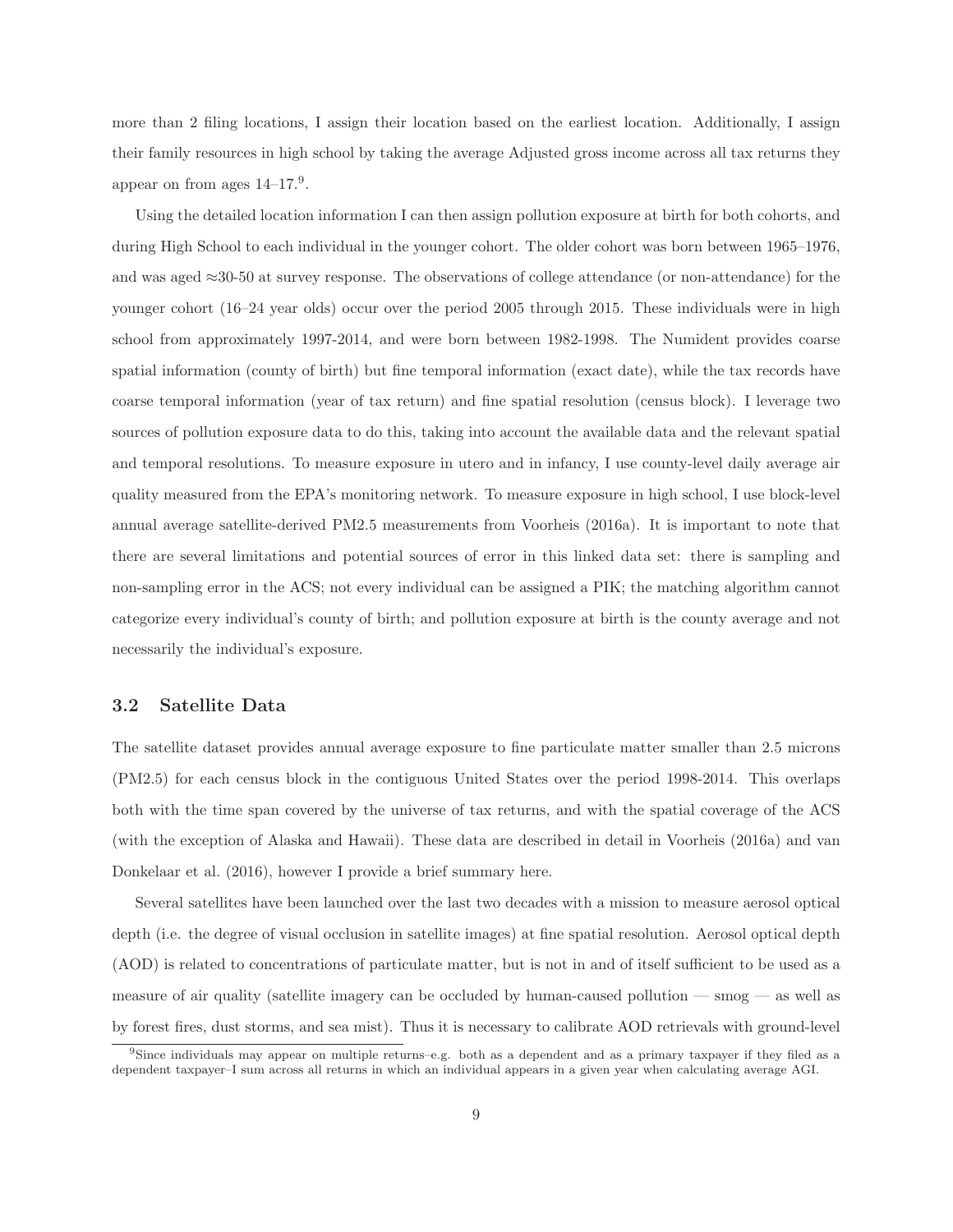monitoring data to infer particulate matter concentrations from AOD. The dataset used here uses AOD retrievals from three satellites (MODIS, SeaWIFS and MISR) and calibrates these retrievals using ground monitor data from the existing set of worldwide PM2.5 monitors (these are largely concentrated in the US and Europe, although monitoring networks in, e.g. India and China have been expanding). Additional modeling steps attempt to correct for non-anthropogenic particulate species. This results in a gridded dataset at a 0.01 degree resolution, which Voorheis (2016a) interpolates to the census block level and zip+4 level.

I use these interpolated annual values to capture pollution exposure in high school in the following manner. First, to allow comparability with the estimated effects of early life exposure to TSP, I scale up the satellite derived PM2.5 values by a factor of 4.38, which is the average ratio of TSP to PM2.5 observations for all EPA monitor locations that monitored both PM2.5 and TSP between 1980 and 2000. Second, I assign these scaled up PM2.5 observations to individuals based on their reported locations in the universe of form 1040 tax returns when these individuals were aged 14-17. As in Voorheis (2016a), if block level information is available for a form 1040 observation, I use the block level interpolation, otherwise, I use the zip+4 code reported on the form. Finally, I average across all years in which an individual can be located in the universe of tax returns, and use this average as a measure of pollution exposure in adolescence.<sup>10</sup>

#### **3.3 EPA Monitor Data**

I capture pollution early in life (in utero and in early childhood) for both cohorts using measurements of particulate matter. Additional analysis using ground-level ozone as a measure of early life pollution exposure is presented in Appendix A. Particulate matter concentration data is not consistently available in AQI form, since unlike criteria gases (e.g. ozone), particulate matter is heterogeneous in composition. Regulation of particulate matter pollution has shifted its focus to smaller and smaller particles over the period since the Clean Air Act of 1970. Through 1990, the EPA mostly regulated and monitored Total Suspended Particles (TSP), defined as the amount of particulate matter less than 100  $\mu$ m in size, measured in  $\mu q/m^3$ . From 1990-1998, the EPA shifted its focus to PM10: the amount of particulate matter smaller than 10  $\mu$ m in size. After 1998, the EPA again shifted focus to smaller particles, this time to PM2.5: particulate matter smaller than 2.5  $\mu$ m in size. The older cohort was born at a time in which TSP was the only monitor particulate pollutant. However, this shifting focus complicates measuring individual exposure for the younger cohort, since college students in the mid-2000s were born in the era when TSP monitoring was the norm, but college

<sup>&</sup>lt;sup>10</sup>A small number of individuals appear on multiple form 1040s in a given year. If an individual appears as both a dependent and a primary taxpayer, I use the form in which an individual appears as a dependent. If an individual appears as a dependent across multiple 1040s, I take the average PM2.5 value for each of these locations and assign it to the individual for that year.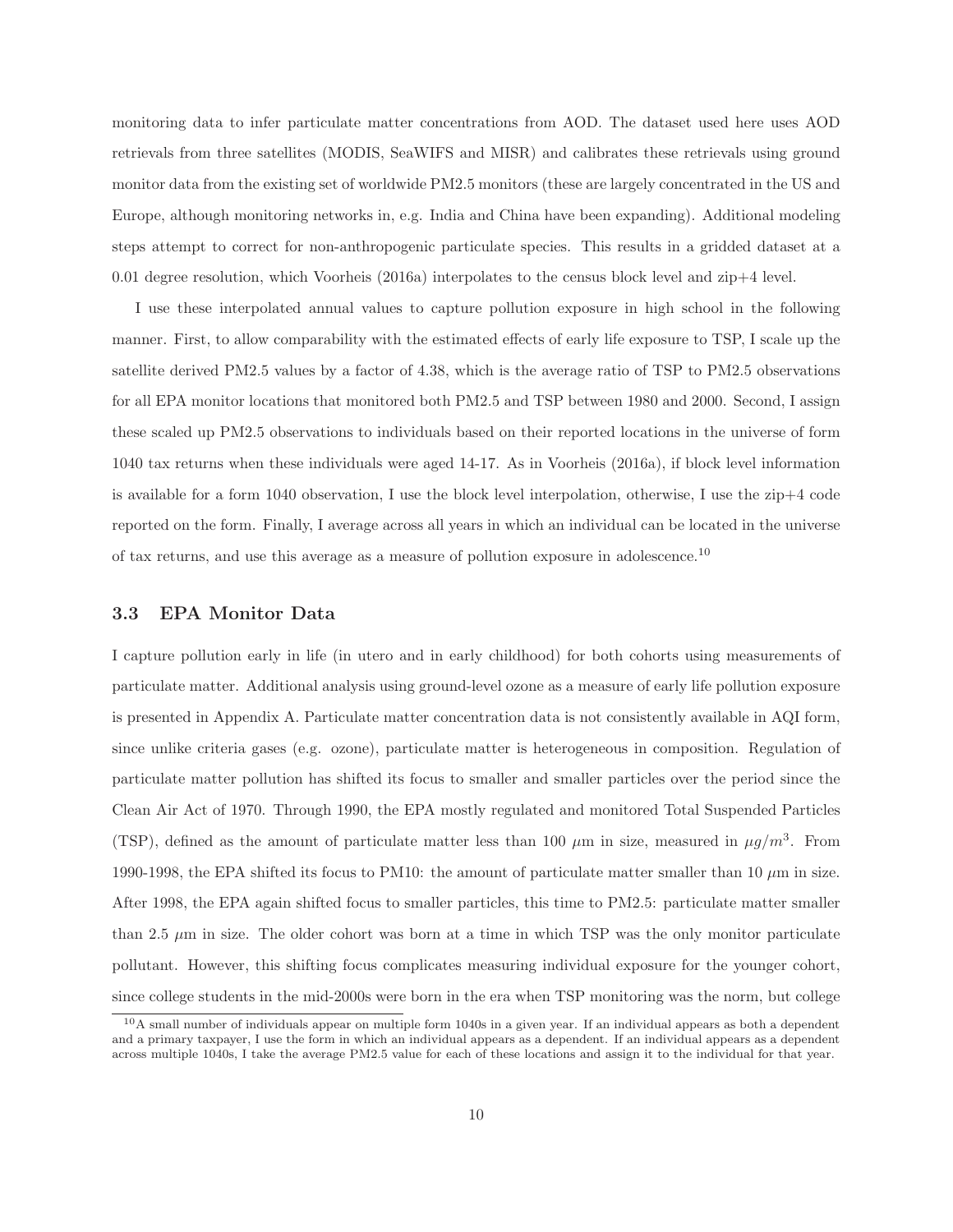students in the 2010s were born when PM10 and PM2.5 monitoring were the norm.

I thus construct a daily particulate matter time series for each county with either TSP or PM10 monitors. To ensure comparability across observations of different sized particles, I calculate an average TSP-PM10 ratio using data from all monitoring sites that monitored both pollutants simultaneously, and then impute TSP from PM10 observations by scaling up PM10 by the TSP-PM10 ratio. This imputation method assumes a constant TSP-PM10 ratio over time. Note that because of the construction of the time series, the particulate matter measurements will be expressed as concentrations (with units  $\mu g/m^3$ ), while the ozone measurements in Appendix Aare expressed in terms of AQI.

There are two main physiological pathways through which we might expect exposure to any of these pollutants to eventually affect later life outcomes. Pollution exposure in utero might affect health in early childhood, which in turn might affect parental investment, effort in school and hence subsequent human capital accumulation in childhood (in the conceptual model above, this corresponds to the term  $\frac{\partial f_A}{\partial H_L}$   $\frac{\partial I}{\partial H_E}$   $\frac{\partial H_E}{\partial P_U}$ However, it is also possible that there could be a direct channel from early childhood human capital to later human capital working through direct effects of pollution exposure on cognition. There is evidence in the environmental health and epidemiology literature for health effects for both pollutants of interest. There is also some evidence for cognitive effects for both ozone exposure (Power et al., Ranft et al. (2009)), and particulates (Suglia et al. (2008), Mohai et al. (2011)). For both pollutants, the physiological pathway is hypothesized to work through a combination of inflammation (impacting on cardiopulmonary health) and oxidative stress (impacting neurological function). Additionally, there is some evidence that pollution exposure may be linked to other neuro-behavioral outcomes, such as ADHD (Siddique et al. (2011)) and depression (Fonken et al.).

#### **3.4 Empirical Strategy**

The main empirical strategy is to exploit arguably exogenous temporal variation in pollution exposure (in utero and very early childhood) within a child's county of birth. Additionally, for the younger cohort, I am able to control for exposure later in life (specifically during the adolescent years lining up with High school attendance). I describe below the specifications for the younger cohort, for which this intermediate information exists. The regressions estimated using the older cohort's responses are identical, with the exception that they necessarily omit any information during high school. For compactness of notation, assume there are three periods of interest.

The baseline fixed effects ordinary least squares (OLS) specification for the older cohort younger includes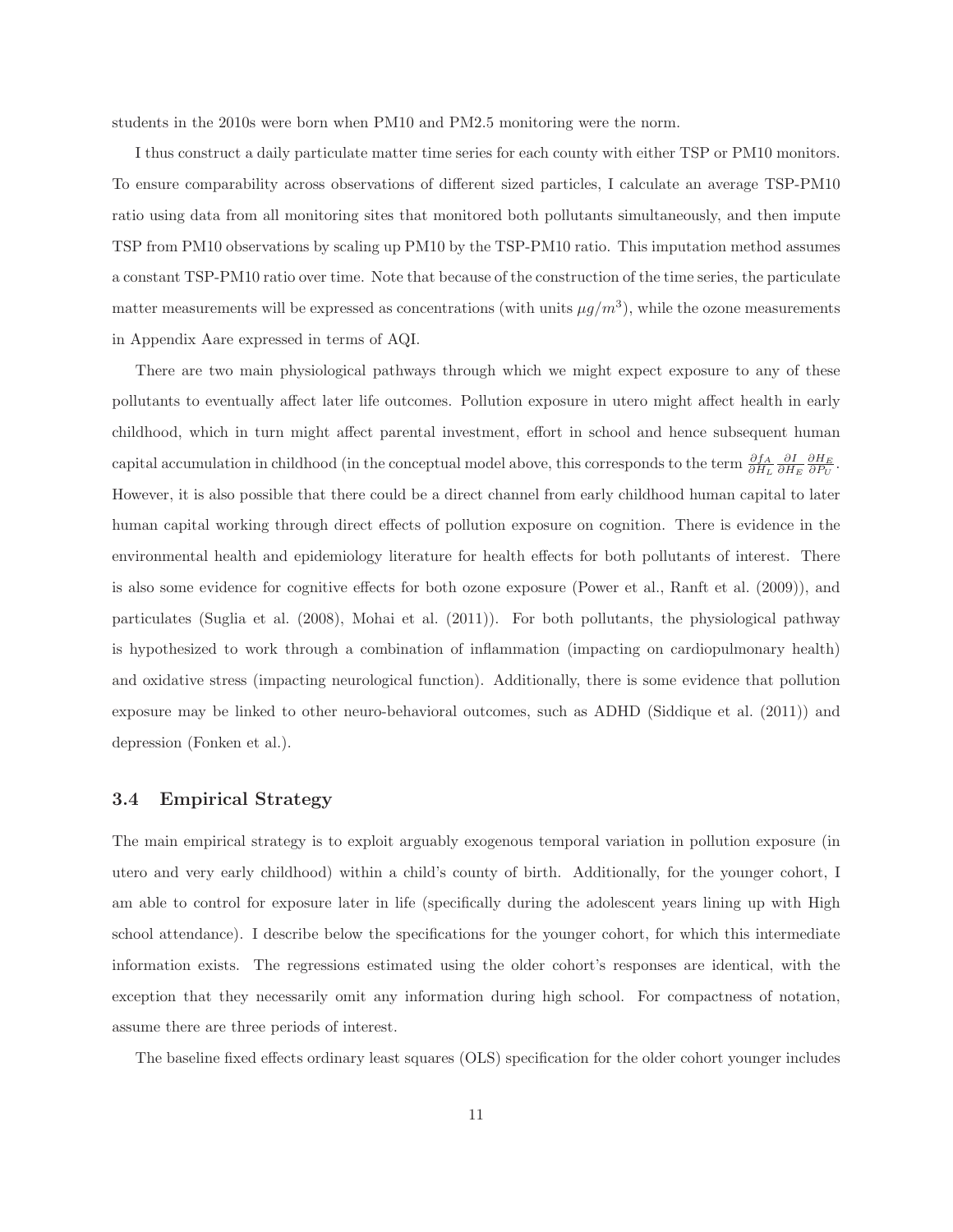county-of-birth, year-of-birth and survey year fixed effects:

$$
Outcome_{i,c,t} = \delta_c + \delta_t + \beta_1 Pollution_{c_t} + X_i\Gamma + X_c\Theta + e_{i,c,t}
$$

where c indexes county of birth and t indexes year of birth,  $X_i$  is a matrix of individual-specific potential confounders, including age (entering the regression as a categorical variable), month of birth, race, sex, ethnicity, marital status and labor force participation, and  $X_c$  is a matrix of county-of-birth level confounders, including population, personal income per capita, annual average temperature, and personal income growth rate. Standard errors are clustered at the state of birth level, allowing for arbitrary correlation across counties within a state, and within counties over time. The baseline OLS specification for the younger cohort includes information about location and environment during adolescence:

$$
Outcome_{i,c,t} = \delta_c + \delta_t + \delta_d + \beta_1 Pollution_{c,t} + X_i \Gamma + X_b \Theta + e_{i,c,t}
$$

where  $d$  indexes county of residence in adolescence, and  $X_i$  includes PM2.5 exposure and family income during adolescence. Outcome is one of college attendance, high school non-completion or incarceration for the younger cohort, and wages in adulthood for the older cohort.

The model for the younger cohort extends the fixed effects models in Bharadwaj et al. (2014) to include county of residence in adolescence fixed effects (to partially control for unobservables in high school environment) as well as directly observable pollution exposure during high school years. The identifying variation that in this specification comes from temporal variation in exposure within counties of birth, and the temporal and within-county spatial variation in exposure in the county of residence in high school. Assuming that selection into exposure at birth is not occurring due to unobservables, then  $\beta_1$  captures the causal effect of early life exposure on adult human capital (i.e.  $\frac{\partial H_A}{\partial P_E}$ ), while  $\beta_2$  captures the causal effect of later childhood exposure (i.e.  $\frac{\partial H_A}{\partial P_L}$ ).

It is possible, however, that endogenous air quality induced migration may violate this assumption. To address this, I exploit variation in air quality caused by changes to nonattainment designations by the Environmental Protection Agency. For the older cohort, I adopt the Isen et al. (2016) identification strategy, and use simulated nonattainment designations of the 1971 NAAQS TSP standards. EPA publication of the actual nonattainment designations under the 1971 TSP NAAQS standards do not appear to exist, so following Isen et al. (2016), I simulate nonattainment based on whether a county violated the standards in 1970. For the younger cohort, I capitalize on a second set of nonattainment designations enacted following the passage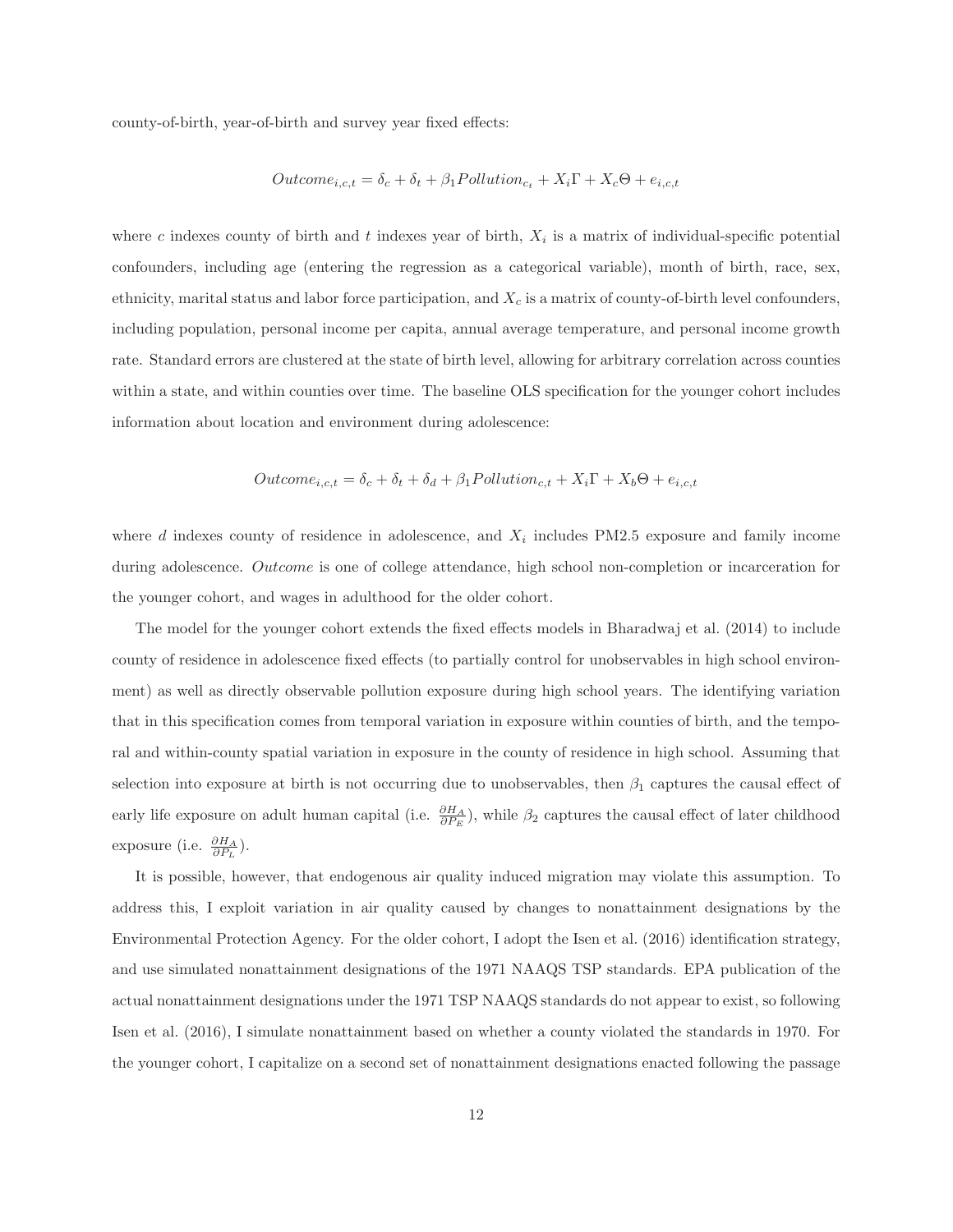of the Clean Air Act Amendments of 1990 (CAAA 1990).<sup>11</sup> Because of the better record keeping after 1990, the strategy for the younger cohort can utilize actual rather than simulated nonattainment designations. For the younger cohort, I will highlight changes in Nitrogen Dioxide  $(NO_2)$  nonattainment designation– $NO_2$  is a harmful pollutant in its own right, but also acts as important precursor to both ozone and particulate matter formation. Additionally,  $NO<sub>2</sub>$  is a direct co-pollutant for particulate matter, as the combustion of fossil fuels such as coal produces both types of emissions. Although the 1970 Clean Air Act included provisions setting standards for  $NO<sub>2</sub>$ , nonattainment status was never designated until after the CAAA 1990, when several counties were designated as being in nonattainment of these earlier  $NO<sub>2</sub>$  standards.

Thus, I estimate  $2SLS$  models using either  $NO<sub>2</sub>$  nonattainment designations as an instrument for TSP exposure in utero or in early childhood for the younger cohort or TSP nonattainment status as an instrument for TSP exposure for the older cohort. The first stage of these models for the younger cohort is:

$$
Pollution_{c,t} = \delta_c + \delta_d + \delta_t + \beta_1 Nonattainment_{c,t} + X_i \Gamma + X_b \Theta + e_{i,c,t}
$$

and the second stage uses the fitted values from the first stage regression in place of actual TSP levels:

$$
Outcome_{i,c,t} = \delta_c + \delta_d + \delta_t + \beta_1 \widehat{Polution}_{c,t} + X_i \Gamma + X_b \Theta + e_{i,c,t}
$$

where *Outcome* is one of college attendance, high school non-completion or incarceration for the younger cohort, and wages in adulthood for the older cohort. Likewise,  $Nonattainment_{c,t}$  is nonattainment of the TSP standards for the older cohort, nonattainment of the  $NO<sub>2</sub>$  standards for the younger cohort.

The reduced form effect of  $NO<sub>2</sub>$  (and TSP) nonattainment designations are themselves of interest, in addition to their utility as a source of useful variation. Hence I will supplement the above OLS and IV results with the reduced form effect of nonattainment designation at birth on college attendance and on high school non-completion. These reduced form regressions take the form:

$$
Outcome_{i,c,t} = \delta_c + \delta_d + \delta_t + \beta_1 N onattainment_{c,t} + X_i \Gamma + X_b \Theta + e_{i,c,t}
$$

Note that the expected signs of the coefficient on nonattainment status in the reduced form model and the coefficient on, e.g. TSP exposure in the IV models will be reversed. The reduced form model can be

<sup>11</sup>Although in theory it is possible to use a similar IV strategy for adolescent exposure, I eschew this for two reasons. First, the nonattainment designations for the 1997 PM2.5 standards do not line up well with the sample, and second, sorting during adolescence is less of a concern. In particular, results are qualitatively similar for movers–individuals who moved between birth and adolescence–and non-movers.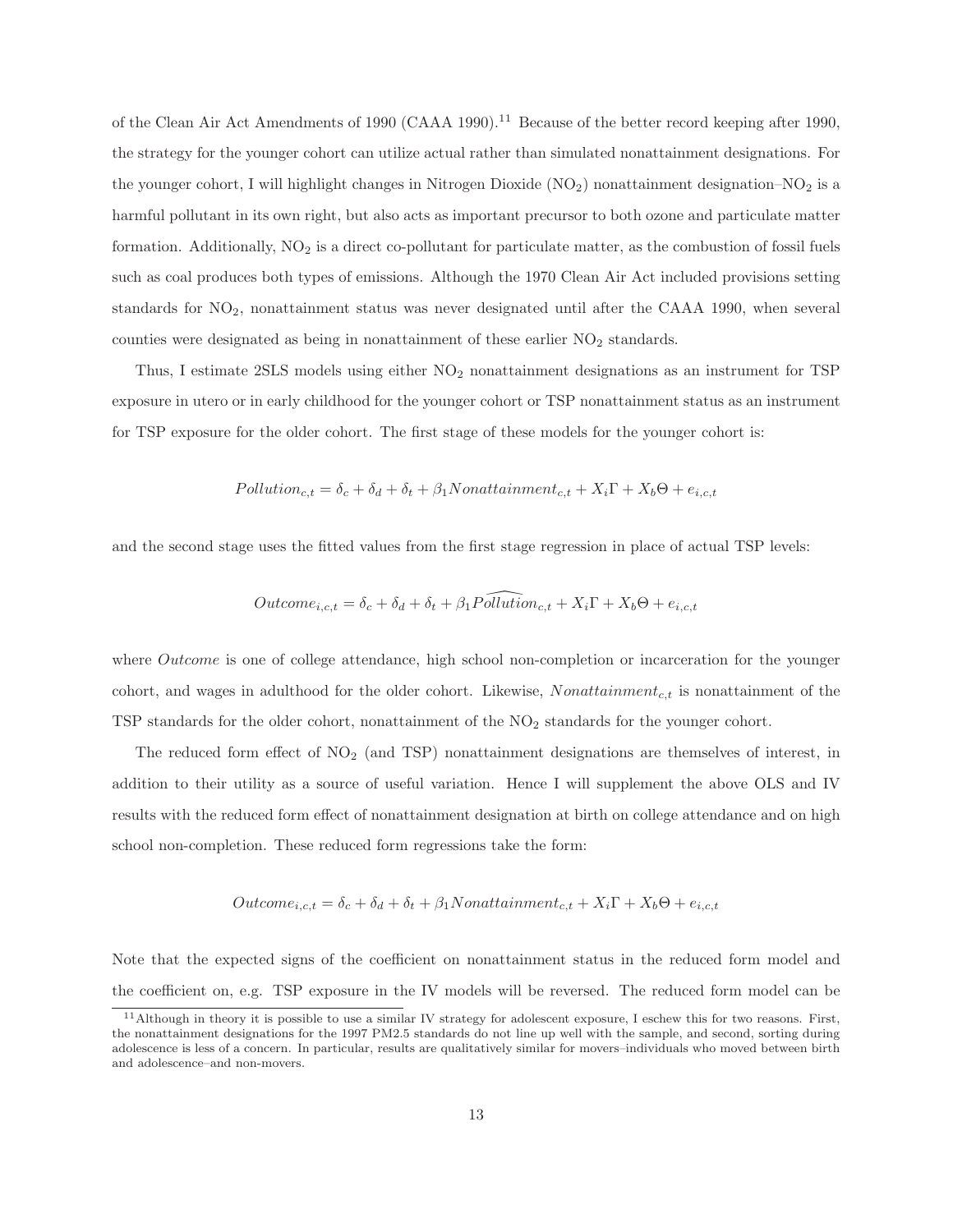interpreted as the effect of cleaner air induced by CAAA (hence we expect a positive coefficient), while the IV model can be interpreted as the effect of pollution exposure (hence we expect a negative coefficient). As before, Outcome is one of college attendance, high school non-completion or incarceration for the younger cohort, and wages in adulthood for the older cohort.

The IV models rely on variation induced by the nonattainment designations. Since the first stage of these models is essentially a difference-in-difference model of the effect of nonattainment on pollution levels, a visual check of the parallel pre-treatment trends assumption of the first stage bolsters the case for the validity of this IV approach. Figure 1 illustrates the trend in ozone and TSP exposure in utero for individuals in the younger cohort born in nonattainment and "control" counties. The pre-treatment trends for TSP exposure are parallel on visual inspection, and the sharp drop in exposure for non-attainment counties after designation is striking. Pre-treatment trends for ozone exposure, on the other hand, have a less clear pattern, which should be noted in the interpretation of the subsequent ozone results presented in Appendix A.<sup>12</sup>

Figure 2 shows a more formal test of the parallel trends assumption. Consider an event study regression of the effect of nonattainment designations on TSP exposure:

$$
Pollution_{i,c,t} = \delta_c + \delta_d + \delta_t + \sum_{j=1987}^{1997} \beta_j \times EverNonattainment_c + X_i \Gamma + X_b \Theta + e_{i,c,t}
$$

Where  $\beta_{1990} = 0$  for infant exposure and  $\beta_{1991} = 0$  for in utero exposure, and EverNonattainment is equal to one if a county of birth was ever in nonattainment of  $NO<sub>2</sub>$  standards and zero otherwise. For the older cohort, an equivalent event study would be

$$
Pollution_{i,c,t} = \delta_c + \delta_d + \delta_t + \sum_{j=1969}^{1976} \beta_j \times EverNonattainment_c + X_i \Gamma + X_b \Theta + e_{i,c,t}
$$

with  $\beta_{1971} = 0$ , and *EverNonattainment* defined based on whether a county was ever in nonattainment of the TSP air quality standards. This is an extension of the first stage regression shown above, but allows for separate effects in each year. A test for whether the pre-treatment coefficients are equal to zero then amounts to a test of the parallel trends assumption. Figure 2 graphs the estimated coefficients for these event study regressions for the younger cohort, estimated for TSP exposure, during infancy and in utero. Consistent with the pre-treatment trend graphs above, the pre-treatment coefficients are statistically equal to zero for TSP exposure. Figure 3 repeats this exercise for the older cohort with similar qualitative results.

 $12$ The mixed evidence of parallel trends for ozone may result in a weak instrument. In this just identified setting, this weak instrument should result in excess noise rather than bias, which is borne out by the relative size of the confidence intervals.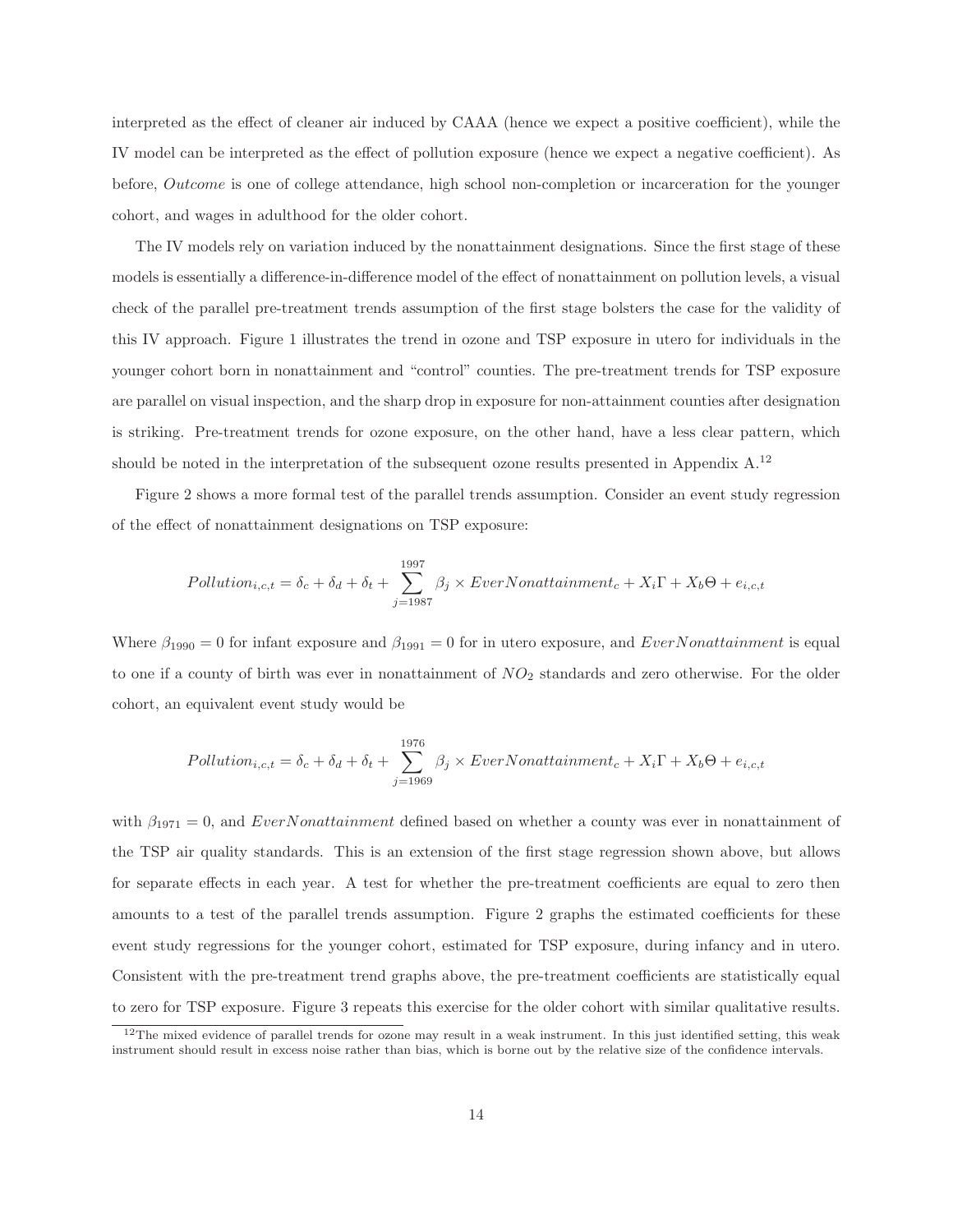These tests bolster the case that the IV regressions reported below are properly interpreted as the causal effect of pollution exposure at birth on long term outcomes.

### **4 Long Term Wage Effects**

I begin by replicating (and extending) a subset of results from Isen et al. (2016) using the linked ACS-Numident data for the older cohort of ACS respondents born between 1965–1976. The main result from Isen et al. (2016) is that the decline in TSP exposure at birth associated with the Clean Air Act increased wages at ages 29-31 by around \$250 per year. This main result is from IV models estimated on a dataset of linked wages during the 1980s and 1990s and location and date of birth that covers 24 states. The linked ACS-Numident dataset provides two key advantages relative to the LEHD data used by Isen et al. (2016): the ACS provides a representative sample of the US population, and the timing of the ACS (2005 through 2015) provides a window into wage effects near the peak of adult earnings, which generally occurs around age 40.

Following Isen et al. (2016), I assign nonattainment status based on the county-level TSP concentrations in 1970: I consider a county in nonattainment if the annual average TSP levels are greater than 75  $\mu g/m^3$ , or if the second highest daily TSP level is greater than 260  $\mu g/m^3$ . These nonattainment designations went into effect in the middle of 1971, so I consider all ACS respondents born in 1972 or later to be "treated" in infancy, and all ACS respondents born in 1973 or later to be "treated" in utero. I report three sets of results: OLS results regressing adult wages on TSP exposure at birth, reduced form results regressing adult wages on an indicator for nonattainment status being in effect, and IV results where nonattainment status is used as an instrument for TSP levels. I use the same sample restrictions used in Isen et al. (2016): I consider only ACS respondents who are employed, and winsorize wages at \$250,000 to avoid the undue influence of outliers.

Table 1 reports results of these three models, describing the effects of TSP exposure, and the CAA 1970, on adult wages. These results are presented as a stacked table, with OLS results in the top panel, IV results in the middle panel, and the reduced form results in the bottom panel. The first column reports results for the effect of TSP exposure in utero, while the second column reports results for TSP exposure during the first year of life. The OLS results in the top panel show a consistent negative effect of TSP exposure on wages, although only the in utero effect is statistically significant–this is smaller in magnitude but opposite in sign (and more precisely estimated) than the relevant OLS results in Isen et al. (2016). This pattern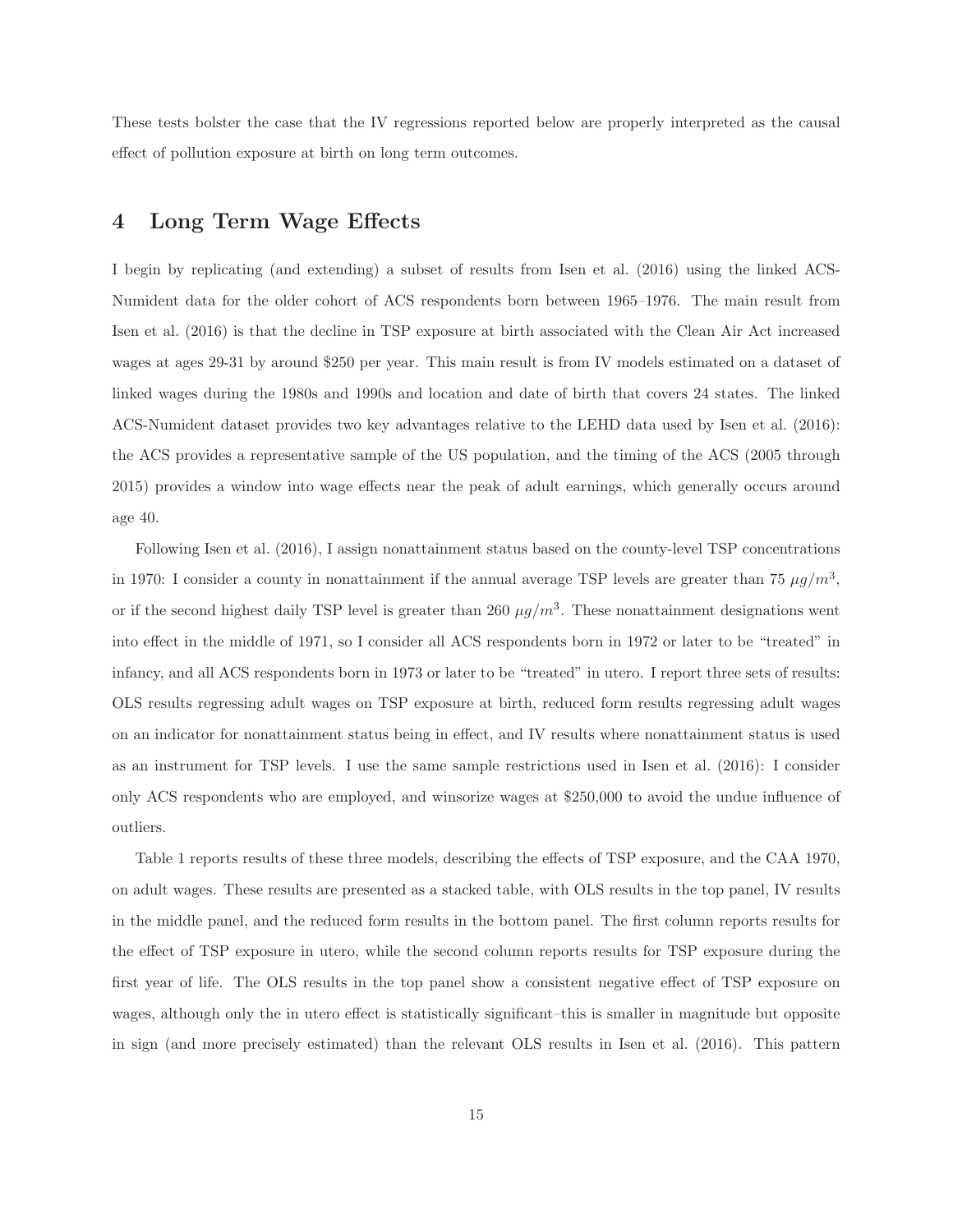is borne out in the IV results, which are likewise uniformly negative, and at least marginally statistically significant.<sup>13</sup> These results imply that a 10  $\mu g/m^3$  decrease in TSP (a benchmark used by Isen et al. (2016)) would lead to an increase in wages later in life of \$246 per year for the in utero effects, and \$405 per year for the infant effects. These effects are larger than the equivalent effects from Isen et al. (2016), which range from \$186–\$351 per year. The reduced form effects tell a similar story, suggesting that the CAA 1970 nonattainment status designations increased wages by \$225 per year for the in utero effects, and \$233 per year for the infant effects.

### **5 College Attendance**

These results, replicating the Isen et al. (2016) result that TSP exposure in early life reduces wages in adulthood, strengthen the case for long term economic benefits of pollution reduction. These results, however, are silent as to how this wage effect might occur. The data for the older cohort is missing two key components of the "missing middle": outcomes in adolescence and early adulthood, and intermediate pollution exposure experienced in later childhood and adolescence. These components, however, are readily available for the younger cohort of ACS respondents born around the CAAA 1990, and so I turn now to analysis of how pollution exposure in early life might affect potential determinants of wages in adulthood. I begin with college attendance, an outcome which can be thought of as primarily working through a cognitive skills channel.

I present the results of the econometric models discussed above in stacked tables for compactness. Tables 2 - 3 each collect OLS (Panel A), IV (Panel B), and reduced form (Panel C) models for TSP exposure in utero and during infancy. I will discuss each set of models together, beginning with the OLS models. The top panel of Table 2 presents the OLS effects of in utero TSP exposure and adolescent exposure on college attendance at age 19–22. All models in Table 2 include the same high school exposure variable, but differ in how in utero exposure is defined. Because the EPA monitor data is measured daily, I am able to calculate average exposure not just within the full term 9-month in utero period, but also for individual trimesters. Column 1 reports the effect of average exposure over the entire pregnancy, while Column 2 considers the effect of average TSP exposure in the first trimester, column 3 considers the average in the second trimester, and column 4 considers the average exposure in the third trimester.

Across all models, pollution exposure during adolescence has a negative and statistically insignificant

 $13$ For the remainder of the document, results that are statistically significant at the  $10\%$  but not  $5\%$  levels will be referred to as "marginally" significant.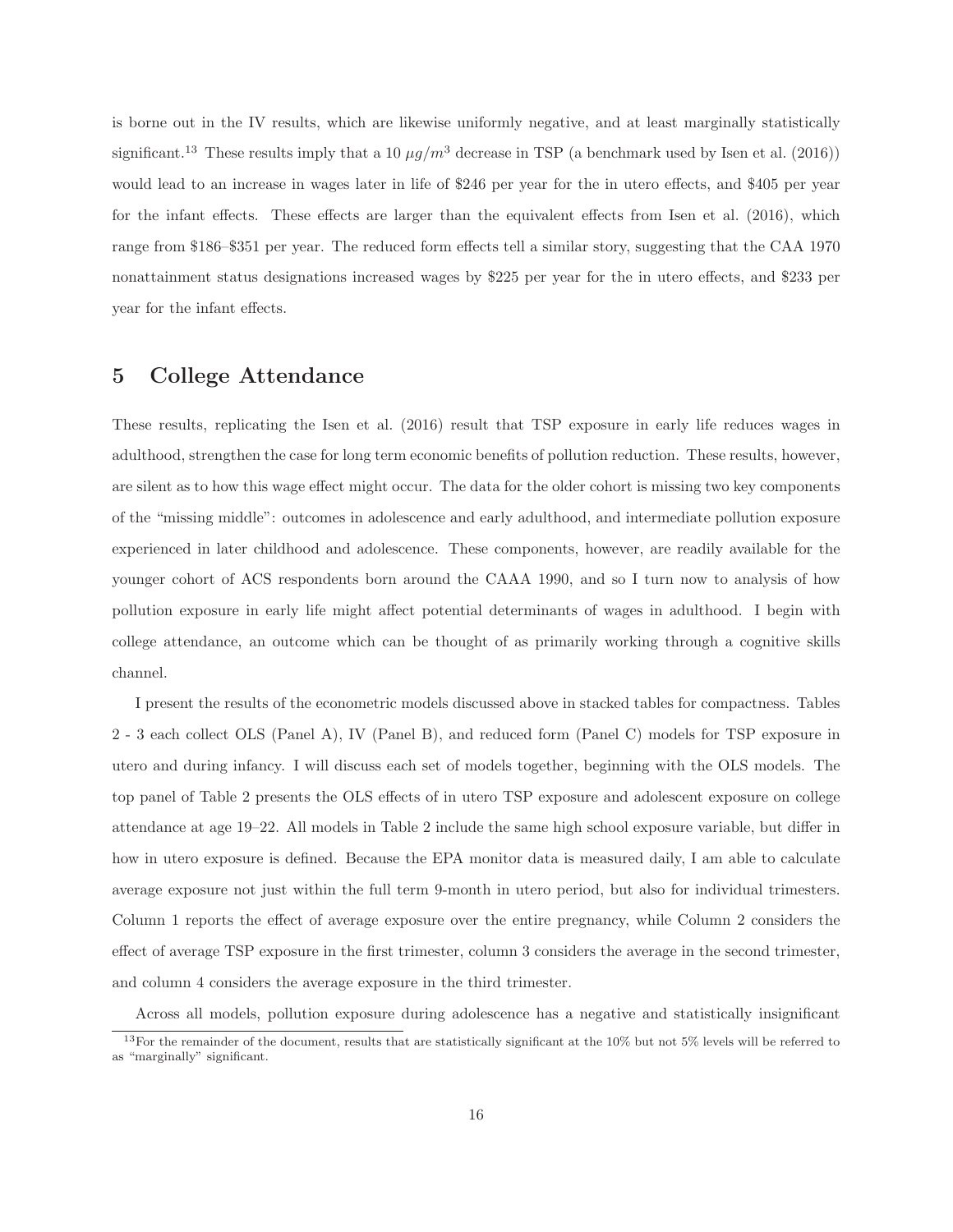effect, with a 1  $\mu q/m^3$  increase in PM2.5 exposure (equivalent to 4.38  $\mu q/m^3$  TSP) decreasing the probability an individual will attend college by about 0.25 percent. The OLS effects of in utero TSP exposure are inconsistent in sign and contrary to expectations, however. Exposure to TSP has a negative correlation with college attendance over the full in utero period, but positive correlation in the first trimester, although none of these effects are statistically significant. The top panel of Table 3 reports results from models examining the effect of TSP exposure in infancy and PM2.5 exposure in high school on college attendance at age 19–22. As in the previous table, all models include the same high school exposure variable. Each column includes different measures of "infant exposure", mirroring the time periods in the in utero exposure models. Again, because of the daily temporal resolution of the underlying EPA monitor data, it is possible to measure average exposure not just in the first year of life, but also for 3-month windows. Column 1 defines exposure as the average TSP exposure in the first year of life, while Column 2 defines infant exposure as the average exposure in the first 3 months of life, column 3 months 3-6, column 4 months 6-9. The effect of infant exposure varies across exposure windows, with a mix of small negative and positive coefficients, all imprecisely estimated.

Note however, that these OLS models may not fully account for endogenous exposure due to locational sorting. I thus turn to IV models, where I use plausibly exogenous variation – EPA designations of nonattainment status – to identify the effect of TSP exposure. I instrument for TSP exposure using designations of nonattainment of the  $1971$   $NO<sub>2</sub>$  national ambient air quality standards which occurred after the passage of the 1990 Clean Air Act Amendments. Previously reported results provide evidence that the identifying assumptions of this IV strategy are likely satisfied, so that these nonattainment designations provide exogenous variation in TSP level that can be used to identify the causal effect of TSP exposure at birth even if there is locational sorting due to air quality.

The middle panel of Table 2 reports results from IV models capturing the effect of TSP exposure in utero on college attendance, with a structure that mirrors Columns 1-4 from the top panel of Table 2. In contrast to the OLS results, the effect of TSP on college attendance is universally negative across exposure definitions, and relatively precisely estimated—the effects of TSP exposure across trimesters are statistically significant at the 1 percent level. The full term in utero effect size is -0.0018, implying that a 10  $\mu g/m^3$  increase in TSP in the county of birth decreases the probability of college attendance by 1.8 percentage points. The middle panel of Table 3 reports analogous results for the effect of TSP exposure during infancy, with slightly larger effect sizes, again relatively precisely estimated. A 10  $\mu q/m^3$  increase in TSP exposure during the first year of life reduces the probability of college attendance at ages 19-22 by 2.5 percentage points.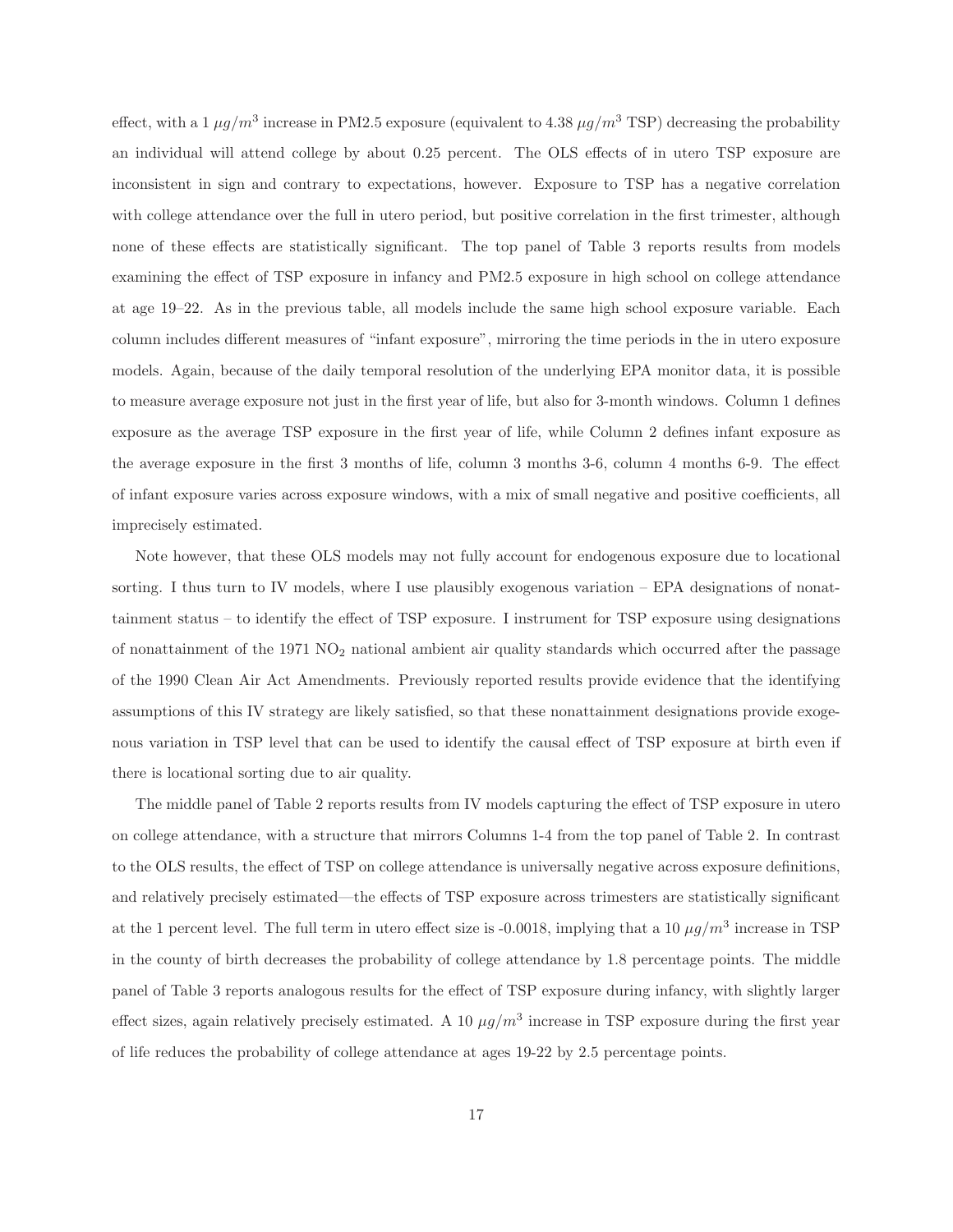#### **5.1 Heterogeneity by Race and Family Income**

A large literature on environmental justice has gathered robust evidence that disadvantaged groups (poor families, racial and ethnic minority groups) bear a disproportionate burden of exposure to environmental hazards. While this literature often focuses on the siting of fixed point pollution sources (see Banzhaf (2012) for an overview), there is strong evidence for persistent disparities in exposure to ambient air pollution along race and income lines (Clark et al. (2014), Voorheis (2016b)). I draw on this literature to illustrate the consequences of this environmental inequality at birth, by examining how the effects of pollution exposure at birth demonstrated above vary between racial groups (Whites vs. Non-whites) and across the income distribution (by quintile of the AGI distribution). $^{14}$ 

Given the previous full-sample results, the focus of this exercise will be on TSP exposure over the broadest time frames: in utero, and in the first year of life. To examine the environmental justice dimension of these results, I contrast results of the previously used OLS and IV models estimated on sub-samples corresponding to advantaged and disadvantaged groups. To preserve sample size, I use relatively coarse definitions: contrasting whites and non-whites to capture racial disparities (and then splitting the non-white group into the two largest subgroups, blacks and Hispanics), and the bottom two quintiles versus top three quintiles to captures differences between low and high income individuals.

Tables 4 and 5 summarize the results of OLS and IV models of the effect of TSP exposure in utero and in the first year of life on college attendance, stratified by disadvantage in two ways. The first two columns of each of these tables stratify by race, with the first column reporting results for the sub-sample of white individuals, and the second reporting results for non-white individuals. The middle two columns stratify the non-white sub-sample further, reporting results for the largest non-white groups, blacks and Hispanics. The final two columns stratify by family income, with the fifth column reporting results for the sub-sample of individuals with family incomes in the bottom two quintiles of the county AGI distribution, while the sixth column report results for the top three quintiles. The income data being used for this stratification is taken from IRS tax returns, and is measured when the individuals are in high school.<sup>15</sup>

Looking at heterogeneous effects of TSP exposure, there does not appear to be strong evidence for EJtype effects when looking at a white vs. non-white stratification. The top and middle panels of Table 4 report IV and OLS results for TSP exposure in utero, while the top and middle panels of Table 5 report these results for TSP exposure during infancy. There is mixed evidence for a disparate impact of TSP exposure in

 $14$ White here refers to ACS respondents who report no Hispanic ancestry, and identify as White

 $15$ This may not necessarily accurately reflect the relative status of an individual's family at birth, but due to data limitations, no other information on family resources at birth is available.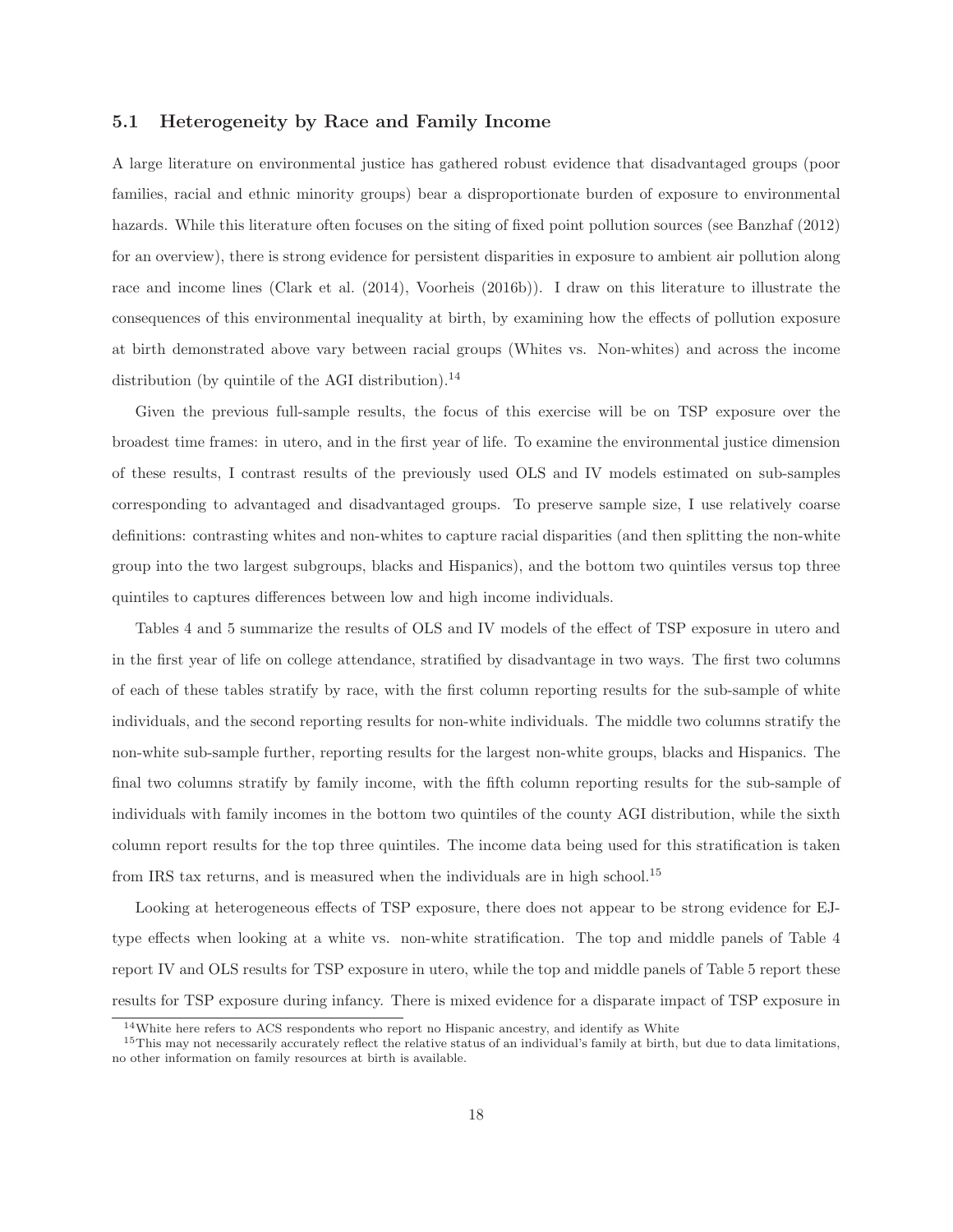utero. The in utero effects on whites and non-whites are both statistically significant and the effect sizes are similar in magnitude, and there are also no substantial differences in the effect sizes for poor and non-poor children. The effects of TSP exposure during infancy are exhibit a similar pattern.

Stratifying the non-white sub-sample further can provide additional nuance as to who the most highly affected subgroups may be, within an overall disadvantaged group. Sample sizes are prohibitively small for some non-white subgroups (Asian-Americans, American Indian/Alaska Natives), but there is sufficient power to identify separate effects for Hispanics and Blacks. The third and fourth columns of Tables 4 and 5 report results of the effect of TSP exposure (in utero and during infancy) on black and Hispanic individuals. These results suggest a disproportionate effect for Hispanic individuals, at least relative to blacks: the effects for Hispanics are substantially larger than for blacks, and statistically significant at conventional levels (the effect for blacks is negative and statistically insignificant, however). Note however that at least in this case, the effects for Hispanics and whites are not substantially different. At least for college attendance, a human capital outcome associated primarily with a cognitive skills channel, there appears to be little evidence of disproportionate effects by race or class.

#### **5.2 Reduced Form Effects of of Nonattainment Designation**

As with any instrumental variables strategy, there is some degree of uncertainty as to whether the exclusion restriction is in fact perfectly satisfied. As an additional modeling exercise, I thus also consider the direct, reduced form, effect of nonattainment designations on college attendance. This reduced form effect is also of interest on its own, since the human capital impacts of policies related to the CAAA 1990 (such as the  $NO<sub>2</sub>$ nonattainment designations) are an important potential benefit which should be included in retrospective benefit-cost analyses. I consider models with nonattainment indicators for  $NO<sub>2</sub>$  for the full sample, as in the OLS and IV models in Table 2, and stratified by race and family income, as in the top two panels of Table 4.

The bottom panels of Tables 2 through 4 report reduced form effects of nonattainment status designations in utero on college attendance. For the full sample, the nonattainment designations increased college attendance by 2.4 percentage points. Similarly, the bottom panels of Tables 3 and 5 reports results of the reduced form effect of nonattainment designation during infancy on college attendance. Nonattainment designation during infancy similarly increased the college attendance rate by 2.4 percentage points for the full sample. There is some heterogeneity by race and class, although not necessarily in a way that supports an environmental justice story. The effects are larger for whites (2.4 percent) and smaller for non-whites (1.8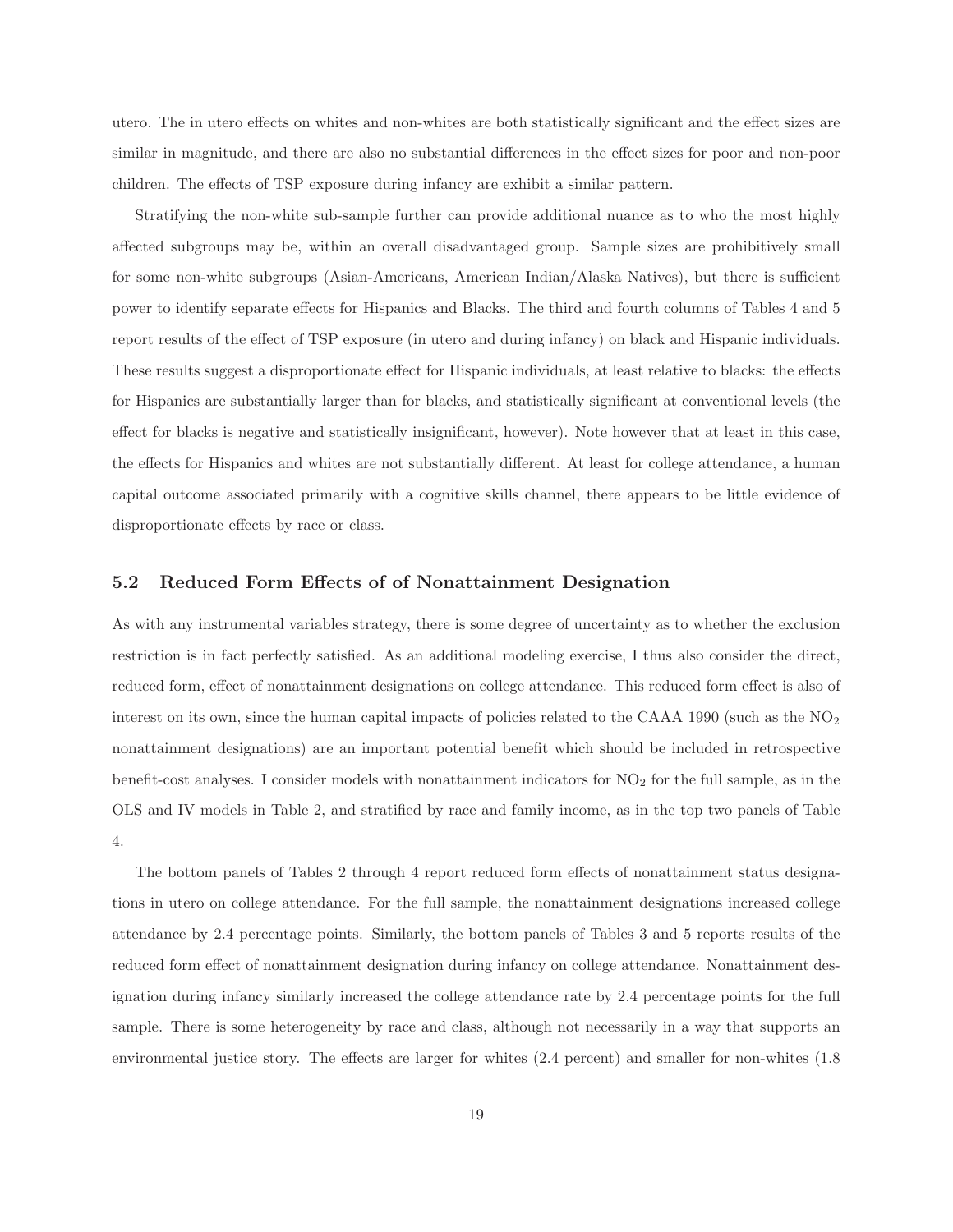percentage points). The effect is also smaller for poorer children than for children in the top 3 quintiles.

#### **5.3 Implied Wage Effects**

The above results suggest substantial impacts of exposure to ambient air pollution on human capital acquisition. The human capital outcome of interest here–college attendance–is the subject of a large body of literature in labor economics. Thus, it is possible to draw on this expansive literature on the college wage premium to do some rough calculation of the the wage effects implied by the results above. Given that the strongest results rely on policy variation as a result of the Clean Air Act Amendments of 1990, a logical thought experiment is to simulate the wage effects of a reduction in TSP that occurred around the time theses policies went into effect. It is then possible to compare these back of the envelope calculations to the direct wage effects of pollution exposure estimated above for the older cohort.

The "pollution wage premium" can be thought of as being the change in the probability of completing college induced by a change in pollution exposure multiplied by the college wage premium. The estimated effects above provide a number for the effect of pollution exposure on attending college, but not of completing college. I thus scale our effects by the NCES' estimate of graduation rates (60 percent) to obtain the effect of pollution on college completion. I use \$17,500 as the college wage premium (this number is calculated from 2013 March CPS, and is the average wage and salary difference between college educated and high school educated workers).<sup>16</sup> Thus a rough estimate of the wage premium associated with a change in pollution exposure is:

$$
\Delta W = \Delta Pollution \times \beta_1 \times 0.6 \times 17500
$$

Where  $\beta_1$  is the estimated coefficient from the OLS or IV models above.

The first stage event study results in Figure 2 suggest that the CAAA-related  $NO<sub>2</sub>$  nonattainment designations reduced TSP exposure by 15-20  $\mu g/m^3$  in treated counties. Compared to a no CAAA baseline, what effect on wages would the upper end of the improvement in air quality have? Taking the OLS estimate in Table 2, column 1 as given, this counterfactual improvement in air quality would have increased college attendance by  $-20 \times -0.0002 = 0.48$  percent. Thus our estimate of the wage effects using the OLS estimate is

$$
\Delta W_{inutero} = -20 \times -0.00001 \times 0.6 \times 17500 = \$2.10
$$

On the other hand, we (unsurprisingly) see substantially higher wage premiums for the much larger IV  $^{16}$ for more details see: http://www.pewsocialtrends.org/2014/02/11/the-rising-cost-of-not-going-to-college/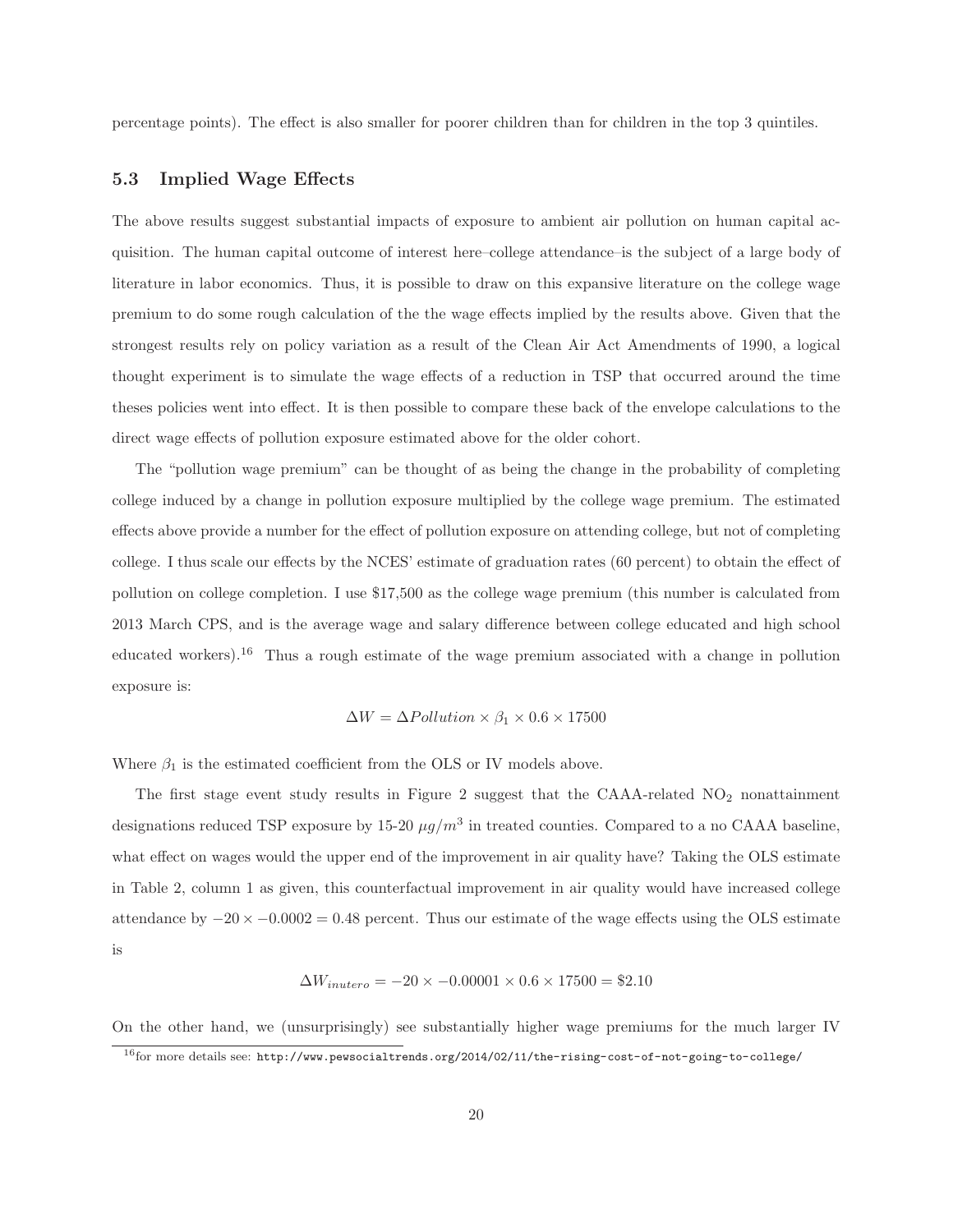estimates in Table 2, column 4. The IV estimates imply a wage premium of

$$
\Delta W_{inutero}^{IV} = -20 \times -0.00184 \times 0.6 \times 17500 = $386.40
$$

Although the lower range (i.e. the OLS results) of these wage effects seem quite small for an individual, keep in mind two factors. First, these are annual effects. Compounded over a whole working life, these impacts are still somewhat modest – at a 3 percent discount rate, the discounted present value of the stream of infant pollution wage premia is \$50 over a 40 year career. Second, these impacts are for a single individual in a single cohort. The aggregate effect of these small changes is much larger. Via CDC vital statistics, around 4 million births occurred in 1996 in the United States. If we sum the expected wage premium over all these individuals, we can see that the in utero OLS effects amount to \$8,400,000 in additional aggregate wages. If we sum the flow of these aggregate wage premia, we find that the discounted present value (at a 3 percent discount rate) over an average 40 year career is \$193 million for the in utero wage effects. The IV effects, however, imply an substantially larger effect: approximately \$1.5 billion per year per cohort in additional aggregate wages (using the infant effect), or a discounted present value of \$35 billion over a 40-year career.

Doing these same calculations, assuming instead a 10  $\mu g/m^3$  drop in TSP exposure as in Isen et al. (2016) results in an implied wage premium of about \$190/year. To contextualize this number, consider that Isen et al. (2016)'s results for the 1970 CAA suggest that nonattainment designation (or equivalently in their models, a  $10\mu g/m^3$  decrease in county average TSP) increased adult earnings by \$260 per year.<sup>17</sup> Thus the implied long term wage effects working through college attendance can explain at most 70 percent of the previous estimates of the long term wage effect. This suggests that a cognitive-skills driven channel working through human capital acquisition in the form of college attendance is not the only channel through which pollution exposure at birth affects economic well being in adulthood. To investigate an alternate channel which may also be important, I now turn to the analysis of outcomes which are arguably more related to non-cognitive skills, including high school non-completion and incarceration.

<sup>&</sup>lt;sup>17</sup>In section 4 above, I replicate these results using the linked ACS-Numident data, and find a similar effect size: a 10  $\mu g/m^3$ decrease in TSP in utero would increase adult wages by about \$246 per year.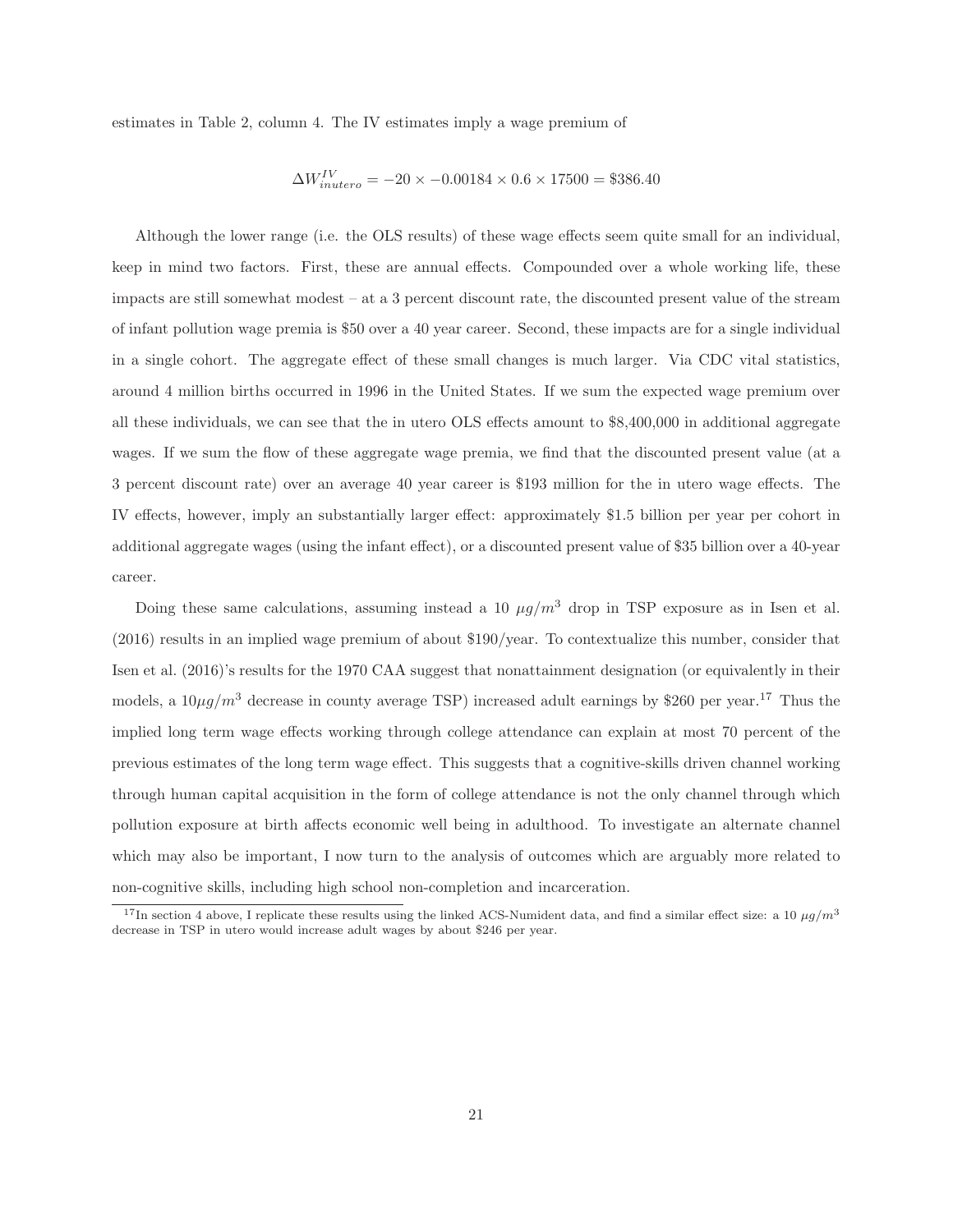### **6 High School Non-completion**

It is clear that there is compelling evidence for particulate matter exposure at birth having substantial negative impact on one measure of human capital accumulation—college attendance—common at the top of the income distribution, and which is associated with primarily cognitive skills. In other words, pollution exposure decreases one potential measure of advantage. It is also possible that pollution exposure might increase disadvantage, and thus I examine how pollution exposure affects high-school non-completion, an outcome common at the bottom of the income distribution. The mix of cognitive and non-cognitive skills necessary to succeed in college is very different from the mix of skills necessary to accumulate other types of human capital (such as a high school degree), and so pollution exposure may have disparate effects on the two types of human capital accumulation.

I begin, as in the college attendance case, with simple OLS fixed effects models of pollution exposure in utero on high school non-completion. Since individuals can legally drop out of high school as early as 16, I expand the sample of interest to individuals aged 16–24 at the time of survey response. Results are largely robust when using the same age range (19–22) as in the college attendance analysis. The top panel of Table 6 reports the results of OLS models describing the effect of TSP exposure in utero on high school non-completion later in life. Consistent with the college attendance results, TSP exposure in utero has statistically insignificant, small and positive effects on high school non-completion. Note however, that unlike the college attendance case, there is strong evidence for later life exposure affecting high school noncompletion. PM2.5 exposure during ages 14–17 has a positive and statistically significant effect — a 1  $\mu$ g/m<sup>3</sup> increase in PM2.5 exposure (equivalent to 4.38  $\mu g/m^3$  of TSP) in late adolescence increases the probability of high school non-completion by 0.05 percentage points.

Effects of exposure during infancy estimated using OLS follow largely similar patterns. The top panel of Table 7 shows the effect of TSP exposure in infancy on high school non-completion, which again implies effects indistinguishable from zero. Here, exposure in each time-frame after birth is positive, although only the effect of TSP exposure at 3-6 months after birth is statistically significant at the 5 percent level. Exposure to particulate matter pollution in adolescence continues to be a marginally significant predictor of high school non-completion, with a 1  $\mu q/m^3$  increase in PM2.5 exposure during adolescence increasing high school dropout rates by 0.05 percent.

As in the college attendance analysis, concerns about potentially endogenous exposure due to non-random sorting suggest the use of quasi-experimental variation in exposure to identify long term effects. I thus turn to IV models which again use designations of nonattainment of  $NO<sub>2</sub>$  standards as an instrument for TSP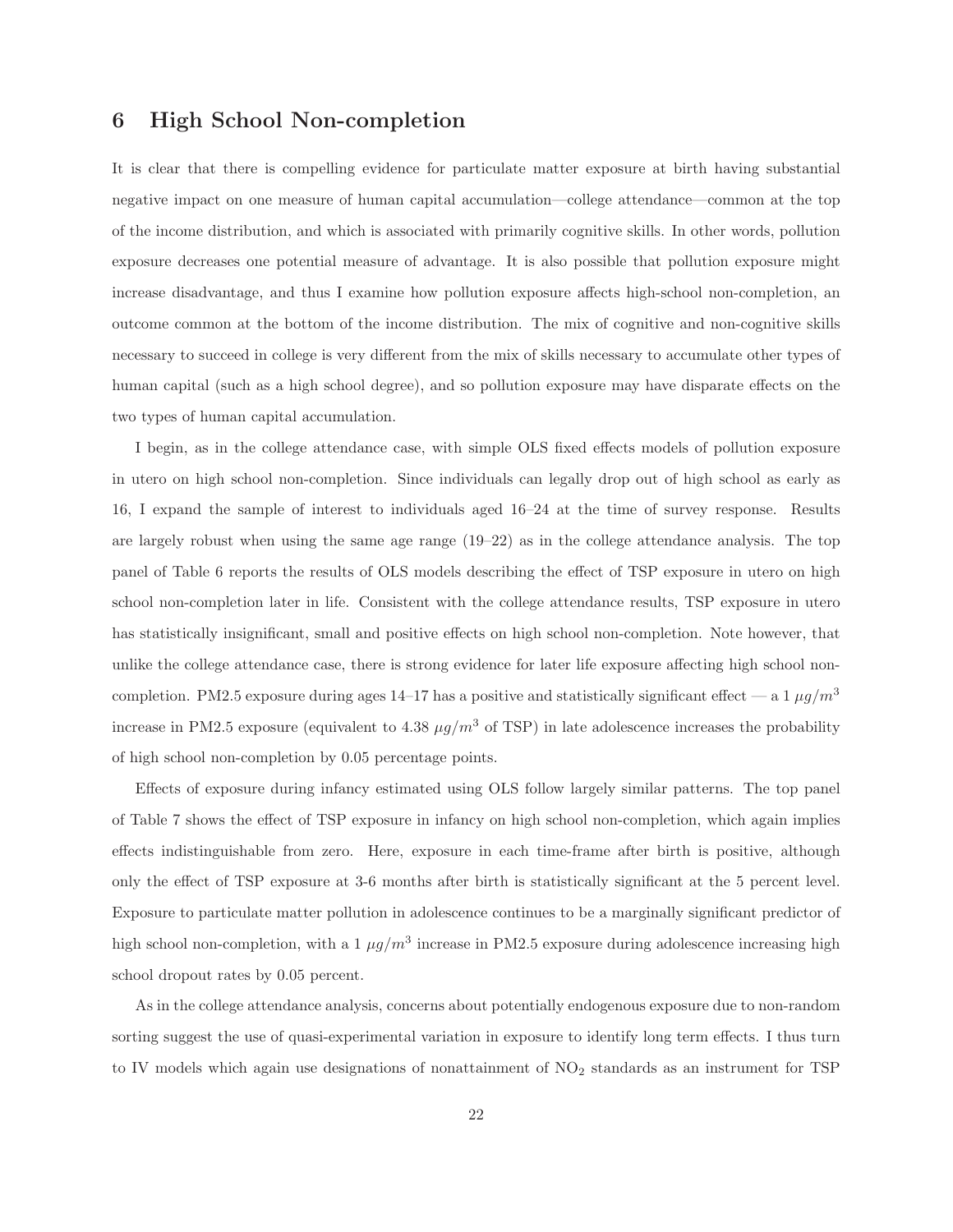exposure. The tables again mirror previously used tables used in the college attendance analysis, using a single time frame of exposure as a measure of exposure in each regression.

The middle panel of Table 6 reports results from IV models of the effect of TSP exposure in utero on high school non-completion. In stark contrast to the OLS results, and to the TSP results for college attendance, TSP exposure in utero has large and statistically significant effects on high school non-completion, across all exposure windows. A 10  $\mu g/m^3$  increase in TSP exposure in utero increases the probability of not completing high school by 0.6 percentage points (compared to a mean high school non-completion rate of 6.2 percent in the sample). Exposure to fine particulates in later adolescence continues to have a substantial effect on high school non-completion, with a 1  $\mu g/m^3$  increase in PM2.5 exposure corresponding to a 0.06 percent increase in the high school non-completion rate. The middle panel of Table 7 reports similar IV results for TSP exposure during infancy, and again we find an effect of TSP exposure on high school non-completion which is both economically and statistically significant, of slightly larger magnitude to the in utero results. A 10  $\mu$ g/m<sup>3</sup> increase in TSP exposure in the first year of life increases the high school dropout rate by 0.9 percent.

Next, I turn to the consideration of whether exposure to TSP at birth (and PM2.5 in late adolescence) has differential effects on high school non-completion for advantaged versus disadvantaged groups. As in the college attendance analysis, I stratify the sample by race (white vs. non-white, and then splitting the non-white group into Hispanic origin and black) and income group (bottom 2 quintiles vs. top 3 quintiles), and estimate OLS and IV regressions separately for each sub-sample, as in Table 9. Although I estimate OLS, IV and reduced models, I will focus only on the IV results here; OLS and reduced form results are reported in the top and bottom panels of each table.

The middle panel of Table 8 reports results of TSP exposure in utero on high school non-completion, stratified by race and income groups. The effect of in utero TSP exposure is usually positive or statistically indistinguishable from zero across sub-samples (as is the effect of later adolescent exposure), although there is substantial heterogeneity that is consistent with disproportionate effects for disadvantaged groups. This provides the first evidence that the long term human capital effects of pollution exposure are an environmental justice concern, in contrast to the college attendance results. The effect for non-whites is statistically significant and nearly an order of magnitude larger than the effect for whites (a  $10-\mu g/m^3$  increase in TSP exposure corresponds to a 1 percent increase in high school non-completion for non-whites, but only a 0.3 percent increase for whites.) Likewise, the effects for poorer children are statistically significant at the 5 percent level with an effect size slightly larger than for children in the top 3 quintiles. Similar patterns of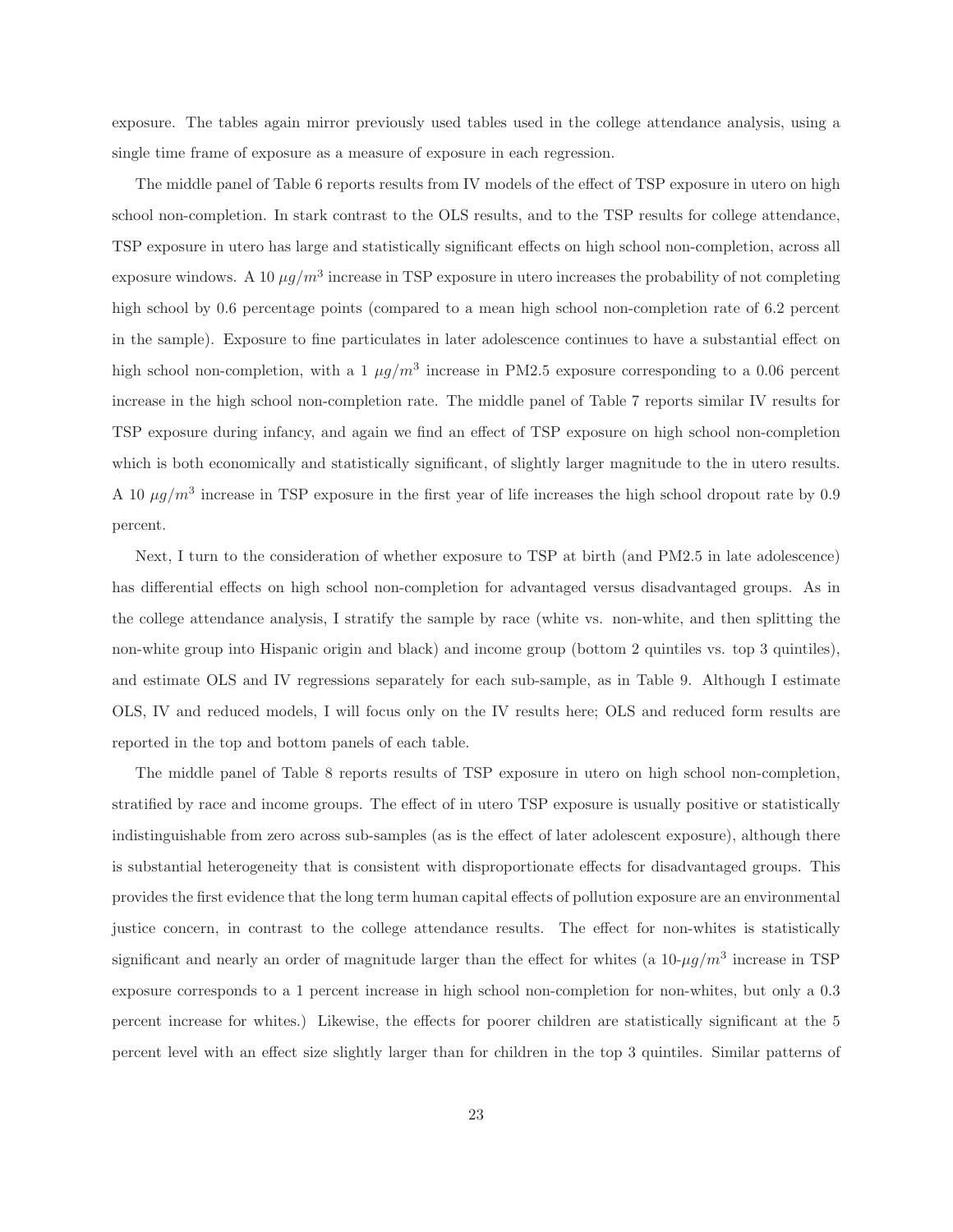heterogeneity across race and class obtain for TSP exposure during infancy (in Table 9): the effects are larger and more precisely estimated for non-whites than for whites, with only small differences across income groups. A 10- $\mu$ g/m<sup>3</sup> increase in TSP exposure during the first year of life is associated with a 1 percent increase in high school non-completion for non-whites, but only a 0.3 percent increase for whites.

The third and fourth columns of Tables 8 and 9 collect these results for TSP exposure (in utero and during infancy) stratifying the non-white group further into blacks and Hispanics. It is clear that the source of this non-white vs. white disparity across these results is primarily driven by Hispanic children (as was the case for college attendance): a  $10-\mu g/m^3$  increase in TSP exposure during infancy corresponds to a 1 percent increase in high school non-completion for Hispanics, but a 0.02 percent increase for blacks (albeit statistically insignificant). Note that the effect for blacks is not substantially different from the effect for whites. Similar disparities are clear for TSP exposure in utero, and for the ozone exposure results collected in Appendix A.

#### **7 Incarceration**

I consider one final outcome which is an important determinant of wages: incarceration. The rise in the US prison population has become a central focus in the study of the phenomenon of "men without work" (Eberstadt (2016)), and thus incarceration and other exposure to the criminal justice system is a plausible mechanism that may affect future wages. This is likely especially true for individuals in disadvantaged communities, who are more likely to bear the brunt of the costs of incarceration. A small but growing literature has provided some evidence that pollution exposure, either contemporaneous (e.g. Herrnstadt and Muehlegger (2015)) or in early life (e.g. Reyes (2014)) might affect crime rates. This effect is thought to work through a neurological-behavioral channel: exposure to pollutants (specifically airborne lead particles and other particulate matter) can affect the functioning of the parts of the nervous system associated with impulse control. Thus incarceration, like high school non-completion, can be thought of as a proxy for noncognitive skills, in the same way that college attendance can be thought of as a proxy for cognitive skills. This increased impulsiveness in turn is thought to, at least on the margin, increase the probability that an individual will commit a criminal act. Although most of this literature has focused on the special case of lead exposure, there is ample evidence that particulates may also affect crime.

I do not observe individual criminal acts, however, I do observe whether an individual resided in correctional facilities group quarters (and which type of group quarters in which they reside) at ACS survey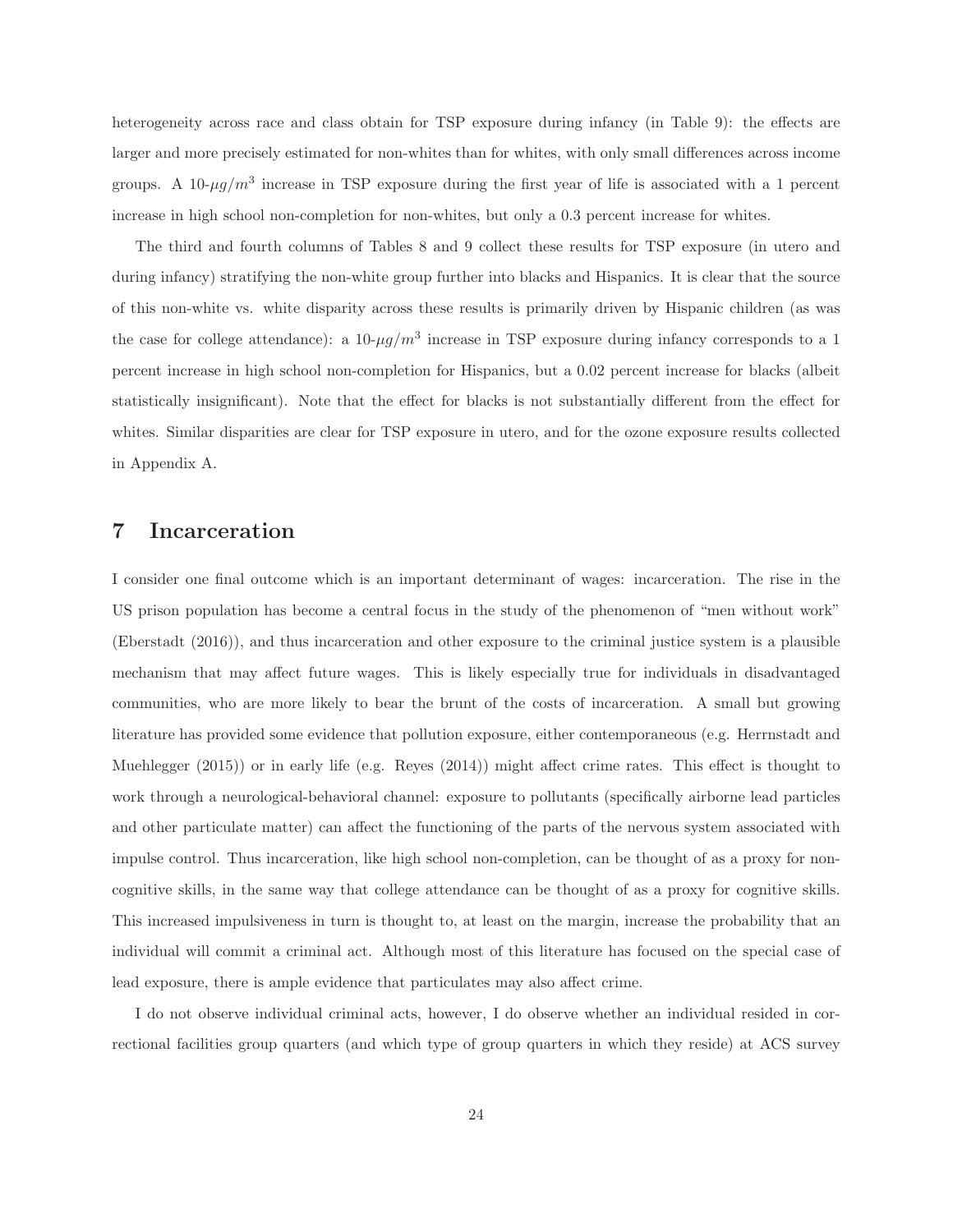response. I can thus categorize an individual as incarcerated if they reside in a federal detention facility, a federal or state prison, a local jail, a residential corrections facility, or a juvenile corrections facility. Note that this means that I cannot distinguish between the effects of pollution exposure on different types of crime–the previous literature suggests that pollution exposure may disproportionately affect violent crimes–only on one end result of crime, incarceration.<sup>18</sup> As in the previous analysis, the population of interest is individuals aged 16–24 at the time of survey response, who were born around the time enactment of the CAAA 1990, the source of quasi-experimental variation used in the IV models.

Tables 10 and 11 report results of models examining the effect of TSP exposure in utero and during infancy on incarceration at ages 16–24. These tables report the overall results, as well as results stratified by race (white vs. non-white) and class (bottom 2 quintiles vs. top 3 quintiles). Consistent with the previous set of results, suggesting generally economically and statistically significant effects of early life exposure on several human capital outcomes, across pollutants and subgroups I find generally strong evidence of a statistically significant effect of pollution exposure in early life on incarceration. Exposure to TSP in utero increases the probability of incarceration for children of poor parents, and have a marginally significant and small positive effect on incarceration for whites. Curiously, the effect of exposure at birth across time frames on incarceration is statistically insignificant for non-whites. However, there is consistent evidence for a positive effect of PM2.5 exposure during adolescence on incarceration, across all subgroups. There is substantial heterogeneity in this adolescent exposure effect consistent with environmental justice concerns a  $1\mu g/m^3$  increase in PM2.5 exposure (equivalent to 4.38  $\mu g/m^3$  of TSP) during adolescence is associated with a 0.09 percent increase in incarceration for non-whites, but only a 0.04 percent increase for whites.

As in previous human capital analyses, it may be instructive to further disaggregate the non-white subgroup to disentangle the somewhat unexpected null result. The middle two columns of Tables 10 and 11 report results of the effect of TSP exposure in utero and during infancy for blacks and Hispanics separately. These results suggest substantial heterogeneity within the non-white subgroup: TSP exposure in utero and during infancy has a statistically significant and positive effect on the incarceration of blacks, but has a statistically insignificant effect on Hispanics (and in fact, the effect is negative for TSP exposure during infancy, resulting in an overall small and statistically insignificant effect for non-whites). A 10-  $\mu g/m^3$  increase in TSP exposure in utero increases the incarceration rate of blacks by 0.3 percent, but has no statistically significant effect on the Hispanic incarceration rate (the effect for whites is positive and statistically insignificant at 0.01 percent). This disparity is also apparent in the later life exposure: a 1

<sup>&</sup>lt;sup>18</sup>Not all inmates in the ACS sample are necessarily convicted of a crime, since inmates can be held in jails, prisons and detention facilities after arrest but before conviction.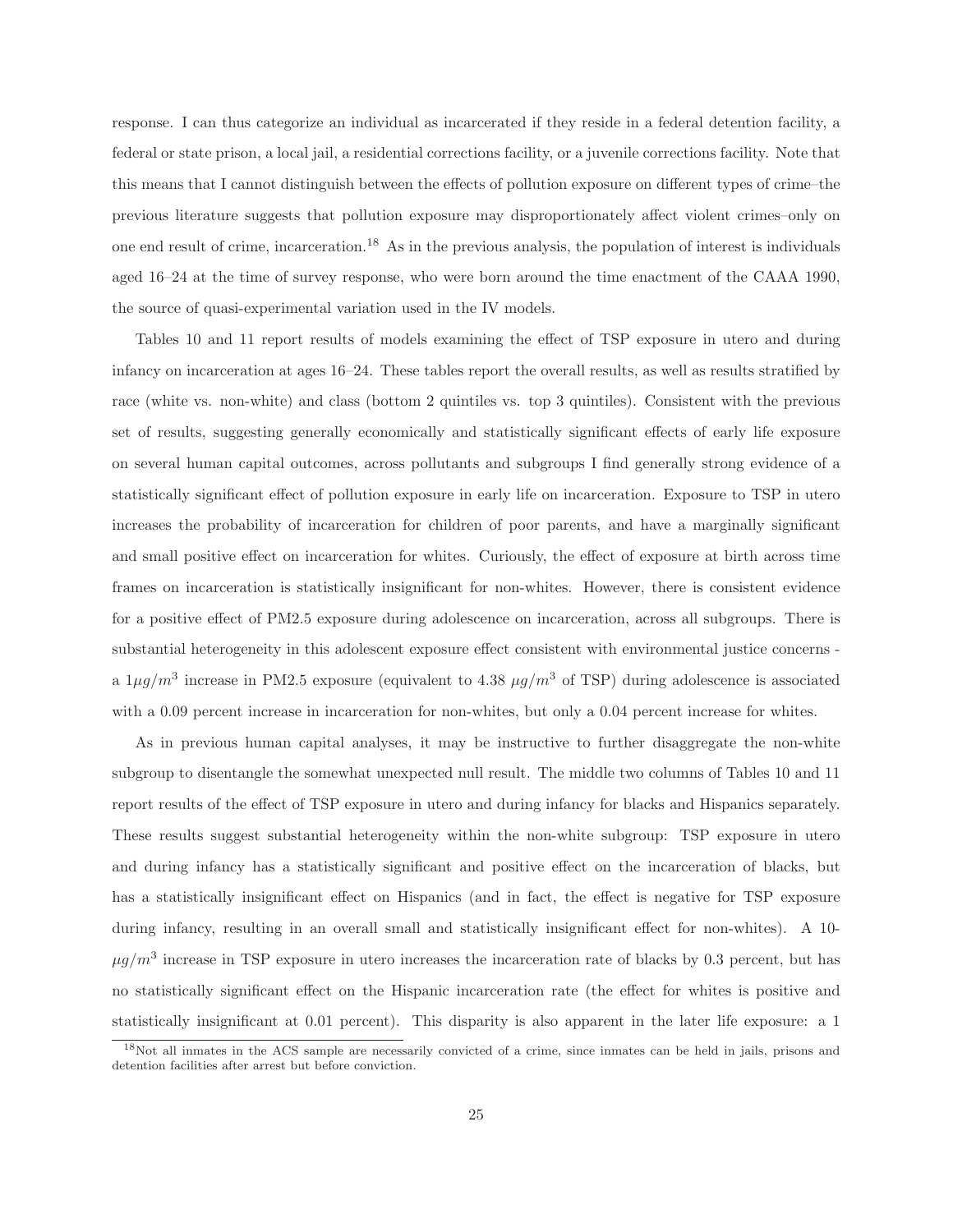$\mu q/m^3$  increase in PM2.5 exposure during adolescence increases the black incarceration rate by 0.1 percent, compared to 0.01 percent for whites.

The results from this stratification present something of a puzzle: why would there be statistically significant effects (with heterogeneity) for later life exposure across all subgroups, but consistent statistically significant effects for only one subgroup (blacks) when examining the long term effects of early life exposure? One possibility is simply that the early life effects are measured with more error than are the later life effects, and hence are attenuated. A second possibility, not necessarily mutually exclusive with the first, however, is that the long term effects on incarceration may work through a series of social and institutional channels which end up disproportionately affecting specific disadvantaged groups. In light of the increased salience of incidents of police violence against black men, and the discussion of racial disparities in the criminal justice system broadly, these results seem consistent with a mechanism working through compounding disadvantage, where initial exposure to pollution's effect on non-cognitive skills compounds over time in the context of racially biased institutions. Speculatively, one specific channel could work as follows through a combination of pollution exposure increasing the propensity to commit "quality of life" crimes for all exposed individuals, and "broken windows" police response leading to a disproportionately high arrest rate for black offenders, resulting in an effect of early life pollution exposure on incarceration for blacks, but only small effects for other groups.

### **8 Conclusion**

These results deepen our understanding of the economic effects of pollution exposure by improving our understanding of the "missing middle"–previous literature has identified effects of pollution exposure at birth on wages at prime working ages (around 30), and the effects of contemporaneous pollution exposure and exposure at birth on early life health and human capital outcomes, but the intermediate period has remained a mystery. I examine several human capital outcomes in this missing middle, which allow me to identify potential channels from early life exposure to later life outcomes. I find that pollution exposure at birth affects not just human capital outcomes that are associated with cognitive skills (college attendance), but also outcomes that may be driven by non-cognitive skills — pollution exposure at birth increases high school dropout rates and incarceration, and increases labor force participation but lowers wages among employed non-college students. These effects operate separately from short term effects of pollution exposure later in life, which increases primarily non-cognitive skill related outcomes (incarceration, high school non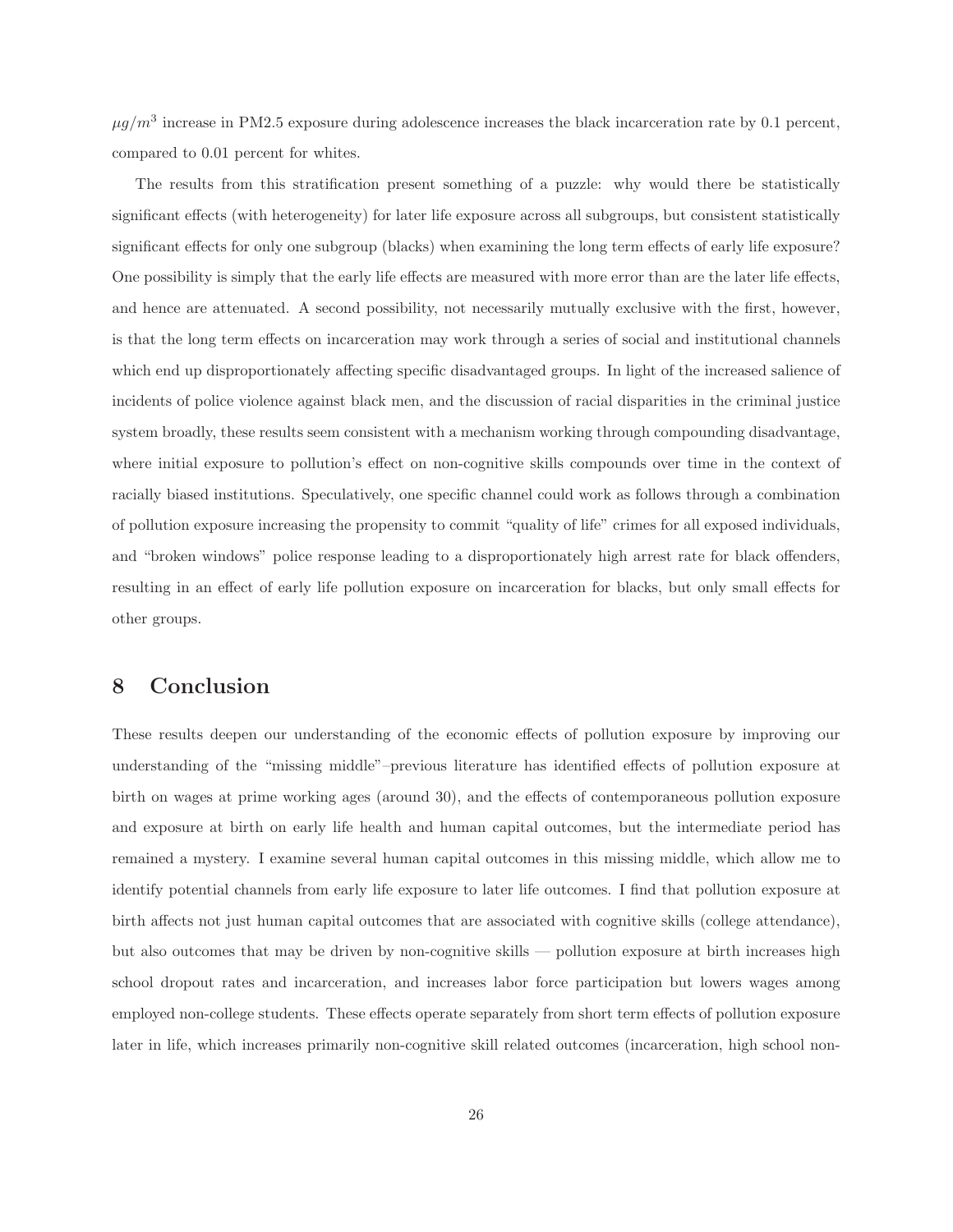completion) but has no detectable effect on college attendance, a cognitive-skill related outcome.

Additionally, I am able to leverage detailed demographic information to examine heterogeneous effects across subgroups. Doing so suggests a stark fact: not only are disadvantaged groups more exposed to pollution exposure, as has been established by the environmental justice literature (e.g. Banzhaf (2012)), but they are also more highly affected by this pollution exposure at birth and during adolescence. These two mutually reinforcing trends suggest an important environmental pathway for the intergenerational transmission of inequality, and may in turn inform the growing literature on the determinants of income mobility. Additionally, neighborhood variation in the exposure of disadvantaged children to pollution can inform analyses of the long term effects of neighborhood quality on income. In "moving to opportunity", disadvantaged families are not just ensuring access to potentially better schools and higher quality peers, but also better air quality (e.g. by moving from polluted central city neighborhoods to the less polluted suburbs).

These effects underline how important correctly characterizing the long term effects of pollution exposure are for accurately accounting for the benefits and costs of air quality regulations. Further, they underline the degree to which these benefits are distributed across disadvantaged groups. A more optimistic counterpart to these long term effects driving intergenerational transmission of inequality is that these effects imply that disadvantaged groups disproportionately benefit from air quality improvements. Conversely, the burden of any future worsening of air quality will likely accrue to these disadvantaged groups. These results suggest that two results of future increases in ambient air pollution could be an increase in black men in prison, and a decrease in the high school graduation rate, especially among Hispanics.

There are still several areas where data limitations bind, and future studies which can loosen these constraints will continue to move this literature forward. The current study uses administrative records to locate individuals at birth and in adolescence, but still leaves exposure in the period after birth and before secondary school unmeasured. The outcome measures used are all survey based, which allows for the use of multiple outcomes, however there may be administrative records measures of some outcomes (i.e. college attendance) which can be leveraged. Additionally, in light of the heterogeneity in the estimated effects of pollution across disadvantaged groups, an important extension of this work will be to further examine the effect of pollution exposure on outcomes that are endemic to these disadvantaged communities, such as the "school-to-prison pipeline", recidivism and risky behaviors such as crime and drug use. All of these extensions will be more feasible than would have been the case otherwise, due to the linkage infrastructure provided by the Census Bureau.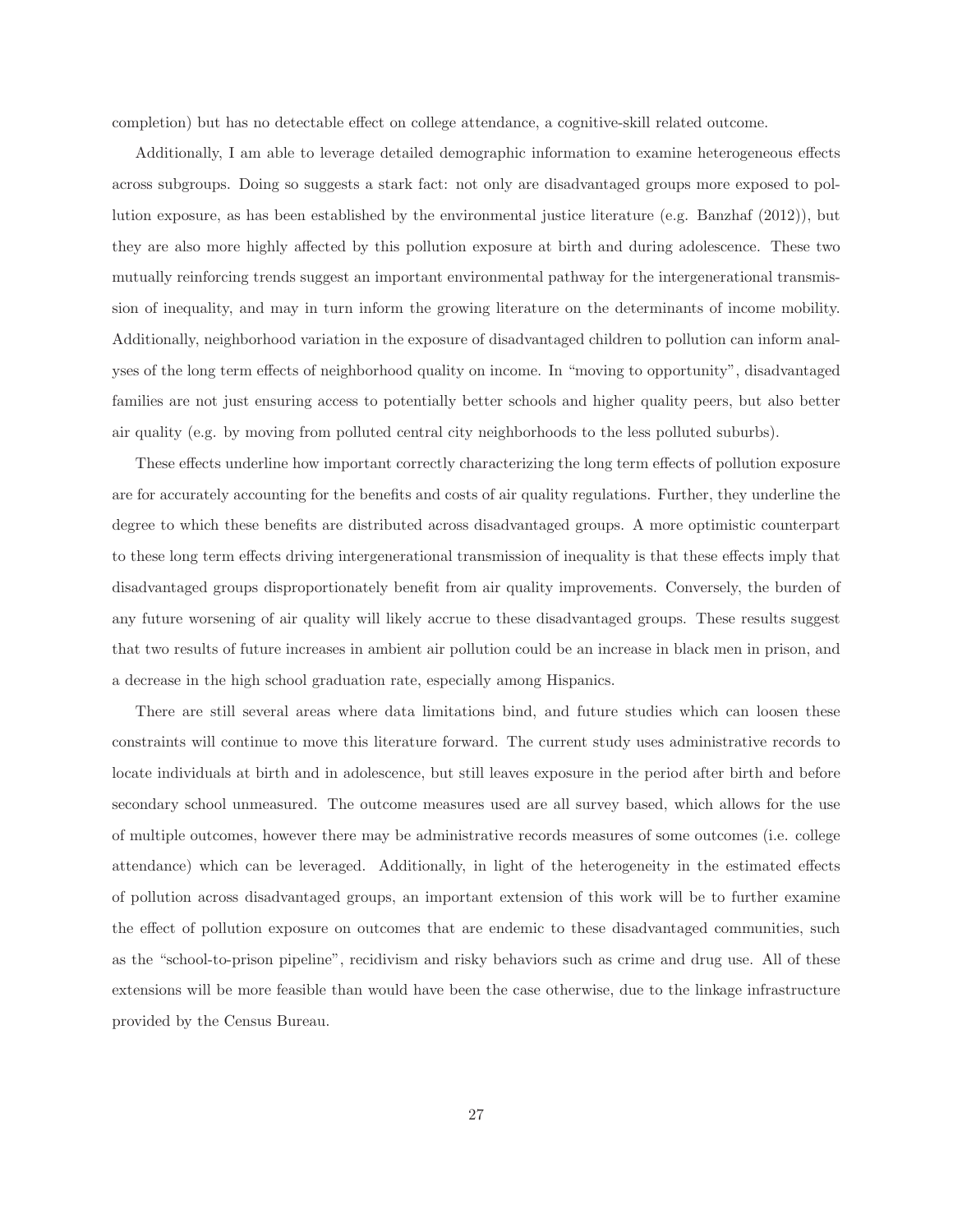### **References**

- Ahlers, C. D. (2015). Origins of the clean air act: a new interpretation. Environmental Law, 45.
- Aizer, A., Currie, J., Simon, P., and Vivier, P. (2016). Do low levels of blood lead reduce children's future test scores? Working Paper 22558, National Bureau of Economic Research.
- Almond, D., Currie, J., and Duque, V. (2017). Childhood circumstances and adult outcomes: Act ii. Working Paper 23017, National Bureau of Economic Research.
- Almond, D., Edlund, L., and Palme, M. (2009). Chernobyl's subclinical legacy: Prenatal exposure to radioactive fallout and school outcomes in sweden. The Quarterly Journal of Economics, 124(4):1729– 1772.
- Banzhaf, S., editor (2012). The Political Economy of Environmental Justice. Stanford University Press.
- Bharadwaj, P., Gibson, M., Zivin, J. G., and Neilson, C. A. (2014). Gray matters: Fetal pollution exposure and human capital formation. Working Paper 20662, National Bureau of Economic Research.
- Black, S. E., Bütikofer, A., Devereux, P. J., and Salvanes, K. G. (2013). This is only a test? long-run impacts of prenatal exposure to radioactive fallout. Working Paper 18987, National Bureau of Economic Research.
- Chang, T., Zivin, J. G., Gross, T., and Neidell, M. (2016). The effect of pollution on worker productivity: Evidence from call-center workers in china. Working Paper 22328, National Bureau of Economic Research.
- Chang, T., Zivin, J. S. G., Gross, T., and Neidell, M. J. (2014). Particulate pollution and the productivity of pear packers. Working Paper 19944, National Bureau of Economic Research.
- Chay, K. Y. and Greenstone, M. (2003a). Air quality, infant mortality, and the clean air act of 1970. Working Paper 10053, National Bureau of Economic Research.
- Chay, K. Y. and Greenstone, M. (2003b). The impact of air pollution on infant mortality: Evidence from geographic variation in pollution shocks induced by a recession. The Quarterly Journal of Economics, 118(3):1121–1167.
- Clark, L. P., Millet, D. B., and Marshall, J. D. (2014). National Patterns in Environmental Injustice and Inequality: Outdoor NO2 Air Pollution in the United States. PloS one, 9(4).
- Currie, J. (2011). Inequality at Birth: Some Causes and Consequences. American Economics Review, 101(3).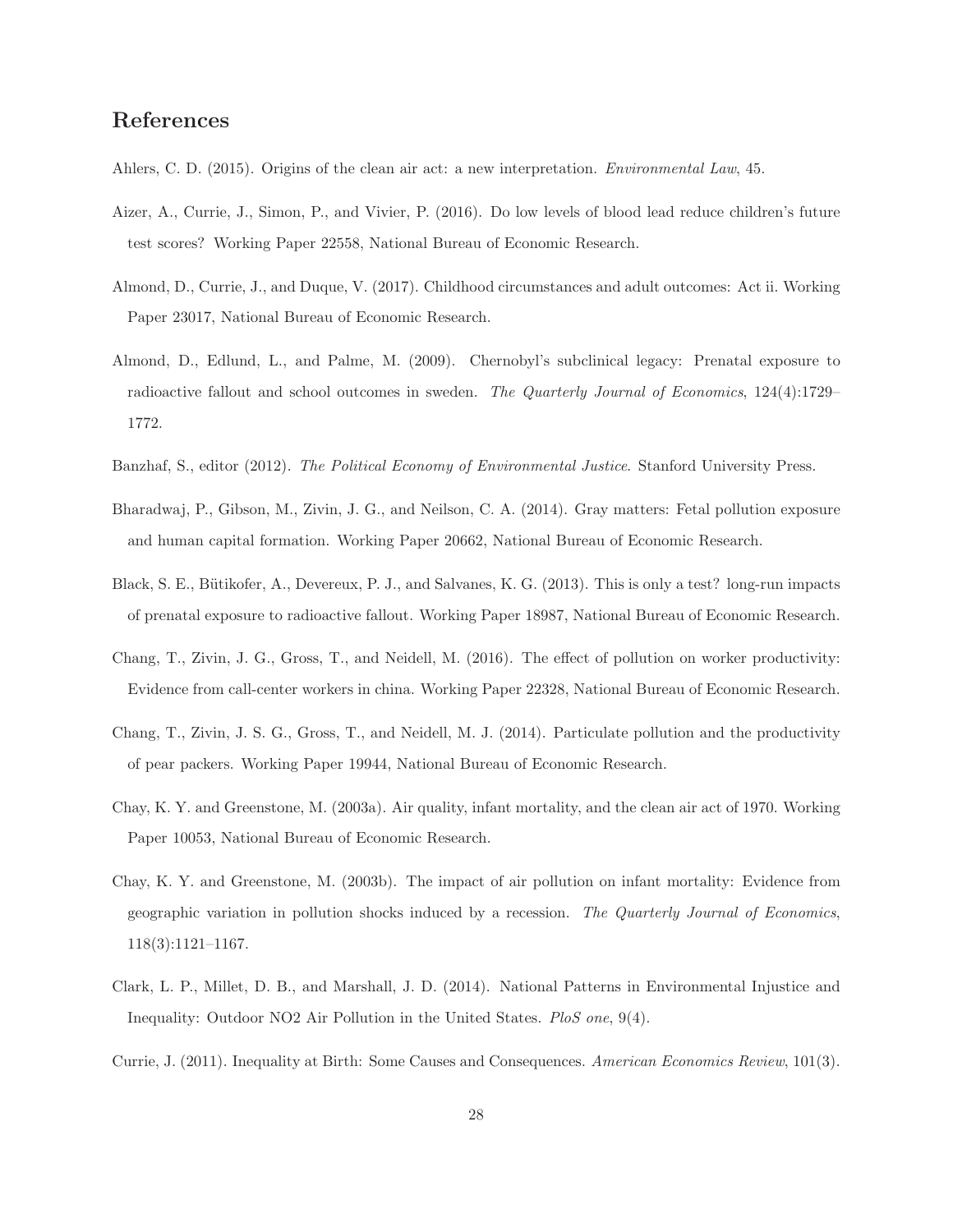- Currie, J. (2013). Pollution and Infant Health. Child Development Perspectives, 7(4):237–242.
- Currie, J., Neidell, M., and Schmieder, J. F. (2009). Air pollution and infant health: Lessons from New Jersey. Journal of health economics, 28(3):688–703.
- Currie, J. and Walker, R. (2011). Traffic congestion and infant health: Evidence from e-zpass. American Economic Journal: Applied Economics, 3(1):65–90.
- Currie, J., Zivin, J. S. G., Mullins, J., and Neidell, M. J. (2013). What do we know about short and long term effects of early life exposure to pollution? Working Paper 19571, National Bureau of Economic Research.
- Eberstadt, N. (2016). Men Without Work: America's Invisible Crisis. Templeton Press.
- EPA (2016). Our nation's air: Status and trends through 2015. https://gispub.epa.gov/air/trendsreport/2016.
- Ferrie, J. P., Rolf, K., and Troesken, W. (2015). Lead exposure and the perpetuation of low socioeconomic status. Working Paper.
- Fonken, L., Xu, X., Weil, Z., Chen, G., Sun, Q., Rajagopalan, S., and Nelson, R.
- Herrnstadt, E. and Muehlegger, E. (2015). Air pollution and criminal activity: Evidence from chicago microdata. Working Paper 21787, National Bureau of Economic Research.
- Isen, A., Rossin-Slater, M., and Walker, W. R. (2016). Every breath you take every dollar you'll make: The long-term consequences of the clean air act of 1970.
- Kahn, M. (2001). The beneficiaries of clean air act regulation. Regulation, (1).
- Lavy, V., Ebenstein, A., and Roth, S. (2014). The impact of short term exposure to ambient air pollution on cognitive performance and human capital formation. Working Paper 20648, National Bureau of Economic Research.
- Marcotte, D. E. (2017). Something in the air? air quality and children's educational outcomes. Economics of Education Review, 56:141 – 151.
- Mohai, P., Kweon, B.-S., Lee, S., and Ard, K. (2011). Air pollution around schools is linked to poorer student health and academic performance. Health Affairs, 30(5):852–862.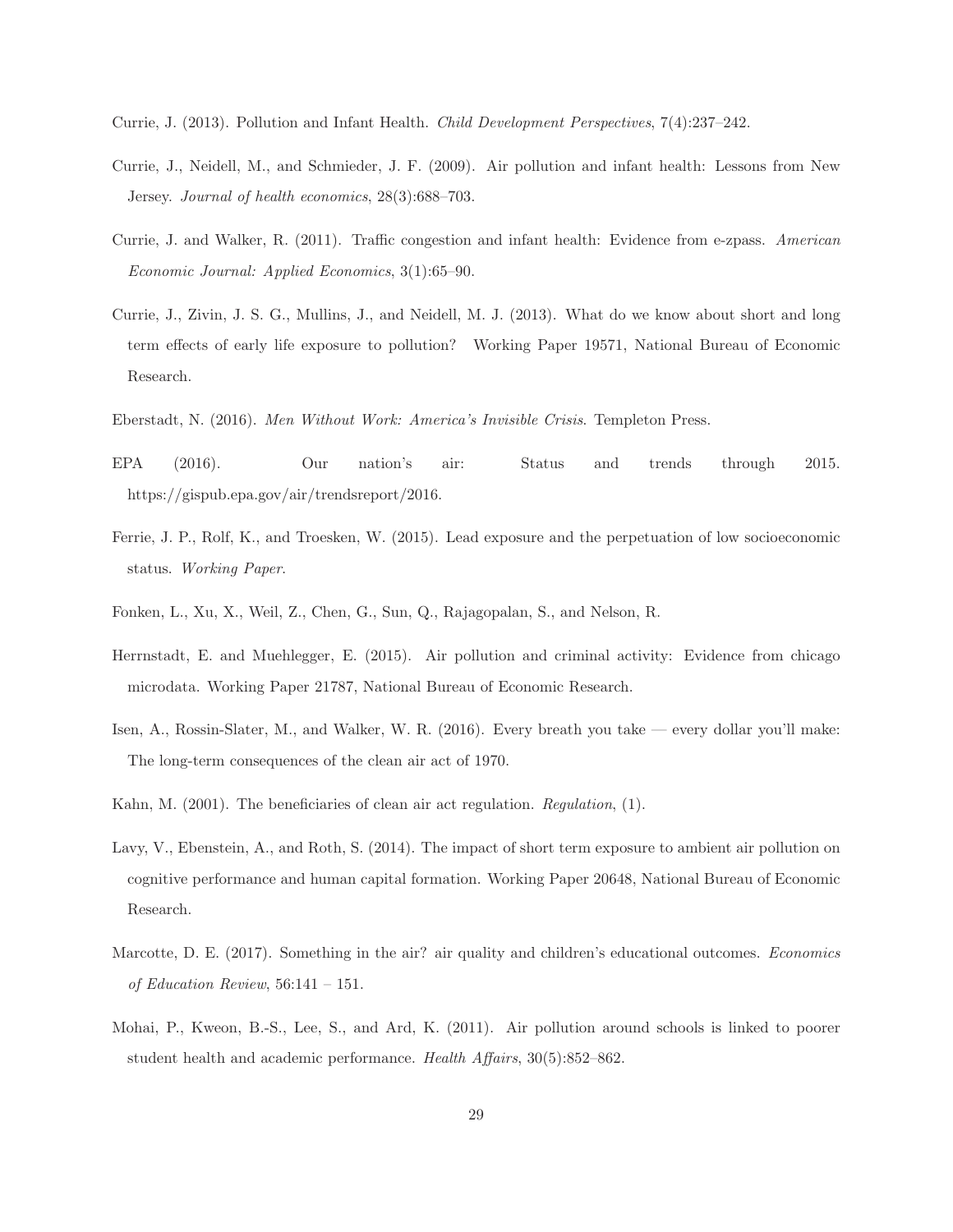- Peet, E. D. (2015). Environment and human capital: The effects of early-life exposure to pollutants in the philippines. Working Paper.
- Persico, C., Figlio, D., and Roth, J. (2016). Inequality before birth: The developmental consequences of environmental toxicants. Working Paper 22263, National Bureau of Economic Research.
- Power, M. C., Weisskopf, M. G., Alexeeff, S. E., Coull, B. A., III, A. S., and Joel Schwartz, volume=119, i. y. . j. E. Traffic-related air pollution and cognitive function in a cohort of older men.
- Ranft, U., Schikowski, T., Sugiri, D., Krutmann, J., and Krämer, U. (2009). Long-term exposure to trafficrelated particulate matter impairs cognitive function in the elderly. *Environmental Research*, 109(8):1004 – 1011.
- Rau, T., Urzúa, S., and Reyes, L. (2015). Early exposure to hazardous waste and academic achievement: Evidence from a case of environmental negligence. Journal of the Association of Environmental and Resource Economists, 2(4):527–563.
- Reyes, J. W. (2014). Lead exposure and behavior: Effects on antisocial and risky behavior among children and adolescents. Working Paper 20366, National Bureau of Economic Research.
- Ross, K., Chmiel, J. F., and Ferkol, T. (2012). The impact of the clean air act. The Journal of Pediatrics,  $161(5)$ .
- Sanders, N. J. (2012). What doesn't kill you makes you weaker: Prenatal pollution exposure and educational outcomes. Journal of Human Resources, 47(3):826–850.
- Siddique, S., Banerjee, M., and Ray, M. R. (2011). Attention-deficit hyperactivity disorder in children chronically exposed to high level of vehicular pollution. European journal of pediatrics, 7.
- Suglia, S. F., Gryparis, A., Wright, R. O., Schwartz, J., and Wright, R. J. (2008). Association of black carbon with cognition among children in a prospective birth cohort study. American Journal of Epidemiology, 167(3):280.
- van Donkelaar, A., Martin, R., Brauer, M., Hsu, N. C., Kahn, R., Levy, R., Lyapustin, A., Sayer, A., and Winker, D. (2016). Global estimates of fine particulate matter using a combined geophysical-statistical method with information from satellites, models, and monitors. *Environmental Science And Technology*.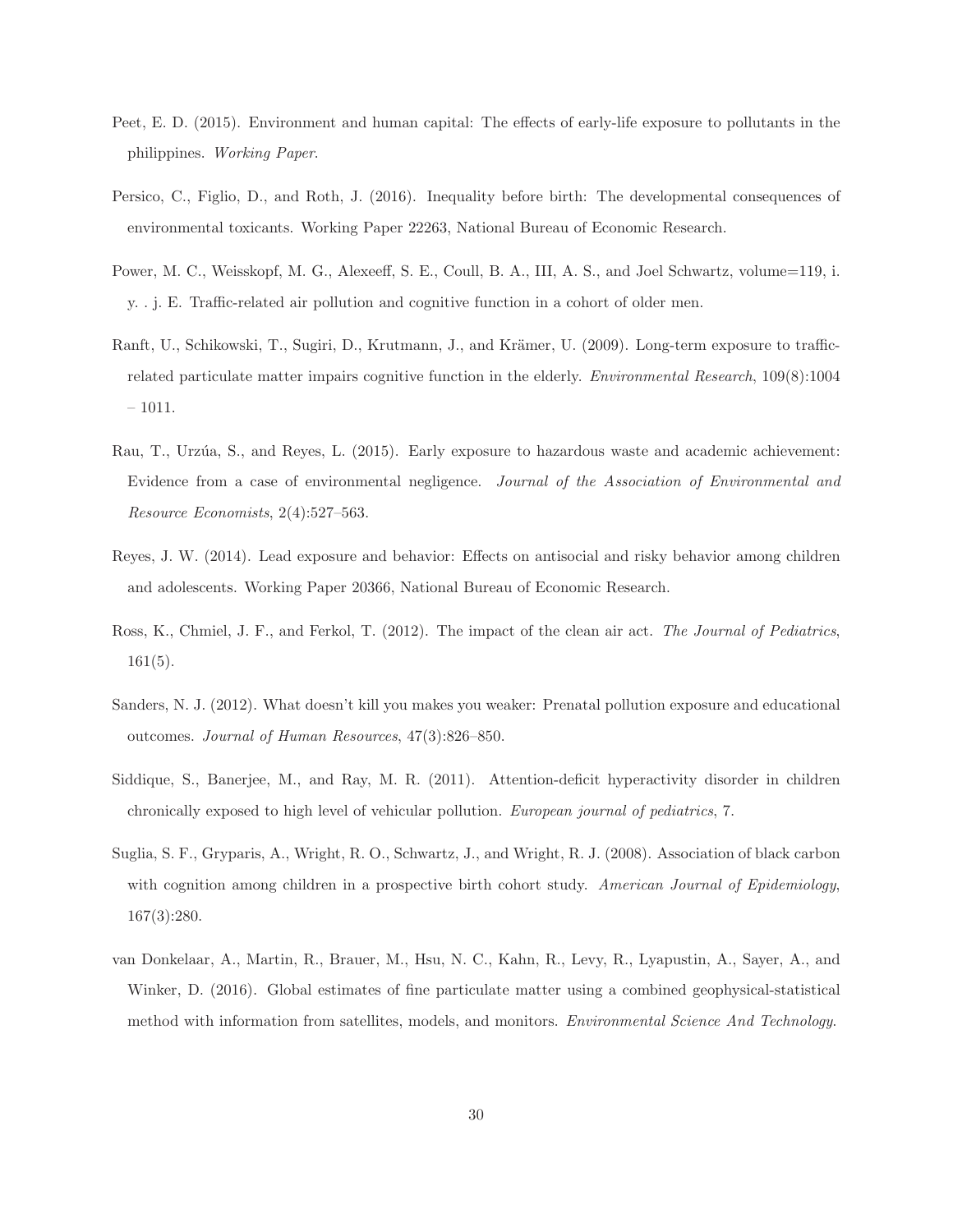Voorheis, J. (2016a). Longitudinal environmental inequality and environmental gentrification: Who gains from cleaner air? Working Paper.

Voorheis, J. (2016b). Trends in environmental inequality in the united states: Evidence from satellite data.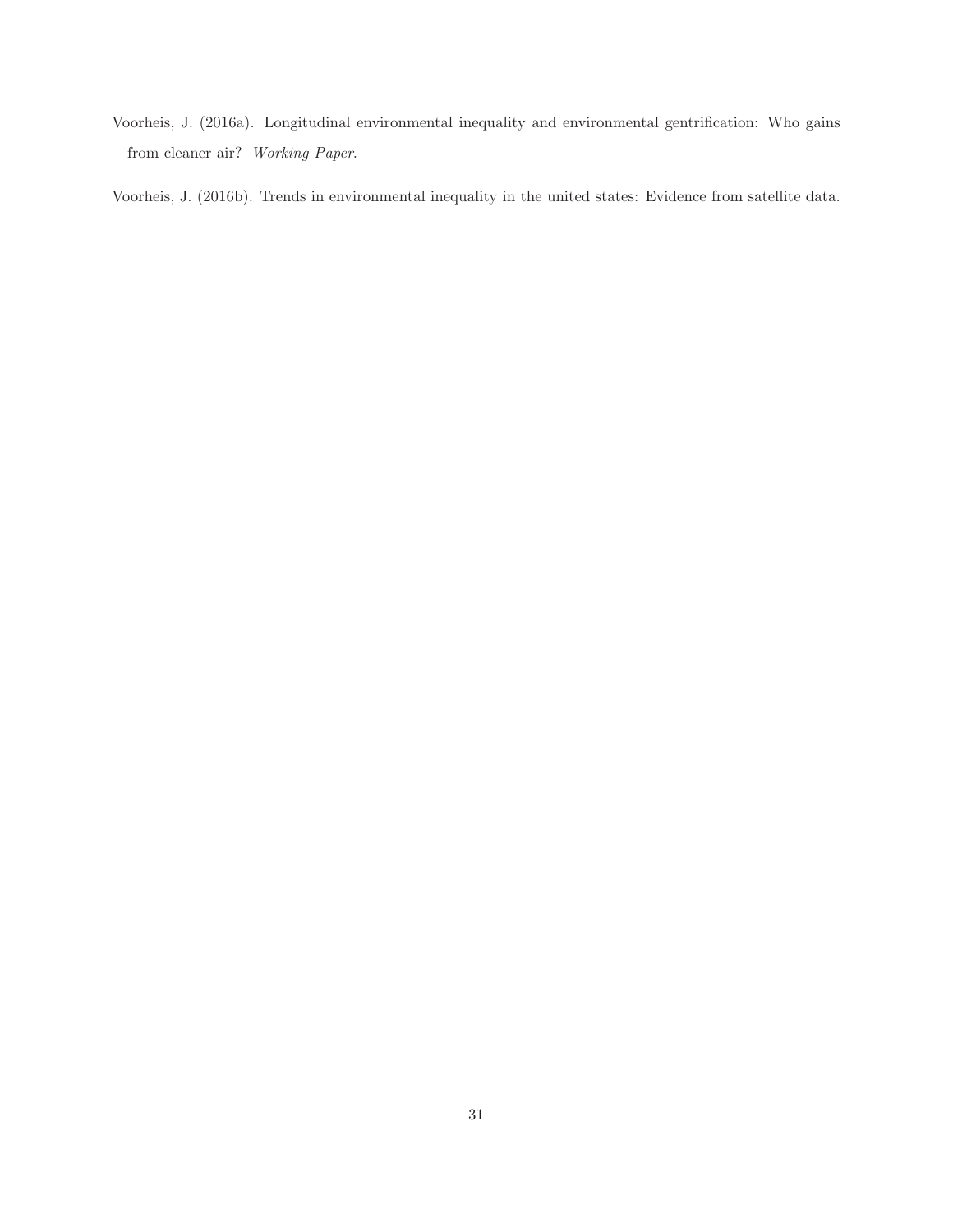## **9 Figures**



Figure 1: Comparing Pre-treatment Trends, TSP Exposure

Source: 2005 through 2015 ACS and EPA monitor data

Note: This figure shows the average Ozone and TSP exposure in utero for individuals born before and after the 1991  $\rm NO_2$  Nonattainment designations.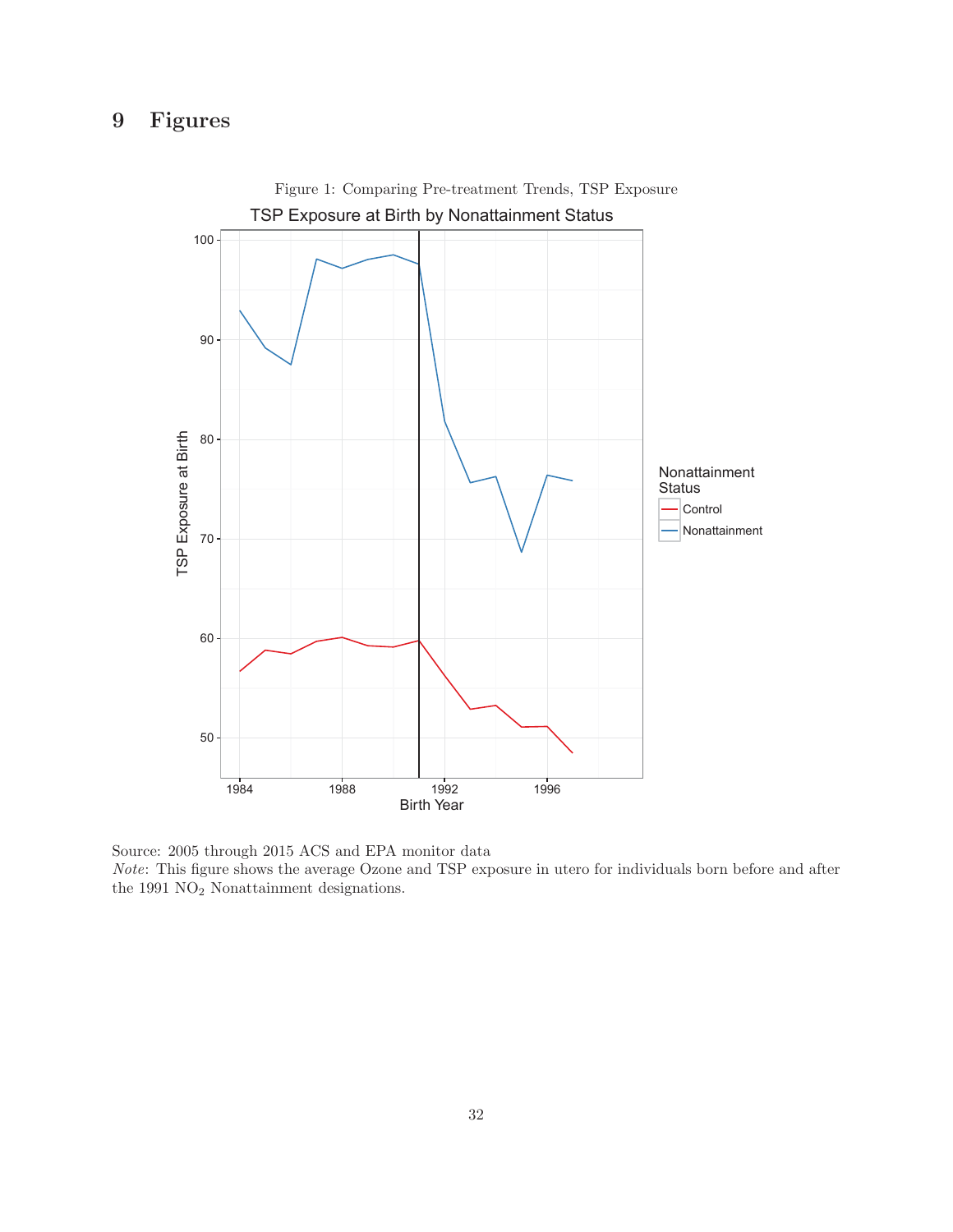

Figure 2: Test of Parallel Trends Assumption, TSP Exposure, Younger Cohort

Source: 2000–2014 IRS 1040, 2005 through 2015 ACS and EPA monitor data Note: This figure shows the year-specific effects of  $NO<sub>2</sub>$  Nonattainment designations on TSP and Ozone exposure in utero and during infancy (each panel represents a different model). Confidence intervals that include zero before nonattainment designations took effect indicate that the parallel trends assumption holds.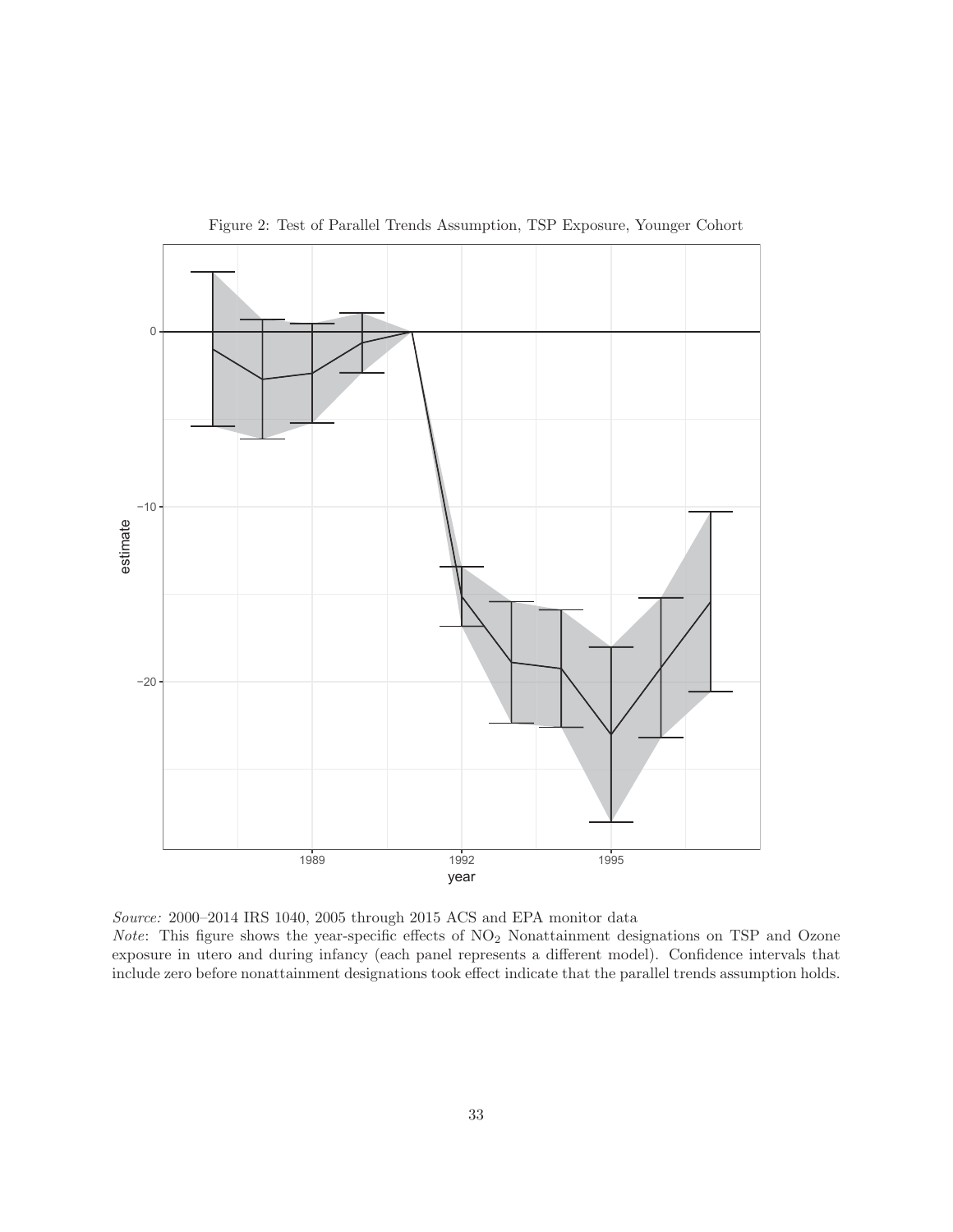

Figure 3: Test of Parallel Trends Assumption, TSP Exposure, Older Cohort

Source: 2000–2014 IRS 1040, 2005 through 2015 ACS and EPA monitor data Note: This figure shows the year-specific effects of  $NO<sub>2</sub>$  Nonattainment designations on TSP and Ozone exposure in utero and during infancy (each panel represents a different model). Confidence intervals that include zero before nonattainment designations took effect indicate that the parallel trends assumption holds.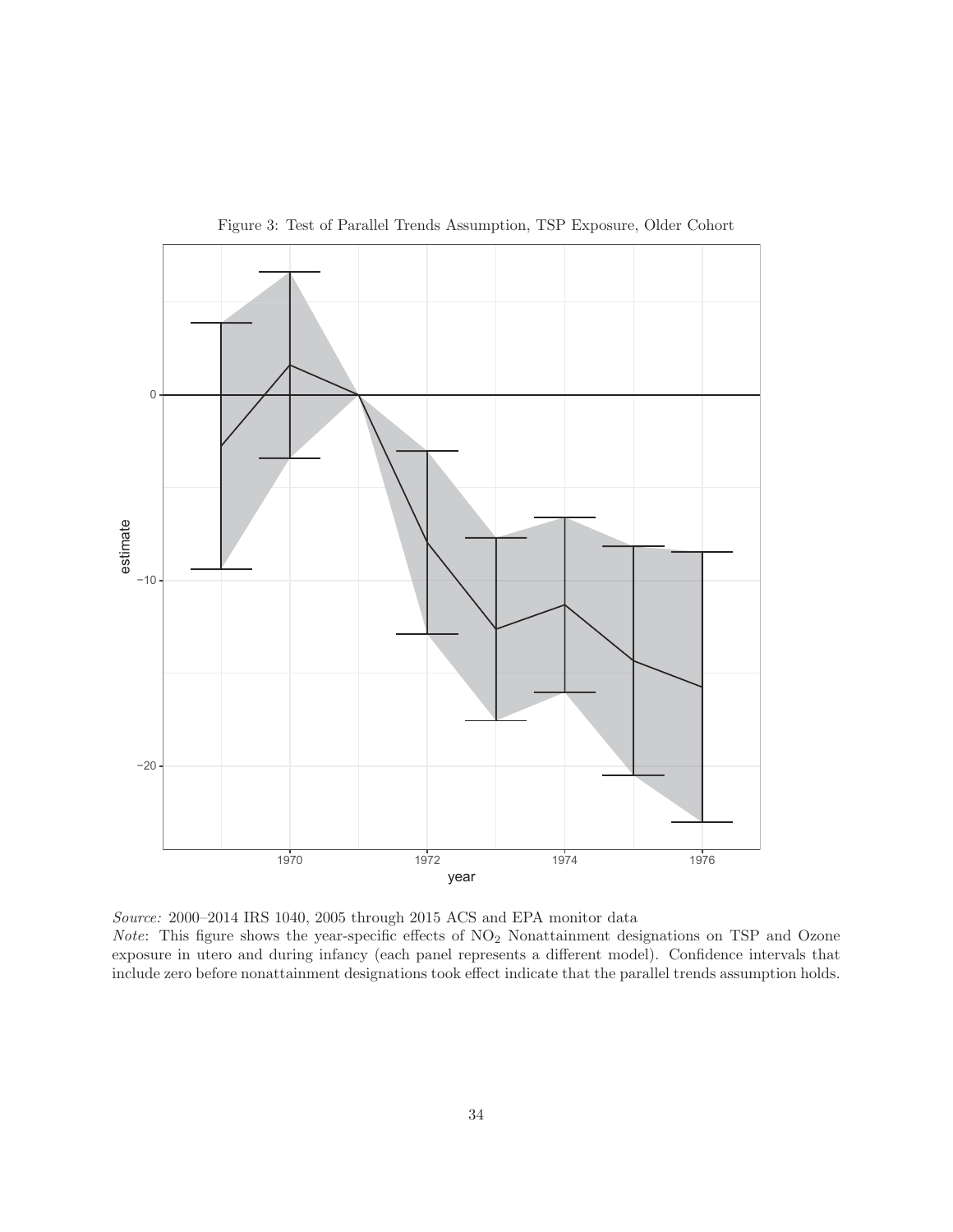Figure 4: Graphical Summary of IV Results: College Attendance



Effect of Pollution Exposure at Birth on College Attendance

Source: 2000−2014 IRS 1040s, 2005−2015 ACS, EPA and ACAG satellite data

Note: This figure shows the effect of pollution exposure at adolescence on college attendance (top row) and the IV estimates of the effect of pollution exposure at birth on college attendance (bottom four rows) from Tables 2–13. The point estimates can be interpreted as the effect of a 1 unit  $(\mu g/m^3$  for TSP and PM2.5 or AQI for ozone) increase in pollution exposure at birth (or in adolescence) on the probability of attending college at ages 19–22.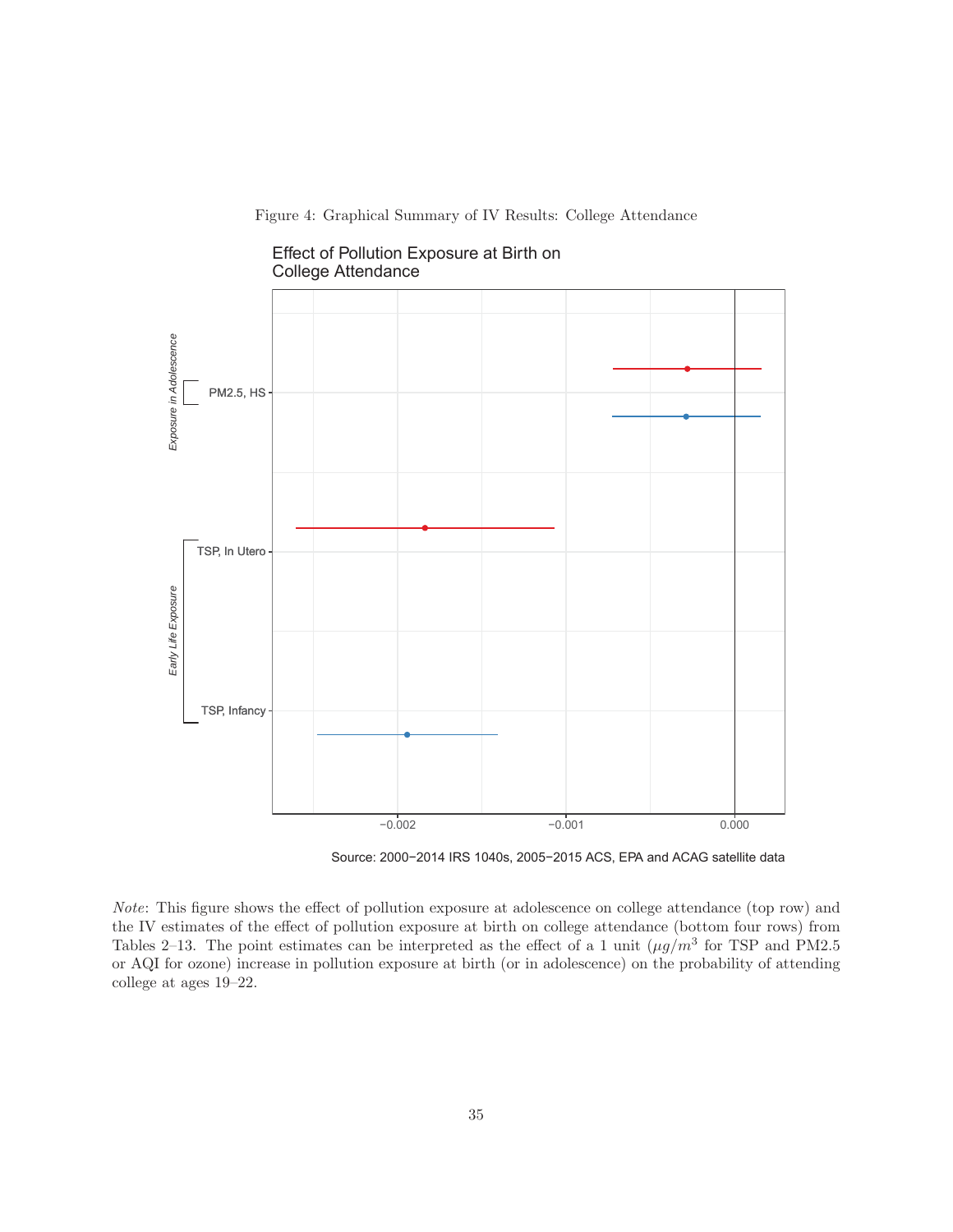





Source: 2000−2014 IRS 1040s, 2005−2015 ACS, EPA and ACAG satellite data

Note: This figure shows the effect of pollution exposure at adolescence on High School Non-completion (top row) and the IV estimates of the effect of pollution exposure at birth on High School Non-completion (bottom four rows) from Tables 6–15. The point estimates can be interpreted as the effect of a 1 unit  $(\mu g/m^3$  for TSP and PM2.5 or AQI for ozone) increase in pollution exposure at birth (or in adolescence) on the probability of being a high school dropout at ages 16–24.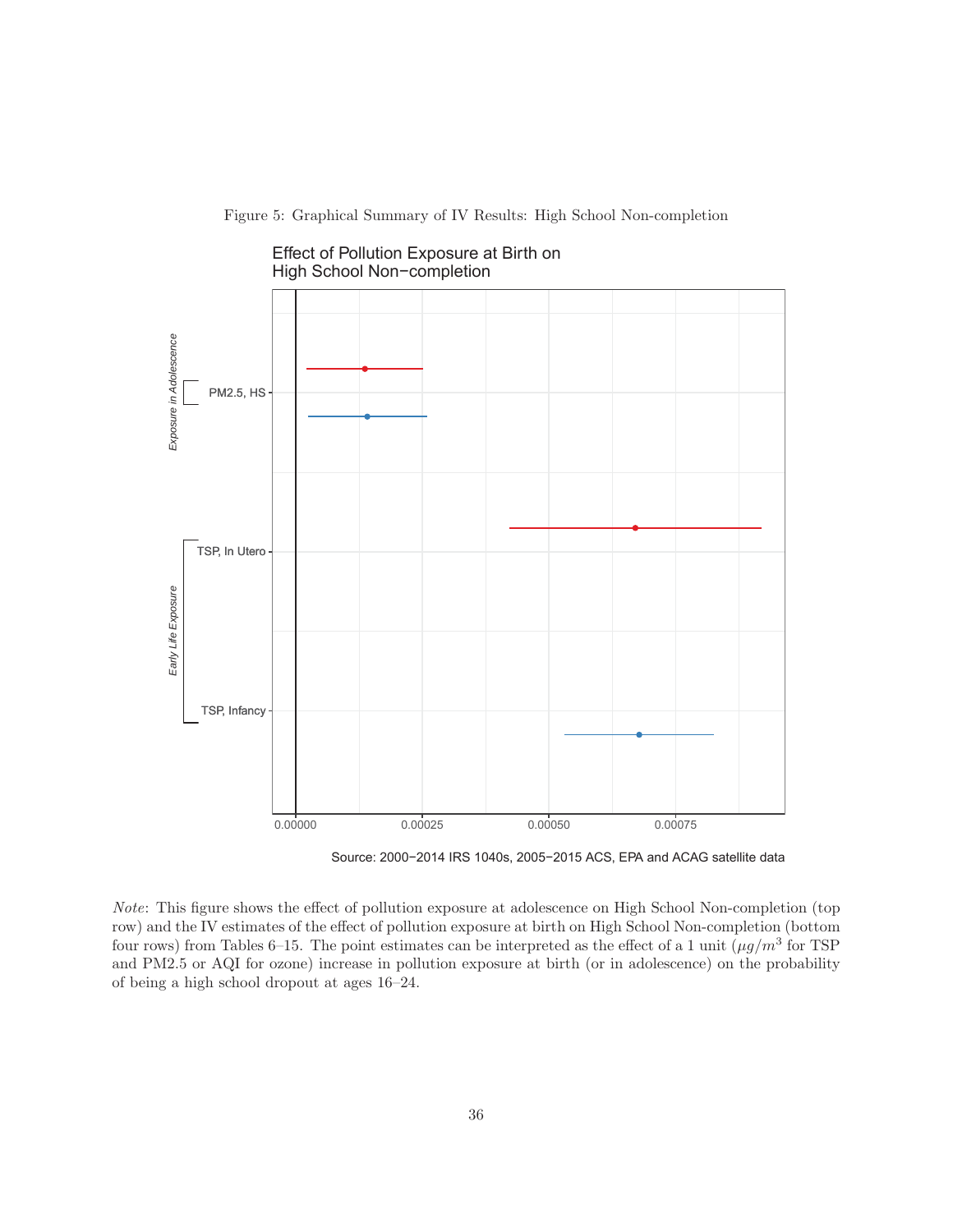Figure 6: Graphical Summary of IV Results: Incarceration



Effect of Pollution Exposure at Birth on Incarceration

Source: 2000−2014 IRS 1040s, 2005−2015 ACS, EPA and ACAG satellite data

Note: This figure shows the effect of pollution exposure at adolescence on Incarceration (top row) and the IV estimates of the effect of pollution exposure at birth on Incarceration (bottom four rows) from Tables 20–11. The point estimates can be interpreted as the effect of a 1 unit  $(\mu g/m^3$  for TSP and PM2.5 or AQI for ozone) increase in pollution exposure at birth (or in adolescence) on the probability of being a incarcerated at ages 16–24.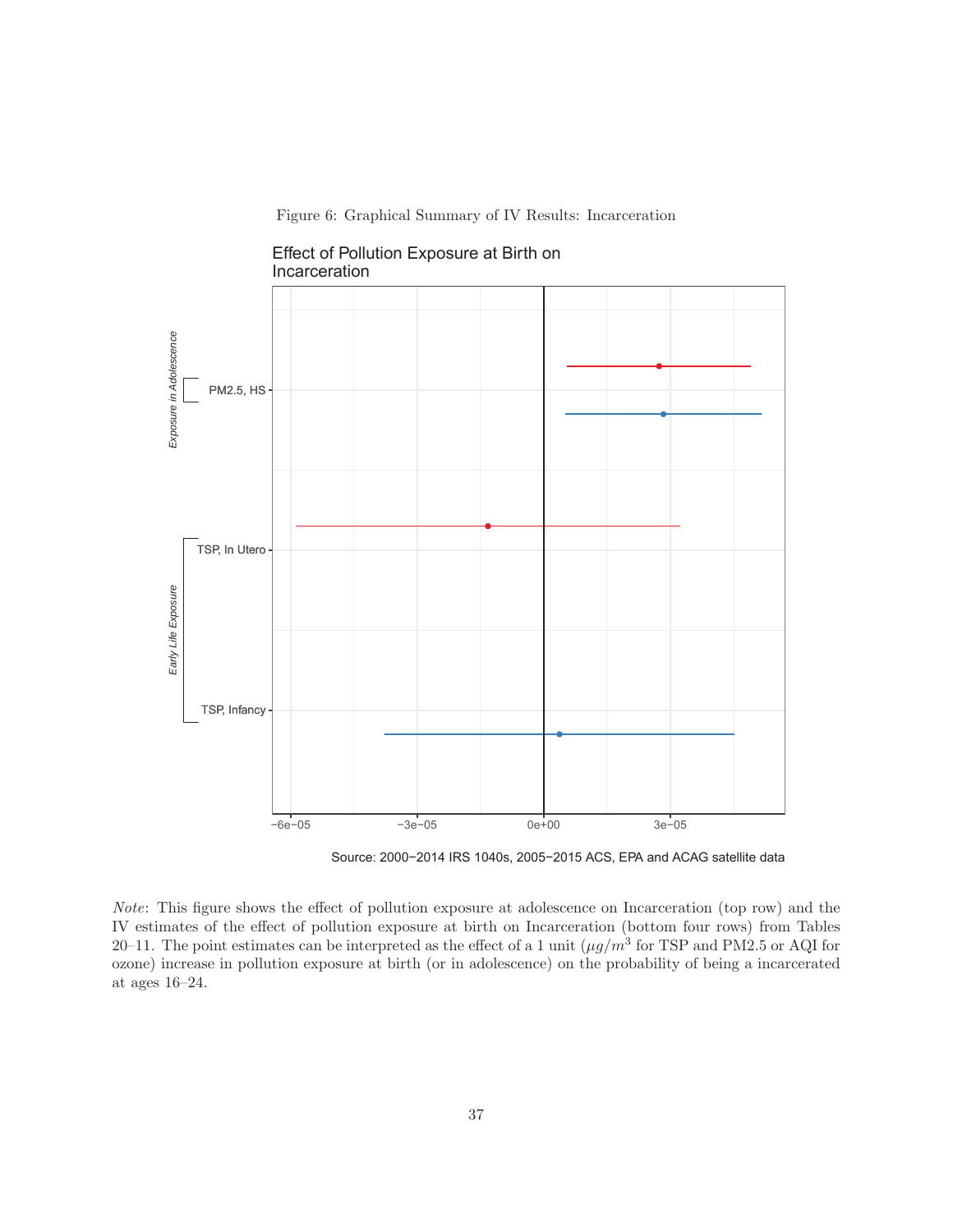College Attendance, by Race/Ethnicity Exposure in Adolescence *Exposure in Adolescence* ● ● PM2.5, HS ● ● Race/Ethnicity ● Full Sample ● ● TSP, In Utero <sup>●</sup> White ● **←** Black ● Early Life Exposure *Early Life Exposure* **←** Hispanic ● ● TSP, Infancy ● ● −0.003 −0.002 −0.001 0.000

Effect of Pollution Exposure at Birth on

Figure 7: Graphical Summary of IV Results, Stratified by Race: College Attendance

Source: 2000−2014 IRS 1040s, 2005−2015 ACS, EPA and ACAG satellite data

Note: This figure shows the effect of pollution exposure at adolescence on college attendance (top row) and the IV estimates of the effect of pollution exposure at birth on college attendance (bottom four rows) from Tables 16–5. Each row reports 5 results, stratified by race (full sample, all Whites, all non-Whites, all Hispanics, and all non-Hispanic Blacks). The point estimates can be interpreted as the effect of a 1 unit  $(\mu g/m^3$  for TSP and PM2.5 or AQI for ozone) increase in pollution exposure at birth (or in adolescence) on the probability of attending college at ages 19–22.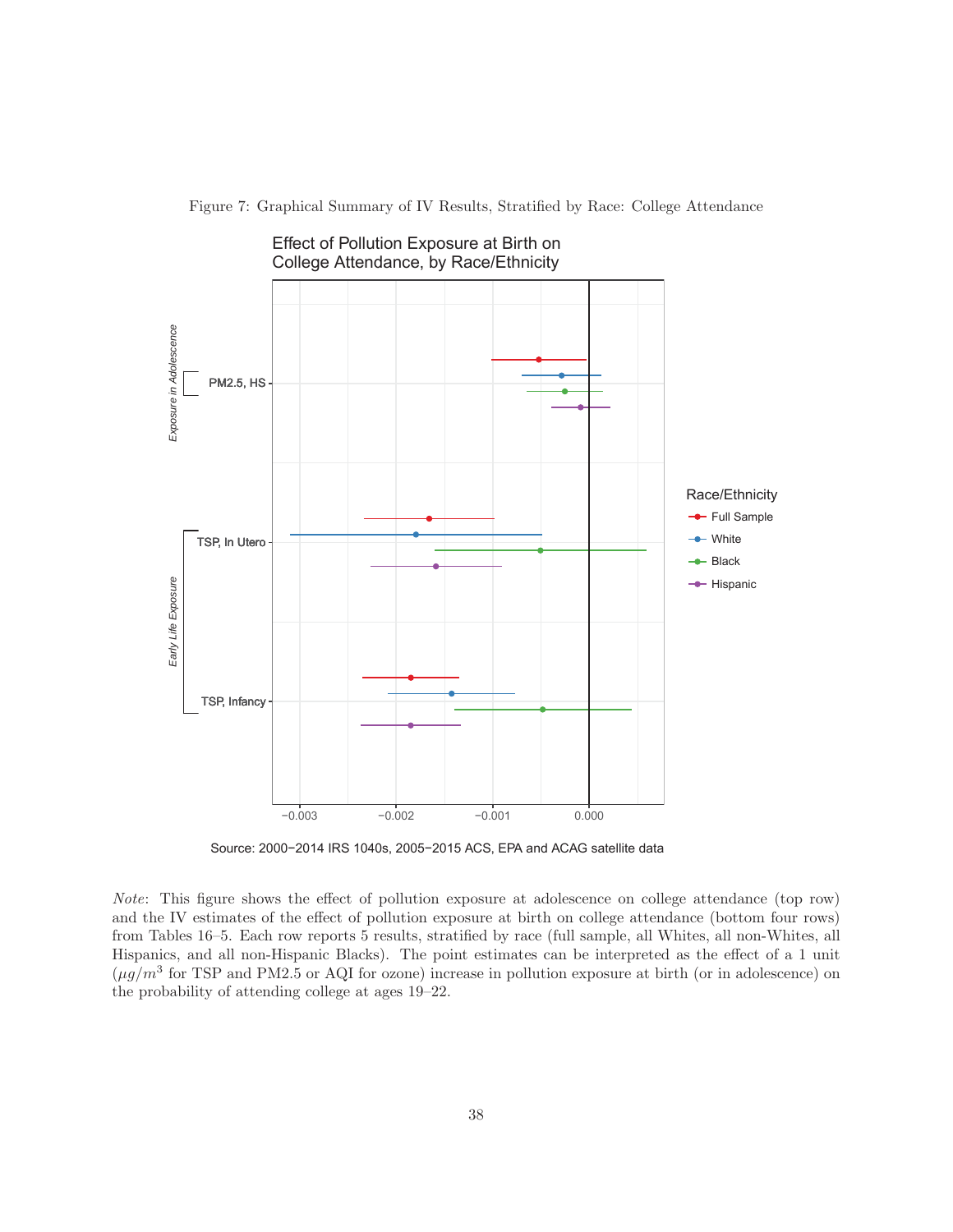

Figure 8: Graphical Summary of IV Results, Stratified by Race: High School Non-completion

Source: 2000−2014 IRS 1040s, 2005−2015 ACS, EPA and ACAG satellite data

Note: This figure shows the effect of pollution exposure at adolescence on High School Non-completion (top row) and the IV estimates of the effect of pollution exposure at birth on High School Non-completion (bottom four rows) from Tables 18–9. Each row reports 5 results, stratified by race (full sample, all Whites, all non-Whites, all Hispanics, and all non-Hispanic Blacks). The point estimates can be interpreted as the effect of a 1 unit  $(\mu g/m^3$  for TSP and PM2.5 or AQI for ozone) increase in pollution exposure at birth (or in adolescence) on the probability of being a high school dropout at ages 16–24.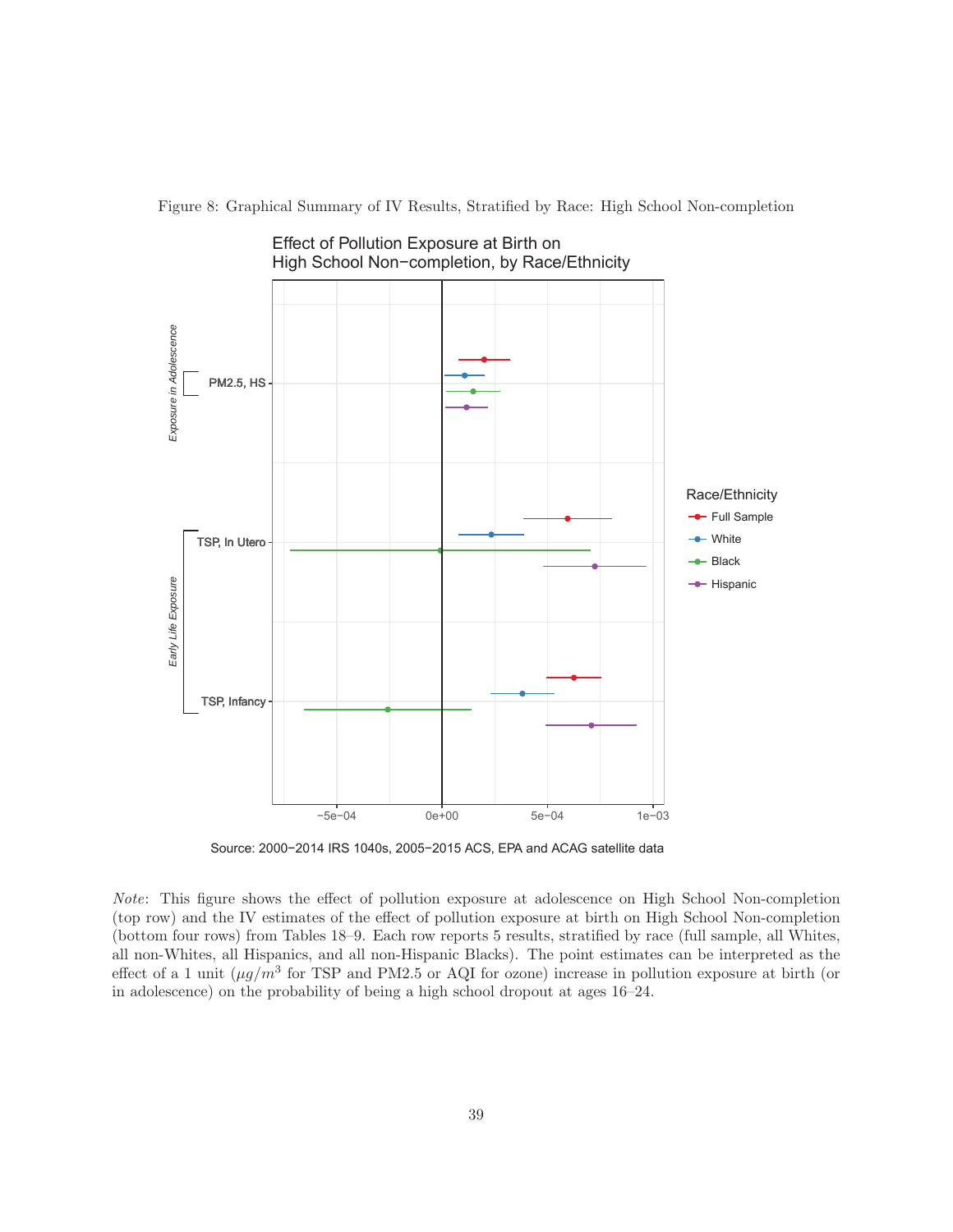

Effect of Pollution Exposure at Birth on

Figure 9: Graphical Summary of IV Results, Stratified by Race: Incarceration

Source: 2000−2014 IRS 1040s, 2005−2015 ACS, EPA and ACAG satellite data

Note: This figure shows the effect of pollution exposure at adolescence on Incarceration (top row) and the IV estimates of the effect of pollution exposure at birth on Incarceration (bottom four rows) from Tables 20–11. Each row reports 5 results, stratified by race (full sample, all Whites, all non-Whites, all Hispanics, and all non-Hispanic Blacks). The point estimates can be interpreted as the effect of a 1 unit  $(\mu g/m^3$  for TSP and PM2.5 or AQI for ozone) increase in pollution exposure at birth (or in adolescence) on the probability of being a incarcerated at ages 16–24.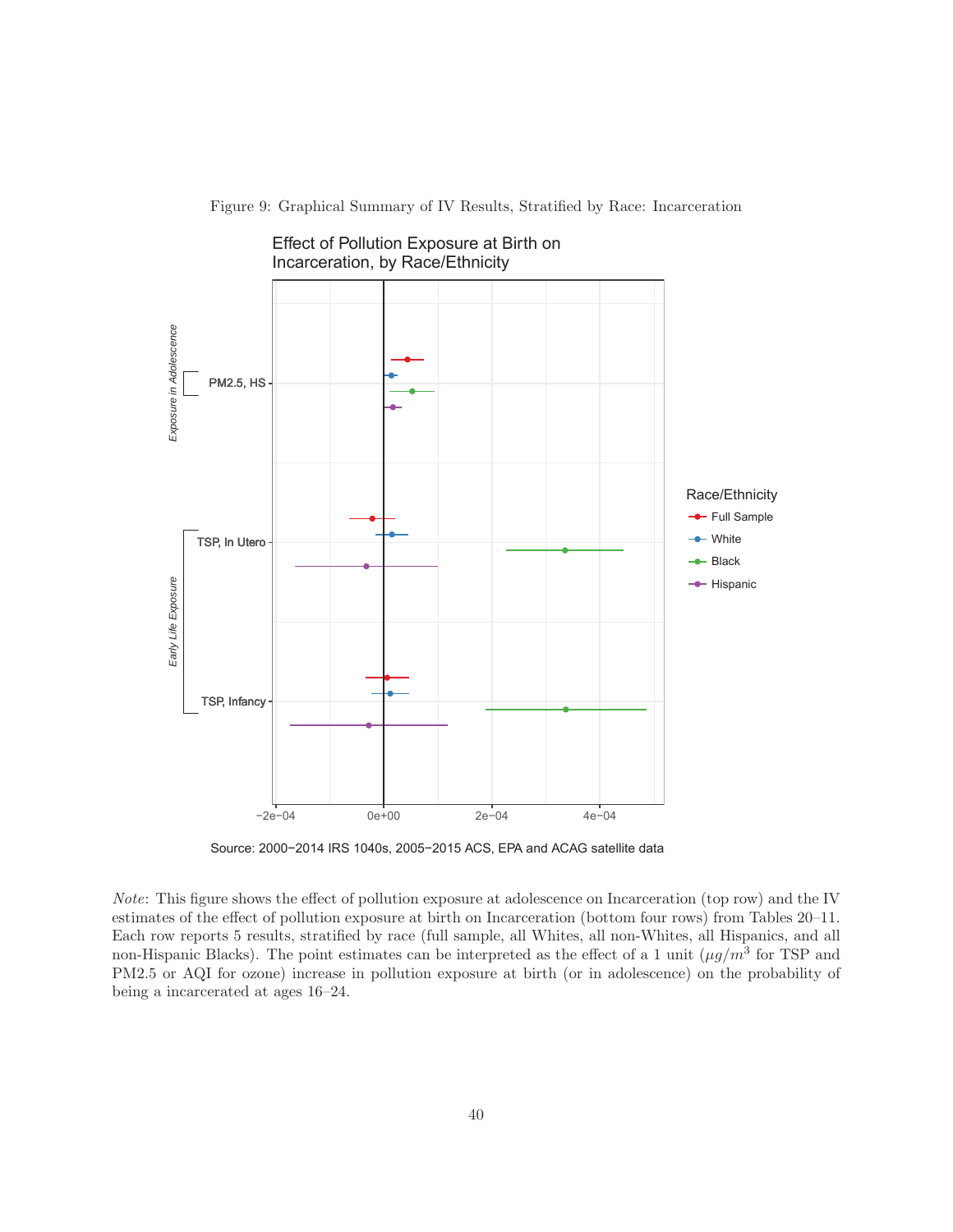# **10 Tables**

|               | In Utero    | Infancy                                                                                                                  |
|---------------|-------------|--------------------------------------------------------------------------------------------------------------------------|
|               | (1)         | (2)                                                                                                                      |
|               |             | Panel A: OLS Results                                                                                                     |
| TSP Exposure  | $-4.243***$ | $-2.147$                                                                                                                 |
|               | (1.444)     | (1.530)                                                                                                                  |
|               |             | Panel B: IV Results                                                                                                      |
| TSP Exposure  | $-24.641*$  | $-40.530**$                                                                                                              |
|               | (12.597)    | (19.154)                                                                                                                 |
|               |             | Panel C: Reduced Form Results                                                                                            |
| Nonattainment | $225.257*$  | 233.671                                                                                                                  |
|               | (135.434)   | (149.423)                                                                                                                |
| Observations  | 1,431,831   | 1,448,745                                                                                                                |
| First Stage F | 21.56       | 16.71                                                                                                                    |
|               |             | *p<0.1; **p<0.05; ***p<0.01                                                                                              |
|               |             | All models include birth year, birth month and birth county FE<br>Standard errors are clustered at the birth state level |
|               |             |                                                                                                                          |

Table 1: Replicating Isen et al. (2016): The Effect of CAA 1970 on Wages at Ages 30-50

Source: 2005 through 2015 ACS and EPA monitor data

Note: This table reports the results of 6 separate regressions (2 in each panel). The outcome variable for each regression is the real wages earned by individuals at ACS response, expressed in 2016 dollars. The regressions in Panel A estimate the effect of TSP exposure in utero or during infancy on wages using OLS. The regressions in Panel B estimate the effect of TSP exposure on wages using nonattainment of TSP NAAQS standards as an instrument for TSP. The regressions in Panel C estimate the reduced form effect of TSP nonattainment status designation on wages. Kleinbergen-Paap F statistics are presented as a test of the first stage strength of the instrument for the IV regressions in Panel B. All regressions include county-of-birth, year-of-birth, month-of-birth and year of survey response fixed effects, as well as individual demographic characteristics, and county-of-birth characteristics, as described in the text. The estimating sample includes all ACS respondents born between 1965–1976 in a county with at least one active TSP monitor in their year of birth.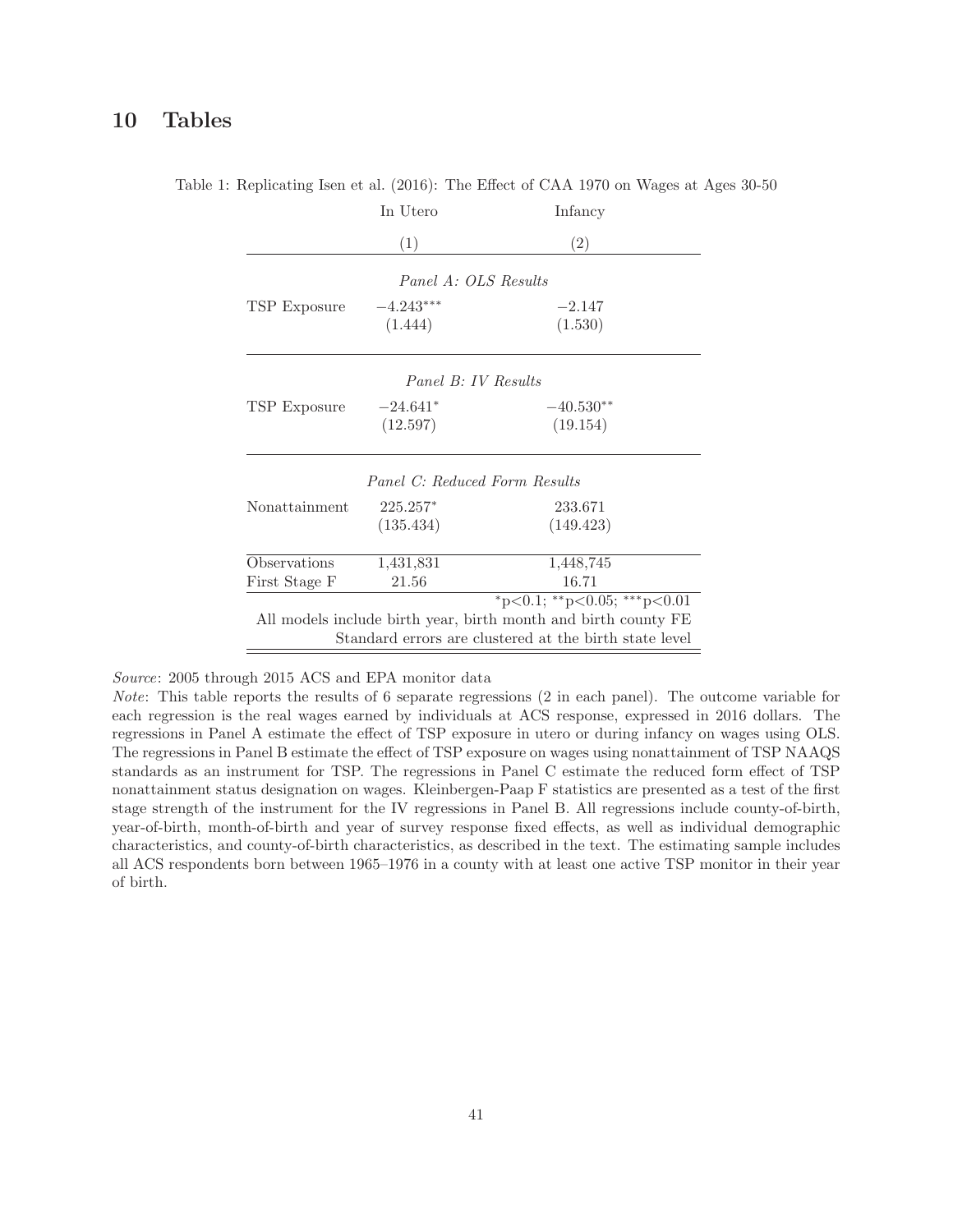|                     | Full Term     | First Trimester               | Second Trimester                                               | Third Trimester                         |
|---------------------|---------------|-------------------------------|----------------------------------------------------------------|-----------------------------------------|
|                     | (1)           | (2)                           | (3)                                                            | (4)                                     |
|                     |               | Panel A: OLS Results          |                                                                |                                         |
| $PM2.5$ , In HS     | $-0.00023$    | $-0.00023$                    | $-0.00023$                                                     | $-0.00024$                              |
|                     | (0.00021)     | (0.00021)                     | (0.00021)                                                      | (0.00022)                               |
| TSP, In Utero       | $-0.00001$    | 0.00001                       | $-0.000001$                                                    | $-0.00002$                              |
|                     | (0.00008)     | (0.00004)                     | (0.00005)                                                      | (0.00006)                               |
|                     |               | Panel B: IV Results           |                                                                |                                         |
| $PM2.5$ , In HS     | $-0.00028$    | $-0.00028$                    | $-0.00029$                                                     | $-0.00029$                              |
|                     | (0.00023)     | (0.00023)                     | (0.00023)                                                      | (0.00023)                               |
| TSP, In Utero       | $-0.00184***$ | $-0.00191***$                 | $-0.00202***$                                                  | $-0.00212***$                           |
|                     | (0.00039)     | (0.00044)                     | (0.00045)                                                      | (0.00049)                               |
|                     |               | Panel C: Reduced Form Results |                                                                |                                         |
| $PM2.5$ , In HS     | $-0.00023$    | $-0.00023$                    | $-0.00023$                                                     | $-0.00023$                              |
|                     | (0.00021)     | (0.00021)                     | (0.00021)                                                      | (0.00021)                               |
| Nonattainment       | $0.02385***$  | $0.02374***$                  | $0.02395***$                                                   | $0.02406***$                            |
|                     | (0.00405)     | (0.00413)                     | (0.00417)                                                      | (0.00414)                               |
| <b>Observations</b> | 1,115,263     | 1,105,321                     | 1,102,685                                                      | 1,100,157                               |
| First Stage F       | 19.5          | 16.84                         | 18.04                                                          | 13.97                                   |
|                     |               |                               |                                                                | $*_{p<0.1;}$ $*_{p<0.05;}$ $*_{p<0.01}$ |
|                     |               |                               | All models include birth year, birth month and birth county FE |                                         |
|                     |               |                               | Standard errors are clustered at the birth state level         |                                         |

Table 2: The Effect of TSP Exposure in utero on College Attendance

Source: 2000–2014 IRS Form 1040, 2005 through 2015 ACS, EPA monitor data and ACAG satellite data Note: This table reports the results of 12 separate regressions (4 in each panel). The outcome variable for each regression is an indicator for whether an individual was attending college at ACS survey response. The regressions in Panel A estimate the effect of TSP exposure in utero on college attendance using OLS. The regressions in Panel B estimate the effect of Total Suspended Particulates (TSP) exposure on college attendance using nonattainment of NO<sup>2</sup> NAAQS standards as an instrument for TSP. The regressions in Panel C estimate the reduced form effect of  $NO<sub>2</sub>$  nonattainment status designation on wages. Kleinbergen-Paap F statistics are presented as a test of the first stage strength of the instrument for the IV regressions in Panel B. All regressions include particulate matter smaller than 2.5 microns (PM2.5) exposure during adolescence as an additional independent variable of interest, which is included in the table. All regressions additionally include county-of-birth, year-of-birth, month-of-birth and year of survey response fixed effects, as well as individual demographic characteristics, and county-of-birth characteristics, as described in the text, which are omitted from the table. The estimating sample includes all ACS respondents aged 19–22, who born between 1985–1996 in a county with at least one active TSP monitor in the year before they were born.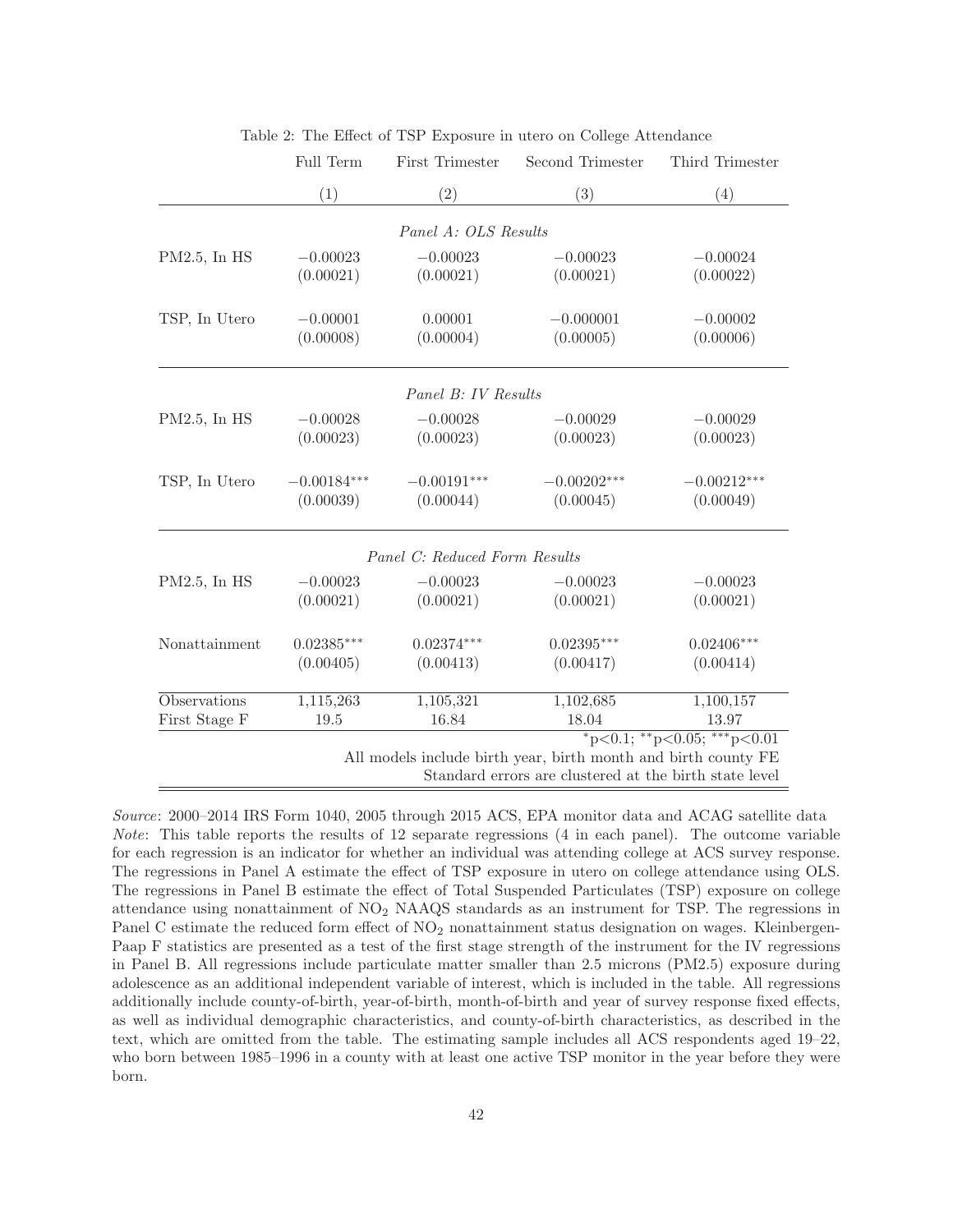|                 | $0-12$ Mos.       | $0-3$ Mos.                    | 3-6 Mos.                                                       | 6-9 Mos.          |
|-----------------|-------------------|-------------------------------|----------------------------------------------------------------|-------------------|
|                 | (1)               | (2)                           | (3)                                                            | (4)               |
|                 |                   | Panel A: OLS Results          |                                                                |                   |
| $PM2.5$ , In HS | $-0.00023$        | $-0.00023$                    | $-0.00023$                                                     | $-0.00023$        |
|                 | (0.00021)         | (0.00021)                     | (0.00021)                                                      | (0.00022)         |
|                 |                   |                               |                                                                |                   |
| TSP, Infancy    | $-0.00001$        | $-0.00004$                    | 0.00003                                                        | $-0.00008$        |
|                 | (0.00009)         | (0.00006)                     | (0.00007)                                                      | (0.00007)         |
|                 |                   |                               |                                                                |                   |
|                 |                   |                               |                                                                |                   |
|                 |                   | Panel B: IV Results           |                                                                |                   |
| $PM2.5$ , In HS | $-0.00030$        | $-0.00031$                    | $-0.00032$                                                     | $-0.00032$        |
|                 | (0.00022)         | (0.00022)                     | (0.00022)                                                      | (0.00022)         |
| TSP, Infancy    | $-0.00250***$     | $-0.00304**$                  | $-0.00295***$                                                  | $-0.00307***$     |
|                 | (0.00071)         | (0.00121)                     | (0.00099)                                                      | (0.00100)         |
|                 |                   | Panel C: Reduced Form Results |                                                                |                   |
| $PM2.5$ , In HS | $-0.00023$        | $-0.00023$                    | $-0.00023$                                                     | $-0.00023$        |
|                 | (0.00021)         | (0.00021)                     | (0.00021)                                                      | (0.00021)         |
| Nonattainment   | $0.02402***$      | $0.02401***$                  | $0.02434***$                                                   | $0.02405***$      |
|                 | (0.00383)         | (0.00412)                     | (0.00382)                                                      | (0.00369)         |
|                 |                   |                               |                                                                |                   |
| Observations    | 1,110,030<br>9.36 | 1,097,436                     | 1,094,795<br>6.44                                              | 1,091,798<br>7.43 |
| First Stage F   |                   | 4.59                          | $*_{p<0.1;}$ $*_{p<0.05;}$ $*_{p<0.01}$                        |                   |
|                 |                   |                               | All models include birth year, birth month and birth county FE |                   |
|                 |                   |                               | Standard errors are clustered at the birth state level         |                   |

Table 3: The Effect of TSP Exposure during infancy on College Attendance

Source: 2000–2014 IRS Form 1040, 2005 through 2015 ACS, EPA monitor data and ACAG satellite data Note: This table reports the results of 12 separate regressions (4 in each panel). The outcome variable for each regression is an indicator for whether an individual was attending college at ACS survey response. The regressions in Panel A estimate the effect of Total Suspended Particulates (TSP) exposure during infancy on college attendance using OLS. The regressions in Panel B estimate the effect of TSP exposure on college attendance using nonattainment of NO<sup>2</sup> NAAQS standards as an instrument for TSP. The regressions in Panel C estimate the reduced form effect of  $NO<sub>2</sub>$  nonattainment status designation on wages. Kleinbergen-Paap F statistics are presented as a test of the first stage strength of the instrument for the IV regressions in Panel B. All regressions include particulate matter smaller than 2.5 microns (PM2.5) exposure during adolescence as an additional independent variable of interest, which is included in the table. All regressions additionally include county-of-birth, year-of-birth, month-of-birth and year of survey response fixed effects, as well as individual demographic characteristics, and county-of-birth characteristics, as described in the text, which are omitted from the table. The estimating sample includes all ACS respondents aged 19–22, who born between 1985–1996 in a county with at least one active TSP monitor in their year of birth.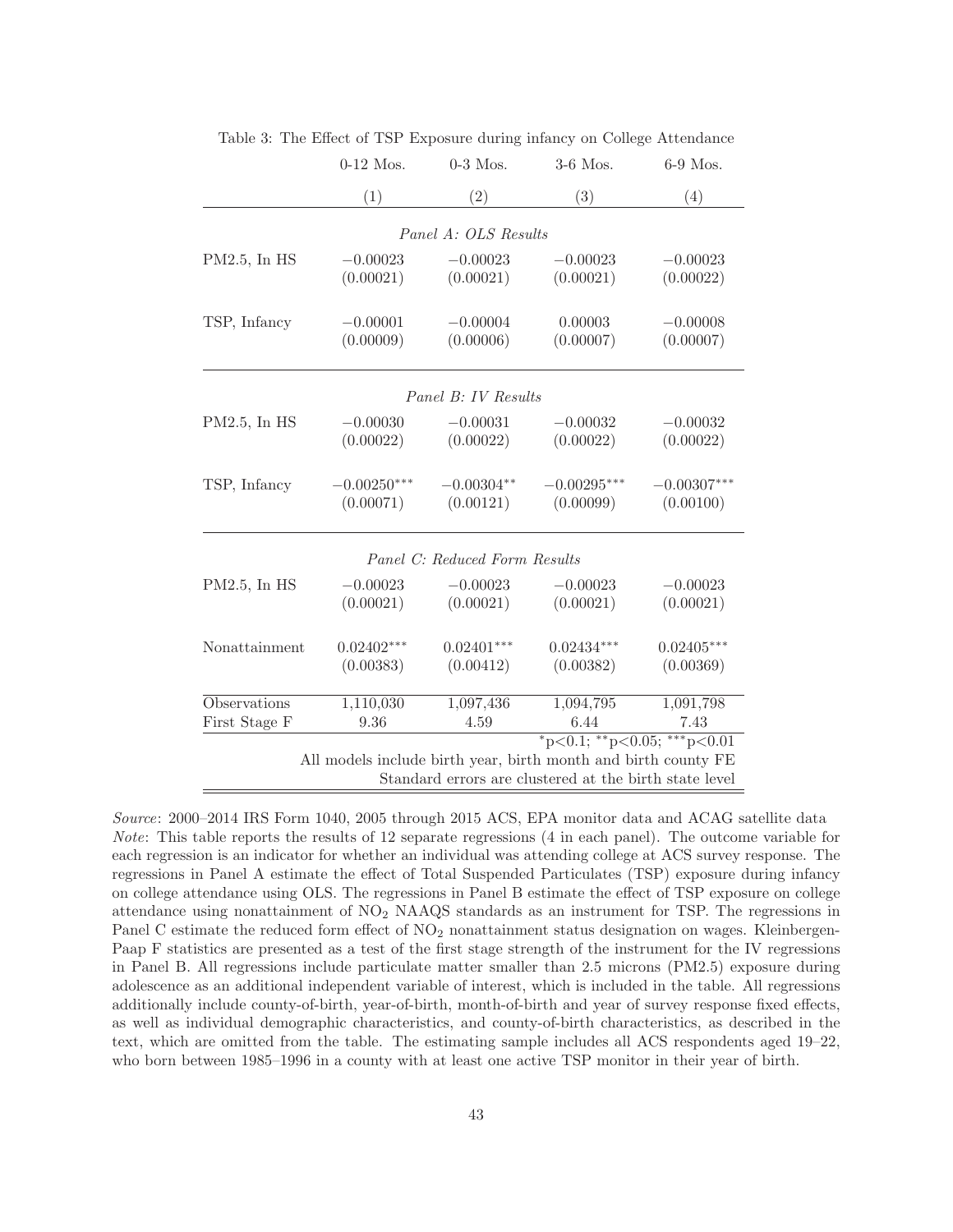|                 | Whites      | Non-whites  | <b>Black</b>         | Hispanics                     | Bottom 2 quintiles                                             | Top 3 quintiles                         |
|-----------------|-------------|-------------|----------------------|-------------------------------|----------------------------------------------------------------|-----------------------------------------|
|                 | (1)         | (2)         | (3)                  | (4)                           | (5)                                                            | (6)                                     |
|                 |             |             | Panel A: OLS Results |                               |                                                                |                                         |
|                 |             |             |                      |                               |                                                                |                                         |
| $PM2.5$ , In HS | $-0.0002$   | $-0.0001$   | $-0.0002$            | $-0.0001$                     | $-0.0001$                                                      | $-0.0002$                               |
|                 | (0.0002)    | (0.0002)    | (0.0002)             | (0.0001)                      | (0.0001)                                                       | (0.0001)                                |
| TSP, In Utero   | 0.00003     | $-0.00005$  | 0.00001              | 0.00002                       | $-0.0001$                                                      | 0.00002                                 |
|                 | (0.0001)    | (0.0001)    | (0.0003)             | (0.0001)                      | (0.0001)                                                       | (0.0001)                                |
|                 |             |             | Panel B: IV Results  |                               |                                                                |                                         |
|                 | $-0.0003$   | $-0.0002$   | $-0.0003$            | $-0.0001$                     | $-0.0001$                                                      | $-0.0003*$                              |
| $PM2.5$ , In HS | (0.0002)    | (0.0002)    | (0.0002)             | (0.0002)                      | (0.0002)                                                       | (0.0002)                                |
|                 |             |             |                      |                               |                                                                |                                         |
| TSP, In Utero   | $-0.002***$ | $-0.001***$ | $-0.001$             | $-0.002***$                   | $-0.001***$                                                    | $-0.002***$                             |
|                 | (0.001)     | (0.0002)    | (0.001)              | (0.0003)                      | (0.0004)                                                       | (0.0004)                                |
|                 |             |             |                      | Panel C: Reduced Form Results |                                                                |                                         |
| $PM2.5$ , In HS | $-0.0002$   | $-0.0001$   | $-0.0002$            | $-0.0001$                     | $-0.0001$                                                      | $-0.0002$                               |
|                 | (0.0002)    | (0.0002)    | (0.0002)             | (0.0001)                      | (0.0001)                                                       | (0.0001)                                |
| Nonattainment   | $0.024***$  | $0.018***$  | 0.009                | $0.018***$                    | $0.015***$                                                     | $0.025***$                              |
|                 | (0.005)     | (0.005)     | (0.009)              | (0.005)                       | (0.004)                                                        | (0.005)                                 |
| Observations    | 785,441     | 329,822     | 148,628              | 167,110                       | 428, 433                                                       | 686,830                                 |
| First Stage F   | 21.43       | 17.56       | 54.35                | $9.93\,$                      | 16.7                                                           | 22.95                                   |
|                 |             |             |                      |                               |                                                                | $*_{p<0.1;}$ $*_{p<0.05;}$ $*_{p<0.01}$ |
|                 |             |             |                      |                               | All models include birth year, birth month and birth county FE |                                         |
|                 |             |             |                      |                               | Standard errors are clustered at the birth state level         |                                         |

Table 4: The Effect of TSP Exposure in utero on College Attendance, by Race and Family Income

Source: 2000–2014 IRS Form 1040, 2005 through 2015 ACS, EPA monitor data and ACAG satellite data Note: This table reports the results of 18 separate regressions (6 in each panel). The outcome variable for each regression is an indicator for whether an individual was attending college at ACS survey response. The regressions in Panel A estimate the effect of TSP exposure in utero on college attendance using OLS. The regressions in Panel B estimate the effect of Total Suspended Particulates (TSP) exposure on college attendance using nonattainment of NO<sup>2</sup> NAAQS standards as an instrument for TSP. The regressions in Panel C estimate the reduced form effect of  $NO_2$  nonattainment status designation on wages. Kleinbergen-Paap F statistics are presented as a test of the first stage strength of the instrument for the IV regressions in Panel B. All regressions include particulate matter smaller than 2.5 microns (PM2.5) exposure during adolescence as an additional independent variable of interest, which is included in the table. All regressions additionally include county-of-birth, year-of-birth, month-of-birth and year of survey response fixed effects, as well as individual demographic characteristics, and county-of-birth characteristics, as described in the text, which are omitted from the table. Each column represents a different subsample based on race (columns 1-4) or family income (columns 5-6).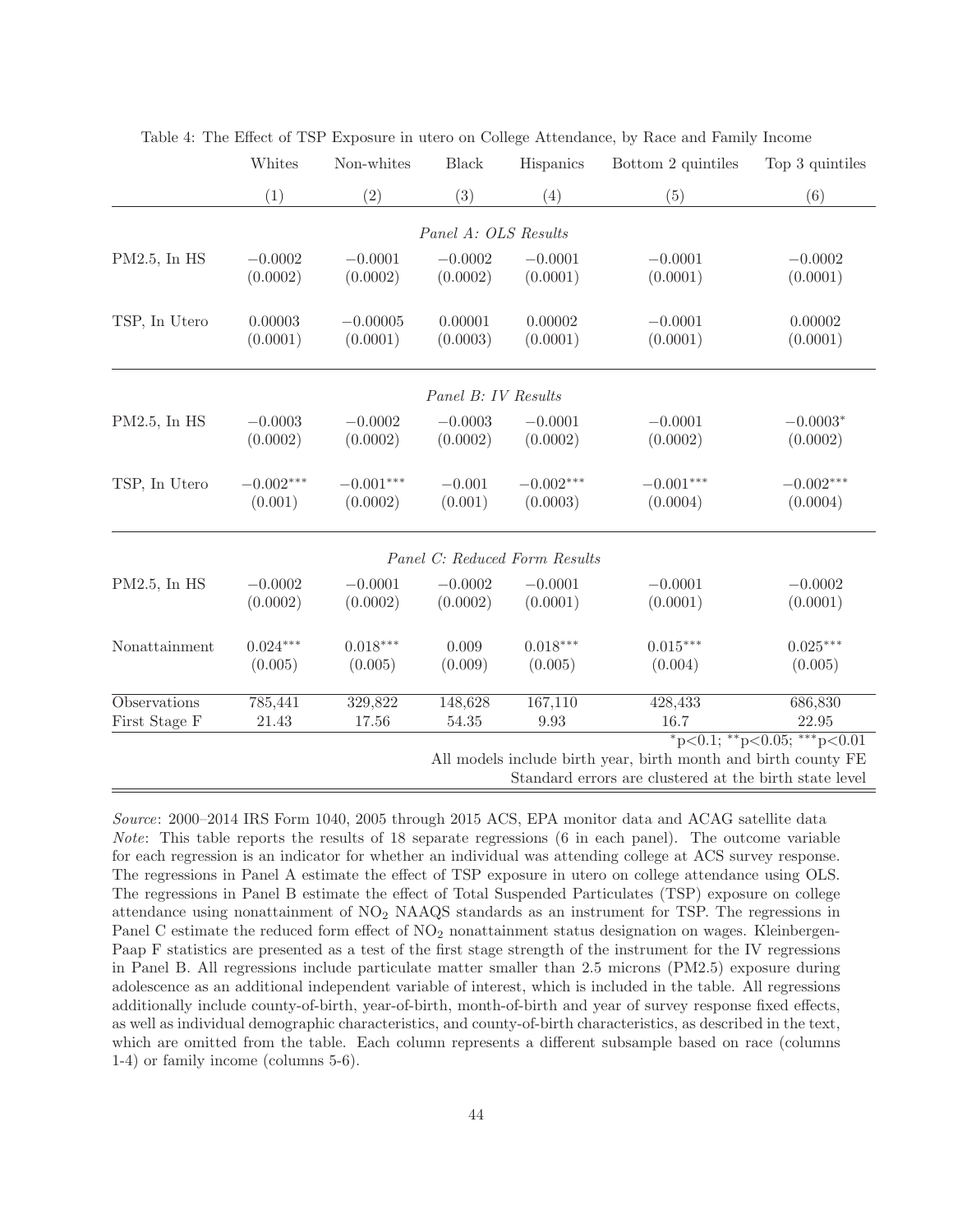|                 | Whites     | Non-whites  | <b>Black</b>         | Hispanics                     | Bottom 2 quintiles                                             | Top 3 quintiles                         |
|-----------------|------------|-------------|----------------------|-------------------------------|----------------------------------------------------------------|-----------------------------------------|
|                 | (1)        | (2)         | (3)                  | (4)                           | (5)                                                            | (6)                                     |
|                 |            |             | Panel A: OLS Results |                               |                                                                |                                         |
|                 |            |             |                      |                               |                                                                |                                         |
| PM2.5, In HS    | $-0.0002$  | $-0.0001$   | $-0.0002$            | $-0.0001$                     | $-0.0001$                                                      | $-0.0002$                               |
|                 | (0.0002)   | (0.0002)    | (0.0002)             | (0.0001)                      | (0.0001)                                                       | (0.0001)                                |
| TSP, Infancy    | 0.0001     | $-0.0001$   | 0.0003               | $-0.0002*$                    | 0.0001                                                         | $-0.0001$                               |
|                 | (0.0001)   | (0.0001)    | (0.0003)             | (0.0001)                      | (0.0001)                                                       | (0.0001)                                |
|                 |            |             |                      |                               |                                                                |                                         |
|                 |            |             | Panel B: IV Results  |                               |                                                                |                                         |
| PM2.5, In HS    | $-0.0003$  | $-0.0002$   | $-0.0002$            | $-0.0001$                     | $-0.0002$                                                      | $-0.0003**$                             |
|                 | (0.0002)   | (0.0002)    | (0.0002)             | (0.0002)                      | (0.0001)                                                       | (0.0001)                                |
|                 |            |             |                      |                               |                                                                |                                         |
| TSP, Infancy    | $-0.002**$ | $-0.002***$ | $-0.001$             | $-0.002***$                   | $-0.002**$                                                     | $-0.003***$                             |
|                 | (0.001)    | (0.0004)    | (0.001)              | (0.001)                       | (0.001)                                                        | (0.001)                                 |
|                 |            |             |                      | Panel C: Reduced Form Results |                                                                |                                         |
| $PM2.5$ , In HS | $-0.0002$  | $-0.0001$   | $-0.0002$            | $-0.0001$                     | $-0.0001$                                                      | $-0.0002$                               |
|                 | (0.0002)   | (0.0002)    | (0.0002)             | (0.0001)                      | (0.0001)                                                       | (0.0001)                                |
| Nonattainment   | $0.024***$ | $0.019***$  | 0.013                | $0.017***$                    | $0.015***$                                                     | $0.026***$                              |
|                 | (0.005)    | (0.005)     | (0.011)              | (0.004)                       | (0.003)                                                        | (0.005)                                 |
|                 |            |             |                      |                               |                                                                |                                         |
| Observations    | 780,849    | 329,181     | 148,406              | 166,811                       | 426,903                                                        | 683,127                                 |
| First Stage F   | 10.43      | 10.05       | 21.6                 | 8.09                          | 9.85                                                           | 9.16                                    |
|                 |            |             |                      |                               |                                                                | $*_{p<0.1;}$ $*_{p<0.05;}$ $*_{p<0.01}$ |
|                 |            |             |                      |                               | All models include birth year, birth month and birth county FE |                                         |
|                 |            |             |                      |                               | Standard errors are clustered at the birth state level         |                                         |

Table 5: The Effect of TSP Exposure during infancy on College Attendance, by Race and Family Income

Source: 2000–2014 IRS Form 1040, 2005 through 2015 ACS, EPA monitor data and ACAG satellite data Note: This table reports the results of 18 separate regressions (6 in each panel). The outcome variable for each regression is an indicator for whether an individual was attending college at ACS survey response. The regressions in Panel A estimate the effect of TSP exposure during infancy on college attendance using OLS. The regressions in Panel B estimate the effect of Total Suspended Particulates (TSP) exposure on college attendance using nonattainment of NO<sup>2</sup> NAAQS standards as an instrument for TSP. The regressions in Panel C estimate the reduced form effect of  $NO_2$  nonattainment status designation on wages. Kleinbergen-Paap F statistics are presented as a test of the first stage strength of the instrument for the IV regressions in Panel B. All regressions include particulate matter smaller than 2.5 microns (PM2.5) exposure during adolescence as an additional independent variable of interest, which is included in the table. All regressions additionally include county-of-birth, year-of-birth, month-of-birth and year of survey response fixed effects, as well as individual demographic characteristics, and county-of-birth characteristics, as described in the text, which are omitted from the table. Each column represents a different subsample based on race (columns 1-4) or family income (columns 5-6).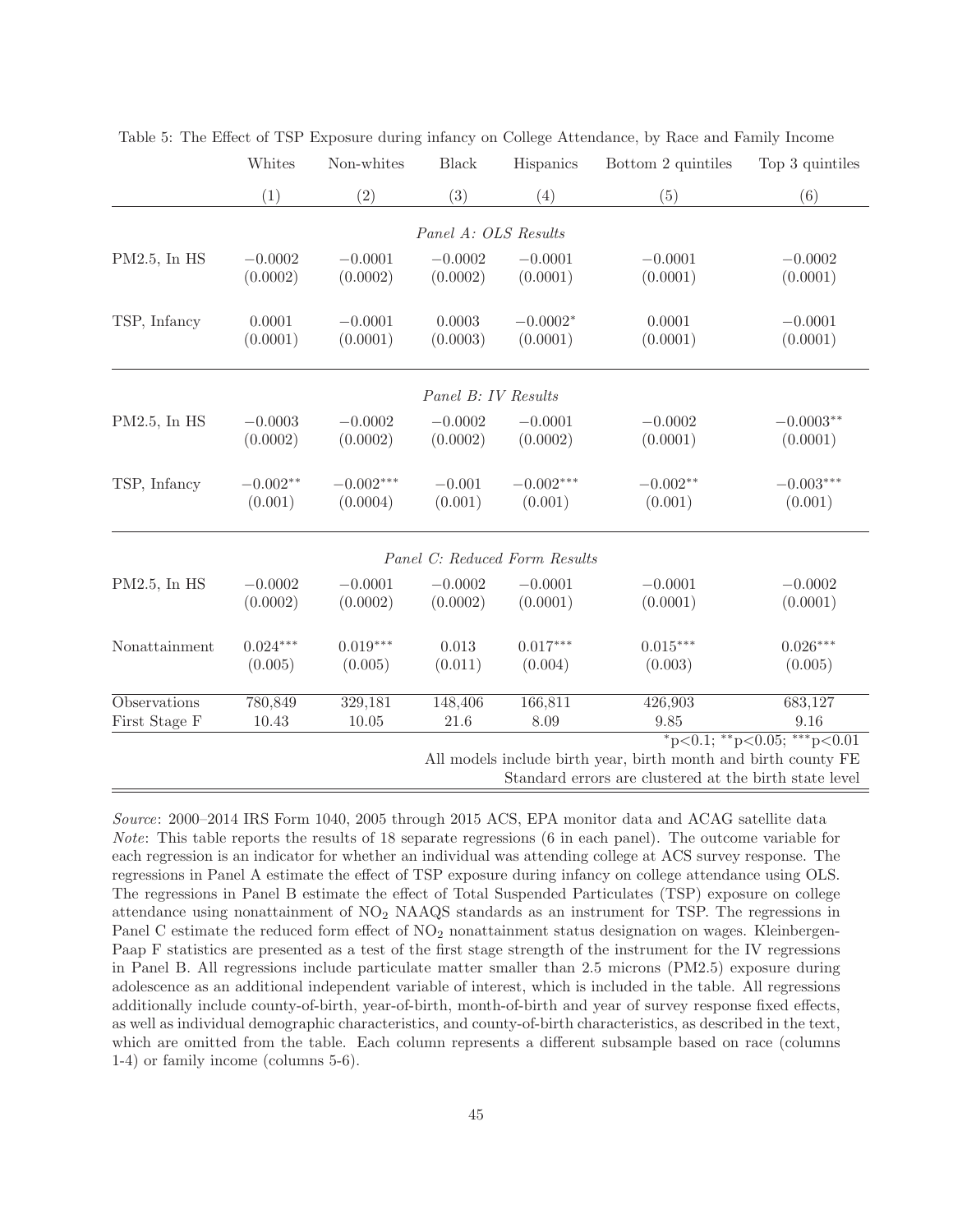# **10.1 High School Non-completion**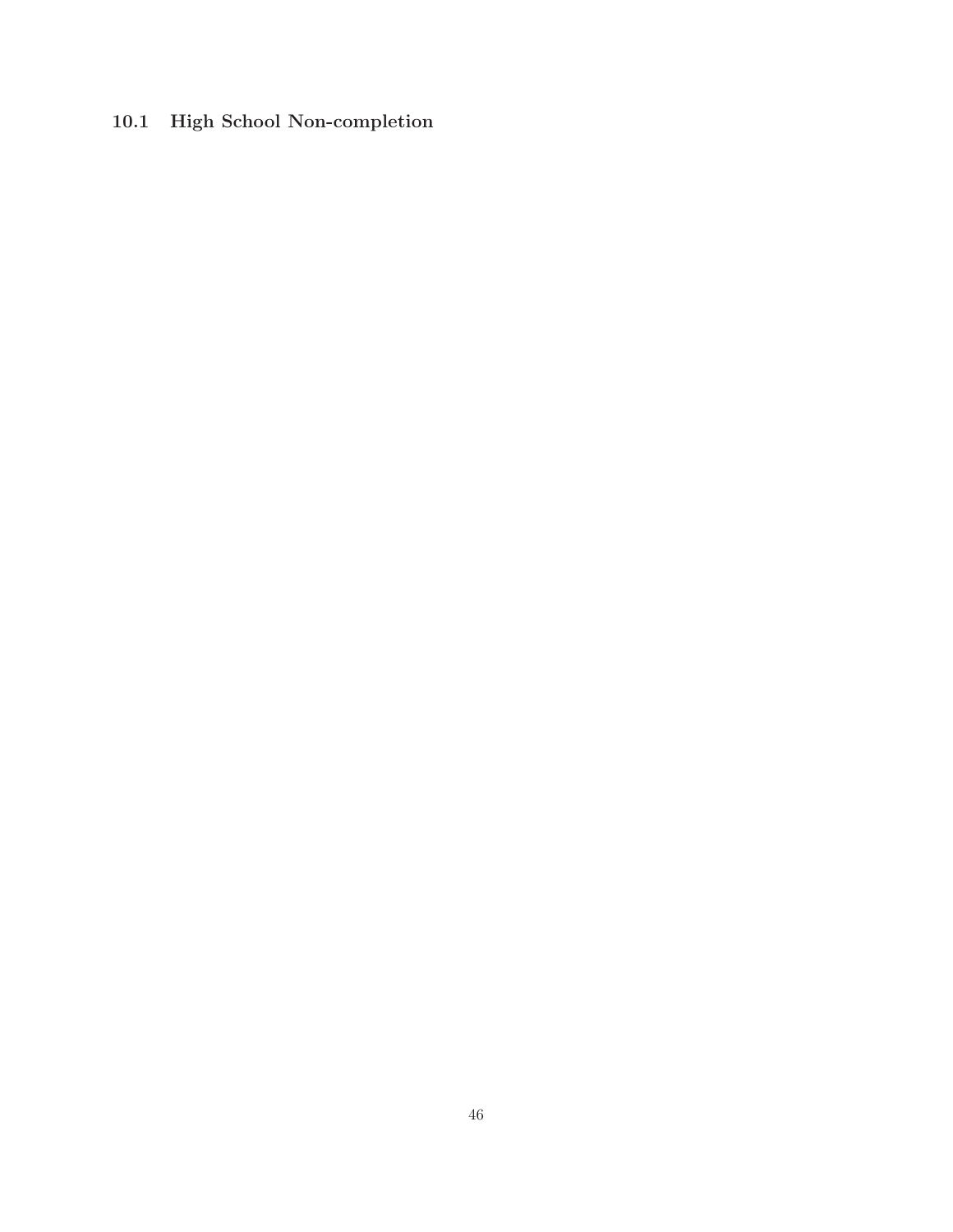|                 | Full Term     | First Trimester               | Second Trimester                                                                                                         | Third Trimester                         |
|-----------------|---------------|-------------------------------|--------------------------------------------------------------------------------------------------------------------------|-----------------------------------------|
|                 | (1)           | (2)                           | (3)                                                                                                                      | (4)                                     |
|                 |               | Panel A: OLS Results          |                                                                                                                          |                                         |
| PM2.5, In HS    | $0.00012**$   | $0.00012**$                   | $0.00012**$                                                                                                              | $0.00012**$                             |
|                 | (0.00005)     | (0.00005)                     | (0.00005)                                                                                                                | (0.00006)                               |
| TSP, In Utero   | 0.00001       | 0.00001                       | 0.00001                                                                                                                  | $-0.00001$                              |
|                 | (0.00003)     | (0.00002)                     | (0.00002)                                                                                                                | (0.00002)                               |
|                 |               | Panel B: IV Results           |                                                                                                                          |                                         |
| $PM2.5$ , In HS | $0.00014**$   | $0.00014**$                   | $0.00014**$                                                                                                              | $0.00014**$                             |
|                 | (0.00006)     | (0.00006)                     | (0.00006)                                                                                                                | (0.00006)                               |
| TSP, In Utero   | $0.00067***$  | $0.00068***$                  | $0.00072***$                                                                                                             | $0.00077***$                            |
|                 | (0.00013)     | (0.00014)                     | (0.00014)                                                                                                                | (0.00017)                               |
|                 |               | Panel C: Reduced Form Results |                                                                                                                          |                                         |
| PM2.5, In HS    | $0.00012**$   | $0.00012**$                   | $0.00012**$                                                                                                              | $0.00012**$                             |
|                 | (0.00005)     | (0.00005)                     | (0.00005)                                                                                                                | (0.00006)                               |
| Nonattainment   | $-0.00955***$ | $-0.00947***$                 | $-0.00957***$                                                                                                            | $-0.00950***$                           |
|                 | (0.00114)     | (0.00114)                     | (0.00113)                                                                                                                | (0.00114)                               |
| Observations    | 2,671,235     | 2,647,219                     | 2,639,993                                                                                                                | 2,633,069                               |
| First Stage F   | 46.95         | 33.24                         | 39.76                                                                                                                    | 36.76                                   |
|                 |               |                               | All models include birth year, birth month and birth county FE<br>Standard errors are clustered at the birth state level | $*_{p<0.1;}$ $*_{p<0.05;}$ $*_{p<0.01}$ |

Table 6: The Effect of TSP Exposure in utero on High School Non-completion

Source: 2000–2014 IRS Form 1040, 2005 through 2015 ACS, EPA monitor data and ACAG satellite data Note: This table reports the results of 12 separate regressions (4 in each panel). The outcome variable for each regression is an indicator for whether an individual had not completed High School at ACS survey response. The regressions in Panel A estimate the effect of Total Suspended Particulates (TSP) exposure in utero on High School non-completion using OLS. The regressions in Panel B estimate the effect of TSP exposure on High School non-completion using nonattainment of  $NO<sub>2</sub>$  NAAQS standards as an instrument for TSP. The regressions in Panel C estimate the reduced form effect of  $NO_2$  nonattainment status designation on High School non-completion. Kleinbergen-Paap F statistics are presented as a test of the first stage strength of the instrument for the IV regressions in Panel B. All regressions include particulate matter smaller than 2.5 microns (PM2.5) exposure during adolescence as an additional independent variable of interest, which is included in the table. All regressions additionally include county-of-birth, year-of-birth, month-of-birth and year of survey response fixed effects, as well as individual demographic characteristics, and county-of-birth characteristics, as described in the text, which are omitted from the table. The estimating sample includes all ACS respondents aged 16–24, who born between 1985–1996 in a county with at least one active TSP monitor in the year before they were born.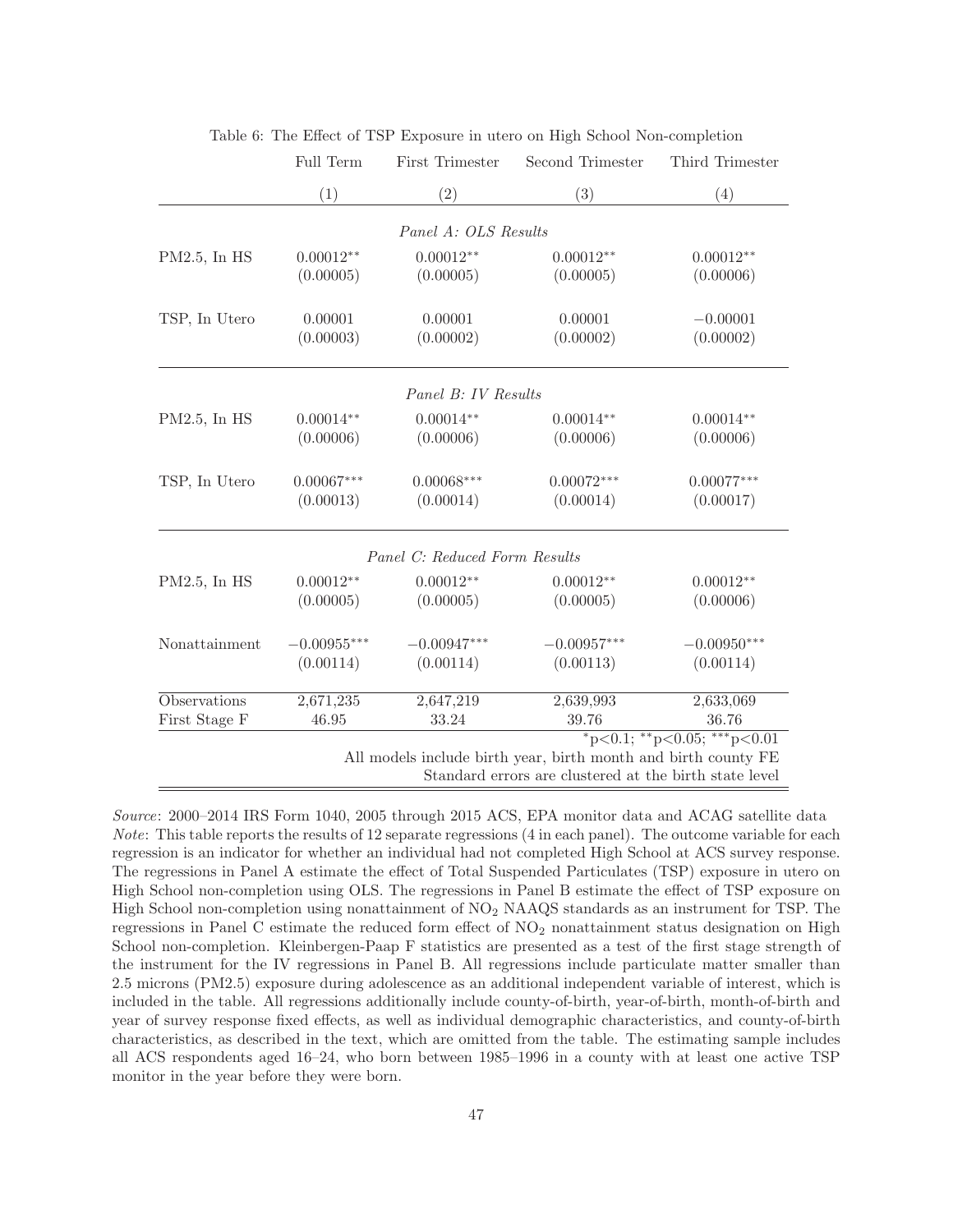|                 | $0-12$ Mos.   | $0-3$ Mos.                                             | 3-6 Mos.                                                                                                  | 6-9 Mos.      |  |
|-----------------|---------------|--------------------------------------------------------|-----------------------------------------------------------------------------------------------------------|---------------|--|
|                 | (1)           | (2)                                                    | (3)                                                                                                       | (4)           |  |
|                 |               | Panel A: OLS Results                                   |                                                                                                           |               |  |
| $PM2.5$ , In HS | $0.00012**$   | $0.00012**$                                            | $0.00012**$                                                                                               | $0.00012**$   |  |
|                 | (0.00006)     | (0.00006)                                              | (0.00006)                                                                                                 | (0.00006)     |  |
| TSP, Infancy    | 0.00006       | 0.00001                                                | $0.00004**$                                                                                               | 0.00003       |  |
|                 | (0.00005)     | (0.00002)                                              | (0.00002)                                                                                                 | (0.00002)     |  |
|                 |               | Panel B: IV Results                                    |                                                                                                           |               |  |
| $PM2.5$ , In HS | $0.00015***$  | $0.00015***$                                           | $0.00015***$                                                                                              | $0.00015***$  |  |
|                 | (0.00006)     | (0.00006)                                              | (0.00006)                                                                                                 | (0.00006)     |  |
| TSP, Infancy    | $0.00091***$  | $0.00098***$                                           | $0.00098***$                                                                                              | $0.00105***$  |  |
|                 | (0.00022)     | (0.00029)                                              | (0.00024)                                                                                                 | (0.00025)     |  |
|                 |               | Panel C: Reduced Form Results                          |                                                                                                           |               |  |
| $PM2.5$ , In HS | $0.00012**$   | $0.00012**$                                            | $0.00012**$                                                                                               | $0.00012**$   |  |
|                 | (0.00006)     | (0.00006)                                              | (0.00006)                                                                                                 | (0.00006)     |  |
| Nonattainment   | $-0.00961***$ | $-0.00947***$                                          | $-0.00963***$                                                                                             | $-0.00951***$ |  |
|                 | (0.00116)     | (0.00112)                                              | (0.00109)                                                                                                 | (0.00108)     |  |
| Observations    | 2,604,511     | 2,622,625                                              | 2,605,830                                                                                                 | 2,581,561     |  |
| First Stage F   | 23.55         | 17.08                                                  | 22.24                                                                                                     | 23.96         |  |
|                 |               | Standard errors are clustered at the birth state level | $*_{p<0.1;}$ $*_{p<0.05;}$ $*_{p<0.01}$<br>All models include birth year, birth month and birth county FE |               |  |

Table 7: The Effect of TSP Exposure during Infancy on High School Non-completion

Source: 2000–2014 IRS Form 1040, 2005 through 2015 ACS, EPA monitor data and ACAG satellite data Note: This table reports the results of 12 separate regressions (4 in each panel). The outcome variable for each regression is an indicator for whether an individual had not completed High School at ACS survey response. The regressions in Panel A estimate the effect of Total Suspended Particulates (TSP) exposure during infancy on High School non-completion using OLS. The regressions in Panel B estimate the effect of TSP exposure on High School non-completion using nonattainment of NO<sup>2</sup> NAAQS standards as an instrument for TSP. The regressions in Panel C estimate the reduced form effect of  $NO_2$  nonattainment status designation on High School non-completion. Kleinbergen-Paap F statistics are presented as a test of the first stage strength of the instrument for the IV regressions in Panel B. All regressions include particulate matter smaller than 2.5 microns (PM2.5) exposure during adolescence as an additional independent variable of interest, which is included in the table. All regressions additionally include county-of-birth, year-of-birth, month-of-birth and year of survey response fixed effects, as well as individual demographic characteristics, and county-of-birth characteristics, as described in the text, which are omitted from the table. The estimating sample includes all ACS respondents aged 16–24, who born between 1985–1996 in a county with at least one active TSP monitor in the year they were born.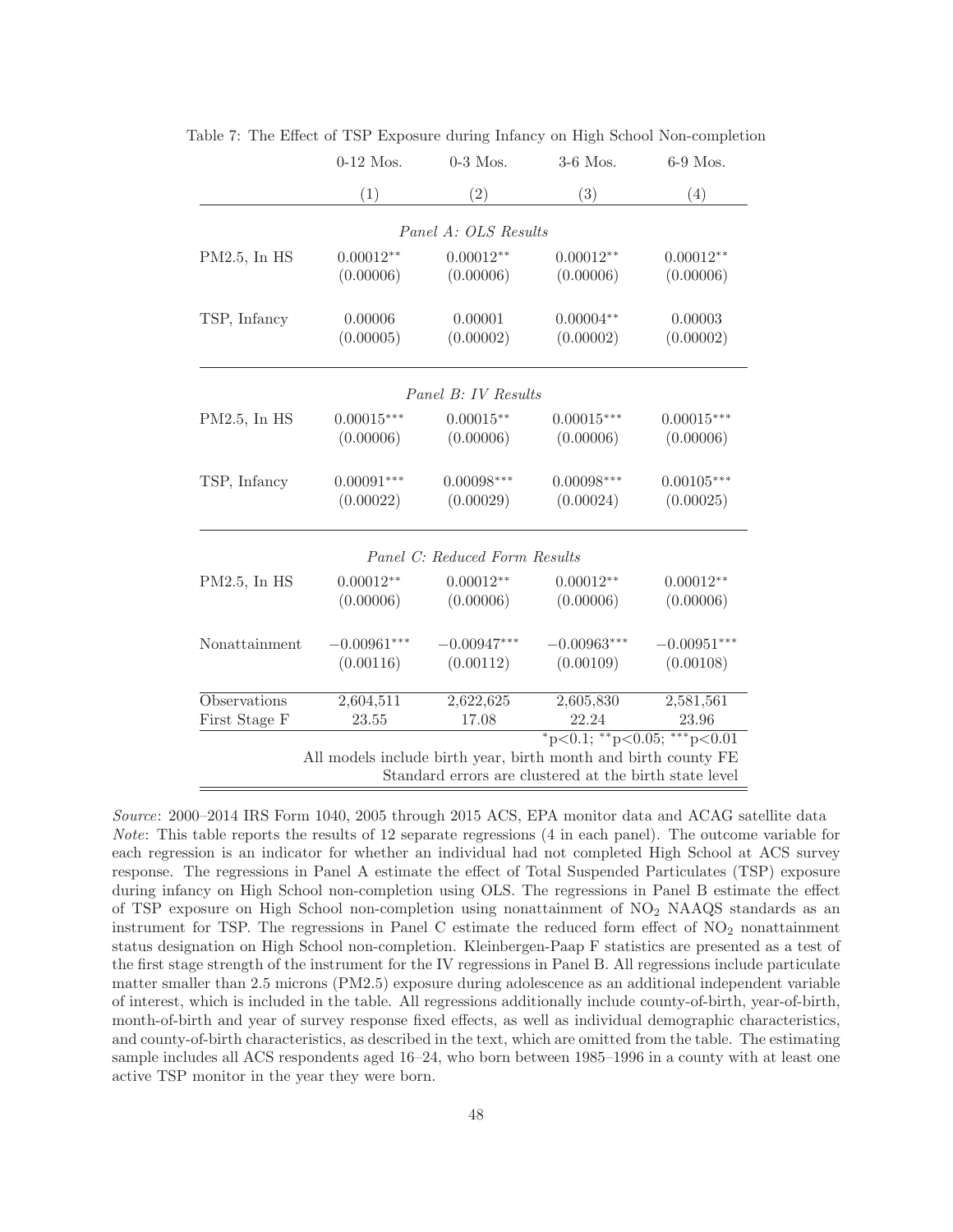|                 | Whites      | Non-whites  | <b>Black</b>         | Hispanics                     | Bottom 2 quintiles                                             | Top 3 quintiles             |
|-----------------|-------------|-------------|----------------------|-------------------------------|----------------------------------------------------------------|-----------------------------|
|                 | (1)         | (2)         | (3)                  | (4)                           | (5)                                                            | (6)                         |
|                 |             |             | Panel A: OLS Results |                               |                                                                |                             |
|                 |             |             |                      |                               |                                                                |                             |
| $PM2.5$ , In HS | $0.0001**$  | $0.0001**$  | $0.0001**$           | $0.0001**$                    | $0.0001***$                                                    | $0.00005**$                 |
|                 | (0.00005)   | (0.0001)    | (0.0001)             | (0.00004)                     | (0.00005)                                                      | (0.00002)                   |
| TSP, In Utero   | 0.00001     | 0.00000     | $-0.0001$            | $-0.00000$                    | 0.00003                                                        | 0.00001                     |
|                 | (0.00002)   | (0.00003)   | (0.0001)             | (0.00003)                     | (0.00003)                                                      | (0.00002)                   |
|                 |             |             |                      |                               |                                                                |                             |
|                 |             |             | Panel B: IV Results  |                               |                                                                |                             |
| $PM2.5$ , In HS | $0.0001**$  | $0.0001**$  | $0.0001**$           | $0.0001**$                    | $0.0002***$                                                    | $0.0001***$                 |
|                 | (0.00005)   | (0.0001)    | (0.0001)             | (0.0001)                      | (0.0001)                                                       | (0.00002)                   |
|                 |             |             |                      |                               |                                                                |                             |
| TSP, In Utero   | $0.0003***$ | $0.001***$  | $-0.00001$           | $0.001***$                    | $0.001***$                                                     | $0.001***$                  |
|                 | (0.0001)    | (0.0001)    | (0.0004)             | (0.0002)                      | (0.0001)                                                       | (0.0001)                    |
|                 |             |             |                      | Panel C: Reduced Form Results |                                                                |                             |
| $PM2.5$ , In HS | $0.0001**$  | $0.0001**$  | $0.0001**$           | $0.0001**$                    | $0.0001***$                                                    | $0.00005**$                 |
|                 | (0.00005)   | (0.0001)    | (0.0001)             | (0.00005)                     | (0.00005)                                                      | (0.00002)                   |
|                 |             |             |                      |                               |                                                                |                             |
| Nonattainment   | $-0.003***$ | $-0.010***$ | 0.0001               | $-0.009***$                   | $-0.010***$                                                    | $-0.008***$                 |
|                 | (0.001)     | (0.001)     | (0.007)              | (0.002)                       | (0.001)                                                        | (0.001)                     |
| Observations    | 1,859,657   | 780,336     | 349,019              | 396,839                       | 1,020,737                                                      | 1,619,256                   |
| First Stage F   | 41.04       | $30.8\,$    | 159.92               | 13.52                         | 40.6                                                           | 39.36                       |
|                 |             |             |                      |                               |                                                                | *p<0.1; **p<0.05; ***p<0.01 |
|                 |             |             |                      |                               | All models include birth year, birth month and birth county FE |                             |
|                 |             |             |                      |                               | Standard errors are clustered at the birth state level         |                             |

Table 8: The Effect of TSP Exposure in utero on High School Non-completion, by Race and Family Income

Source: 2000–2014 IRS Form 1040, 2005 through 2015 ACS, EPA monitor data and ACAG satellite data Note: This table reports the results of 18 separate regressions (6 in each panel). The outcome variable for each regression is an indicator for whether an individual had not completed High School at ACS survey response. The regressions in Panel A estimate the effect of Total Suspended Particulates (TSP) exposure in utero on High School non-completion using OLS. The regressions in Panel B estimate the effect of TSP exposure on High School non-completion using nonattainment of NO<sup>2</sup> NAAQS standards as an instrument for TSP. The regressions in Panel C estimate the reduced form effect of  $NO<sub>2</sub>$  nonattainment status designation on High School non-completion. Kleinbergen-Paap F statistics are presented as a test of the first stage strength of the instrument for the IV regressions in Panel B. All regressions include particulate matter smaller than 2.5 microns (PM2.5) exposure during adolescence as an additional independent variable of interest, which is included in the table. All regressions additionally include county-of-birth, year-of-birth, month-of-birth and year of survey response fixed effects, as well as individual demographic characteristics, and county-of-birth characteristics, as described in the text, which are omitted from the table. Each column represents a different subsample based on race (columns 1-4) or family income (columns 5-6).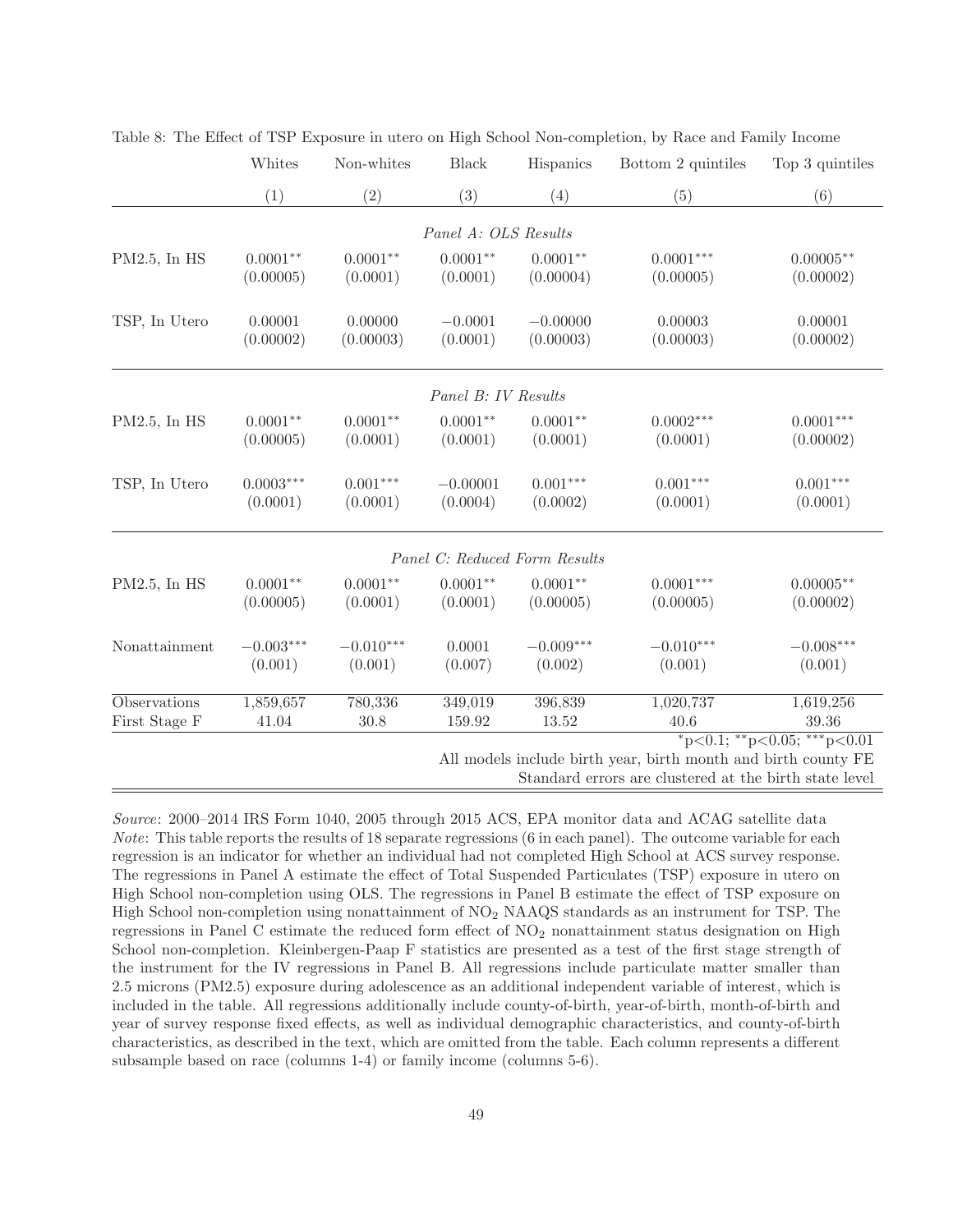|               | Whites     | Non-whites  | <b>Black</b>         | Hispanics                     | Bottom 2 quintiles                                             | Top 3 quintiles                         |
|---------------|------------|-------------|----------------------|-------------------------------|----------------------------------------------------------------|-----------------------------------------|
|               | (1)        | (2)         | (3)                  | (4)                           | (5)                                                            | (6)                                     |
|               |            |             | Panel A: OLS Results |                               |                                                                |                                         |
|               |            |             |                      |                               |                                                                |                                         |
| PM2.5, In HS  | $0.0001**$ | $0.0001**$  | $0.0002**$           | $0.0001**$                    | $0.0001***$                                                    | $0.00005***$                            |
|               | (0.00005)  | (0.0001)    | (0.0001)             | (0.00004)                     | (0.00005)                                                      | (0.00002)                               |
| TSP, Infancy  | 0.00005    | 0.0001      | 0.0001               | 0.0001                        | 0.0001                                                         | 0.0001                                  |
|               | (0.00004)  | (0.0001)    | (0.0001)             | (0.0001)                      | (0.0001)                                                       | (0.00004)                               |
|               |            |             | Panel B: IV Results  |                               |                                                                |                                         |
| PM2.5, In HS  | $0.0001**$ | $0.0001**$  | $0.0002**$           | $0.0001**$                    | $0.0002***$                                                    | $0.0001***$                             |
|               | (0.00005)  | (0.0001)    | (0.0001)             | (0.0001)                      | (0.0001)                                                       | (0.00002)                               |
|               |            |             |                      |                               |                                                                |                                         |
| TSP, Infancy  | $0.0003**$ | $0.001***$  | 0.0002               | $0.001***$                    | $0.001***$                                                     | $0.001***$                              |
|               | (0.0001)   | (0.0002)    | (0.0004)             | (0.0002)                      | (0.0002)                                                       | (0.0001)                                |
|               |            |             |                      | Panel C: Reduced Form Results |                                                                |                                         |
| PM2.5, In HS  | $0.0001**$ | $0.0001**$  | $0.0002**$           | $0.0001**$                    | $0.0001***$                                                    | $0.00005**$                             |
|               | (0.00005)  | (0.0001)    | (0.0001)             | (0.00004)                     | (0.00005)                                                      | (0.00002)                               |
| Nonattainment | $-0.003**$ | $-0.011***$ | $-0.003$             | $-0.009***$                   | $-0.010***$                                                    | $-0.008***$                             |
|               | (0.001)    | (0.001)     | (0.006)              | (0.002)                       | (0.002)                                                        | (0.001)                                 |
| Observations  | 1,834,761  | 769,750     | 346,300              | 389,603                       | 1,008,361                                                      | 1,596,150                               |
| First Stage F | 22.7       | 24.42       | 56.57                | 14.82                         | 27.54                                                          | 20.71                                   |
|               |            |             |                      |                               |                                                                | $*_{p<0.1;}$ $*_{p<0.05;}$ $*_{p<0.01}$ |
|               |            |             |                      |                               | All models include birth year, birth month and birth county FE |                                         |
|               |            |             |                      |                               | Standard errors are clustered at the birth state level         |                                         |

Table 9: The Effect of TSP Exposure infant on High School Non-completion, by Race and Family Income

Source: 2000–2014 IRS Form 1040, 2005 through 2015 ACS, EPA monitor data and ACAG satellite data Note: This table reports the results of 12 separate regressions (4 in each panel). The outcome variable for each regression is an indicator for whether an individual had not completed High School at ACS survey response. The regressions in Panel A estimate the effect of Total Suspended Particulates (TSP) exposure during infancy on High School non-completion using OLS. The regressions in Panel B estimate the effect of TSP exposure on High School non-completion using nonattainment of  $NO<sub>2</sub>$  NAAQS standards as an instrument for TSP. The regressions in Panel C estimate the reduced form effect of  $NO<sub>2</sub>$  nonattainment status designation on High School non-completion. Kleinbergen-Paap F statistics are presented as a test of the first stage strength of the instrument for the IV regressions in Panel B. All regressions include particulate matter smaller than 2.5 microns (PM2.5) exposure during adolescence as an additional independent variable of interest, which is included in the table. All regressions additionally include county-of-birth, year-of-birth, month-of-birth and year of survey response fixed effects, as well as individual demographic characteristics, and county-of-birth characteristics, as described in the text, which are omitted from the table. Each column represents a different subsample based on race (columns 1-4) or family income (columns 5-6).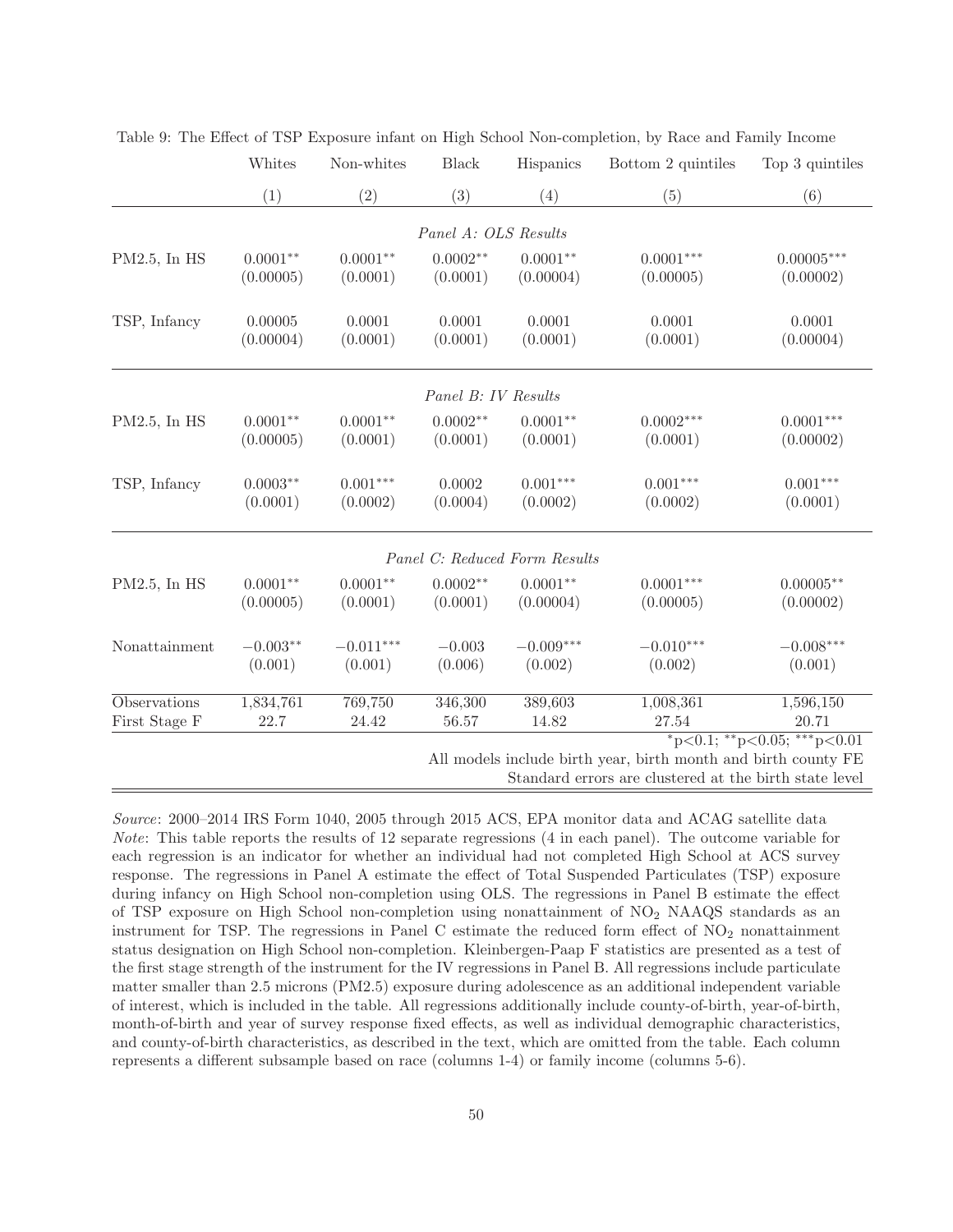|                               | Whites                   | Non-whites               | Black                         | Hispanics                                           | Bottom 2 quintiles                                             | Top 3 quintiles             |  |
|-------------------------------|--------------------------|--------------------------|-------------------------------|-----------------------------------------------------|----------------------------------------------------------------|-----------------------------|--|
|                               | (1)                      | (2)                      | (3)                           | (4)                                                 | (5)                                                            | (6)                         |  |
|                               |                          |                          | Panel A: OLS Results          |                                                     |                                                                |                             |  |
| PM2.5, In HS                  | $0.00001**$<br>(0.00001) | $0.00004**$<br>(0.00002) | $0.00005**$<br>(0.00002)      | $0.00002**$<br>(0.00001)                            | $0.00005^{***}\,$<br>(0.00002)                                 | $0.00001***$<br>(0.00000)   |  |
| TSP, In Utero                 | 0.00000<br>(0.00001)     | $-0.00003$<br>(0.00002)  | 0.00004<br>(0.00004)          | $-0.00001$<br>(0.00002)                             | $-0.00001$<br>(0.00002)                                        | 0.00000<br>(0.00001)        |  |
|                               |                          |                          | Panel B: IV Results           |                                                     |                                                                |                             |  |
| PM2.5, In HS                  | $0.00001**$<br>(0.00001) | $0.00004**$<br>(0.00002) | $0.0001**$<br>(0.00002)       | $0.00002**$<br>(0.00001)                            | $0.00004***$<br>(0.00002)                                      | $0.00001***$<br>(0.00000)   |  |
| TSP, In Utero                 | 0.00002<br>(0.00002)     | $-0.0001$<br>(0.0001)    | $0.0003***$<br>(0.0001)       | $-0.00003$<br>$-0.0001***$<br>(0.0001)<br>(0.00003) |                                                                | $0.00003**$<br>(0.00001)    |  |
|                               |                          |                          | Panel C: Reduced Form Results |                                                     |                                                                |                             |  |
| PM2.5, In HS                  | $0.00001**$<br>(0.00001) | $0.00004**$<br>(0.00002) | $0.00005***$<br>(0.00002)     | $0.00002**$<br>(0.00001)                            | $0.00005***$<br>(0.00002)                                      | $0.00001***$<br>(0.00000)   |  |
| Nonattainment                 | $-0.0002$<br>(0.0002)    | 0.001<br>(0.001)         | $-0.006***$<br>(0.001)        | 0.0004<br>(0.001)                                   | $0.001**$<br>(0.001)                                           | $-0.0004**$<br>(0.0002)     |  |
| Observations<br>First Stage F | 1,883,137<br>46.39       | 788,098<br>38.01         | 353,611<br>140.47             | 399,560<br>16.3                                     | 1,033,789<br>45.52                                             | 1,637,446<br>48.57          |  |
|                               |                          |                          |                               |                                                     | All models include birth year, birth month and birth county FE | *p<0.1; **p<0.05; ***p<0.01 |  |

|  |  |  |  |  | Table 10: The Effect of TSP Exposure in utero on Incarceration, by Race and Family Income |  |
|--|--|--|--|--|-------------------------------------------------------------------------------------------|--|
|  |  |  |  |  |                                                                                           |  |

th year, birth month and birth

Standard errors are clustered at the birth state level

Source: 2000–2014 IRS Form 1040, 2005 through 2015 ACS, EPA monitor data and ACAG satellite data Note: This table reports the results of 18 separate regressions (6 in each panel). The outcome variable for each regression is an indicator for whether an individual was incarcerated at ACS survey response. The regressions in Panel A estimate the effect of TSP exposure in utero on incarceration using OLS. The regressions in Panel B estimate the effect of TSP exposure on incarceration using nonattainment of NO<sup>2</sup> NAAQS standards as an instrument for TSP. The regressions in Panel C estimate the reduced form effect of  $NO<sub>2</sub>$  nonattainment status designation on incarceration. Kleinbergen-Paap F statistics are presented as a test of the first stage strength of the instrument for the IV regressions in Panel B. All regressions include particulate matter smaller than 2.5 microns (PM2.5) exposure during adolescence as an additional independent variable of interest, which is included in the table. All regressions additionally include county-of-birth, year-of-birth, month-of-birth and year of survey response fixed effects, as well as individual demographic characteristics, and county-of-birth characteristics, as described in the text, which are omitted from the table. Each column represents a different subsample based on race (columns 1-4) or family income (columns 5-6).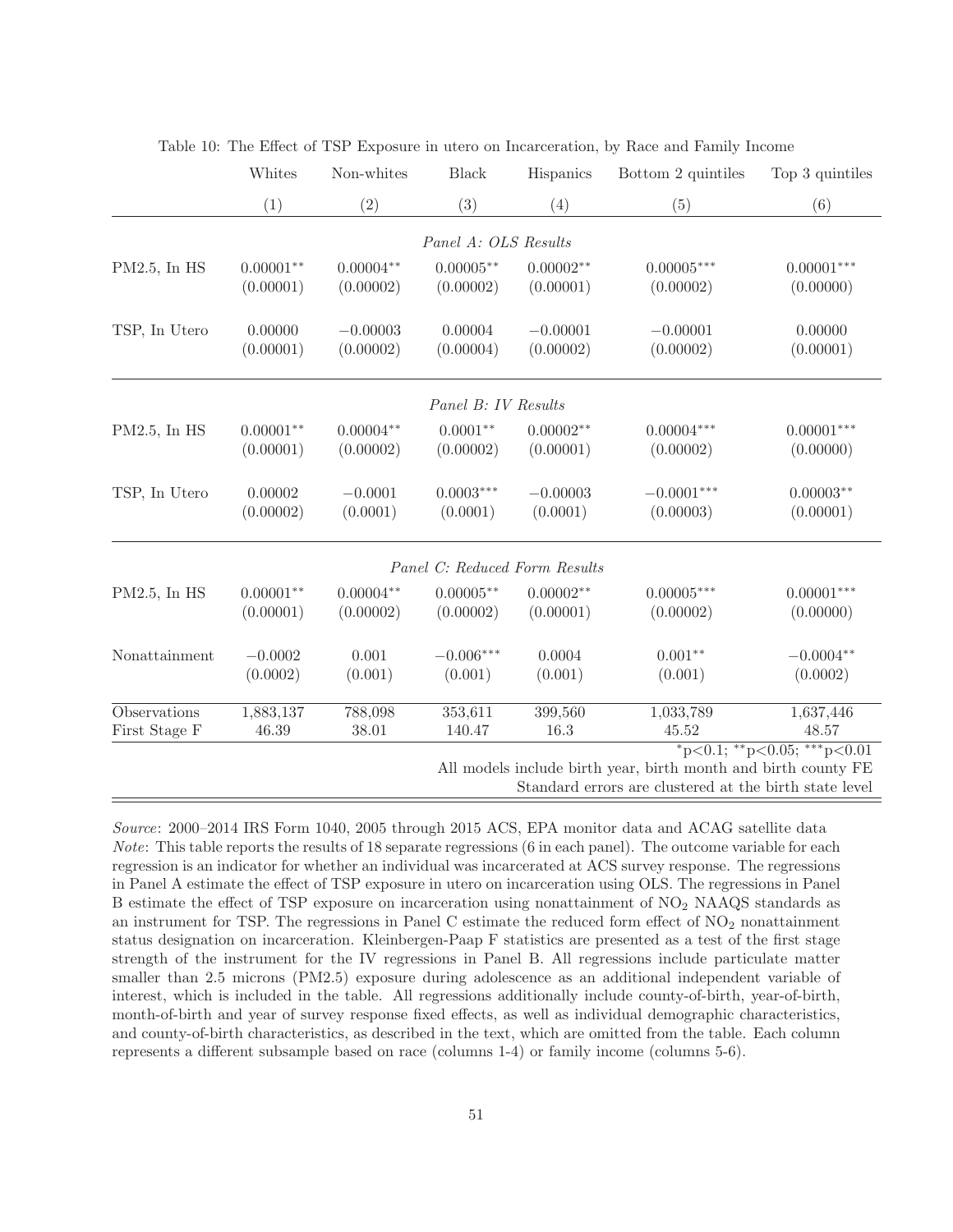|                 | Whites               | Non-whites              | <b>Black</b>                  | Hispanics            | Bottom 2 quintiles                                             | Top 3 quintiles                           |
|-----------------|----------------------|-------------------------|-------------------------------|----------------------|----------------------------------------------------------------|-------------------------------------------|
|                 | (1)                  | (2)                     | (3)                           | (4)                  | (5)                                                            | (6)                                       |
|                 |                      |                         | Panel A: OLS Results          |                      |                                                                |                                           |
| $PM2.5$ , In HS | $0.00001^{**}$       | $0.00004**$             | $0.00005**$                   | $0.00002**$          | $0.00005***$                                                   | $0.00001***$                              |
|                 | (0.00001)            | (0.00002)               | (0.00002)                     | (0.00001)            | (0.00002)                                                      | (0.00000)                                 |
|                 |                      |                         |                               |                      |                                                                |                                           |
| TSP, Infancy    | 0.00001<br>(0.00001) | $-0.00002$<br>(0.00003) | 0.0001<br>(0.00004)           | 0.00001<br>(0.00003) | $-0.00000$<br>(0.00002)                                        | 0.00001<br>(0.00001)                      |
|                 |                      |                         |                               |                      |                                                                |                                           |
|                 |                      |                         | Panel B: IV Results           |                      |                                                                |                                           |
| $PM2.5$ , In HS | $0.00001**$          | $0.00004**$             | $0.0001**$                    | $0.00002*$           | $0.00004***$                                                   | $0.00002***$                              |
|                 | (0.00001)            | (0.00002)               | (0.00002)                     | (0.00001)            | (0.00002)                                                      | (0.00000)                                 |
| TSP, Infancy    | 0.00001              | $-0.0001$               | $0.0004***$                   | $-0.00004$           | $-0.0001***$                                                   | $0.00004***$                              |
|                 | (0.00002)            | (0.0001)                | (0.0001)                      | (0.0001)             | (0.00004)                                                      | (0.00002)                                 |
|                 |                      |                         | Panel C: Reduced Form Results |                      |                                                                |                                           |
| PM2.5, In HS    | $0.00001**$          | $0.00004**$             | $0.00005**$                   | $0.00002**$          | $0.00005***$                                                   | $0.00001***$                              |
|                 | (0.00001)            | (0.00002)               | (0.00002)                     | (0.00001)            | (0.00002)                                                      | (0.00000)                                 |
| Nonattainment   | $-0.0001$            | 0.001                   | $-0.006***$                   | 0.0004               | $0.001**$                                                      | $-0.0004**$                               |
|                 | (0.0002)             | (0.001)                 | (0.001)                       | (0.001)              | (0.0005)                                                       | (0.0002)                                  |
| Observations    | 1,834,761            | 769,750                 | 346,300                       | 389,603              | 1,008,361                                                      | 1,596,150                                 |
| First Stage F   | 22.7                 | 24.42                   | 56.57                         | 14.82                | 27.54                                                          | 20.71                                     |
|                 |                      |                         |                               |                      |                                                                | $*_{p<0.1}$ ; $*_{p<0.05}$ ; $*_{p<0.01}$ |
|                 |                      |                         |                               |                      | All models include birth year, birth month and birth county FE |                                           |

Standard errors are clustered at the birth state level

Source: 2000–2014 IRS Form 1040, 2005 through 2015 ACS, EPA monitor data and ACAG satellite data Note: This table reports the results of 8 separate regressions (6 in each panel). The outcome variable for each regression is an indicator for whether an individual was incarcerated at ACS survey response. The regressions in Panel A estimate the effect of TSP exposure during infancy on incarceration using OLS. The regressions in Panel B estimate the effect of TSP exposure on incarceration using nonattainment of  $NO<sub>2</sub> NAAQS$ standards as an instrument for TSP. The regressions in Panel C estimate the reduced form effect of  $NO<sub>2</sub>$ nonattainment status designation on incarceration. Kleinbergen-Paap F statistics are presented as a test of the first stage strength of the instrument for the IV regressions in Panel B. All regressions include particulate matter smaller than 2.5 microns (PM2.5) exposure during adolescence as an additional independent variable of interest, which is included in the table. All regressions additionally include county-of-birth, year-of-birth, month-of-birth and year of survey response fixed effects, as well as individual demographic characteristics, and county-of-birth characteristics, as described in the text, which are omitted from the table. Each column represents a different subsample based on race (columns 1-4) or family income (columns 5-6).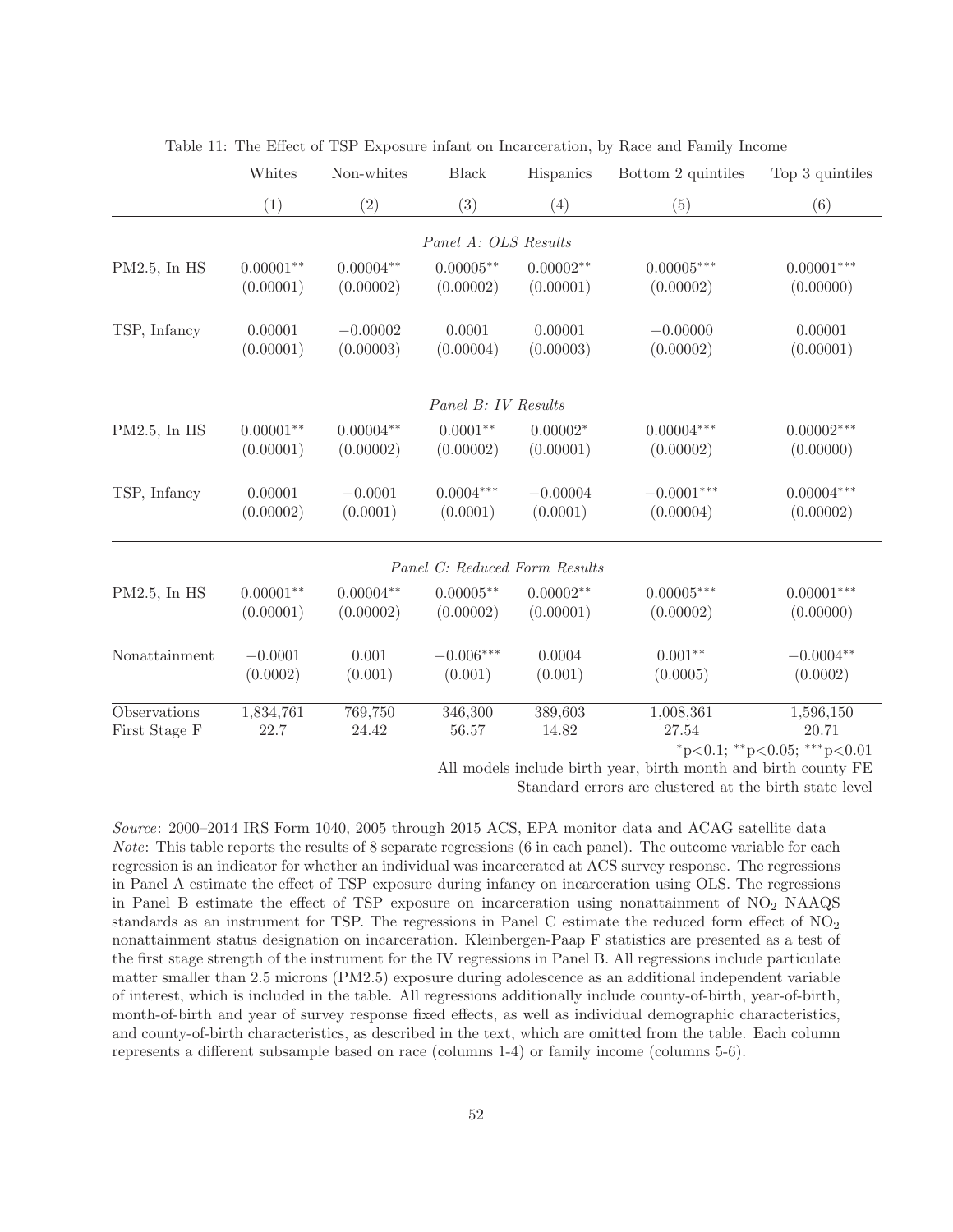## **A The Long Term Effects of Ozone Exposure**

The key results for the younger cohort of individuals are hinge on the effect of EPA nonattainment designations on the emissions of NOx, which is a precursor to the formation of some species of particulate matter, and NOx co-pollutants, which include both particulate matter itself as well as other PM precursors (such as  $SO_2$ ). The key results for TSP suggest that this strategy is sound: the first stage effect of nonattainment status on TSP exposure is relevant and passes a series of placebo tests, which bolster the case that the identifying assumptions hold. However, note that the process by which nonattainment designations reduce TSP exposure – by affecting the amount of fossil fuel combustion, either in coal-fired power plants or diesel-fueled mobile sources – might also affect other co-pollutants to TSP such as ozone. To examine this, I produce a set of results paralleling the above TSP analysis using instead ozone exposure (measure in Air Quality Index units) as a pollutant of interest.

Tables 12 - 13 report OLS, IV and reduced form results characterizing the relationship between ozone exposure and college attendance, while Tables 14 - 15 repeat this exercise for high school non-completion, and Tables 20 -21 repeat this for incarceration. In general, these results are in line with the TSP results above - ozone exposure decreases college attendance, increases high school non-completion and increases incarceration. There are some differences, however. Note that the ozone exposure OLS results are more precisely estimated than the equivalent TSP results, with a majority of the ozone OLS effects being statistically significant at the 5 percent level.

The top panel of Table 12 reports results from models exploring how in utero ozone exposure affects college attendance, again with a structure mirroring previous in utero tables. In contrast to the TSP models, there is statistically significant evidence of a negative effect of pollution exposure on future college attendance. The effect of average exposure over a full-term 9-month pregnancy (column 1) is both statistically and economically significant: a 1 AQI point increase in ozone exposure decreases the probability of college attendance at ages 19–22 by 0.02 percent. To contextualize this, the nationwide average AQI for ozone has declined by about 30 AQI points between 1980-1990. An AQI drop of this magnitude implies an increase in the probability of college attendance of 0.6 percent. Within individual trimesters, the most statistically significant evidence points to effects in the third trimester being important. There is a similar pattern of effects for infant exposure, as shown in Table 13. The effect of ozone exposure in the first year of life is statistically significant, implying that a 1 AQI increase in ozone decreases the probability of college attendance by 0.03 percent. Again exposure near birth: in the first 3 months of life, seems to be most important.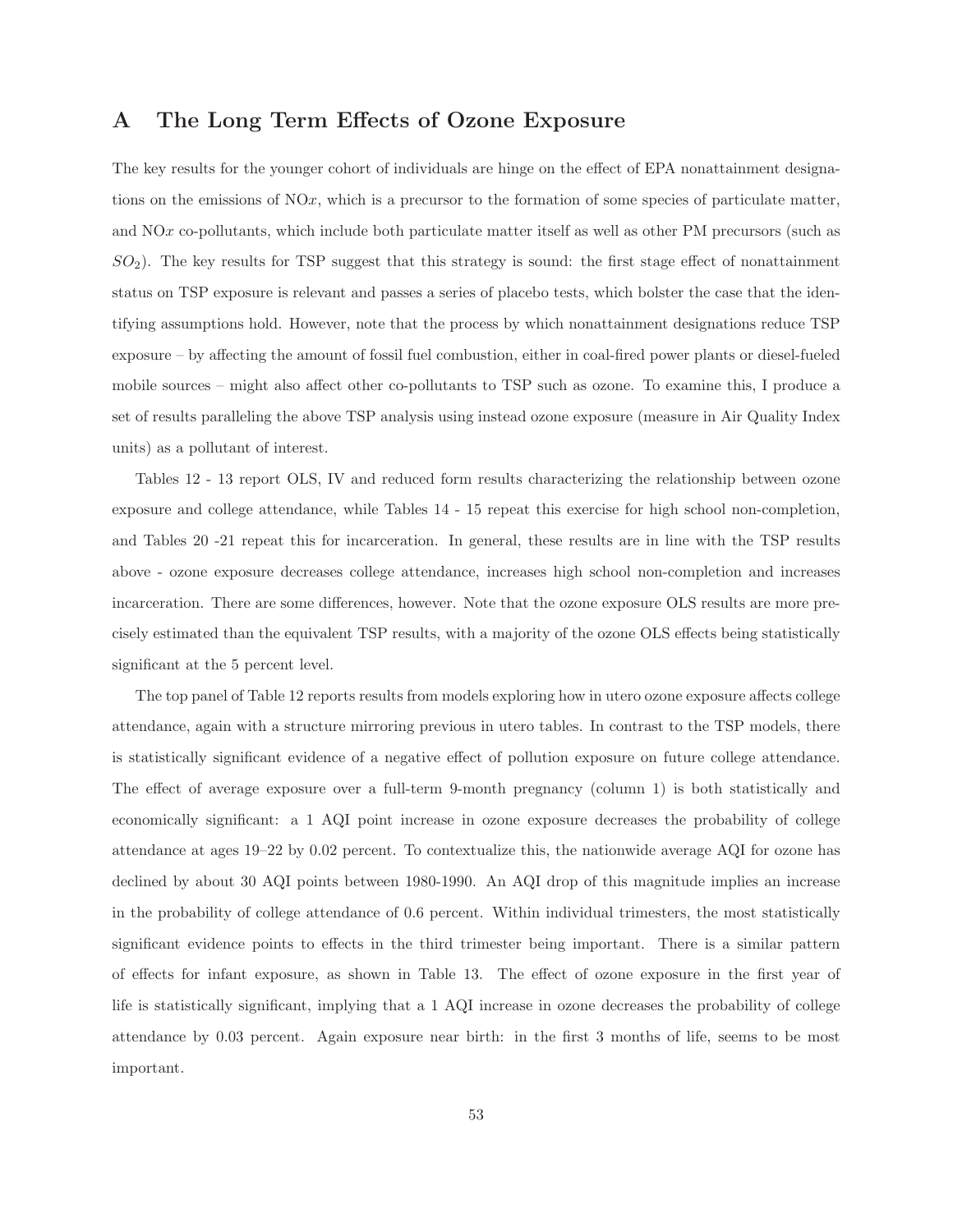While there has been somewhat mixed evidence of a statistically significant effects of TSP on college attendance, the IV models describing the effect of ozone on college attendance provide somewhat clearer evidence of a clear negative link between air quality and human capital accumulation than did the OLS results in the top panel of 12. The middle panel of Table 12 reports results from IV models describing the effect of ozone exposure in utero on college attendance at ages  $19-22$ , where  $NO<sub>2</sub>$  nonattainment designation is used as an instrument for ozone exposure. The first column reports overall in utero exposure, while columns 2-4 summarise models using average exposure in individual trimesters as the independent variable of interest. Exposure in the first trimester (column 2) has a larger effect than exposure in the second and third trimesters, although this effect is imprecisely estimated (it is only marginally statistically significant). The effect of in utero average ozone exposure (column 1) is negative and statistically significant and implies a economically substantial effect size. A 10 AQI increase in ozone exposure in utero decreases college attendance by 1 percent (compared to an average attendance rate of 53 percent in the ACS sample).

Similarly, the middle panel of Table 13 reports results for infant exposure to ozone, instrumenting for ozone exposure with  $NO<sub>2</sub>$  nonattainment designation. Columns 2-4, which report results using individual trimesters after birth as the exposure window, report large but imprecise estimate for the first 6 months after birth, but larger and more precise estimates for exposure windows after 6 months (column 3) and for the average exposure in the first year of life (column 1). This effect size is comparable to the effect size for the overall in utero exposure model in the middle panel of Table 12, implying a large 2 percent decrease in college attendance in response to a 10 AQI increase in ozone exposure.

In 1987, the national average ozone AQI was 174. Ten years later, in 1996, the national average ozone AQI stood at 150, a decline of 24 AQI points. As a first thought experiment, assume that absent the CAAA, national average ozone AQI would have remained at 174. Compared to this no CAAA baseline, what effect on wages did the actual improvement in air quality have? Consider first children who were born in 1997 (who would have been exposed to an ozone AQI of 150 in utero in reality, versus 174 in the counterfactual). Taking the OLS estimate in Table 12, column 4 as given, this counterfactual improvement in air quality would have increased college attendance by  $-24 \times -0.0002 = 0.48$  percent. Thus our estimate of the wage effects using the OLS estimate is

$$
\Delta W_{inutero} = -24 \times -0.0002 \times 0.6 \times 17500 = $50.40
$$

On the other hand, we (unsurprisingly) see substantially higher wage premiums for the much larger IV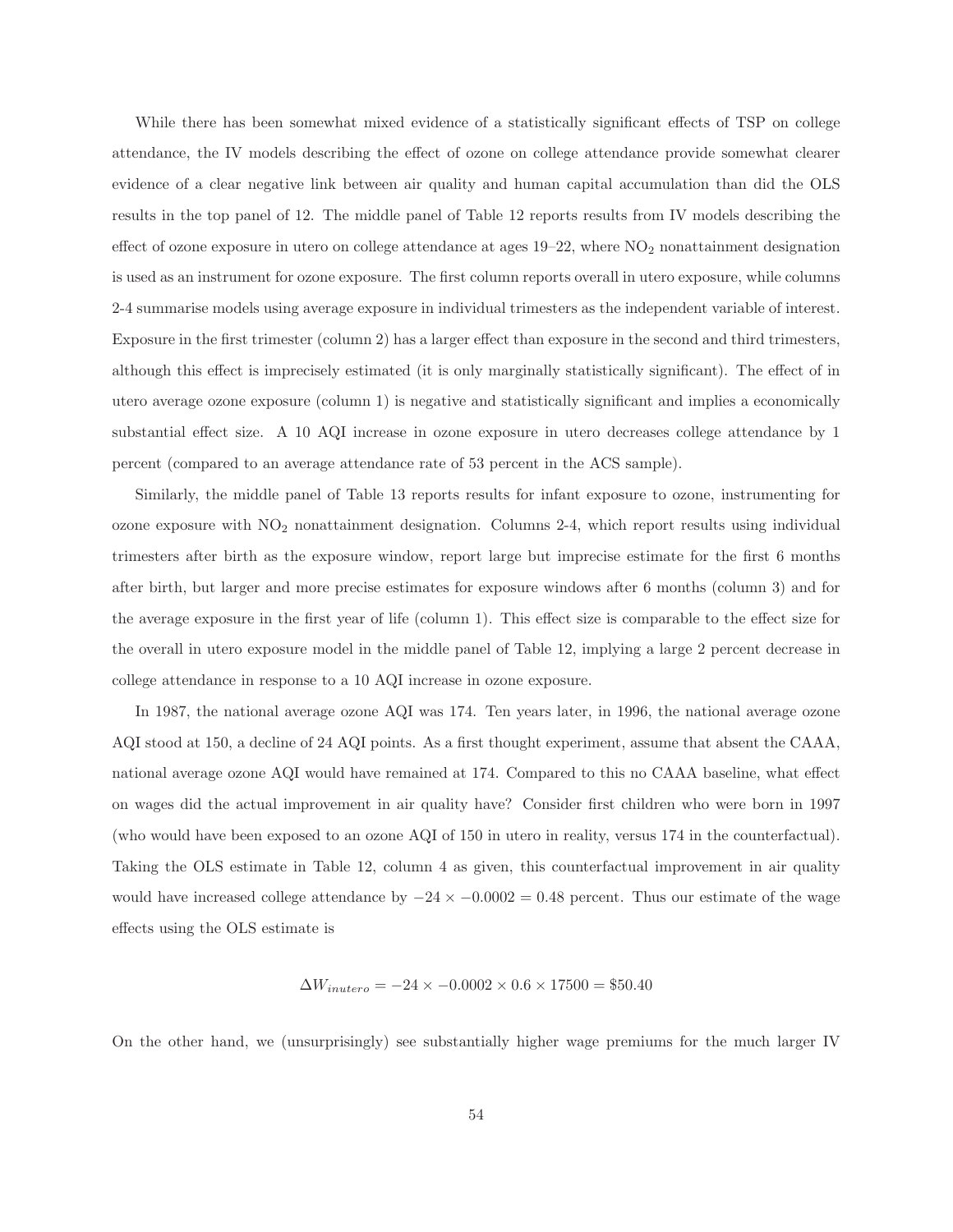estimates in Table 12, column 4. The IV estimates imply a wage premium of

$$
\Delta W_{inutero}^{IV} = -24 \times -0.001 \times 0.6 \times 17500 = $252
$$

There is a similar range of potential wage effects for the cohort of children born in 1996 (who would have been exposed to an ozone AQI of 150 in the first year of life, compared to a counterfactual 174). Again taking the relevant OLS estimate as given (from Table 13, column 4), the implied pollution wage premium is

$$
\Delta W_{infant} = -24 \times -0.0003 \times 0.6 \times 17500 = $75.60
$$

Again, the larger IV estimates (Table 13, column 4) imply a sharper effect

$$
\Delta W_{infant}^{IV} = -24 \times -0.002 \times 0.6 \times 17500 = $504
$$

Although the lower range (i.e. the OLS results) of these wage effects seem relatively small for an individual, keep in mind two factors. First, these are annual effects. Compounded over a whole working life, these impacts are much larger – at a 3 percent discount rate, the discounted present value of the stream of infant pollution wage premia is \$1799.90 over a 40 year career. Second, these impacts are for a single individual in a single cohort. The aggregate effect of these small changes is much larger. Via CDC vital statistics, around 4 million births occurred in 1997 in the United States. (A similar number occurred in 1996). If we sum the expected wage premium over all these individuals, we can see that the in utero OLS effects amount to \$201,600,000 in additional aggregate wages, while the early life effects amount to \$302,400,000 in aggregate additional wages. Again these are numbers for an individual cohort. If we sum the flow of these aggregate wage premia, we find that the discounted present value (at a 3 percent discount rate) over an average 40 year career is \$4.8 billion for the in utero wage effects, and \$7.2 billion for the early life effects. The IV effects imply an even larger effect: approximately \$2 billion per year per cohort in additional aggregate wages (using the infant effect), or a discounted present value of \$48 billion over a 40-year career.

Likewise, the top panel of Table 14 shows results from OLS models analyzing the effect of ozone exposure in utero on high school non-completion. The results here are decidedly mixed: ozone exposure increases high school non completion in the first trimester, but has a negative effect on non-completion in the third trimester; the overall in utero effect is positive but statistically insignificant. As in the models of TSP exposure in utero, the effect of exposure to particulates during late adolescence increases the probability of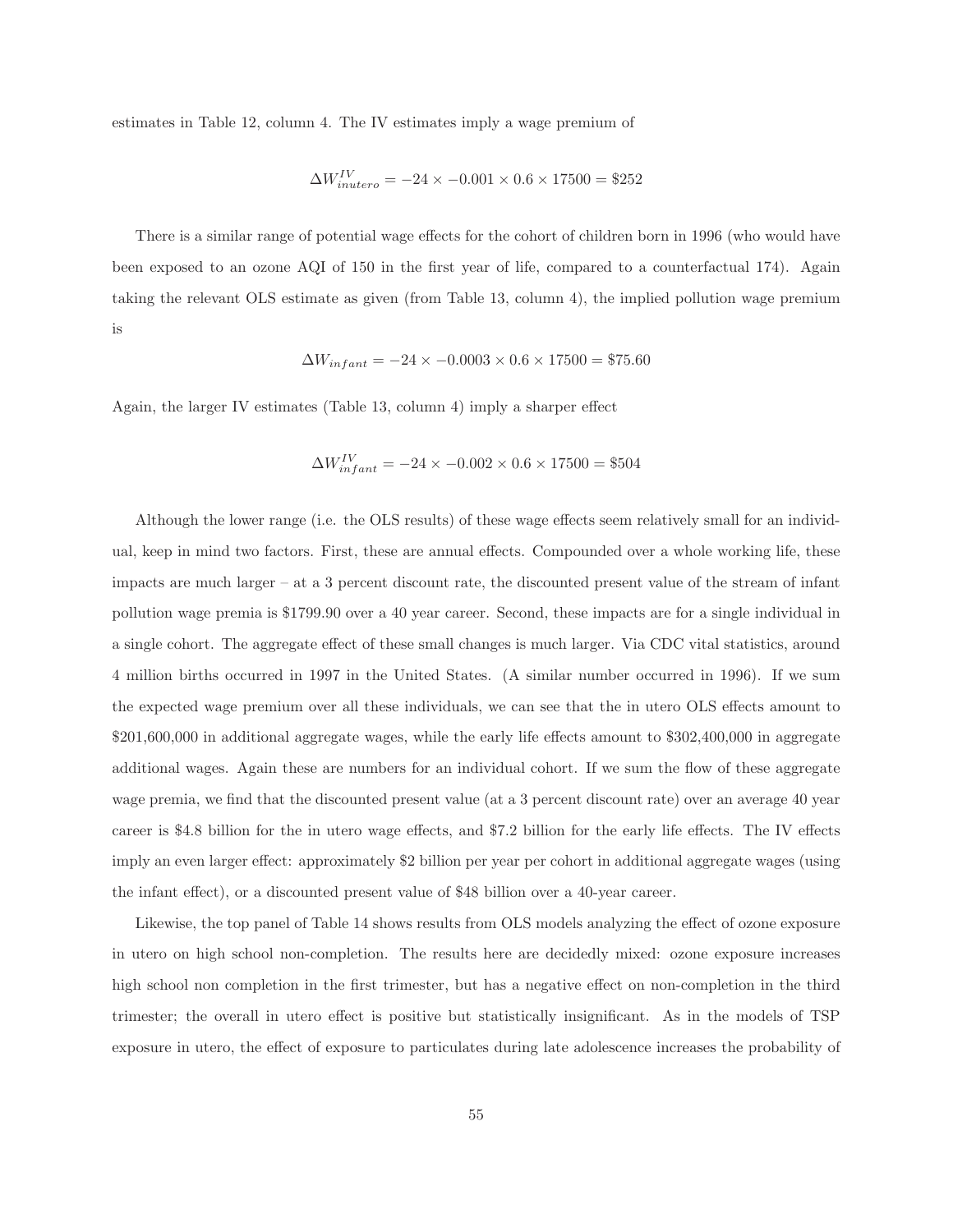high school non-completion separately from the infant TSP exposure (although these parameters are less precisely estimated than in Table 6).

The middle panel of Table 14 reports results from IV models of the effect of ozone exposure in utero on high school non-completion. The effects are larger than the OLS results, uniformly positive and statistically significant. A 1 AQI unit increase in ozone exposure corresponds to a 0.3 percent increase in the high school non-completion rate. Similarly, ozone exposure after birth uniformly leads to increases in the high school dropout rate, with a 1 AQI increase in ozone exposure corresponding to a 0.2 percent increase in the probability of high school non-completion. The effect sizes appear to support the first trimester in utero, and the period corresponding to 6-9 months after birth as particularly crucial windows of exposure.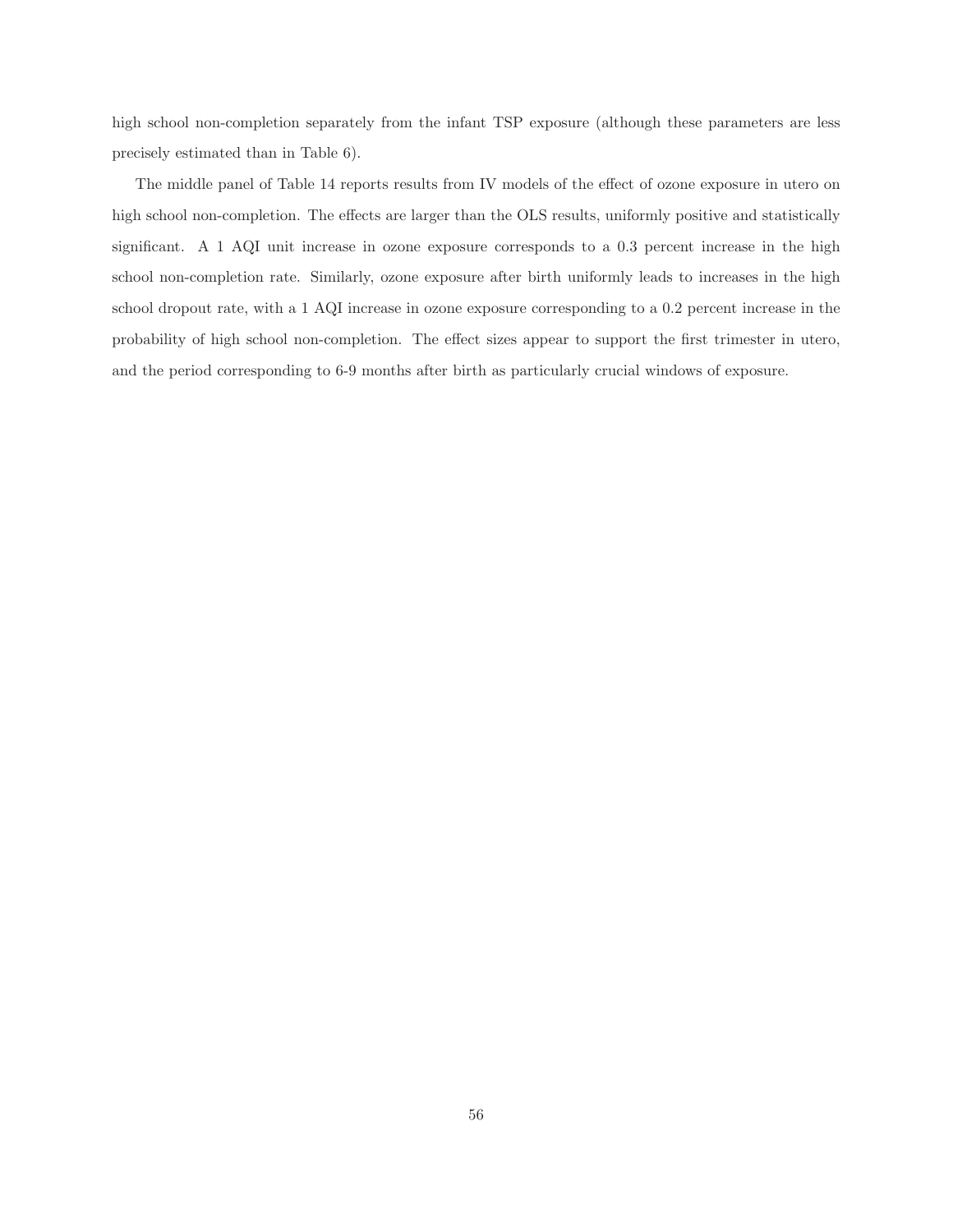|                 | Full Term   | First Trimester               | Second Trimester                                                                                                         | Third Trimester                         |
|-----------------|-------------|-------------------------------|--------------------------------------------------------------------------------------------------------------------------|-----------------------------------------|
|                 | (1)         | (2)                           | (3)                                                                                                                      | (4)                                     |
|                 |             | Panel A: OLS Results          |                                                                                                                          |                                         |
| $PM2.5$ , In HS | $-0.0002$   | $-0.0002$                     | $-0.0002$                                                                                                                | $-0.0002$                               |
|                 | (0.0002)    | (0.0002)                      | (0.0002)                                                                                                                 | (0.0002)                                |
| Ozone, In Utero | $-0.0002**$ | $-0.0001**$                   | $-0.0001$                                                                                                                | $-0.00003$                              |
|                 | (0.0001)    | (0.00005)                     | (0.00004)                                                                                                                | (0.00003)                               |
|                 |             | Panel B: IV Results           |                                                                                                                          |                                         |
| PM2.5, In HS    | $-0.0002$   | $-0.0002$                     | $-0.0002$                                                                                                                | $-0.0002$                               |
|                 | (0.0002)    | (0.0002)                      | (0.0002)                                                                                                                 | (0.0002)                                |
| Ozone, In Utero | $-0.005**$  | $-0.003***$                   | $-0.004***$                                                                                                              | $-0.029$                                |
|                 | (0.002)     | (0.001)                       | (0.001)                                                                                                                  | (0.085)                                 |
|                 |             | Panel C: Reduced Form Results |                                                                                                                          |                                         |
| PM2.5, In HS    | $-0.0002$   | $-0.0002$                     | $-0.0002$                                                                                                                | $-0.0002$                               |
|                 | (0.0002)    | (0.0002)                      | (0.0002)                                                                                                                 | (0.0002)                                |
| Nonattainment   | $0.026***$  | $0.026***$                    | $0.026***$                                                                                                               | $0.025***$                              |
|                 | (0.004)     | (0.004)                       | (0.004)                                                                                                                  | (0.004)                                 |
| Observations    | 964,391     | 910, 171                      | 908,114                                                                                                                  | 905,846                                 |
| First Stage F   | 4.23        | 11.21                         | 5.23                                                                                                                     | 0.11                                    |
|                 |             |                               | All models include birth year, birth month and birth county FE<br>Standard errors are clustered at the birth state level | $*_{p<0.1;}$ $*_{p<0.05;}$ $*_{p<0.01}$ |

Table 12: The Effect of Ozone Exposure in utero on College Attendance

Source: 2000–2014 IRS Form 1040, 2005 through 2015 ACS, EPA monitor data and ACAG satellite data Note: This table reports the results of 12 separate regressions (4 in each panel). The outcome variable for each regression is an indicator for whether an individual was attending college at ACS survey response. The regressions in Panel A estimate the effect of ozone exposure in utero on college attendance using OLS. The regressions in Panel B estimate the effect of ozone exposure on college attendance using nonattainment of NO<sub>2</sub> NAAQS standards as an instrument for ozone. The regressions in Panel C estimate the reduced form effect of NO<sup>2</sup> nonattainment status designation on wages. Kleinbergen-Paap F statistics are presented as a test of the first stage strength of the instrument for the IV regressions in Panel B. All regressions include particulate matter smaller than 2.5 microns (PM2.5) exposure during adolescence as an additional independent variable of interest, which is included in the table. All regressions additionally include county-of-birth, year-of-birth, month-of-birth and year of survey response fixed effects, as well as individual demographic characteristics, and county-of-birth characteristics, as described in the text, which are omitted from the table. The estimating sample includes all ACS respondents aged 19–22, who born between 1987–1997 in a county with at least one active ozone monitor in the year before they were born.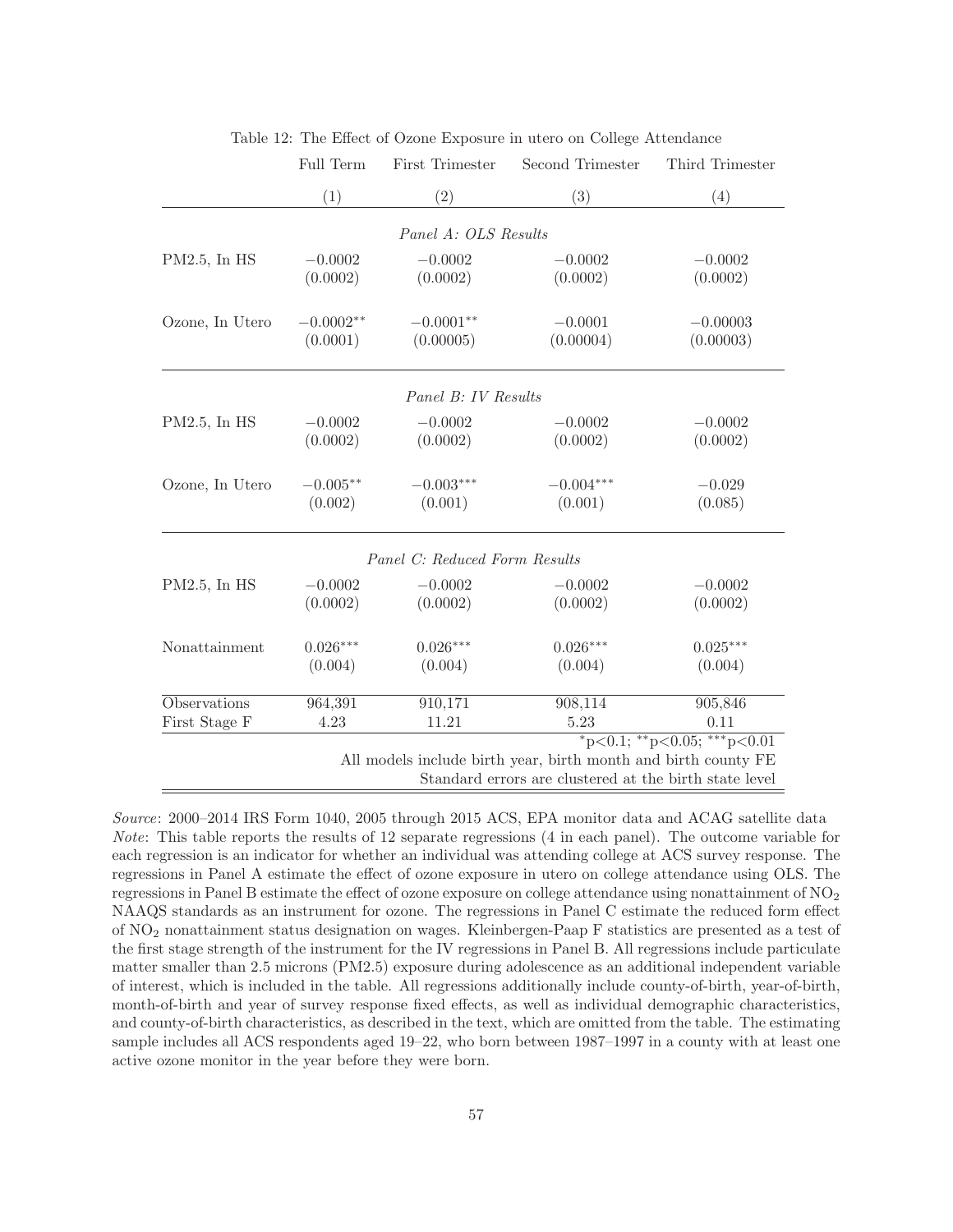|                 | $0-12$ Mos.   | $0-3$ Mos.                    | $3-6$ Mos.                                                                                                                                                          | 6-9 Mos.      |
|-----------------|---------------|-------------------------------|---------------------------------------------------------------------------------------------------------------------------------------------------------------------|---------------|
|                 | (1)           | (2)                           | (3)                                                                                                                                                                 | (4)           |
|                 |               | Panel A: OLS Results          |                                                                                                                                                                     |               |
| $PM2.5$ , In HS | $-0.00022$    | $-0.00020$                    | $-0.00019$                                                                                                                                                          | $-0.00020$    |
|                 | (0.00023)     | (0.00022)                     | (0.00022)                                                                                                                                                           | (0.00022)     |
| Ozone, Infancy  | $-0.00036***$ | $-0.000002$                   | $-0.00003$                                                                                                                                                          | $-0.00011**$  |
|                 | (0.00014)     | (0.00004)                     | (0.00003)                                                                                                                                                           | (0.00005)     |
|                 |               | Panel B: IV Results           |                                                                                                                                                                     |               |
| $PM2.5$ , In HS | $-0.00021$    | $-0.00018$                    | $-0.00017$                                                                                                                                                          | $-0.00019$    |
|                 | (0.00022)     | (0.00022)                     | (0.00021)                                                                                                                                                           | (0.00022)     |
| Ozone, Infancy  | $-0.00323***$ | $-0.00485***$                 | $-0.00401***$                                                                                                                                                       | $-0.00238***$ |
|                 | (0.00052)     | (0.00141)                     | (0.00078)                                                                                                                                                           | (0.00029)     |
|                 |               | Panel C: Reduced Form Results |                                                                                                                                                                     |               |
| $PM2.5$ , In HS | $-0.00022$    | $-0.00020$                    | $-0.00019$                                                                                                                                                          | $-0.00020$    |
|                 | (0.00023)     | (0.00022)                     | (0.00022)                                                                                                                                                           | (0.00022)     |
| Nonattainment   | $0.02612***$  | $0.02571***$                  | $0.02592***$                                                                                                                                                        | $0.02585***$  |
|                 | (0.00428)     | (0.00442)                     | (0.00396)                                                                                                                                                           | (0.00402)     |
| Observations    | 974,500       | 912,845                       | 908,891                                                                                                                                                             | 911,292       |
| First Stage F   | 21.81         | 7.24                          | 15.84                                                                                                                                                               | 26.54         |
|                 |               |                               | $*_{p<0.1;}$ $*_{p<0.05;}$ $*_{p<0.01}$<br>All models include birth year, birth month and birth county FE<br>Standard errors are clustered at the birth state level |               |

Table 13: The Effect of Ozone Exposure infant on College Attendance

Source: 2000–2014 IRS Form 1040, 2005 through 2015 ACS, EPA monitor data and ACAG satellite data Note: This table reports the results of 12 separate regressions (4 in each panel). The outcome variable for each regression is an indicator for whether an individual was attending college at ACS survey response. The regressions in Panel A estimate the effect of ozone exposure during infancy on college attendance using OLS. The regressions in Panel B estimate the effect of ozone exposure on college attendance using nonattainment of NO<sup>2</sup> NAAQS standards as an instrument for ozone. The regressions in Panel C estimate the reduced form effect of NO<sup>2</sup> nonattainment status designation on wages. Kleinbergen-Paap F statistics are presented as a test of the first stage strength of the instrument for the IV regressions in Panel B. All regressions include particulate matter smaller than 2.5 microns (PM2.5) exposure during adolescence as an additional independent variable of interest, which is included in the table. All regressions additionally include county-of-birth, year-of-birth, month-of-birth and year of survey response fixed effects, as well as individual demographic characteristics, and county-of-birth characteristics, as described in the text, which are omitted from the table. The estimating sample includes all ACS respondents aged 19–22, who born between 1987–1997 in a county with at least one active ozone monitor in their year of birth.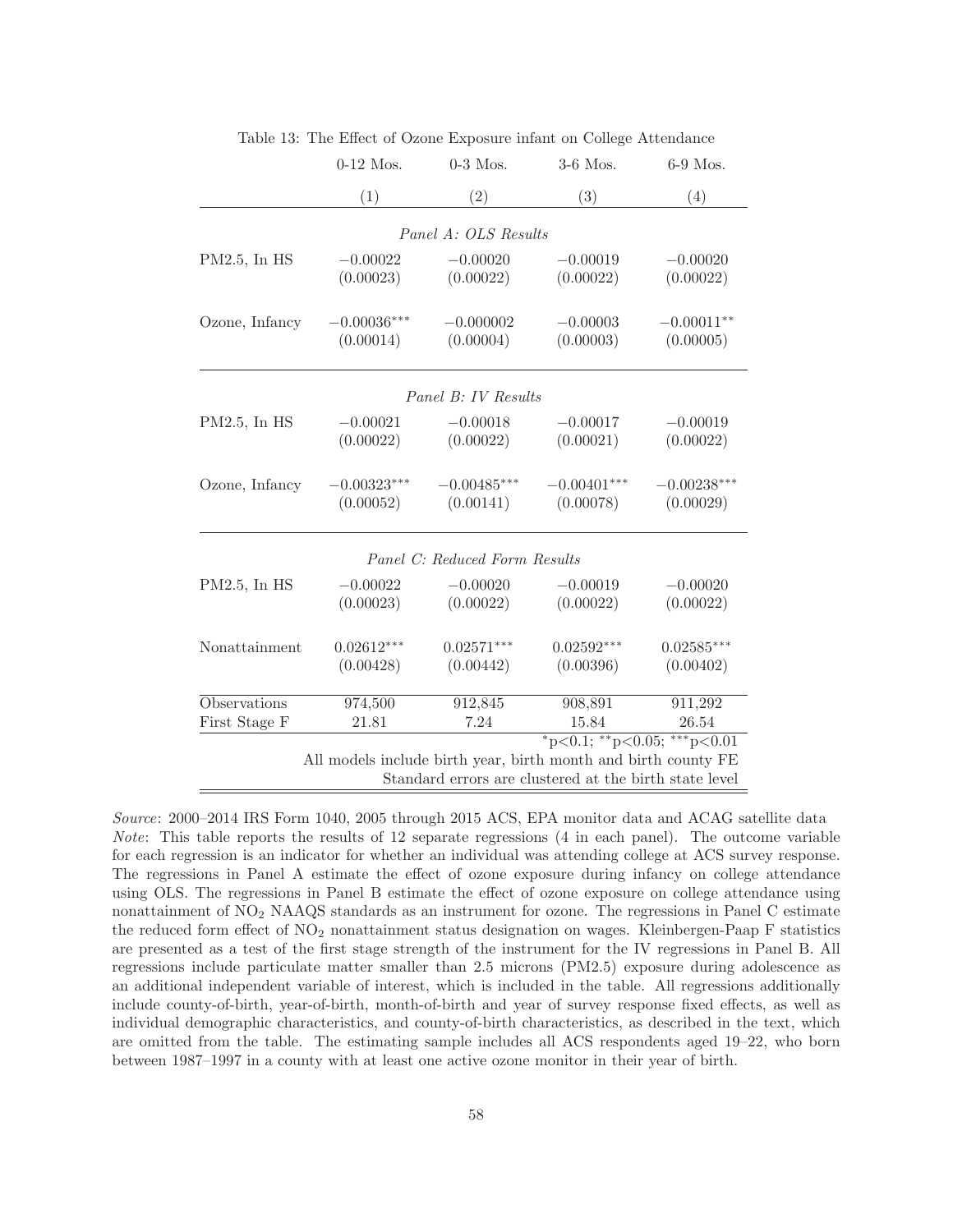|                 | Full Term   | First Trimester               | Second Trimester                                               | Third Trimester                         |
|-----------------|-------------|-------------------------------|----------------------------------------------------------------|-----------------------------------------|
|                 | (1)         | (2)                           | (3)                                                            | (4)                                     |
|                 |             | Panel A: OLS Results          |                                                                |                                         |
| PM2.5, In HS    | $0.0001**$  | $0.0001*$                     | $0.0001*$                                                      | $0.0001*$                               |
|                 | (0.0001)    | (0.0001)                      | (0.0001)                                                       | (0.0001)                                |
| Ozone, In Utero | 0.00003     | $-0.00003***$                 | 0.00001                                                        | $0.00004***$                            |
|                 | (0.00003)   | (0.00001)                     | (0.00001)                                                      | (0.00001)                               |
|                 |             | Panel B: IV Results           |                                                                |                                         |
|                 | $0.0001**$  | $0.0001*$                     |                                                                | $0.0001*$                               |
| PM2.5, In HS    | (0.0001)    | (0.0001)                      | $0.0001**$<br>(0.0001)                                         | (0.0001)                                |
|                 |             |                               |                                                                |                                         |
| Ozone, In Utero | $0.002**$   | $0.001***$                    | $0.001**$                                                      | 0.002                                   |
|                 | (0.001)     | (0.0004)                      | (0.001)                                                        | (0.001)                                 |
|                 |             | Panel C: Reduced Form Results |                                                                |                                         |
| PM2.5, In HS    | $0.0001**$  | $0.0001*$                     | $0.0001*$                                                      | $0.0001*$                               |
|                 | (0.0001)    | (0.0001)                      | (0.0001)                                                       | (0.0001)                                |
| Nonattainment   | $-0.010***$ | $-0.010***$                   | $-0.010***$                                                    | $-0.010***$                             |
|                 | (0.001)     | (0.001)                       | (0.001)                                                        | (0.001)                                 |
| Observations    | 2,322,823   | 2,187,117                     | 2,179,973                                                      | 2,176,255                               |
| First Stage F   | 4.3         | 6.91                          | 4.01                                                           | 2.27                                    |
|                 |             |                               |                                                                | $*_{p<0.1;}$ $*_{p<0.05;}$ $*_{p<0.01}$ |
|                 |             |                               | All models include birth year, birth month and birth county FE |                                         |
|                 |             |                               | Standard errors are clustered at the birth state level         |                                         |

Table 14: The Effect of Ozone Exposure in utero on High School Non-completion

Source: 2000–2014 IRS Form 1040, 2005 through 2015 ACS, EPA monitor data and ACAG satellite data Note: This table reports the results of 12 separate regressions (4 in each panel). The outcome variable for each regression is an indicator for whether an individual had not completed High School at ACS survey response. The regressions in Panel A estimate the effect of ozone exposure in utero on High School noncompletion using OLS. The regressions in Panel B estimate the effect of ozone exposure on High School non-completion using nonattainment of NO<sup>2</sup> NAAQS standards as an instrument for ozone. The regressions in Panel C estimate the reduced form effect of  $NO<sub>2</sub>$  nonattainment status designation on High School non-completion. Kleinbergen-Paap F statistics are presented as a test of the first stage strength of the instrument for the IV regressions in Panel B. All regressions include particulate matter smaller than 2.5 microns (PM2.5) exposure during adolescence as an additional independent variable of interest, which is included in the table. All regressions additionally include county-of-birth, year-of-birth, month-of-birth and year of survey response fixed effects, as well as individual demographic characteristics, and county-of-birth characteristics, as described in the text, which are omitted from the table. The estimating sample includes all ACS respondents aged 16–24, who were born between 1987–1997 in a county with at least one active ozone monitor in the year before they were born.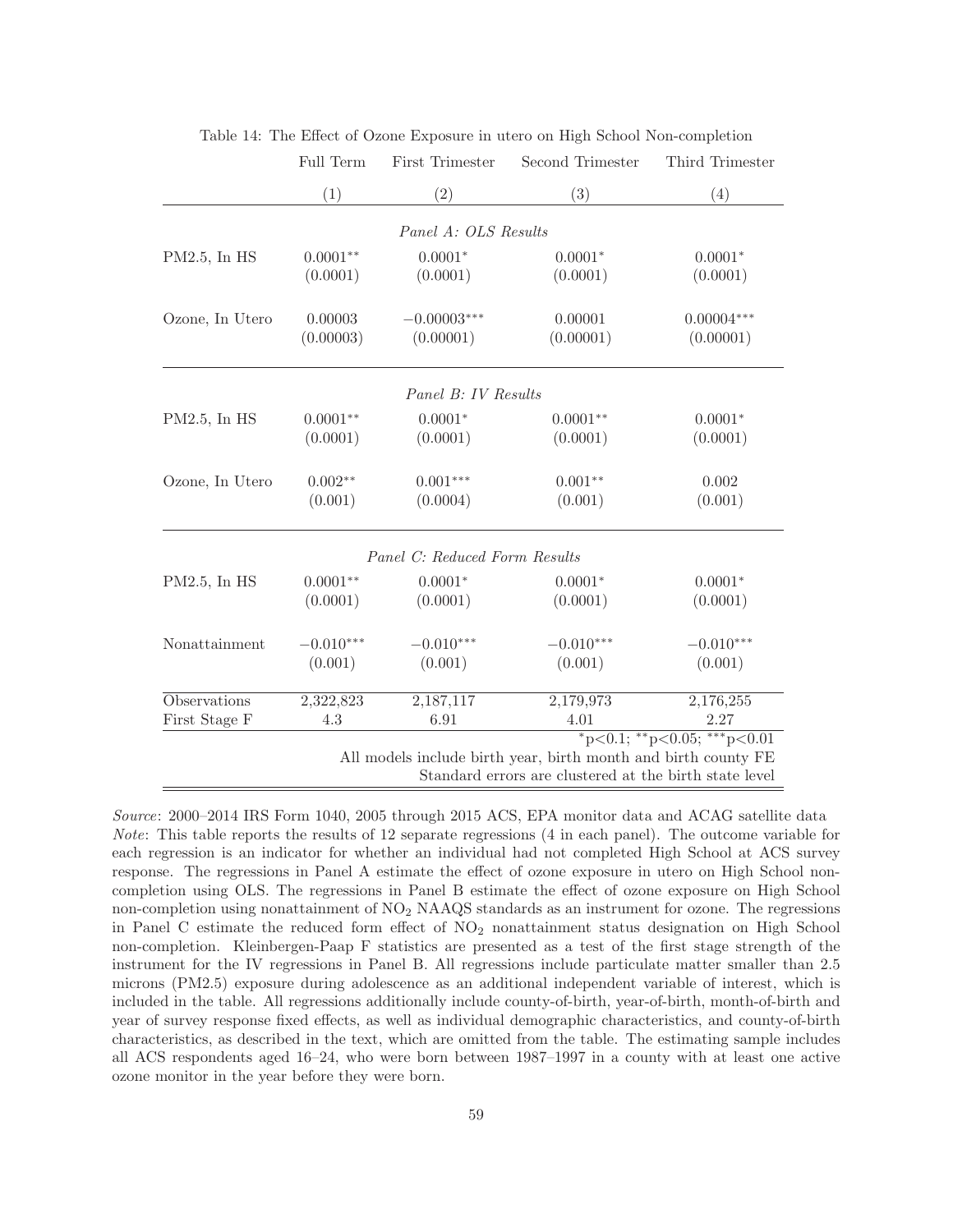|                     | $0-12$ Mos.   | $0-3$ Mos.                    | 3-6 Mos.                                                                                                                                                            | 6-9 Mos.      |
|---------------------|---------------|-------------------------------|---------------------------------------------------------------------------------------------------------------------------------------------------------------------|---------------|
|                     | (1)           | (2)                           | (3)                                                                                                                                                                 | (4)           |
|                     |               | Panel A: OLS Results          |                                                                                                                                                                     |               |
| PM2.5, In HS        | $0.00011**$   | $0.00010*$                    | $0.00010*$                                                                                                                                                          | $0.00010*$    |
|                     | (0.00006)     | (0.00005)                     | (0.00005)                                                                                                                                                           | (0.00005)     |
| Ozone, Infancy      | 0.00009       | 0.00002                       | $0.00004***$                                                                                                                                                        | 0.00001       |
|                     | (0.00006)     | (0.00001)                     | (0.00001)                                                                                                                                                           | (0.00001)     |
|                     |               | Panel B: IV Results           |                                                                                                                                                                     |               |
| $PM2.5$ , In HS     | $0.00011*$    | $0.00010*$                    | $0.00010*$                                                                                                                                                          | $0.00010*$    |
|                     | (0.00006)     | (0.00006)                     | (0.00005)                                                                                                                                                           | (0.00005)     |
| Ozone, Infancy      | $0.00116***$  | $0.00134***$                  | $0.00121***$                                                                                                                                                        | $0.00096***$  |
|                     | (0.00027)     | (0.00045)                     | (0.00032)                                                                                                                                                           | (0.00025)     |
|                     |               | Panel C: Reduced Form Results |                                                                                                                                                                     |               |
| $PM2.5$ , In HS     | $0.00011**$   | $0.00010*$                    | $0.00010*$                                                                                                                                                          | $0.00010*$    |
|                     | (0.00006)     | (0.00005)                     | (0.00005)                                                                                                                                                           | (0.00005)     |
| Nonattainment       | $-0.01010***$ | $-0.00970***$                 | $-0.00974***$                                                                                                                                                       | $-0.00998***$ |
|                     | (0.00131)     | (0.00121)                     | (0.00115)                                                                                                                                                           | (0.00114)     |
| <b>Observations</b> | 2,298,465     | 2,192,206                     | 2,175,397                                                                                                                                                           | 2,165,494     |
| First Stage F       | 16.73         | 8.63                          | 14.33                                                                                                                                                               | 14.12         |
|                     |               |                               | $*_{p<0.1;}$ $*_{p<0.05;}$ $*_{p<0.01}$<br>All models include birth year, birth month and birth county FE<br>Standard errors are clustered at the birth state level |               |

Table 15: The Effect of Ozone Exposure during Infancy on High School Non-completion

Source: 2000–2014 IRS Form 1040, 2005 through 2015 ACS, EPA monitor data and ACAG satellite data Note: This table reports the results of 12 separate regressions (4 in each panel). The outcome variable for each regression is an indicator for whether an individual had not completed High School at ACS survey response. The regressions in Panel A estimate the effect of ozone exposure during infancy on High School non-completion using OLS. The regressions in Panel B estimate the effect of ozone exposure on High School non-completion using nonattainment of NO<sup>2</sup> NAAQS standards as an instrument for ozone. The regressions in Panel C estimate the reduced form effect of  $NO<sub>2</sub>$  nonattainment status designation on High School non-completion. Kleinbergen-Paap F statistics are presented as a test of the first stage strength of the instrument for the IV regressions in Panel B. All regressions include particulate matter smaller than 2.5 microns (PM2.5) exposure during adolescence as an additional independent variable of interest, which is included in the table. All regressions additionally include county-of-birth, year-of-birth, month-of-birth and year of survey response fixed effects, as well as individual demographic characteristics, and county-of-birth characteristics, as described in the text, which are omitted from the table. The estimating sample includes all ACS respondents aged 16–24, who born between 1985–1996 in a county with at least one active ozone monitor in the year they were born.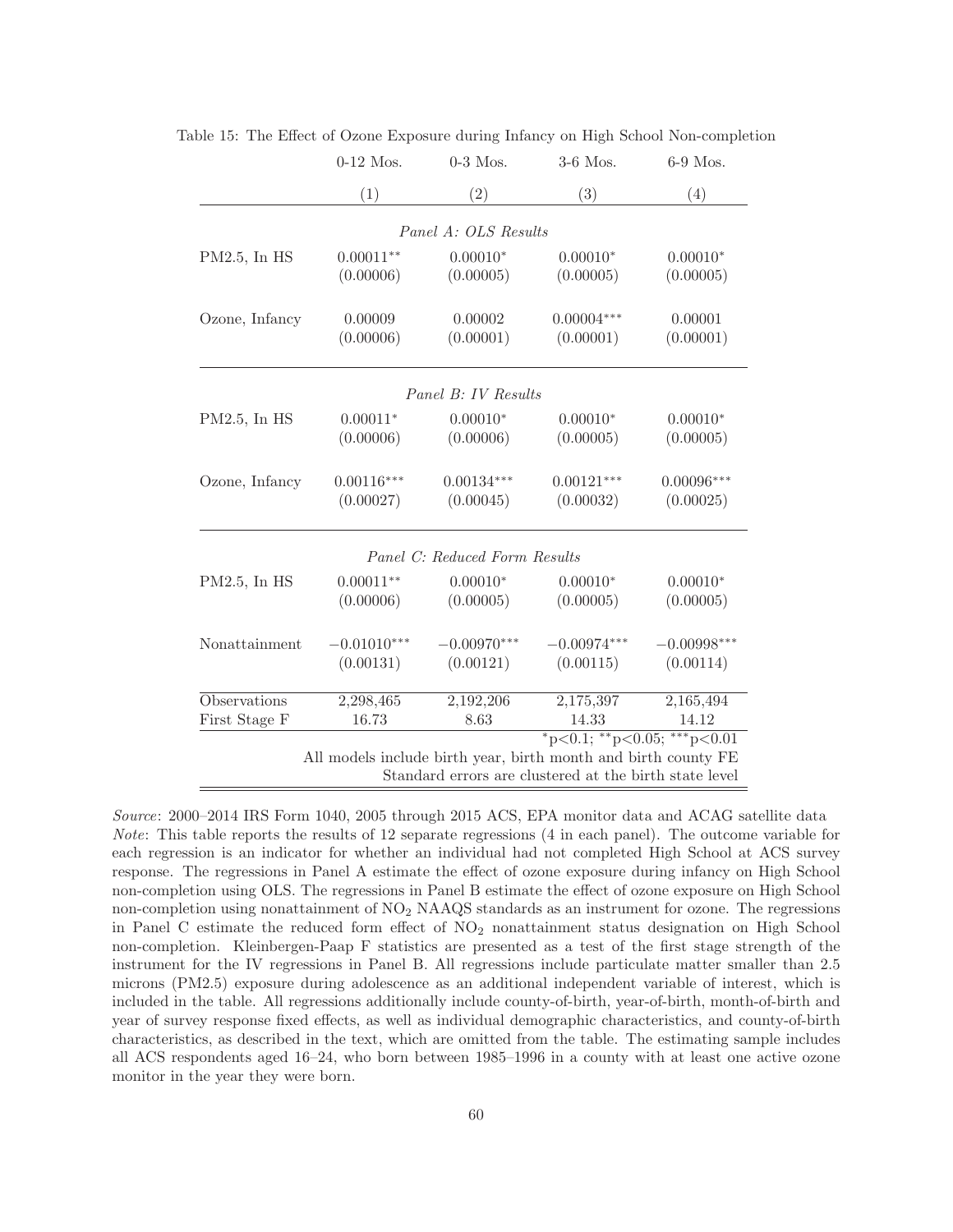|                 | Whites      | Non-whites | <b>Black</b>         | Hispanics                     | Bottom 2 quintiles                                             | Top 3 quintiles             |
|-----------------|-------------|------------|----------------------|-------------------------------|----------------------------------------------------------------|-----------------------------|
|                 | (1)         | (2)        | (3)                  | (4)                           | (5)                                                            | (6)                         |
|                 |             |            | Panel A: OLS Results |                               |                                                                |                             |
| PM2.5, In HS    | $-0.0003$   | $-0.0001$  | $-0.0002$            | $-0.0001$                     | $-0.0001$                                                      | $-0.0002$                   |
|                 | (0.0002)    | (0.0002)   | (0.0002)             | (0.0001)                      | (0.0001)                                                       | (0.0001)                    |
| Ozone, In Utero | $-0.0003**$ | $-0.00004$ | 0.00002              | $-0.0002$                     | $-0.0001$                                                      | $-0.0002**$                 |
|                 | (0.0001)    | (0.0001)   | (0.0002)             | (0.0001)                      | (0.0001)                                                       | (0.0001)                    |
|                 |             |            | Panel B: IV Results  |                               |                                                                |                             |
| PM2.5, In HS    | $-0.0003$   | $-0.0001$  | $-0.0002$            | $-0.0001$                     | $-0.0001$                                                      | $-0.0002$                   |
|                 | (0.0002)    | (0.0002)   | (0.0002)             | (0.0001)                      | (0.0001)                                                       | (0.0002)                    |
| Ozone, In Utero | $-0.004**$  | $-0.005**$ | $-0.001$             | $-0.005**$                    | $-0.003*$                                                      | $-0.005**$                  |
|                 | (0.002)     | (0.002)    | (0.002)              | (0.002)                       | (0.002)                                                        | (0.002)                     |
|                 |             |            |                      | Panel C: Reduced Form Results |                                                                |                             |
| PM2.5, In HS    | $-0.0002$   | $-0.0001$  | $-0.0002$            | $-0.0001$                     | $-0.0001$                                                      | $-0.0002$                   |
|                 | (0.0002)    | (0.0002)   | (0.0002)             | (0.0001)                      | (0.0001)                                                       | (0.0001)                    |
| Nonattainment   | $0.027***$  | $0.017***$ | 0.007                | $0.015***$                    | $0.015***$                                                     | $0.028***$                  |
|                 | (0.005)     | (0.005)    | (0.010)              | (0.004)                       | (0.003)                                                        | (0.006)                     |
| Observations    | 667,271     | 297,120    | 131,282              | 155,283                       | 363,636                                                        | 600,755                     |
| First Stage F   | 7.01        | 2.69       | 6.17                 | 2.66                          | 3.96                                                           | 4.45                        |
|                 |             |            |                      |                               | All models include birth year, birth month and birth county FE | *p<0.1; **p<0.05; ***p<0.01 |

| Table 16: The Effect of Ozone Exposure in utero on College Attendance, by Race and Family Income |  |
|--------------------------------------------------------------------------------------------------|--|
|--------------------------------------------------------------------------------------------------|--|

Standard errors are clustered at the birth state level

Source: 2000–2014 IRS Form 1040, 2005 through 2015 ACS, EPA monitor data and ACAG satellite data Note: This table reports the results of 18 separate regressions (6 in each panel). The outcome variable for each regression is an indicator for whether an individual was attending college at ACS survey response. The regressions in Panel A estimate the effect of ozone exposure in utero on college attendance using OLS. The regressions in Panel B estimate the effect of ozone exposure on college attendance using nonattainment of NO<sub>2</sub> NAAQS standards as an instrument for ozone. The regressions in Panel C estimate the reduced form effect of NO<sup>2</sup> nonattainment status designation on wages. Kleinbergen-Paap F statistics are presented as a test of the first stage strength of the instrument for the IV regressions in Panel B. All regressions include particulate matter smaller than 2.5 microns (PM2.5) exposure during adolescence as an additional independent variable of interest, which is included in the table. All regressions additionally include county-of-birth, year-of-birth, month-of-birth and year of survey response fixed effects, as well as individual demographic characteristics, and county-of-birth characteristics, as described in the text, which are omitted from the table. Each column represents a different subsample based on race (columns 1-4) or family income (columns 5-6).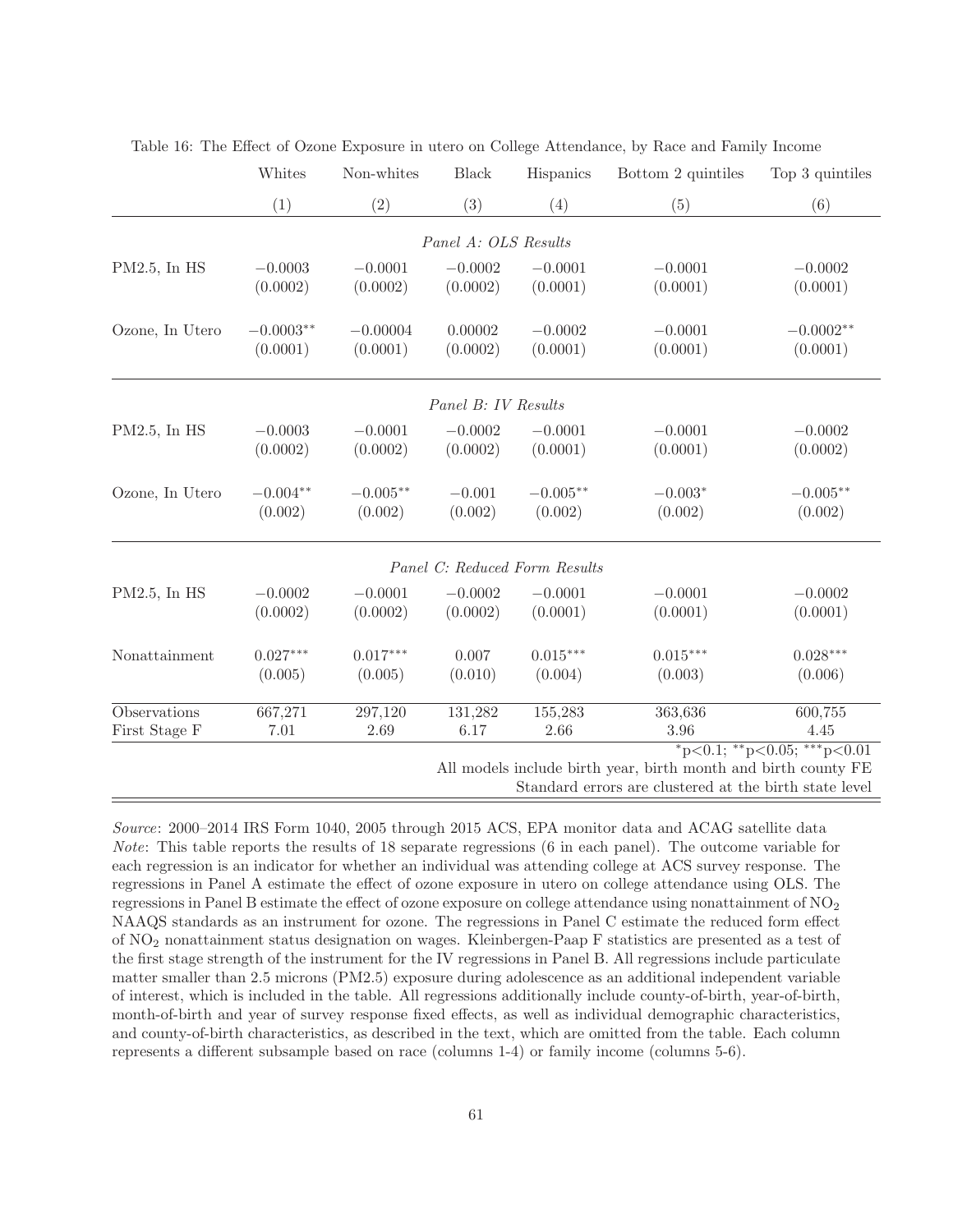|                 | Whites       | Non-whites  | ${\rm Black}$        | Hispanics                     | Bottom 2 quintiles                                             | Top 3 quintiles                         |
|-----------------|--------------|-------------|----------------------|-------------------------------|----------------------------------------------------------------|-----------------------------------------|
|                 | (1)          | (2)         | (3)                  | (4)                           | (5)                                                            | (6)                                     |
|                 |              |             | Panel A: OLS Results |                               |                                                                |                                         |
| $PM2.5$ , In HS | $-0.0002$    | $-0.0001$   | $-0.0002$            | $-0.0001$                     | $-0.0001$                                                      | $-0.0002$                               |
|                 | (0.0002)     | (0.0002)    | (0.0002)             | (0.0001)                      | (0.0001)                                                       | (0.0001)                                |
|                 |              |             |                      |                               |                                                                |                                         |
| Ozone, Infancy  | $-0.0004***$ | $-0.0002$   | $-0.0002$            | $-0.00004$                    | $-0.0004**$                                                    | $-0.0002*$                              |
|                 | (0.0001)     | (0.0002)    | (0.0003)             | (0.0003)                      | (0.0002)                                                       | (0.0001)                                |
|                 |              |             |                      |                               |                                                                |                                         |
|                 |              |             | Panel B: IV Results  |                               |                                                                |                                         |
| $PM2.5$ , In HS | $-0.0002$    | $-0.0001$   | $-0.0002$            | $-0.00005$                    | $-0.0001$                                                      | $-0.0002$                               |
|                 | (0.0002)     | (0.0002)    | (0.0002)             | (0.0001)                      | (0.0001)                                                       | (0.0001)                                |
| Ozone, Infancy  | $-0.003***$  | $-0.003***$ | $-0.001$             | $-0.002***$                   | $-0.002***$                                                    | $-0.003***$                             |
|                 | (0.001)      | (0.0004)    | (0.001)              | (0.0005)                      | (0.001)                                                        | (0.001)                                 |
|                 |              |             |                      | Panel C: Reduced Form Results |                                                                |                                         |
| $PM2.5$ , In HS | $-0.0002$    | $-0.0001$   | $-0.0002$            | $-0.0001$                     | $-0.0001$                                                      | $-0.0002$                               |
|                 | (0.0002)     | (0.0002)    | (0.0002)             | (0.0001)                      | (0.0001)                                                       | (0.0001)                                |
| Nonattainment   | $0.027***$   | $0.018***$  | 0.011                | $0.014***$                    | $0.016***$                                                     | $0.028***$                              |
|                 | (0.005)      | (0.005)     | (0.011)              | (0.004)                       | (0.004)                                                        | (0.006)                                 |
| Observations    | 674,428      | 300,072     | 132,800              | 156,591                       | 368,435                                                        | 606,065                                 |
| First Stage F   | 26.32        | 18.83       | 25.58                | 15.52                         | 24.27                                                          | 20.36                                   |
|                 |              |             |                      |                               |                                                                | $*_{p<0.1;}$ $*_{p<0.05;}$ $*_{p<0.01}$ |
|                 |              |             |                      |                               | All models include birth year, birth month and birth county FE |                                         |
|                 |              |             |                      |                               | Standard errors are clustered at the birth state level         |                                         |

Table 17: The Effect of Ozone Exposure during infancy on College Attendance, by Race and Family Income

Source: 2000–2014 IRS Form 1040, 2005 through 2015 ACS, EPA monitor data and ACAG satellite data Note: This table reports the results of 18 separate regressions (6 in each panel). The outcome variable for each regression is an indicator for whether an individual was attending college at ACS survey response. The regressions in Panel A estimate the effect of ozone exposure during infancy on college attendance using OLS. The regressions in Panel B estimate the effect of ozone exposure on college attendance using nonattainment of NO<sub>2</sub> NAAQS standards as an instrument for ozone. The regressions in Panel C estimate the reduced form effect of NO<sup>2</sup> nonattainment status designation on wages. Kleinbergen-Paap F statistics are presented as a test of the first stage strength of the instrument for the IV regressions in Panel B. All regressions include particulate matter smaller than 2.5 microns (PM2.5) exposure during adolescence as an additional independent variable of interest, which is included in the table. All regressions additionally include county-of-birth, year-of-birth, month-of-birth and year of survey response fixed effects, as well as individual demographic characteristics, and county-of-birth characteristics, as described in the text, which are omitted from the table. Each column represents a different subsample based on race (columns 1-4) or family income (columns 5-6).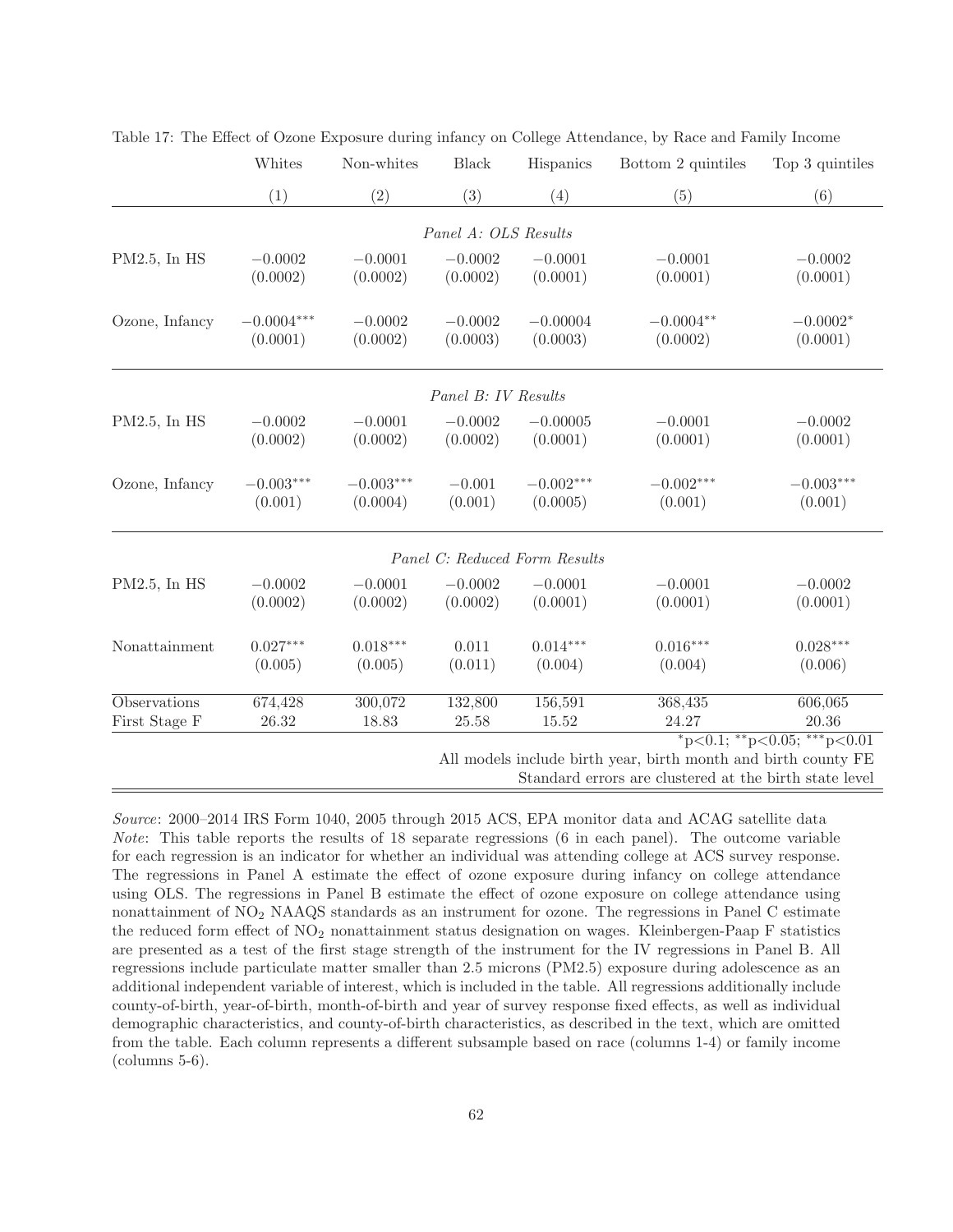|                     | Whites     | Non-whites  | <b>Black</b>         | Hispanics                     | Bottom 2 quintiles                                             | Top 3 quintiles                         |
|---------------------|------------|-------------|----------------------|-------------------------------|----------------------------------------------------------------|-----------------------------------------|
|                     | (1)        | (2)         | (3)                  | (4)                           | (5)                                                            | (6)                                     |
|                     |            |             | Panel A: OLS Results |                               |                                                                |                                         |
| $PM2.5$ , In HS     | $0.0001*$  | $0.0001**$  | $0.0001**$           | $0.0001**$                    | $0.0001***$                                                    | $0.00004**$                             |
|                     | (0.0001)   | (0.0001)    | (0.0001)             | (0.00004)                     | (0.00005)                                                      | (0.00002)                               |
| Ozone, In Utero     | 0.00001    | $-0.00004$  | 0.00005              | $-0.0001$                     | 0.00002                                                        | $-0.00000$                              |
|                     | (0.00003)  | (0.0001)    | (0.0001)             | (0.0001)                      | (0.00004)                                                      | (0.00004)                               |
|                     |            |             | Panel B: IV Results  |                               |                                                                |                                         |
| PM2.5, In HS        | $0.0001*$  | $0.0001**$  | $0.0001**$           | $0.0001**$                    | $0.0001***$                                                    | $0.00004**$                             |
|                     | (0.0001)   | (0.0001)    | (0.0001)             | (0.00004)                     | (0.00005)                                                      | (0.00002)                               |
| Ozone, In Utero     | $0.0004**$ | $0.002*$    | 0.0001               | $0.002**$                     | $0.002**$                                                      | $0.001***$                              |
|                     | (0.0002)   | (0.001)     | (0.001)              | (0.001)                       | (0.001)                                                        | (0.0005)                                |
|                     |            |             |                      | Panel C: Reduced Form Results |                                                                |                                         |
| PM2.5, In HS        | $0.0001*$  | $0.0001**$  | $0.0001**$           | $0.0001**$                    | $0.0001***$                                                    | $0.00004**$                             |
|                     | (0.0001)   | (0.0001)    | (0.0001)             | (0.00004)                     | (0.00005)                                                      | (0.00002)                               |
| Nonattainment       | $-0.003**$ | $-0.010***$ | $-0.0005$            | $-0.009***$                   | $-0.010***$                                                    | $-0.008***$                             |
|                     | (0.001)    | (0.001)     | (0.007)              | (0.002)                       | (0.002)                                                        | (0.001)                                 |
| <b>Observations</b> | 1,610,426  | 712, 397    | 313,857              | 372,307                       | 883,127                                                        | 1,439,696                               |
| First Stage F       | 6.85       | 3.1         | 5.17                 | $3.9\,$                       | 3.94                                                           | 4.7                                     |
|                     |            |             |                      |                               | All models include birth year, birth month and birth county FE | $*_{p<0.1;}$ $*_{p<0.05;}$ $*_{p<0.01}$ |

Table 18: The Effect of Ozone Exposure in utero on High School Non-completion, by Race and Family Income

Standard errors are clustered at the birth state level

Source: 2000–2014 IRS Form 1040, 2005 through 2015 ACS, EPA monitor data and ACAG satellite data Note: This table reports the results of 12 separate regressions (4 in each panel). The outcome variable for each regression is an indicator for whether an individual had not completed High School at ACS survey response. The regressions in Panel A estimate the effect of ozone exposure in utero on High School noncompletion using OLS. The regressions in Panel B estimate the effect of ozone exposure on High School non-completion using nonattainment of NO<sup>2</sup> NAAQS standards as an instrument for ozone. The regressions in Panel C estimate the reduced form effect of  $NO<sub>2</sub>$  nonattainment status designation on High School non-completion. Kleinbergen-Paap F statistics are presented as a test of the first stage strength of the instrument for the IV regressions in Panel B. All regressions include particulate matter smaller than 2.5 microns (PM2.5) exposure during adolescence as an additional independent variable of interest, which is included in the table. All regressions additionally include county-of-birth, year-of-birth, month-of-birth and year of survey response fixed effects, as well as individual demographic characteristics, and county-of-birth characteristics, as described in the text, which are omitted from the table. Each column represents a different subsample based on race (columns 1-4) or family income (columns 5-6).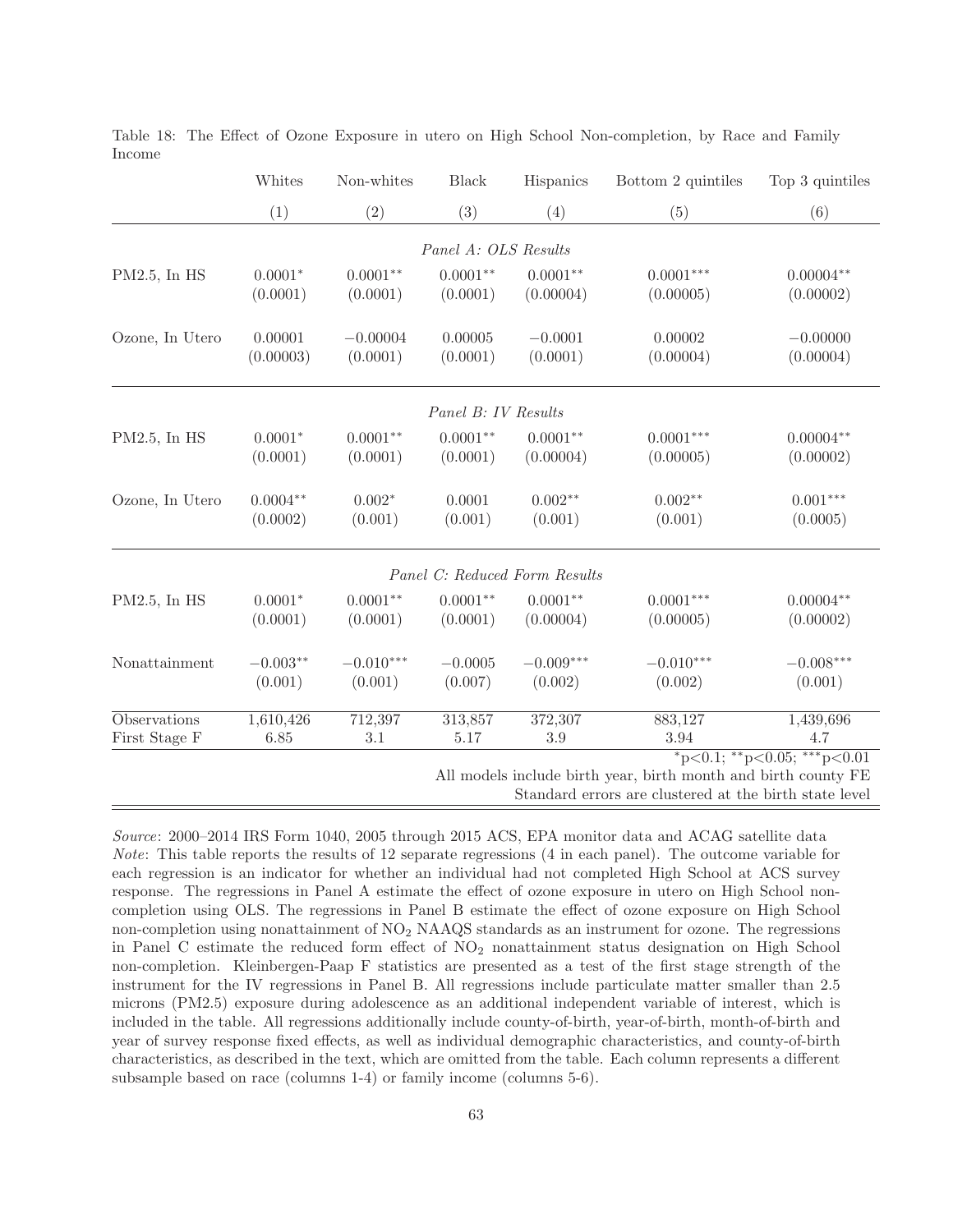|                 | Whites      | Non-whites  | <b>Black</b>         | Hispanics                     | Bottom 2 quintiles                                             | Top 3 quintiles                         |
|-----------------|-------------|-------------|----------------------|-------------------------------|----------------------------------------------------------------|-----------------------------------------|
|                 | (1)         | (2)         | (3)                  | (4)                           | (5)                                                            | (6)                                     |
|                 |             |             | Panel A: OLS Results |                               |                                                                |                                         |
|                 |             |             |                      |                               |                                                                |                                         |
| $PM2.5$ , In HS | $0.0001*$   | $0.0001**$  | $0.0001**$           | $0.0001**$                    | $0.0001***$                                                    | $0.00004**$                             |
|                 | (0.0001)    | (0.0001)    | (0.0001)             | (0.00004)                     | (0.00005)                                                      | (0.00002)                               |
| Ozone, Infancy  | 0.00004     | 0.00002     | 0.00005              | $-0.0001$                     | 0.0001                                                         | 0.00004                                 |
|                 | (0.0001)    | (0.0001)    | (0.0001)             | (0.0001)                      | (0.0001)                                                       | (0.00004)                               |
|                 |             |             |                      |                               |                                                                |                                         |
|                 |             |             | Panel B: IV Results  |                               |                                                                |                                         |
| $PM2.5$ , In HS | $0.0001*$   | $0.0001**$  | $0.0001**$           | $0.0001**$                    | $0.0001***$                                                    | $0.00004**$                             |
|                 | (0.0001)    | (0.0001)    | (0.0001)             | (0.00004)                     | (0.00005)                                                      | (0.00002)                               |
| Ozone, Infancy  | $0.0003***$ | $0.001***$  | 0.0004               | $0.001***$                    | $0.001***$                                                     | $0.001***$                              |
|                 | (0.0001)    | (0.0003)    | (0.001)              | (0.0002)                      | (0.0002)                                                       | (0.0002)                                |
|                 |             |             |                      | Panel C: Reduced Form Results |                                                                |                                         |
| $PM2.5$ , In HS | $0.0001*$   | $0.0001**$  | $0.0001**$           | $0.0001**$                    | $0.0001***$                                                    | $0.00004**$                             |
|                 | (0.0001)    | (0.0001)    | (0.0001)             | (0.00004)                     | (0.00005)                                                      | (0.00002)                               |
| Nonattainment   | $-0.003**$  | $-0.011***$ | $-0.004$             | $-0.008***$                   | $-0.010***$                                                    | $-0.008***$                             |
|                 | (0.001)     | (0.001)     | (0.006)              | (0.002)                       | (0.002)                                                        | (0.001)                                 |
| Observations    | 1,594,751   | 703,714     | 311,083              | 366,648                       | 875,272                                                        | 1,423,193                               |
| First Stage F   | 21.04       | 14.76       | 18.47                | 14.61                         | 17.69                                                          | 16.55                                   |
|                 |             |             |                      |                               |                                                                | $*_{p<0.1;}$ $*_{p<0.05;}$ $*_{p<0.01}$ |
|                 |             |             |                      |                               | All models include birth year, birth month and birth county FE |                                         |
|                 |             |             |                      |                               | Standard errors are clustered at the birth state level         |                                         |

Table 19: The Effect of Ozone Exposure infant on High School Non-completion, by Race and Family Income

Source: 2000–2014 IRS Form 1040, 2005 through 2015 ACS, EPA monitor data and ACAG satellite data Note: This table reports the results of 12 separate regressions (4 in each panel). The outcome variable for each regression is an indicator for whether an individual had not completed High School at ACS survey response. The regressions in Panel A estimate the effect of ozone exposure during infancy on High School non-completion using OLS. The regressions in Panel B estimate the effect of ozone exposure on High School non-completion using nonattainment of NO<sup>2</sup> NAAQS standards as an instrument for ozone. The regressions in Panel C estimate the reduced form effect of  $NO<sub>2</sub>$  nonattainment status designation on High School non-completion. Kleinbergen-Paap F statistics are presented as a test of the first stage strength of the instrument for the IV regressions in Panel B. All regressions include particulate matter smaller than 2.5 microns (PM2.5) exposure during adolescence as an additional independent variable of interest, which is included in the table. All regressions additionally include county-of-birth, year-of-birth, month-of-birth and year of survey response fixed effects, as well as individual demographic characteristics, and county-of-birth characteristics, as described in the text, which are omitted from the table. Each column represents a different subsample based on race (columns 1-4) or family income (columns 5-6).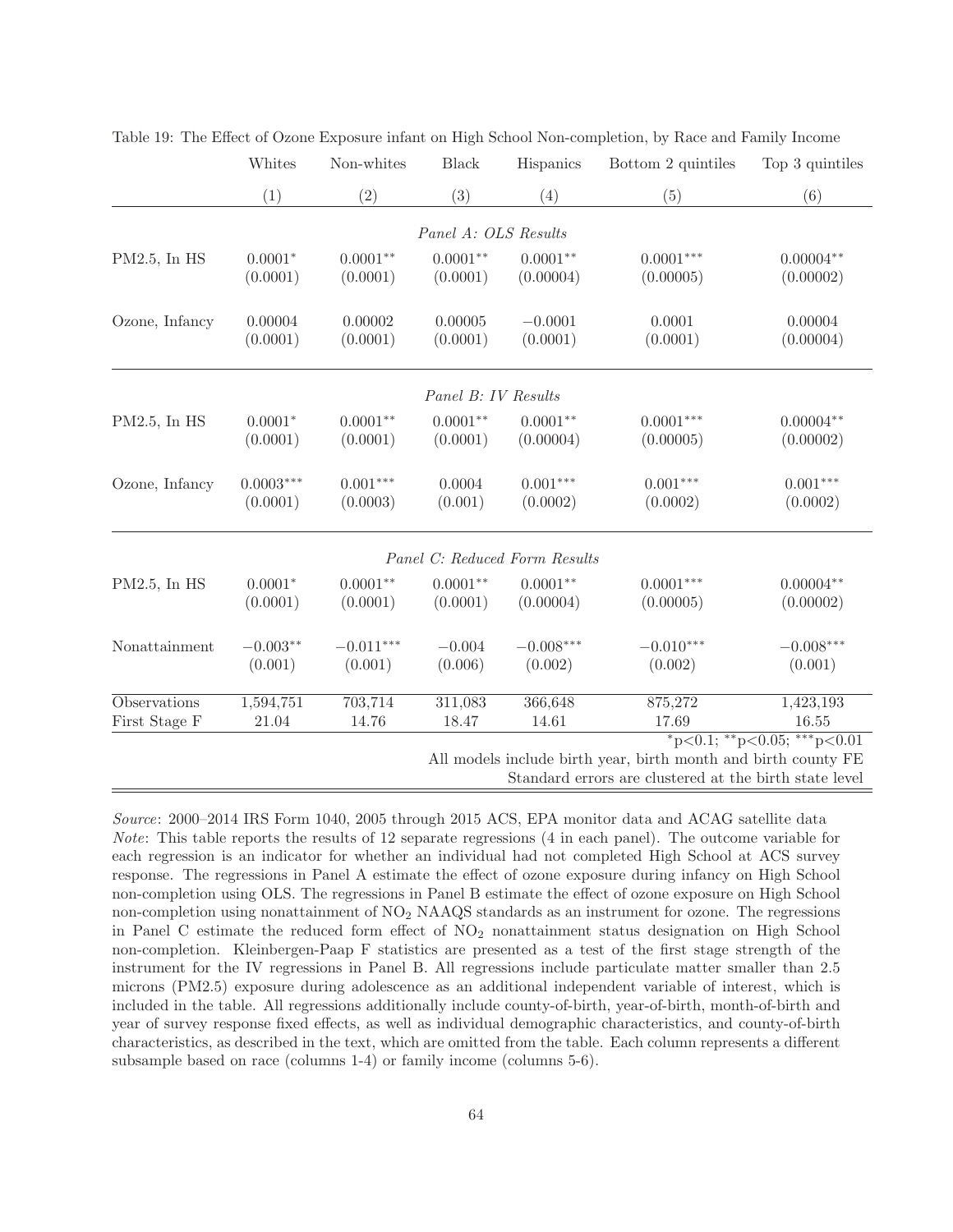|                     | Whites      | Non-whites  | <b>Black</b>                  | Hispanics   | Bottom 2 quintiles | Top 3 quintiles                         |
|---------------------|-------------|-------------|-------------------------------|-------------|--------------------|-----------------------------------------|
|                     | (1)         | (2)         | (3)                           | (4)         | (5)                | (6)                                     |
|                     |             |             | Panel A: OLS Results          |             |                    |                                         |
| PM2.5, In HS        | $0.00001**$ | $0.00004**$ | $0.00005**$                   | $0.00002**$ | $0.00004**$        | $0.00001***$                            |
|                     | (0.00001)   | (0.00002)   | (0.00002)                     | (0.00001)   | (0.00002)          | (0.00000)                               |
| Ozone, In Utero     | 0.00001     | $-0.00000$  | 0.00003                       | $-0.00002$  | 0.00001            | 0.00001                                 |
|                     | (0.00001)   | (0.00002)   | (0.00003)                     | (0.00002)   | (0.00002)          | (0.00001)                               |
|                     |             |             | Panel B: IV Results           |             |                    |                                         |
| $PM2.5$ , In HS     | $0.00001**$ | $0.00004**$ | $0.0001**$                    | $0.00002**$ | $0.00004**$        | $0.00002***$                            |
|                     | (0.00001)   | (0.00002)   | (0.00002)                     | (0.00001)   | (0.00002)          | (0.00000)                               |
| Ozone, In Utero     | 0.00001     | $-0.0002$   | $0.001**$                     | $-0.0001$   | $-0.0002**$        | $0.00005**$                             |
|                     | (0.00003)   | (0.0002)    | (0.0003)                      | (0.0003)    | (0.0001)           | (0.00002)                               |
|                     |             |             | Panel C: Reduced Form Results |             |                    |                                         |
| PM2.5, In HS        | $0.00001**$ | $0.00004**$ | $0.00005**$                   | $0.00002**$ | $0.00004**$        | $0.00001***$                            |
|                     | (0.00001)   | (0.00002)   | (0.00002)                     | (0.00001)   | (0.00002)          | (0.00000)                               |
| Nonattainment       | $-0.0001$   | 0.001       | $-0.006***$                   | 0.001       | $0.001**$          | $-0.0003$                               |
|                     | (0.0002)    | (0.001)     | (0.001)                       | (0.001)     | (0.001)            | (0.0002)                                |
| <b>Observations</b> | 1,610,426   | 712,397     | 313,857                       | 372,307     | 883,127            | 1,439,696                               |
| First Stage F       | 6.85        | 3.1         | 5.17                          | 3.9         | 3.94               | 4.7                                     |
|                     |             |             |                               |             |                    | $*_{p<0.1;}$ $*_{p<0.05;}$ $*_{p<0.01}$ |

| Table 20: The Effect of Ozone Exposure in utero on Incarceration, by Race and Family Income |  |  |  |
|---------------------------------------------------------------------------------------------|--|--|--|
|---------------------------------------------------------------------------------------------|--|--|--|

All models include birth year, birth month and birth county FE

Standard errors are clustered at the birth state level

Source: 2000–2014 IRS Form 1040, 2005 through 2015 ACS, EPA monitor data and ACAG satellite data Note: This table reports the results of 18 separate regressions (6 in each panel). The outcome variable for each regression is an indicator for whether an individual was incarcerated at ACS survey response. The regressions in Panel A estimate the effect of ozone exposure in utero on incarceration using OLS. The regressions in Panel B estimate the effect of ozone exposure on incarceration using nonattainment of NO<sup>2</sup> NAAQS standards as an instrument for ozone. The regressions in Panel C estimate the reduced form effect of  $NO_2$  nonattainment status designation on incarceration. Kleinbergen-Paap F statistics are presented as a test of the first stage strength of the instrument for the IV regressions in Panel B. All regressions include particulate matter smaller than 2.5 microns (PM2.5) exposure during adolescence as an additional independent variable of interest, which is included in the table. All regressions additionally include county-of-birth, year-of-birth, month-of-birth and year of survey response fixed effects, as well as individual demographic characteristics, and county-of-birth characteristics, as described in the text, which are omitted from the table. Each column represents a different subsample based on race (columns 1-4) or family income (columns 5-6).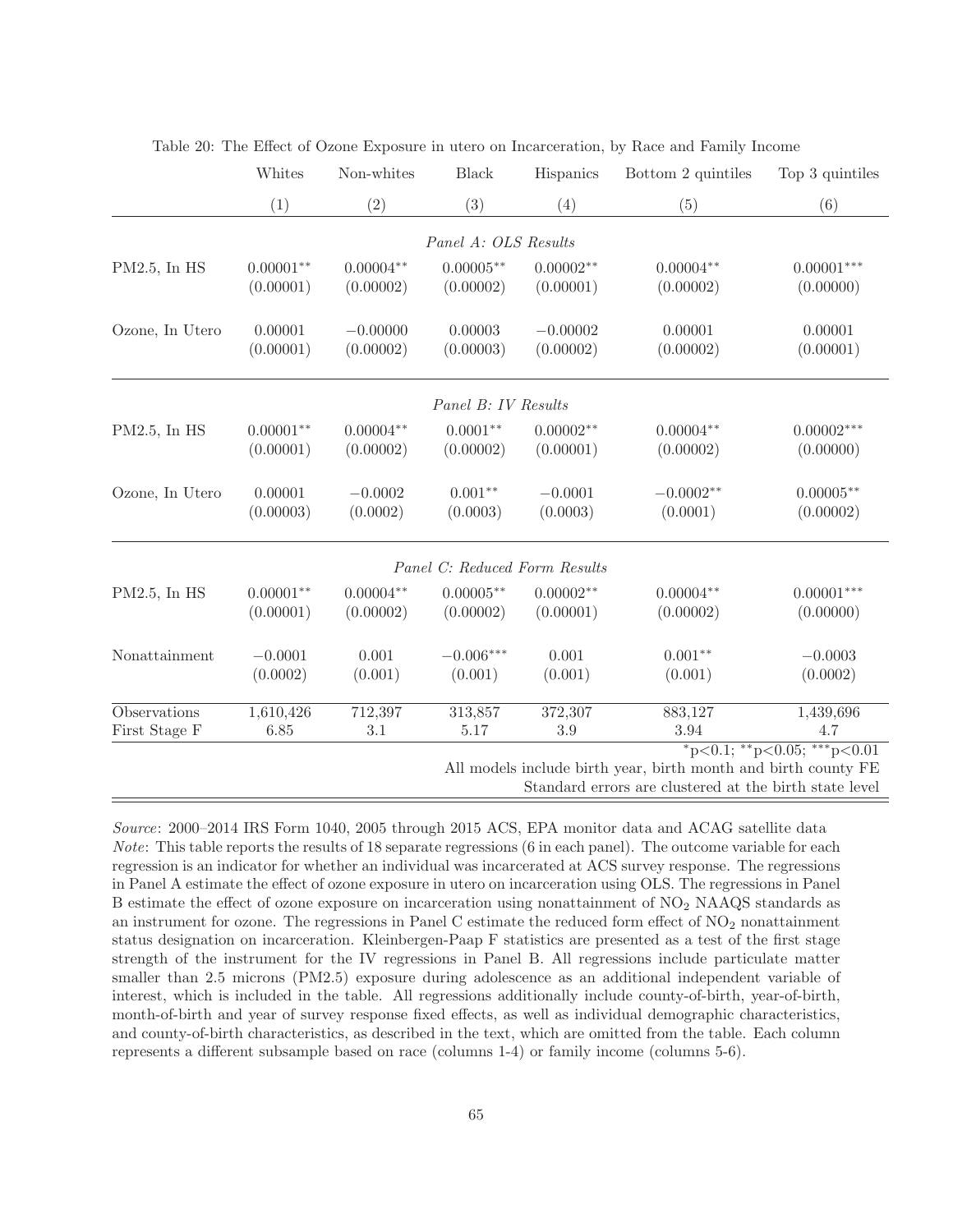|                               | Whites                   | Non-whites               | Black                         | Hispanics                | Bottom 2 quintiles       | Top 3 quintiles                                                            |
|-------------------------------|--------------------------|--------------------------|-------------------------------|--------------------------|--------------------------|----------------------------------------------------------------------------|
|                               | (1)                      | (2)                      | (3)                           | (4)                      | (5)                      | (6)                                                                        |
|                               |                          |                          | Panel A: OLS Results          |                          |                          |                                                                            |
| $PM2.5$ , In HS               | $0.00001**$<br>(0.00001) | $0.00004**$<br>(0.00002) | $0.00005**$<br>(0.00002)      | $0.00002**$<br>(0.00001) | $0.00004**$<br>(0.00002) | $0.00002***$<br>(0.00000)                                                  |
| Ozone, Infancy                | 0.00000<br>(0.00001)     | $-0.00004*$<br>(0.00003) | 0.00000<br>(0.00005)          | $-0.0001**$<br>(0.00002) | $-0.00002$<br>(0.00002)  | 0.00000<br>(0.00001)                                                       |
|                               |                          |                          | Panel B: IV Results           |                          |                          |                                                                            |
| $PM2.5$ , In HS               | $0.00001**$<br>(0.00001) | $0.00004**$<br>(0.00002) | $0.00005***$<br>(0.00002)     | $0.00002**$<br>(0.00001) | $0.00004**$<br>(0.00002) | $0.00002***$<br>(0.00000)                                                  |
| Ozone, Infancy                | 0.00001<br>(0.00002)     | $-0.0001$<br>(0.0001)    | $0.001***$<br>(0.0001)        | $-0.0001$<br>(0.0001)    | $-0.0001$<br>(0.0001)    | $0.00004**$<br>(0.00002)                                                   |
|                               |                          |                          | Panel C: Reduced Form Results |                          |                          |                                                                            |
| PM2.5, In HS                  | $0.00001**$<br>(0.00001) | $0.00004**$<br>(0.00002) | $0.00005**$<br>(0.00002)      | $0.00002**$<br>(0.00001) | $0.00004**$<br>(0.00002) | $0.00002***$<br>(0.00000)                                                  |
| Nonattainment                 | $-0.0001$<br>(0.0002)    | 0.001<br>(0.001)         | $-0.007***$<br>(0.001)        | 0.001<br>(0.001)         | 0.001<br>(0.0005)        | $-0.0003*$<br>(0.0002)                                                     |
| Observations<br>First Stage F | 1,594,751<br>21.04       | 703,714<br>14.76         | 311,083<br>18.47              | 366,648<br>14.61         | 875,272<br>17.69         | 1,423,193<br>16.55<br>*p<0.1; **p<0.05; ***p<0.01                          |
|                               |                          |                          |                               |                          |                          | $1.3.41$ , $1.4.41$ , $1.4.41$ , $1.4.41$ , $1.4.41$ , $1.4.41$ , $1.4.41$ |

|  |  | Table 21: The Effect of Ozone Exposure infant on Incarceration, by Race and Family Income |  |  |  |  |
|--|--|-------------------------------------------------------------------------------------------|--|--|--|--|
|--|--|-------------------------------------------------------------------------------------------|--|--|--|--|

All models include birth year, birth month and birth county FE

Standard errors are clustered at the birth state level

Source: 2000–2014 IRS Form 1040, 2005 through 2015 ACS, EPA monitor data and ACAG satellite data Note: This table reports the results of 18 separate regressions (6 in each panel). The outcome variable for each regression is an indicator for whether an individual was incarcerated at ACS survey response. The regressions in Panel A estimate the effect of ozone exposure during infancy on incarceration using OLS. The regressions in Panel B estimate the effect of ozone exposure on incarceration using nonattainment of  $NO<sub>2</sub> NAAQS$ standards as an instrument for ozone. The regressions in Panel C estimate the reduced form effect of  $NO<sub>2</sub>$ nonattainment status designation on incarceration. Kleinbergen-Paap F statistics are presented as a test of the first stage strength of the instrument for the IV regressions in Panel B. All regressions include particulate matter smaller than 2.5 microns (PM2.5) exposure during adolescence as an additional independent variable of interest, which is included in the table. All regressions additionally include county-of-birth, year-of-birth, month-of-birth and year of survey response fixed effects, as well as individual demographic characteristics, and county-of-birth characteristics, as described in the text, which are omitted from the table. Each column represents a different subsample based on race (columns 1-4) or family income (columns 5-6).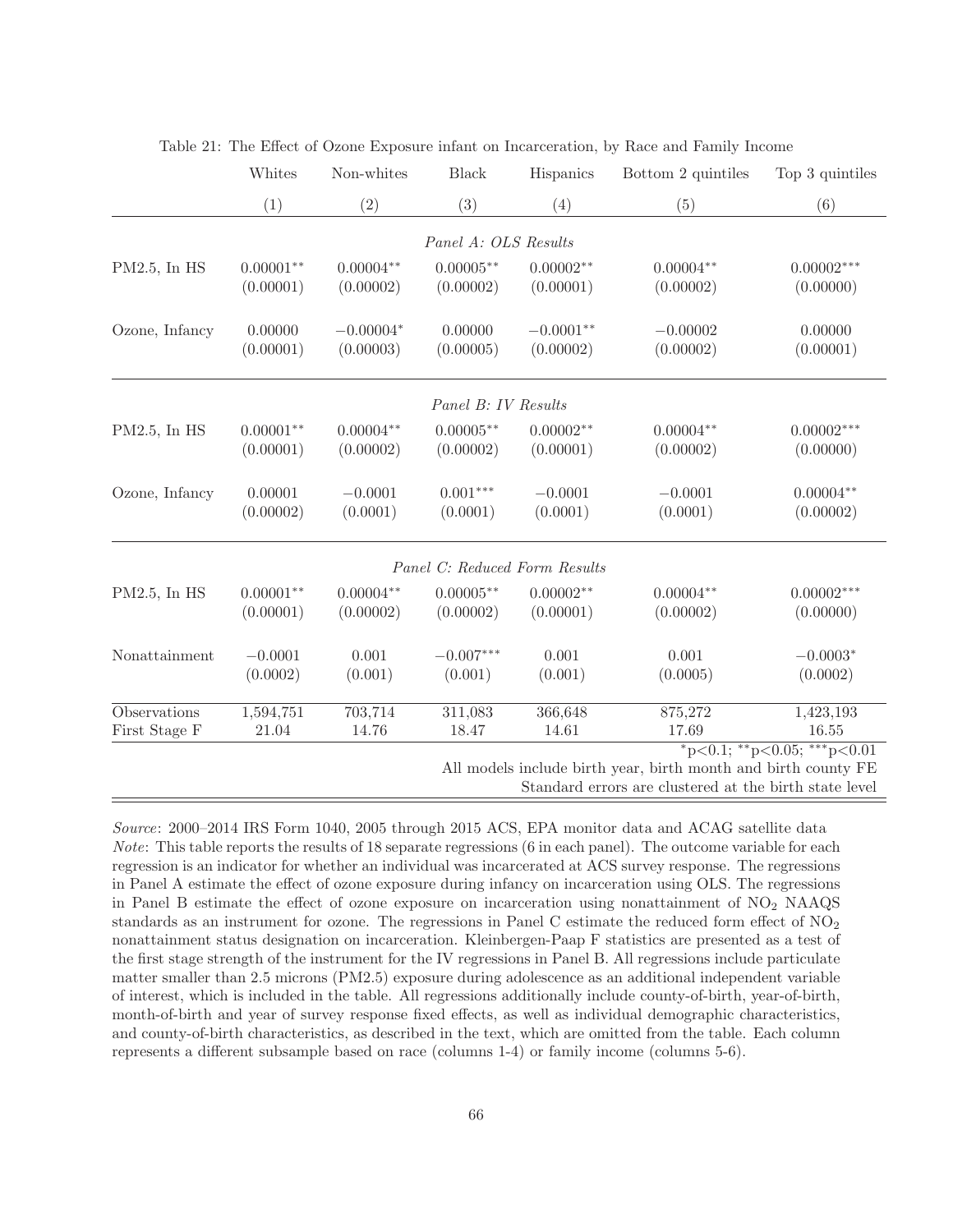### **B Re-weighted Results**

There may be some concern that non-random PIK assignment may lead to bias. This is of particular concern as the results above point towards substantial environmental justice concerns, with disproportionate effects observed for disadvantaged populations (black, Hispanics, and poorer households). As these populations are also less likely to receive a PIK, I present an alternate set of regression results, re-weighted by the inverse probability of receiving a PIK.

To generate the inverse probability weights, I estimate a probit regression of the form:

$$
P(PIK|X) = \alpha + \beta X + e
$$

Where X is a vector of demographic information, including race, ethnicity, sex, age, state of residence and marital status. I then calculate predicted probabilities from this probit model  $\hat{p}$ , and assign inverse probability weights  $ipw = \frac{1}{p}$  to each individual in the estimating sample. Since the previous baseline regressions are estimated using ACS 1-year final sampling weights  $w_a$ , I calculate final weights as  $w_f = w_a \times ipw$ , and estimate a subset of the IV regressions of interest using these final weights.

Table 22 reproduces a subset of the IV college attendance results using these new weights. Columns 1 and 2 present the effect of ozone exposure and TSP exposure respectively, on college attendance, while columns 3 and 4 present the effect of ozone and TSP exposure in the first year of life on college attendance. These re-weighted results are still statistically significant and negative for ozone (although not for TSP), and the point estimates are slightly smaller: a 1 AQI increase in ozone exposure in utero decreases college attendance by 0.22 percent in the re-weighted results, compared to a 0.3 percent decrease in the baseline results in table 12.

Table 23 reports a selection of re-weighted results of the effect of ozone and TSP exposure on High School non-completion, with identical structure to Table 22. Again, the effects continue to be broadly consistent with previous baseline results — ozone and TSP exposure have statistically significant and positive effects on High School non-completion, although the point estimates are slightly smaller. This pattern is broadly true when examining the effect of pollution exposure on incarceration, as shown in Table 24. This table replicates the results for only black individuals (this was the substantively affected sub-population). Again, the re-weighted results are consistent with the baseline results above, suggesting that pollution exposure at birth increases incarceration rates for blacks. The results of these re-weighted models are strong evidence that the baseline results are not driven by bias due to non-random PIK assignment.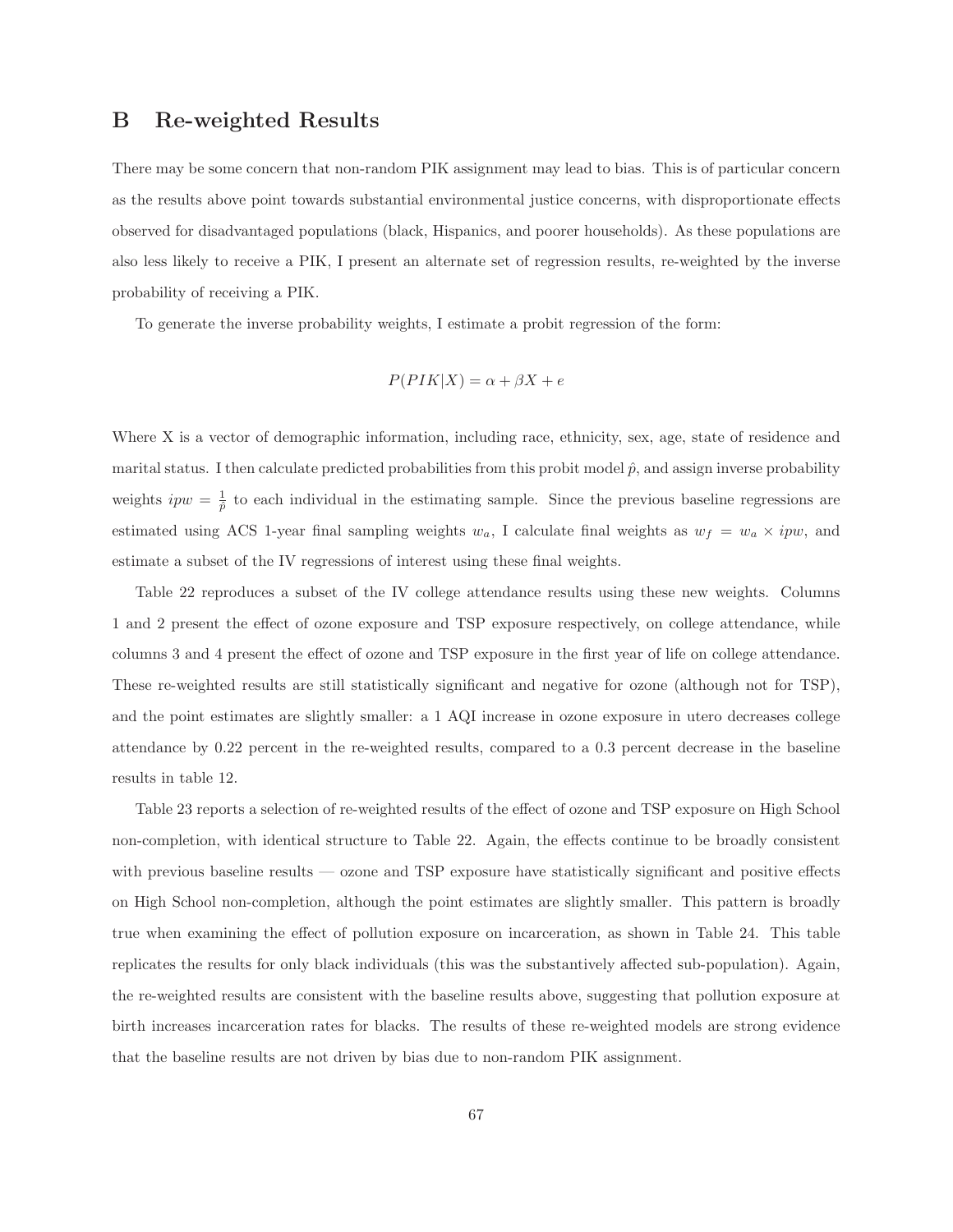|                                         | Dependent Variable: College Attendance |                      |                       |                             |  |
|-----------------------------------------|----------------------------------------|----------------------|-----------------------|-----------------------------|--|
|                                         | (1)                                    | (2)                  | (3)                   | $\left(4\right)$            |  |
| $PM2.5$ , in $HS$                       | $-0.004$<br>(0.004)                    | $-0.004$<br>(0.005)  | $-0.004$<br>(0.004)   | $-0.005$<br>(0.004)         |  |
| Ozone, in utero                         | $-0.002**$<br>(0.001)                  |                      |                       |                             |  |
| TSP, in utero                           |                                        | $-0.001$<br>(0.0003) |                       |                             |  |
| Ozone, 0-12 Mo. Old                     |                                        |                      | $-0.002**$<br>(0.001) |                             |  |
| TSP, 0-12 Mo. Old                       |                                        |                      |                       | $-0.001$<br>(0.0004)        |  |
| Observations<br>Adjusted $\mathbb{R}^2$ | 677,740<br>0.145                       | 751,208<br>0.148     | 819,331<br>0.143      | 934,507<br>0.145            |  |
| Note:                                   |                                        |                      |                       | *p<0.1; **p<0.05; ***p<0.01 |  |

Table 22: Effect of Pollution Exposure on College Attendance, IV Models (Reweighted)

All models include birth birth region by birth year, birth month and birth county FE Standard errors are clustered at the birth state level

See Table 1 for more details

Source: 2000–2014 IRS Form 1040, 2005–2014 ACS, EPA monitor data and ACAG satellite data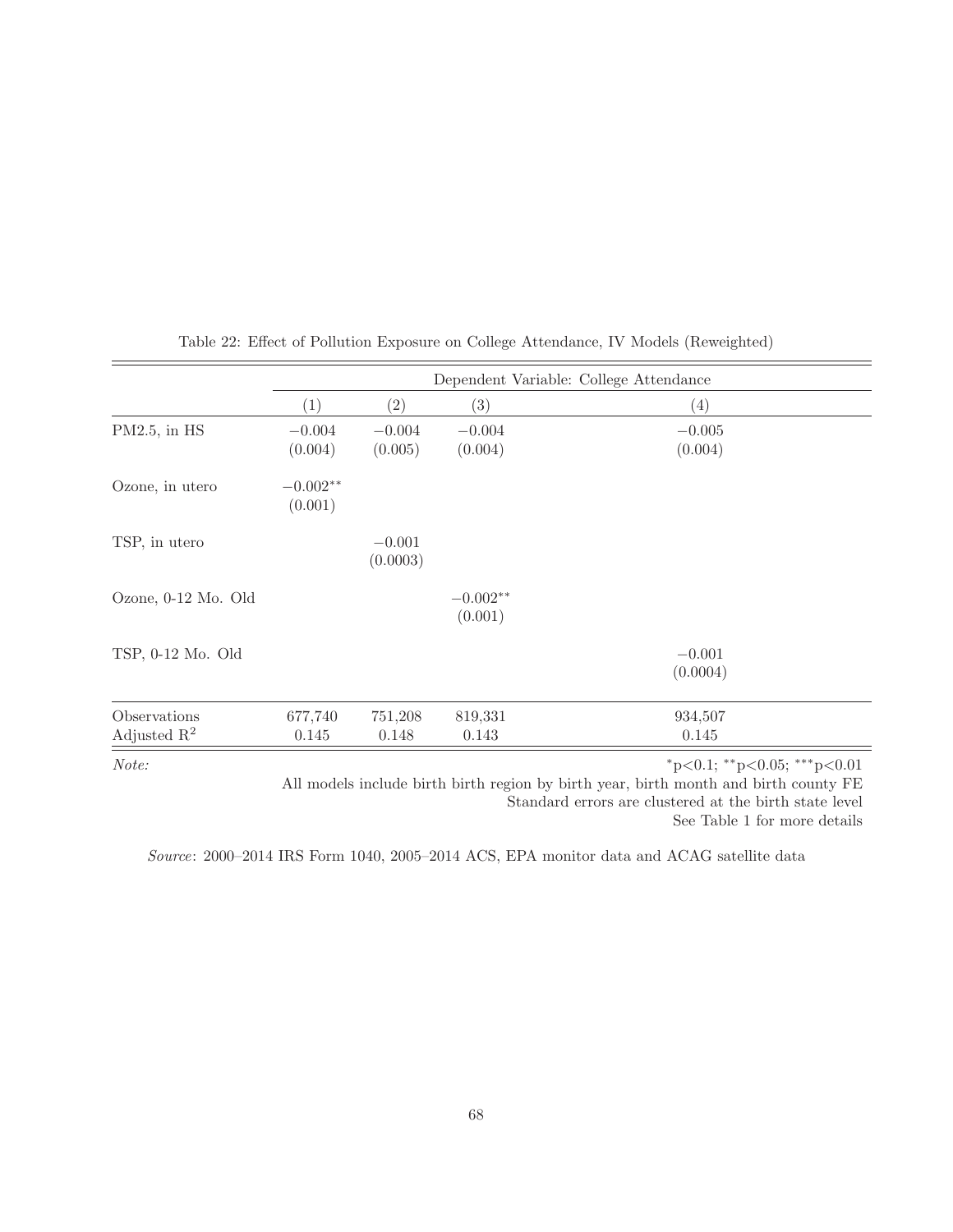|                                         | Dependent Variable: High School Non-completion |                        |                      |                                         |  |
|-----------------------------------------|------------------------------------------------|------------------------|----------------------|-----------------------------------------|--|
|                                         | (1)                                            | $\left( 2\right)$      | $\left( 3\right)$    | $\left( 4\right)$                       |  |
| $PM2.5$ , in $HS$                       | $0.002*$<br>(0.001)                            | $0.002*$<br>(0.001)    | $0.002*$<br>(0.001)  | $0.003**$<br>(0.001)                    |  |
| Ozone, in utero                         | $0.002**$<br>(0.001)                           |                        |                      |                                         |  |
| TSP, in utero                           |                                                | $0.001***$<br>(0.0003) |                      |                                         |  |
| Ozone, 0-12 Mo. Old                     |                                                |                        | $0.002**$<br>(0.001) |                                         |  |
| TSP, 0-12 Mo. Old                       |                                                |                        |                      | $0.001***$<br>(0.0003)                  |  |
| Observations<br>Adjusted $\mathbb{R}^2$ | 1,286,272<br>0.041                             | 1,418,139<br>0.044     | 1,544,039<br>0.042   | 1,751,397<br>0.043                      |  |
| Note:                                   |                                                |                        |                      | $*_{p<0.1;}$ $*_{p<0.05;}$ $*_{p<0.01}$ |  |

Table 23: Effect of Pollution Exposure on High School Non-completion, IV Models (Reweighted)

All models include birth birth region by birth year, birth month and birth county FE Standard errors are clustered at the birth state level

See Table 1 for more details

Source: 2000–2014 IRS Form 1040, 2005–2014 ACS, EPA monitor data and ACAG satellite data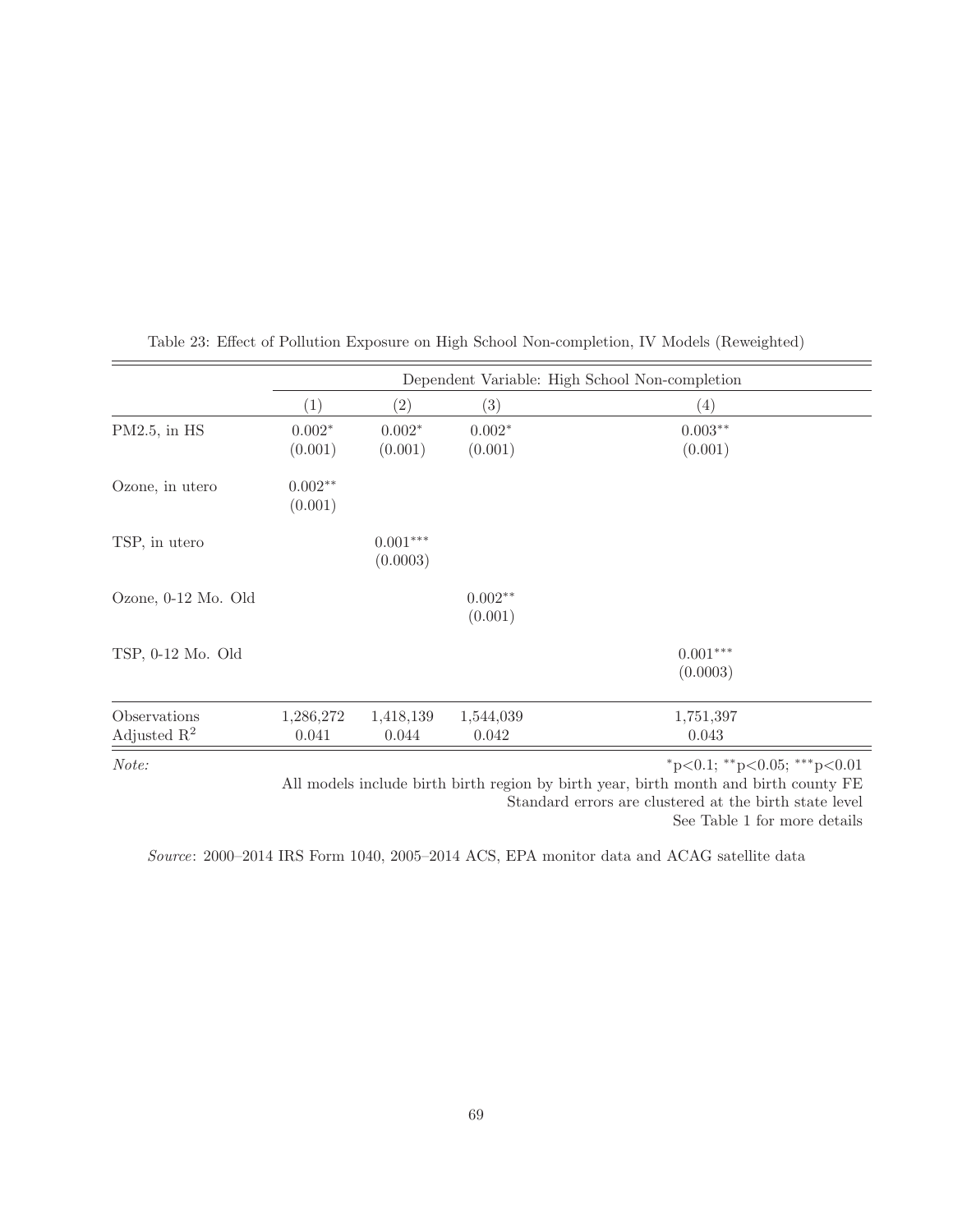|                                         | Dependent Variable: Incarceration |                         |                      |                                         |  |  |
|-----------------------------------------|-----------------------------------|-------------------------|----------------------|-----------------------------------------|--|--|
|                                         | (1)                               | (2)                     | (3)                  | (4)                                     |  |  |
| $PM2.5$ , in $HS$                       | 0.001<br>(0.001)                  | $0.001*$<br>(0.0005)    | 0.001<br>(0.001)     | $0.001**$<br>(0.0004)                   |  |  |
| Ozone, in utero                         | $0.002***$<br>(0.001)             |                         |                      |                                         |  |  |
| TSP, in utero                           |                                   | $0.0005***$<br>(0.0001) |                      |                                         |  |  |
| Ozone, 0-12 Mo. Old                     |                                   |                         | $0.001**$<br>(0.001) |                                         |  |  |
| TSP, 0-12 Mo. Old                       |                                   |                         |                      | $0.0004***$<br>(0.0001)                 |  |  |
| Observations<br>Adjusted $\mathbb{R}^2$ | 168,236<br>0.074                  | 187,875<br>0.078        | 206,517<br>0.072     | 234,637<br>0.075                        |  |  |
| Note:                                   |                                   |                         |                      | $*_{p<0.1;}$ $*_{p<0.05;}$ $*_{p<0.01}$ |  |  |

Table 24: Effect of Pollution Exposure on Incarceration, IV Models (Reweighted)

All models include birth birth region by birth year, birth month and birth county FE Standard errors are clustered at the birth state level See Table 1 for more details

Source: 2000–2014 IRS Form 1040, 2005–2014 ACS, EPA monitor data and ACAG satellite data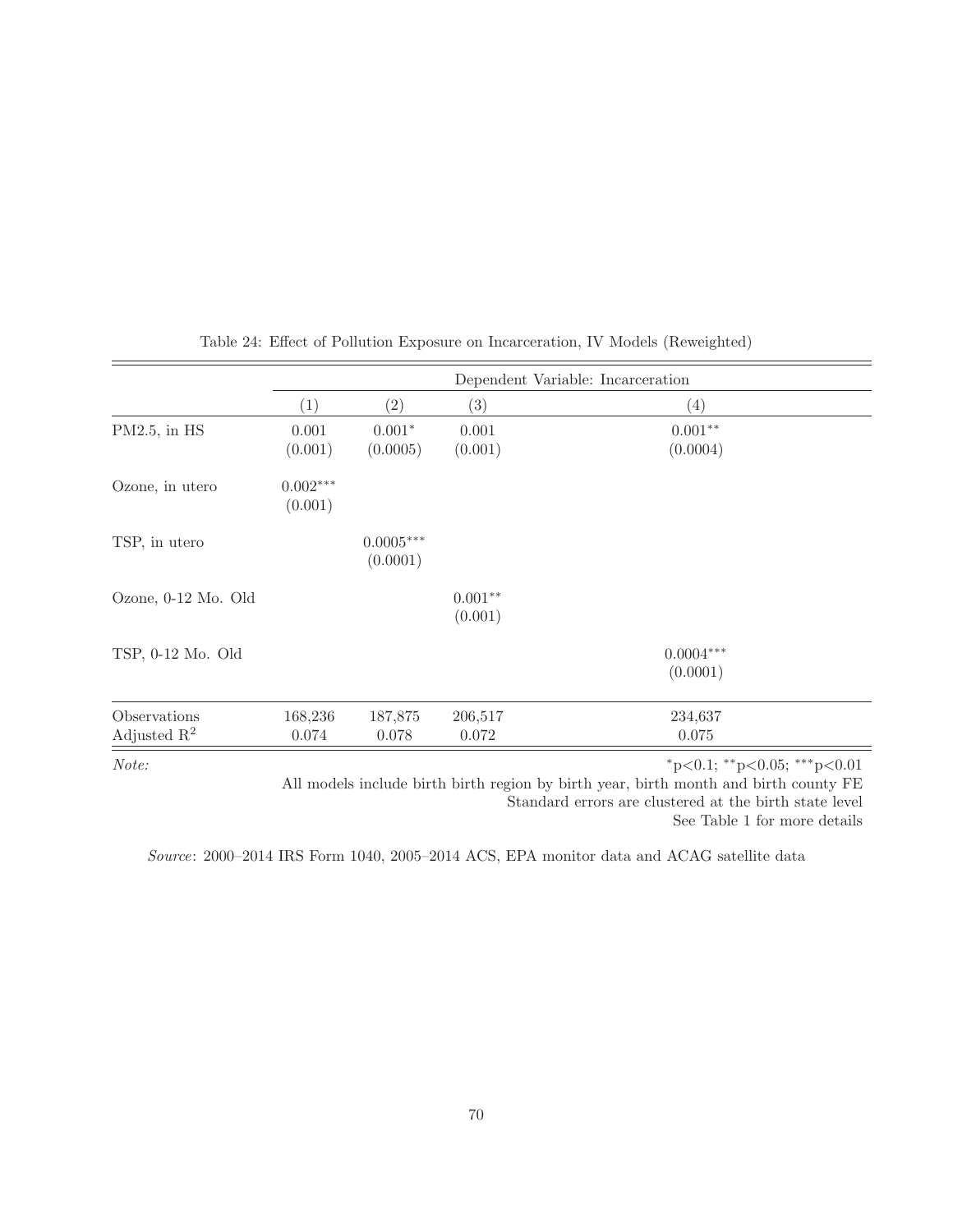### **C Labor Market Effects of NO**<sup>2</sup> **Nonattainment Designations**

It is clear that pollution exposure at birth and during later adolescence decreases college attendance rates, increases high school dropout rates, and increases incarceration rates. If pollution exposure has such a profound impact on human capital acquisition, it is important to understand what happens to these individuals left behind: who do not end up enrolling in college. Do they enter the labor force? What wages do they earn? To answer these questions, I consider how pollution exposure at birth and in later adolescence affects several labor market outcomes: labor force participation, employment and wages. For brevity, only the IV models, using NO<sup>2</sup> nonattainment status designations as an instrument are presented in the following tables.<sup>19</sup> These results should be viewed as something of a residual: for the age group of interest, to a first approximation, everyone is in the labor force, in school or in prison. We have seen that pollution exposure reduces college attendance and increases incarceration. The balance of these two effects determines the effect on labor market outcomes.

Table 25 reports results from models of the effect of ozone exposure in utero on labor force participation, stratified by race and class (Table 27 reports largely similar results for ozone exposure during infancy, and Tables 26 and 27 report results for TSP exposure). These results use the full sample of individuals aged 16–24 at time of survey response. Across subgroups, ozone exposure in utero appears to increase labor force participation, although there is some degree of heterogeneity in effect sizes (and precision), especially between income groups. The effect of ozone exposure in utero and during infancy is substantially larger for individuals from poorer families (and the effect for richer individuals is marginally significant or statistically insignificant). For example, a 1  $\mu g/m^3$  increase in TSP exposure during infancy increases the labor force participation rate by 0.3 percent for poorer individuals, compared to a statistically insignificant effect of 0.1 percent for richer individuals. Exposure to PM2.5 during high has no statistically significant effect, for either pollutant and for any subgroup. Our previous results suggest that ozone exposure decreases college attendance, the other major activity individuals would engage in at these ages, and hence a positive effect on labor force participation might be expected on purely compositional grounds.

Labor force participation is defined in the conventional sense: an individual is in the labor market if they are employed or if they are unemployed but actively searching for work. Table 29 goes one step further, examining the effect of ozone exposure in utero on employment, conditional on labor force participation (Table 31 repeats this for ozone exposure during infancy, while Tables 30 and 31 report results for TSP exposure). In general, early life exposure to ozone and TSP appears to increase employment. Again, there

<sup>19</sup>OLS results will be made available in an online appendix.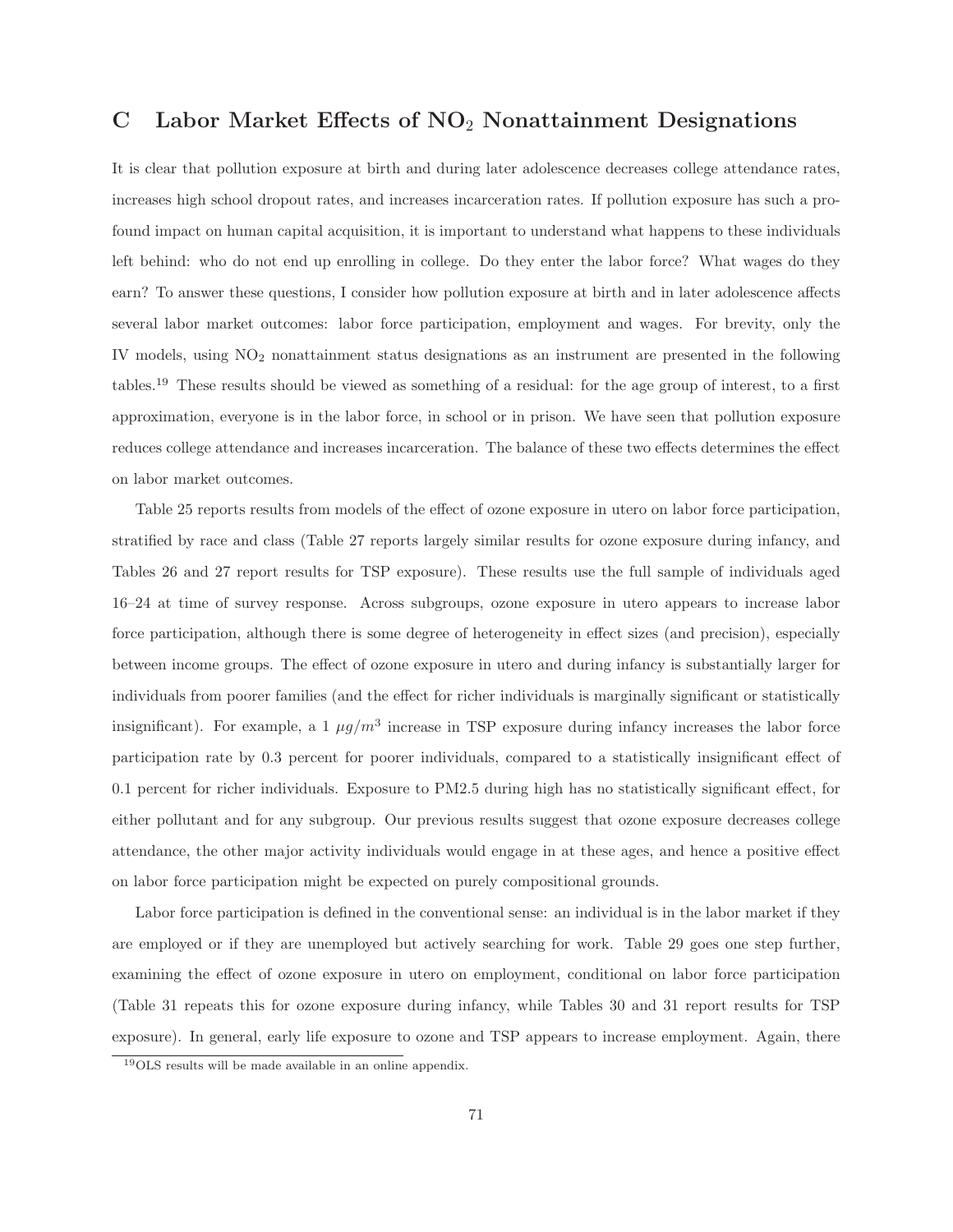is heterogeneity by income groups, with larger effects for individuals from poorer families— the effect of a 1  $\mu g/m^3$  increase in TSP exposure during infancy for poorer children (a 0.3 percent increase in employment) is nearly 3 times as large as the effect for richer children. Although the effect is not always statistically significant across models and sub-samples, it appears that exposure to PM2.5 in adolescence has the opposite effect, decreasing employment. This later life effect is largest for non-white children, and implies that a 1  $\mu g/m^3$  increase in PM2.5 exposure reduces employment by 0.1-0.5 percent.

I take this analysis an additional step further, and examine how pollution exposure affects the wages of these individuals, conditional on employment. Tables 33 and 35 report results of the effect of ozone exposure on wages, while Tables 34 and 36 report these results for TSP exposure. The full sample effects are negative, but insignificant for all pollutants and exposure windows. There is an interesting disparity in wage effects across family income groups, however. Pollution exposure (for both pollutants), has a negative and statistically significant effect on wages of richer individuals, but a positive (and insignificant) effect on the wages of poorer individuals. Across subgroups and models, however, pollution exposure during adolescence has a large and statistically significant negative effect on wages, consistent with studies showing a short term effect of pollution exposure on productivity (e.g. Chang et al. (2014)). A 1  $\mu g/m^3$  increase in PM2.5 exposure during adolescence is associated with a decrease in wages ranging from \$92 per year (for whites) to \$105 per year (for non-whites).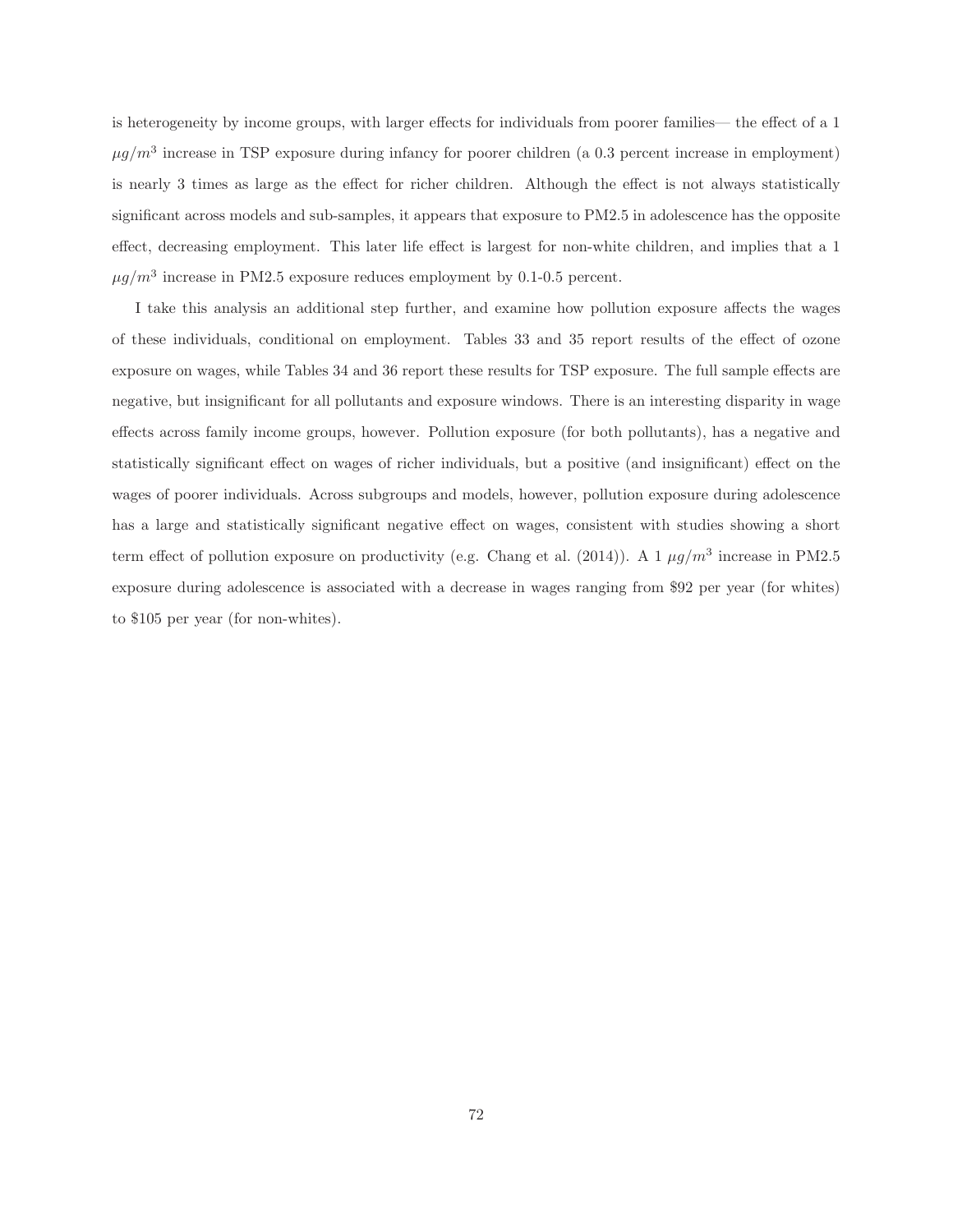|                         |                    | Dependent Variable: Labor Force Participation |            |                             |            |  |  |  |
|-------------------------|--------------------|-----------------------------------------------|------------|-----------------------------|------------|--|--|--|
|                         | <b>Full Sample</b> | Non-Whites                                    | Whites     | Bottom 40\%                 | Top $60\%$ |  |  |  |
|                         | (1)                | $\left( 2\right)$                             | (3)        | (4)                         | (5)        |  |  |  |
| $PM2.5$ , in HS         | 0.0003             | $-0.0002$                                     | 0.001      | $-0.001$                    | 0.0004     |  |  |  |
|                         | (0.001)            | (0.001)                                       | (0.003)    | (0.001)                     | (0.002)    |  |  |  |
| Ozone, In Utero         | $0.007***$         | $0.007***$                                    | $0.008***$ | $0.007***$                  | $0.003**$  |  |  |  |
|                         | (0.003)            | (0.002)                                       | (0.003)    | (0.002)                     | (0.002)    |  |  |  |
| Observations            | 1,672,781          | 536,154                                       | 1,136,627  | 629,491                     | 1,043,290  |  |  |  |
| Adjusted $\mathbb{R}^2$ | 0.113              | 0.127                                         | 0.111      | 0.121                       | 0.116      |  |  |  |
| Note:                   |                    |                                               |            | *p<0.1; **p<0.05; ***p<0.01 |            |  |  |  |

Table 25: Effect of Ozone Exposure in utero on Labor Force Participation, IV models, by Race and Income

All models include birth year, birth month and birth county FE Standard errors are clustered at the birth state level See Table 1 for more details

Source: 2000–2014 IRS Form 1040, 2005–2014 ACS, EPA monitor data and ACAG satellite data

|                         | Full Sample | Non-Whites        | Whites    | Bottom 40\%       | Top $60\%$ |
|-------------------------|-------------|-------------------|-----------|-------------------|------------|
|                         | (1)         | $\left( 2\right)$ | (3)       | $\left( 4\right)$ | (5)        |
| $PM2.5$ , in HS         | 0.001       | 0.001             | 0.002     | 0.0004            | 0.001      |
|                         | (0.002)     | (0.001)           | (0.003)   | (0.002)           | (0.002)    |
| TSP, In Utero           | $0.003***$  | $0.002***$        | $0.004**$ | $0.003***$        | $0.001*$   |
|                         | (0.001)     | (0.001)           | (0.001)   | (0.001)           | (0.0004)   |
| Observations            | 1,794,948   | 557,099           | 1,237,849 | 669,127           | 1,125,821  |
| Adjusted $\mathbb{R}^2$ | 0.120       | 0.131             | 0.116     | 0.126             | 0.118      |

Table 26: Effect of TSP Exposure in utero on Labor Force Participation, IV models, by Race and Income

Standard errors are clustered at the birth state level See Table 1 for more details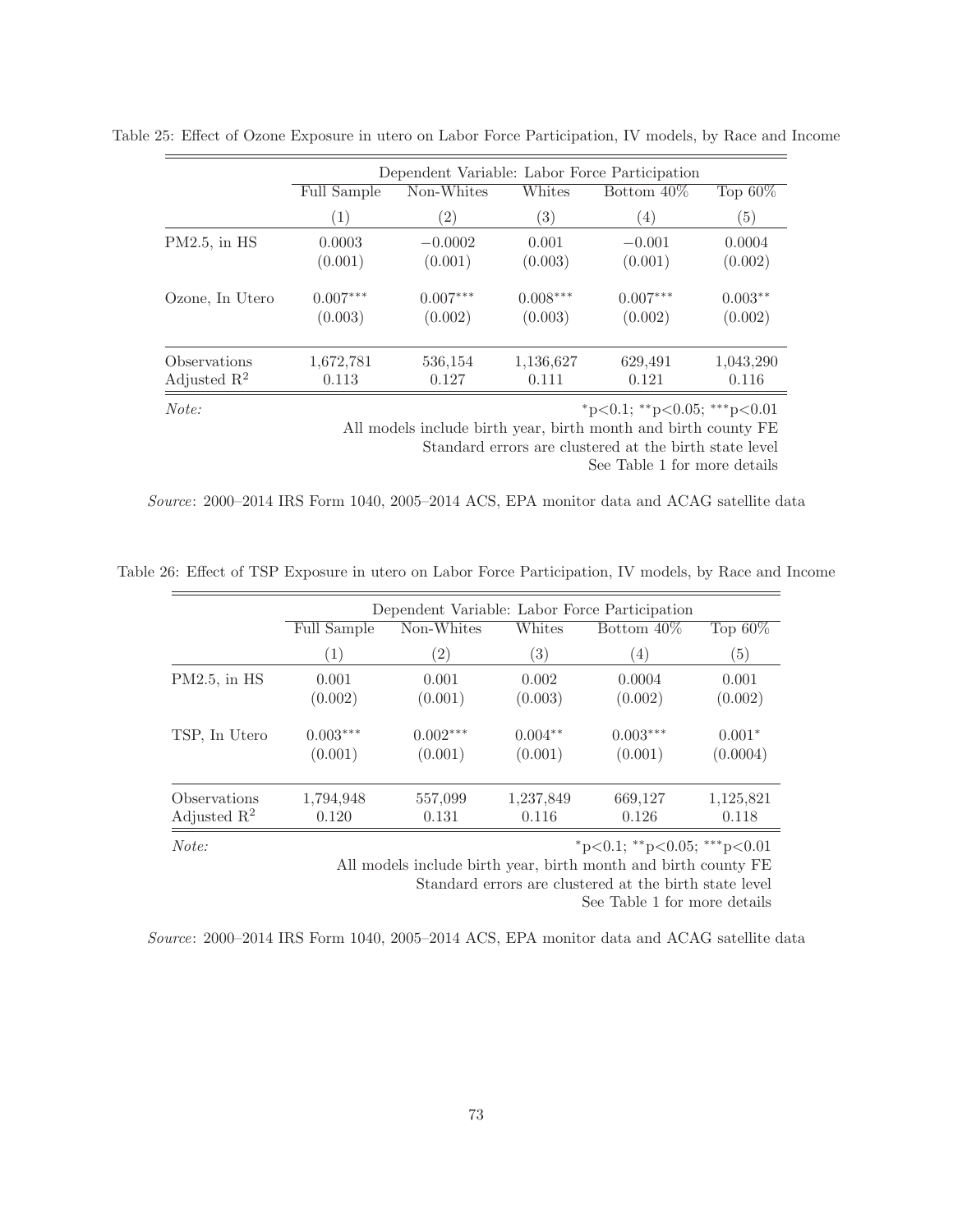|                         |             | Dependent Variable: Labor Force Participation |           |             |            |  |  |  |  |
|-------------------------|-------------|-----------------------------------------------|-----------|-------------|------------|--|--|--|--|
|                         | Full Sample | Non-Whites                                    | Whites    | Bottom 40\% | Top $60\%$ |  |  |  |  |
|                         | (1)         | $\left( 2\right)$                             | (3)       | (4)         | (5)        |  |  |  |  |
| $PM2.5$ , in HS         | $-0.0004$   | $-0.001$                                      | 0.0003    | $-0.002$    | 0.0002     |  |  |  |  |
|                         | (0.001)     | (0.001)                                       | (0.003)   | (0.001)     | (0.002)    |  |  |  |  |
| Ozone, In Utero         | $0.006***$  | $0.006***$                                    | $0.006**$ | $0.005***$  | $0.003*$   |  |  |  |  |
|                         | (0.002)     | (0.001)                                       | (0.002)   | (0.001)     | (0.002)    |  |  |  |  |
| Observations            | 2,014,216   | 644,796                                       | 1,369,420 | 766,395     | 1,247,821  |  |  |  |  |
| Adjusted $\mathbb{R}^2$ | 0.121       | 0.134                                         | 0.118     | 0.129       | 0.118      |  |  |  |  |

Table 27: Effect of Ozone Exposure during infancy on Labor Force Participation, IV models, by Race and Income

 $Note:$   $*_{p<0.1; *_{p<0.05; **_{p<0.01}}$ 

All models include birth year, birth month and birth county FE Standard errors are clustered at the birth state level

See Table 1 for more details

Source: 2000–2014 IRS Form 1040, 2005–2014 ACS, EPA monitor data and ACAG satellite data

Table 28: Effect of TSP Exposure during infancy on Labor Force Participation, IV models, by Race and Income

|                         |             | Dependent Variable: Labor Force Participation |           |             |                   |  |  |  |  |  |
|-------------------------|-------------|-----------------------------------------------|-----------|-------------|-------------------|--|--|--|--|--|
|                         | Full Sample | Non-Whites                                    |           | Bottom 40\% | Top $60\%$        |  |  |  |  |  |
|                         | (1)         | $\left( 2\right)$                             | (3)       | (4)         | $\left( 5\right)$ |  |  |  |  |  |
| $PM2.5$ , in HS         | 0.001       | 0.001                                         | 0.002     | 0.001       | 0.001             |  |  |  |  |  |
|                         | (0.002)     | (0.001)                                       | (0.003)   | (0.001)     | (0.002)           |  |  |  |  |  |
| TSP, during infancy     | $0.003***$  | $0.002***$                                    | $0.003**$ | $0.003***$  | 0.001             |  |  |  |  |  |
|                         | (0.001)     | (0.001)                                       | (0.001)   | (0.001)     | (0.0005)          |  |  |  |  |  |
| Observations            | 2,192,329   | 677,263                                       | 1,515,066 | 838,704     | 1,353,625         |  |  |  |  |  |
| Adjusted $\mathbb{R}^2$ | 0.122       | 0.133                                         | 0.118     | 0.128       | 0.118             |  |  |  |  |  |

 $Note:$   $*_{p<0.1; *_{p<0.05; **_{p<0.01}}$ 

All models include birth year, birth month and birth county FE

Standard errors are clustered at the birth state level

See Table 1 for more details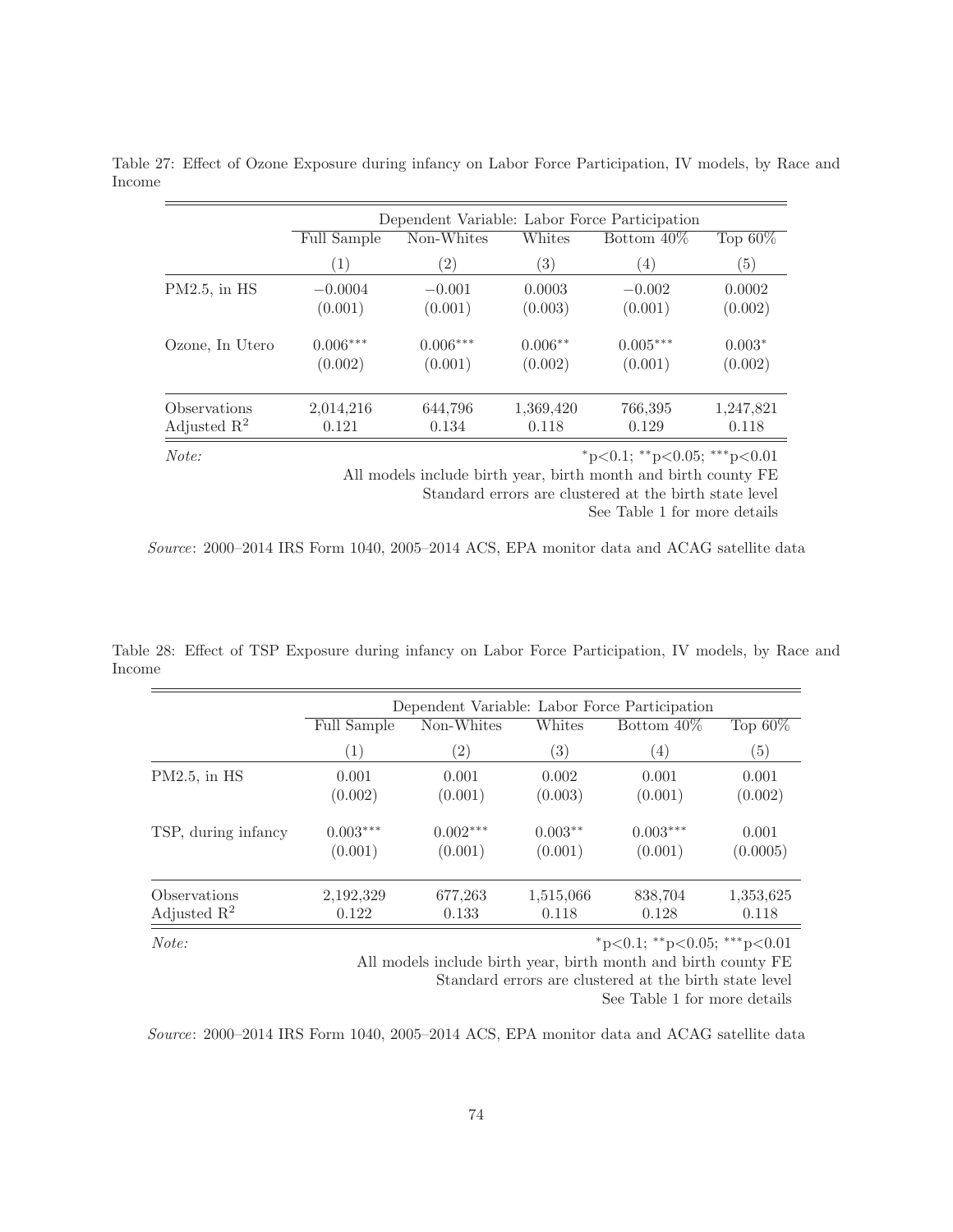|                         |                    | Dependent Variable: Employment |                   |             |            |  |  |  |  |  |
|-------------------------|--------------------|--------------------------------|-------------------|-------------|------------|--|--|--|--|--|
|                         | <b>Full Sample</b> | Non-Whites                     | Whites            | Bottom 40\% | Top $60\%$ |  |  |  |  |  |
|                         | (1)                | $\left( 2\right)$              | $\left( 3\right)$ | (4)         | (5)        |  |  |  |  |  |
| $PM2.5$ , in HS         | $-0.002*$          | $-0.003*$                      | $-0.002*$         | $-0.002*$   | $-0.001*$  |  |  |  |  |  |
|                         | (0.001)            | (0.002)                        | (0.001)           | (0.001)     | (0.001)    |  |  |  |  |  |
| Ozone, In Utero         | $0.006***$         | $0.005**$                      | $0.004***$        | $0.009***$  | 0.001      |  |  |  |  |  |
|                         | (0.002)            | (0.002)                        | (0.001)           | (0.003)     | (0.001)    |  |  |  |  |  |
| Observations            | 1,003,454          | 303,477                        | 699,977           | 348,381     | 655,073    |  |  |  |  |  |
| Adjusted $\mathbb{R}^2$ | 0.038              | 0.048                          | 0.022             | 0.038       | 0.029      |  |  |  |  |  |

Table 29: Effect of Ozone Exposure in utero on Employment, IV models, by Race and Income

 $Note:$   $*_{p<0.1; *_{p<0.05; **_{p<0.01}}$ 

All models include birth year, birth month and birth county FE Standard errors are clustered at the birth state level

See Table 1 for more details

Source: 2000–2014 IRS Form 1040, 2005–2014 ACS, EPA monitor data and ACAG satellite data

|                         |             | Dependent Variable: Employment |                   |             |                  |  |  |  |  |  |
|-------------------------|-------------|--------------------------------|-------------------|-------------|------------------|--|--|--|--|--|
|                         | Full Sample | Non-Whites                     | Whites            | Bottom 40\% | Top $60\%$       |  |  |  |  |  |
|                         | (1)         | $\left( 2\right)$              | $\left( 3\right)$ | (4)         | $\left(5\right)$ |  |  |  |  |  |
| $PM2.5$ , in $HS$       | 0.001       | $-0.003**$                     | $-0.001$          | $-0.001$    | $-0.001$         |  |  |  |  |  |
|                         | (0.002)     | (0.002)                        | (0.001)           | (0.001)     | (0.001)          |  |  |  |  |  |
| TSP, In Utero           | $0.003***$  | $0.001***$                     | $0.002*$          | $0.004***$  | 0.0003           |  |  |  |  |  |
|                         | (0.001)     | (0.0004)                       | (0.001)           | (0.001)     | (0.0003)         |  |  |  |  |  |
| Observations            | 1,794,948   | 316,607                        | 771,746           | 375,821     | 712,532          |  |  |  |  |  |
| Adjusted $\mathbb{R}^2$ | 0.120       | 0.052                          | 0.024             | 0.049       | 0.029            |  |  |  |  |  |

Table 30: Effect of TSP Exposure in utero on Employment, IV models, by Race and Income

 $Note:$   $*_{p<0.1; *_{p<0.05; **_{p<0.01}}$ 

All models include birth year, birth month and birth county FE Standard errors are clustered at the birth state level

See Table 1 for more details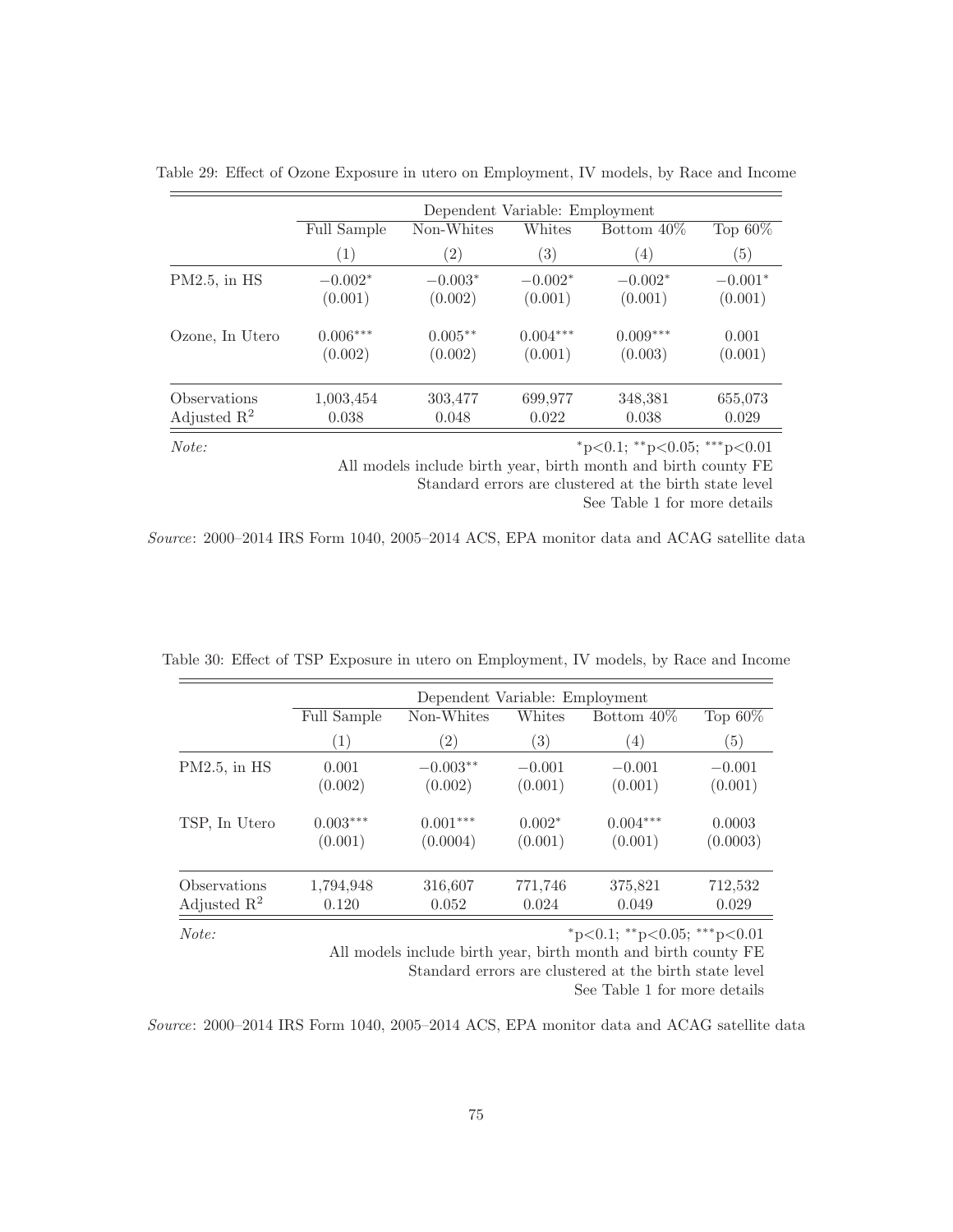|                         | Dependent Variable: Employment |                   |                   |                  |             |  |  |  |  |
|-------------------------|--------------------------------|-------------------|-------------------|------------------|-------------|--|--|--|--|
|                         | Full Sample                    | Non-Whites        | Whites            | Bottom 40\%      | Top $60\%$  |  |  |  |  |
|                         | (1)                            | $\left( 2\right)$ | $\left( 3\right)$ | $\left(4\right)$ | (5)         |  |  |  |  |
| $PM2.5$ , in HS         | $-0.004***$                    | $-0.005**$        | $-0.003***$       | $-0.004***$      | $-0.002***$ |  |  |  |  |
|                         | (0.001)                        | (0.002)           | (0.001)           | (0.001)          | (0.001)     |  |  |  |  |
| Ozone, during infancy   | $0.005***$                     | $0.005***$        | $0.004**$         | $0.007***$       | 0.003       |  |  |  |  |
|                         | (0.002)                        | (0.002)           | (0.002)           | (0.002)          | (0.002)     |  |  |  |  |
| Observations            | 1,194,274                      | 359,599           | 834,675           | 418,571          | 775,703     |  |  |  |  |
| Adjusted $\mathbb{R}^2$ | 0.044                          | 0.053             | 0.024             | 0.051            | 0.029       |  |  |  |  |

Table 31: Effect of Ozone Exposure during infancy on Employment, IV models, by Race and Income

 $Note:$   $*_{p<0.1; *_{p<0.05; **_{p<0.01}}$ 

All models include birth year, birth month and birth county FE

Standard errors are clustered at the birth state level

See Table 1 for more details

Source: 2000–2014 IRS Form 1040, 2005–2014 ACS, EPA monitor data and ACAG satellite data

|                         |                    | Dependent Variable: Employment      |                  |            |                   |  |  |  |  |  |
|-------------------------|--------------------|-------------------------------------|------------------|------------|-------------------|--|--|--|--|--|
|                         | <b>Full Sample</b> | Whites<br>Non-Whites<br>Bottom 40\% |                  |            |                   |  |  |  |  |  |
|                         | $\left(1\right)$   | $\left( 2\right)$                   | $\left(3\right)$ | (4)        | $\left( 5\right)$ |  |  |  |  |  |
| $PM2.5$ , in $HS$       | 0.001              | $-0.004**$                          | $-0.001$         | $-0.002$   | $-0.001$          |  |  |  |  |  |
|                         | (0.002)            | (0.002)                             | (0.001)          | (0.001)    | (0.001)           |  |  |  |  |  |
| TSP, during infancy     | $0.003***$         | $0.001***$                          | $0.002*$         | $0.004***$ | 0.001             |  |  |  |  |  |
|                         | (0.001)            | (0.0004)                            | (0.001)          | (0.001)    | (0.0004)          |  |  |  |  |  |
| Observations            | 2,192,329          | 379,442                             | 937,154          | 466,056    | 850,540           |  |  |  |  |  |
| Adjusted $\mathbb{R}^2$ | 0.122              | 0.054                               | 0.025            | 0.052      | 0.030             |  |  |  |  |  |

Table 32: Effect of TSP Exposure during infancy on Employment, IV models, by Race and Income

 $Note:$   $*_{p<0.1; *_{p<0.05; * *_{p<0.01}}$ 

All models include birth year, birth month and birth county FE Standard errors are clustered at the birth state level

See Table 1 for more details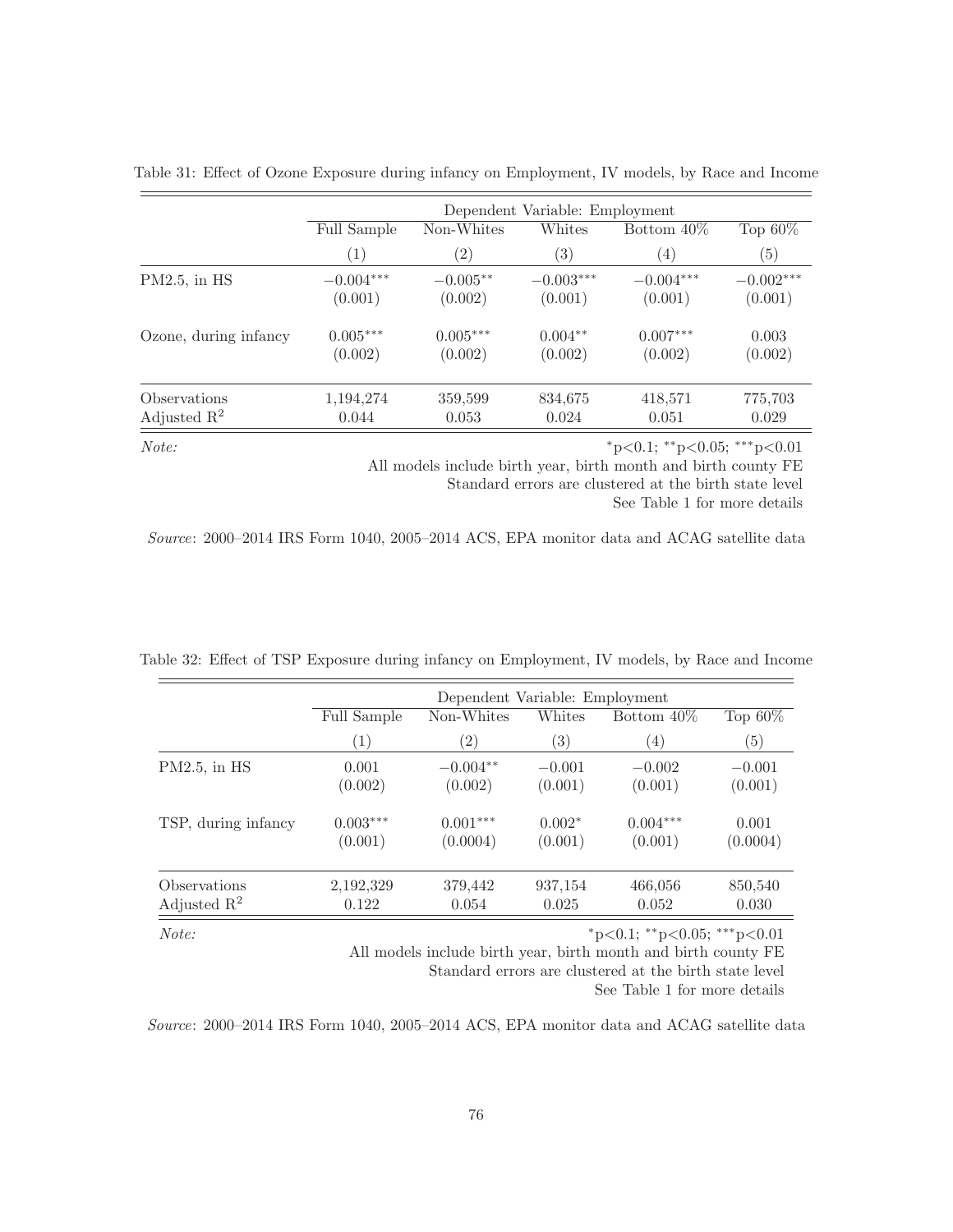|                         |                    | Dependent Variable: Wages, 2015 Dollars |              |               |              |  |  |  |  |
|-------------------------|--------------------|-----------------------------------------|--------------|---------------|--------------|--|--|--|--|
|                         | <b>Full Sample</b> | Non-Whites                              | Whites       | Bottom $40\%$ | Top $60\%$   |  |  |  |  |
|                         | (1)                | $\left( 2\right)$                       | (3)          | (4)           | (5)          |  |  |  |  |
| $PM2.5$ , in $HS$       | $-92.454***$       | $-87.985***$                            | $-84.101***$ | $-116.907***$ | $-92.496***$ |  |  |  |  |
|                         | (15.209)           | (29.975)                                | (21.031)     | (20.524)      | (23.873)     |  |  |  |  |
| Ozone, In Utero         | $-26.231$          | $-10.192$                               | $-2.993$     | 43.317        | $-179.289$   |  |  |  |  |
|                         | (32.014)           | (32.231)                                | (29.699)     | (34.592)      | (117.384)    |  |  |  |  |
| Observations            | 1,003,454          | 303,477                                 | 699,977      | 348,381       | 655,073      |  |  |  |  |
| Adjusted $\mathbb{R}^2$ | 0.144              | 0.123                                   | 0.168        | 0.137         | 0.138        |  |  |  |  |

Table 33: Effect of Ozone Exposure in utero on Wages, IV models, by Race and Income

 $Note:$   $*_{p<0.1; *_{p<0.05; * * *_{p<0.01}}$ 

All models include birth year, birth month and birth county FE

Standard errors are clustered at the birth state level

See Table 1 for more details

Source: 2000–2014 IRS Form 1040, 2005–2014 ACS, EPA monitor data and ACAG satellite data

|                                         |                          | Dependent Variable: Wages, 2015 Dollars |                          |                           |                          |  |  |  |  |
|-----------------------------------------|--------------------------|-----------------------------------------|--------------------------|---------------------------|--------------------------|--|--|--|--|
|                                         | <b>Full Sample</b>       | Non-Whites                              | Whites                   | Bottom 40\%               | Top $60\%$               |  |  |  |  |
|                                         | (1)                      | $\left( 2\right)$                       | $\left( 3\right)$        | (4)                       | (5)                      |  |  |  |  |
| $PM2.5$ , in $HS$                       | $-96.599***$<br>(15.330) | $-93.701***$<br>(26.916)                | $-86.862***$<br>(22.062) | $-117.519***$<br>(18.556) | $-95.358***$<br>(20.485) |  |  |  |  |
| TSP, In Utero                           | $-8.559$<br>(8.735)      | $-0.143$<br>(8.053)                     | $-2.569$<br>(12.982)     | 18.565<br>(11.461)        | $-39.245***$<br>(9.949)  |  |  |  |  |
| Observations<br>Adjusted $\mathbb{R}^2$ | 1,088,353<br>0.142       | 316,607<br>0.123                        | 771,746<br>0.163         | 375,821<br>0.134          | 712,532<br>0.145         |  |  |  |  |

|  | Table 34: Effect of TSP Exposure in utero on Wages, IV models, by Race and Income |  |  |  |  |
|--|-----------------------------------------------------------------------------------|--|--|--|--|
|  |                                                                                   |  |  |  |  |

 $Note:$   $*_{p<0.1; *_{p<0.05; * *_{p<0.01}}$ 

All models include birth year, birth month and birth county FE

Standard errors are clustered at the birth state level

See Table 1 for more details